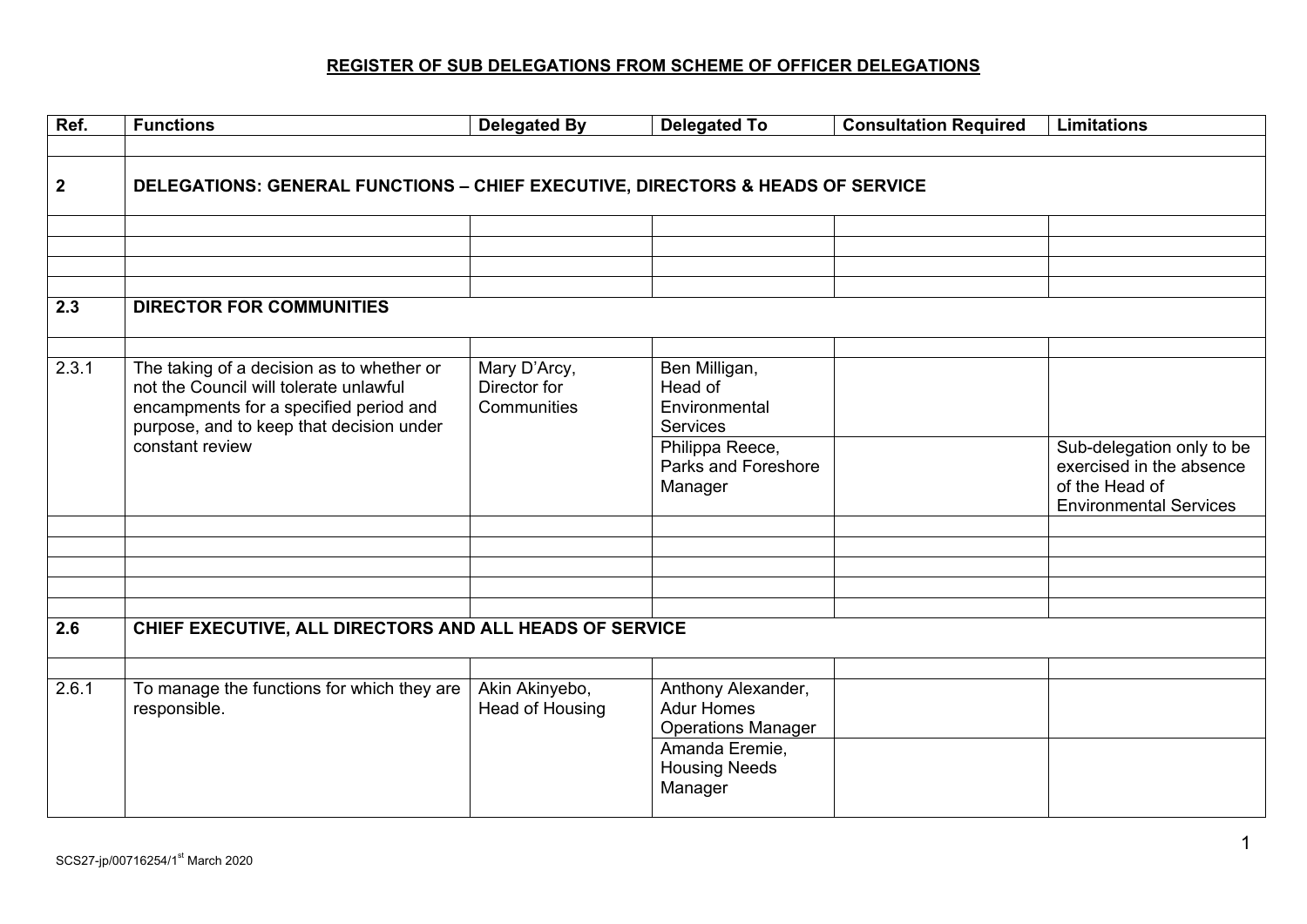| Ref. | <b>Functions</b> | <b>Delegated By</b> | <b>Delegated To</b>      | <b>Consultation Required</b> | <b>Limitations</b> |
|------|------------------|---------------------|--------------------------|------------------------------|--------------------|
|      |                  |                     |                          |                              |                    |
|      |                  |                     | Bruce Reynolds,          |                              |                    |
|      |                  |                     | <b>Public Sector</b>     |                              |                    |
|      |                  |                     | <b>Housing Manager</b>   |                              |                    |
|      |                  |                     | Diana Francombe,         |                              |                    |
|      |                  |                     | Strategy and             |                              |                    |
|      |                  |                     | Improvement              |                              |                    |
|      |                  |                     | Manager                  |                              |                    |
|      |                  |                     | Jane Sheppard,           |                              |                    |
|      |                  |                     | <b>Tenancy Services</b>  |                              |                    |
|      |                  |                     | Manager                  |                              |                    |
|      |                  |                     | Chris Barber,            |                              |                    |
|      |                  |                     | Maintenance              |                              |                    |
|      |                  |                     | Manager                  |                              |                    |
|      |                  |                     | Paul Turner, Systems     |                              |                    |
|      |                  |                     | and Performance          |                              |                    |
|      |                  |                     | Manager                  |                              |                    |
|      |                  |                     | Catriona Donnelly,       |                              |                    |
|      |                  |                     | Singles                  |                              |                    |
|      |                  |                     | Homelessness Team        |                              |                    |
|      |                  |                     | Leader                   |                              |                    |
|      |                  |                     | Charmaine Dore,          |                              |                    |
|      |                  |                     | Families                 |                              |                    |
|      |                  |                     | Homelessness Team        |                              |                    |
|      |                  |                     | Leader                   |                              |                    |
|      |                  |                     | Nigel Freeman,           |                              |                    |
|      |                  |                     | Leasehold Manager        |                              |                    |
|      |                  |                     | Adrian Wilgoss,          |                              |                    |
|      |                  |                     | <b>Building Services</b> |                              |                    |
|      |                  |                     | Manager                  |                              |                    |
|      |                  |                     | Lee Karchewski,          |                              |                    |
|      |                  |                     | <b>Contract Manager</b>  |                              |                    |
|      |                  |                     | Compliance               |                              |                    |
|      |                  |                     | lan Abrahams,            |                              |                    |
|      |                  |                     | <b>Contracts Manager</b> |                              |                    |
|      |                  |                     | (M&E)                    |                              |                    |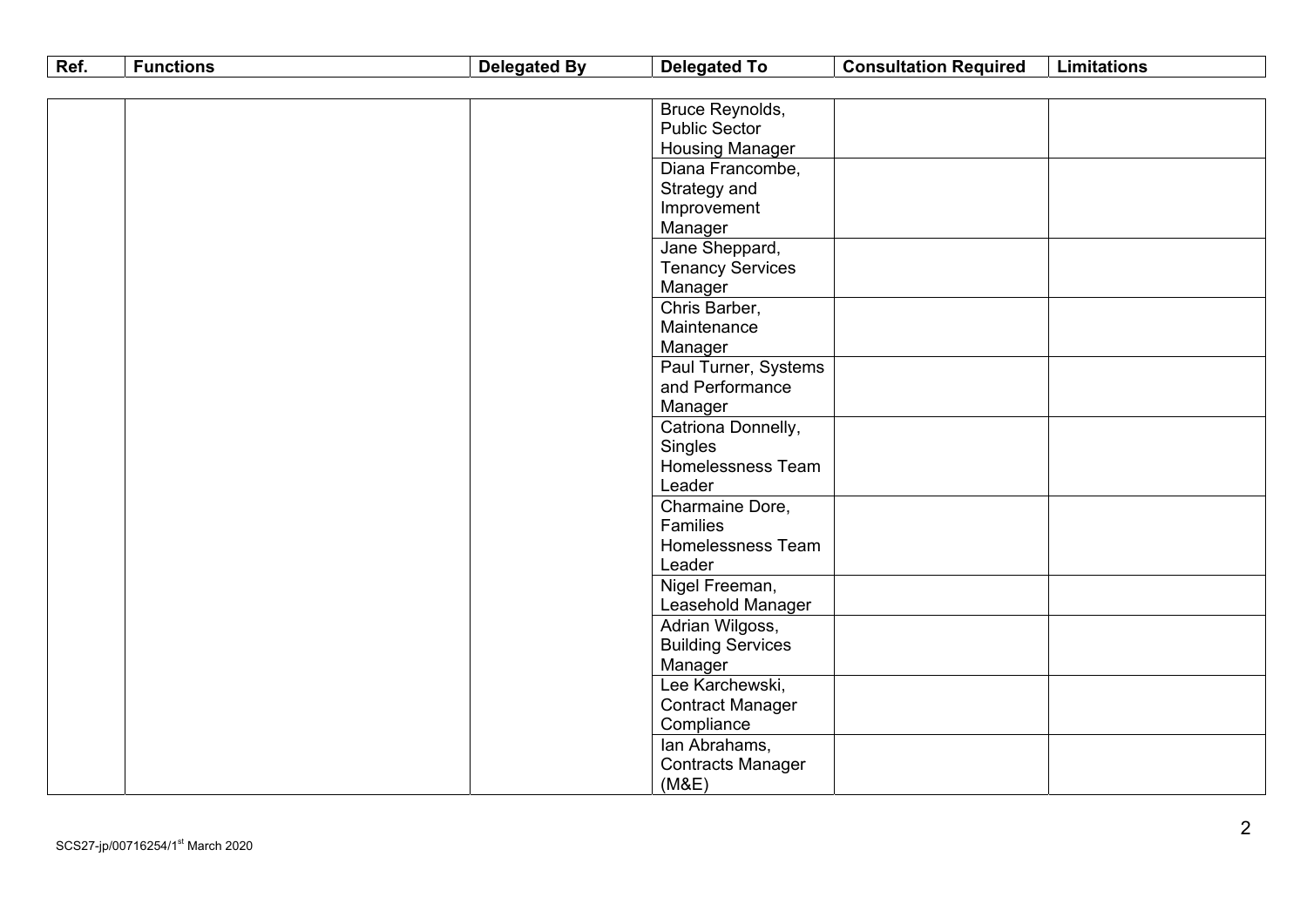| Ref.  | <b>Functions</b>                                                                                                                     | <b>Delegated By</b>               | <b>Delegated To</b>                                                                   | <b>Consultation Required</b> | <b>Limitations</b> |
|-------|--------------------------------------------------------------------------------------------------------------------------------------|-----------------------------------|---------------------------------------------------------------------------------------|------------------------------|--------------------|
|       |                                                                                                                                      |                                   |                                                                                       |                              |                    |
| 2.6.2 | To make minor amendments to any Policy,<br>Strategy, Consultation or similar document<br>and sign notices, other than legal notices, | Akin Akinyebo,<br>Head of Housing | Anthony Alexander,<br><b>Adur Homes</b><br><b>Operations Manager</b>                  |                              |                    |
|       | arising from any decision of The Council                                                                                             |                                   | Amanda Eremie,<br><b>Housing Needs</b><br>Manager                                     |                              |                    |
|       |                                                                                                                                      |                                   | Bruce Reynolds,<br><b>Public Sector</b><br><b>Housing Manager</b><br>Diana Francombe, |                              |                    |
|       |                                                                                                                                      |                                   | Strategy and<br>Improvement<br>Manager                                                |                              |                    |
|       |                                                                                                                                      |                                   | Jane Sheppard,<br><b>Tenancy Services</b><br>Manager                                  |                              |                    |
|       |                                                                                                                                      |                                   | Chris Barber,<br>Maintenance<br>Manager                                               |                              |                    |
|       |                                                                                                                                      |                                   | Paul Turner, Systems<br>and Performance<br>Manager                                    |                              |                    |
|       |                                                                                                                                      |                                   | Catriona Donnelly,<br>Singles<br>Homelessness Team<br>Leader                          |                              |                    |
|       |                                                                                                                                      |                                   | Charmaine Dore,<br>Families<br>Homelessness Team<br>Leader                            |                              |                    |
|       |                                                                                                                                      |                                   | Nigel Freeman,<br>Leasehold Manager                                                   |                              |                    |
|       |                                                                                                                                      |                                   | Adrian Wilgoss,<br><b>Building Services</b><br>Manager                                |                              |                    |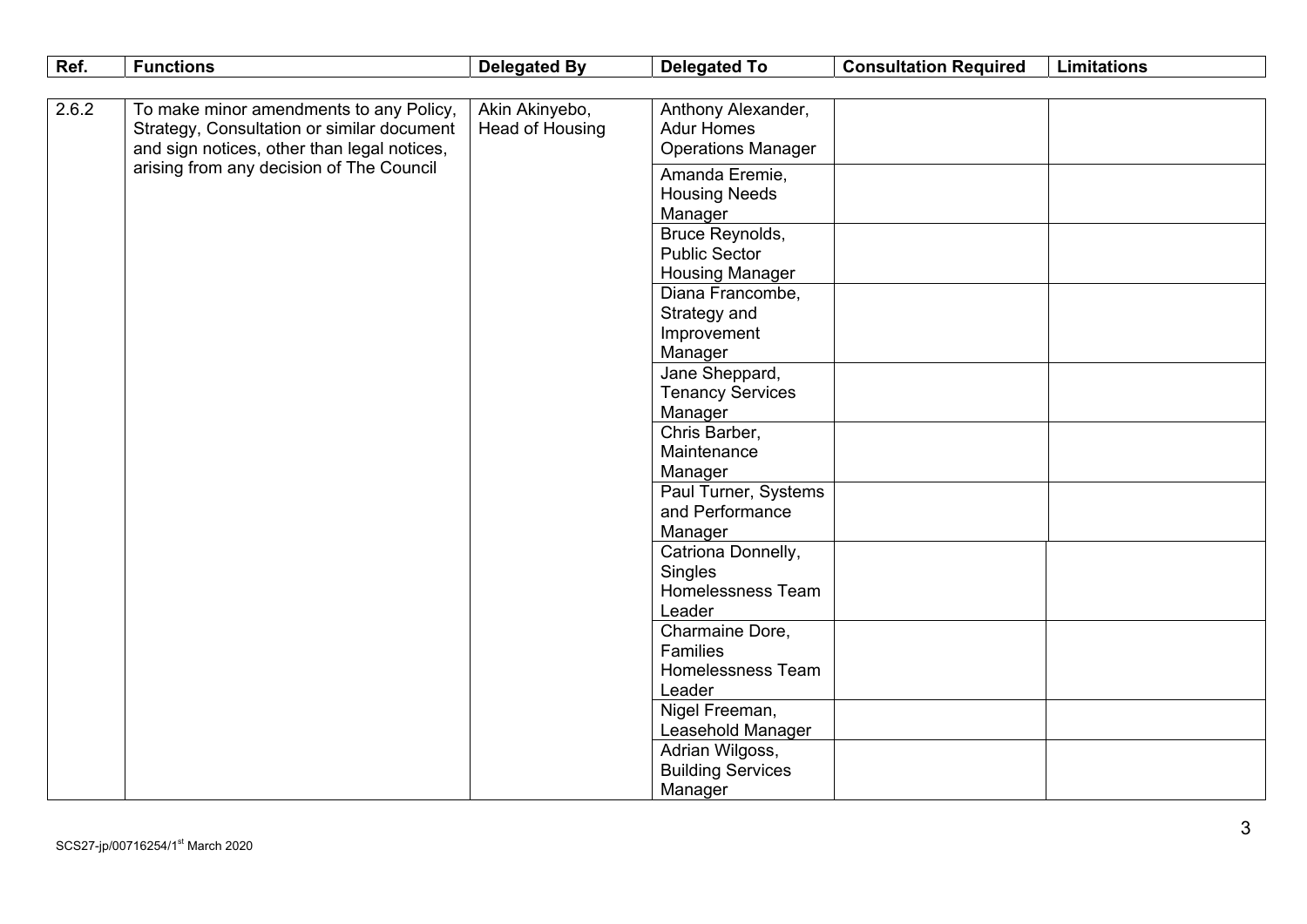| Ref.  | <b>Functions</b>                                                                                                                                                                 | <b>Delegated By</b>                                                              | <b>Delegated To</b>                                                         | <b>Consultation Required</b>                                                    | <b>Limitations</b>                                                                    |
|-------|----------------------------------------------------------------------------------------------------------------------------------------------------------------------------------|----------------------------------------------------------------------------------|-----------------------------------------------------------------------------|---------------------------------------------------------------------------------|---------------------------------------------------------------------------------------|
|       |                                                                                                                                                                                  |                                                                                  |                                                                             |                                                                                 |                                                                                       |
|       |                                                                                                                                                                                  |                                                                                  | Lee Karchewski,<br><b>Contract Manager</b><br>Compliance                    |                                                                                 |                                                                                       |
|       |                                                                                                                                                                                  |                                                                                  | lan Abrahams,<br><b>Contracts Manager</b><br>(M&E)                          |                                                                                 |                                                                                       |
| 2.6.2 | To make minor amendments to any Policy,<br>Strategy, Consultation or similar document<br>and sign notices, other than legal notices,<br>arising from any decision of the Council | Susan Sale,<br><b>Head of Legal</b><br>Services and<br><b>Monitoring Officer</b> | Andrew Mathias,<br>Senior Lawyer and<br><b>Deputy Monitoring</b><br>Officer |                                                                                 |                                                                                       |
|       |                                                                                                                                                                                  |                                                                                  | Louise Mathie,<br>Senior Lawyer and<br><b>Deputy Monitoring</b><br>Officer  |                                                                                 |                                                                                       |
| 2.6.3 | To respond to consultations                                                                                                                                                      | Akin Akinyebo,<br>Head of Housing                                                | Anthony Alexander,<br><b>Adur Homes</b><br><b>Operations Manager</b>        | Head of Service or,<br>where determined by<br>him, relevant Executive<br>Member | To exclude consultations<br>that cross departmental<br>boundaries or service<br>areas |
|       |                                                                                                                                                                                  |                                                                                  | Amanda Eremie,<br><b>Housing Needs</b><br>Manager                           | Head of Service or,<br>where determined by<br>him, relevant Executive<br>Member | To exclude consultations<br>that cross departmental<br>boundaries or service<br>areas |
|       |                                                                                                                                                                                  |                                                                                  | Bruce Reynolds,<br><b>Public Sector</b><br><b>Housing Manager</b>           | Head of Service or,<br>where determined by<br>him, relevant Executive<br>Member | To exclude consultations<br>that cross departmental<br>boundaries or service<br>areas |
|       |                                                                                                                                                                                  |                                                                                  | Diana Francombe,<br>Strategy and<br>Improvement<br>Manager                  | Head of Service or,<br>where determined by<br>him, relevant Executive<br>Member | To exclude consultations<br>that cross departmental<br>boundaries or service<br>areas |
| 2.6.4 | To dispose of lost or uncollected property                                                                                                                                       | Akin Akinyebo,<br>Head of Housing                                                | Anthony Alexander,<br><b>Adur Homes</b><br><b>Operations Manager</b>        | Solicitor to the Council                                                        |                                                                                       |
|       |                                                                                                                                                                                  |                                                                                  | Amanda Eremie,<br><b>Housing Needs</b><br>Manager                           | Solicitor to the Council                                                        |                                                                                       |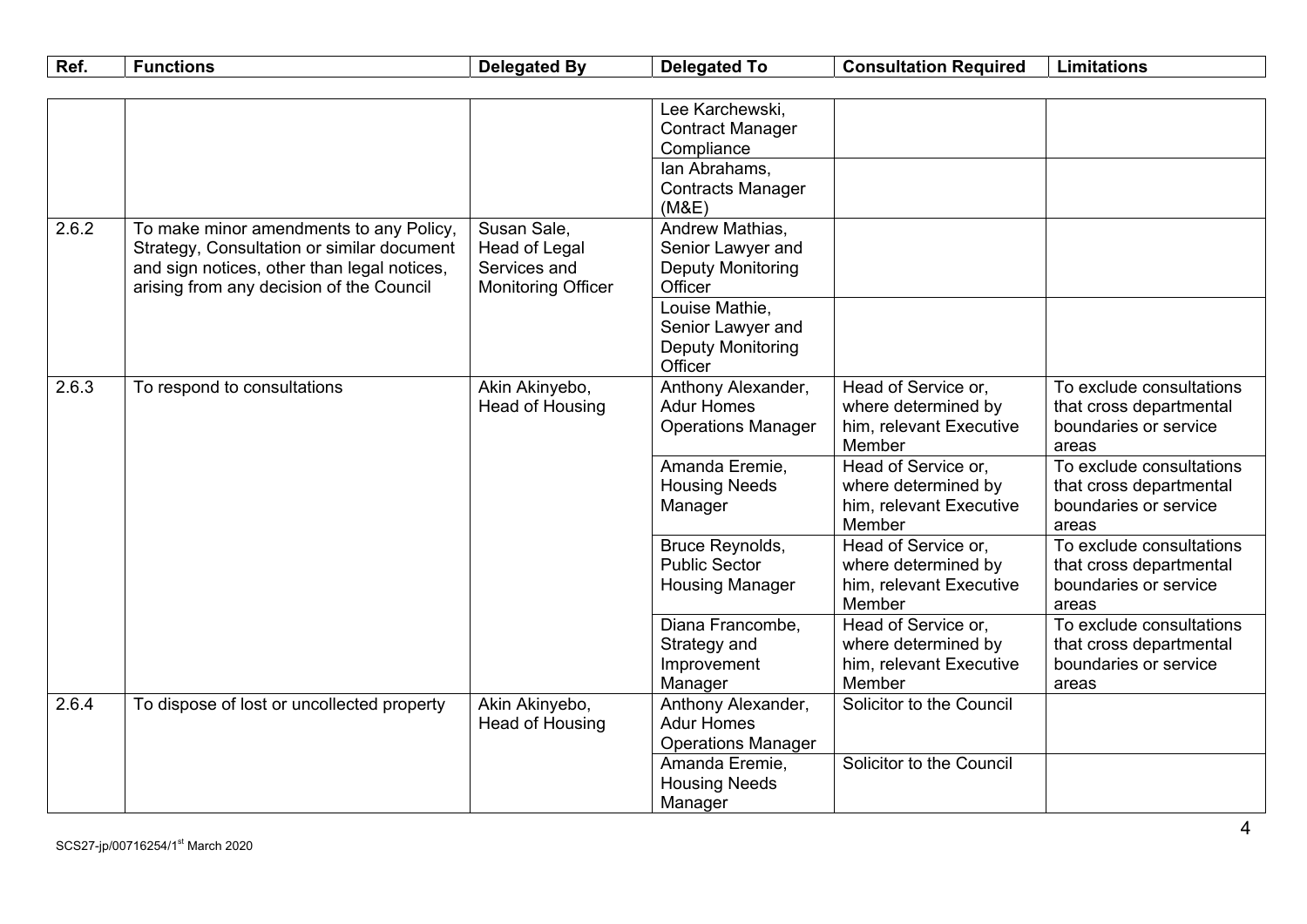| Ref.  | <b>Functions</b>                           | <b>Delegated By</b>                       | <b>Delegated To</b>                                                   | <b>Consultation Required</b>         | <b>Limitations</b>                                                                                                                                                                        |
|-------|--------------------------------------------|-------------------------------------------|-----------------------------------------------------------------------|--------------------------------------|-------------------------------------------------------------------------------------------------------------------------------------------------------------------------------------------|
|       |                                            |                                           |                                                                       |                                      |                                                                                                                                                                                           |
|       |                                            |                                           | Jane Sheppard,<br><b>Tenancy Services</b><br>Manager                  | Solicitor to the Council             | Authority to sub-delegate<br>this, limited to only in<br>circumstances where the<br><b>Tenancy Services</b><br>Manager is absent, and<br>only with agreement by<br>the Operations Manager |
| 2.6.4 | To dispose of lost or uncollected property | Andy Edwards,<br>Head of<br>Environmental | Kate Greening,<br><b>Bereavement</b><br>Services Manager              | Solicitor to the Council             | In respect of the functions<br>for which they are<br>responsible                                                                                                                          |
|       |                                            | Services                                  | <b>Tony Patching</b>                                                  | Solicitor to the Council             | In respect of the functions<br>for which they are<br>responsible                                                                                                                          |
|       |                                            |                                           | Mark Quartly,<br><b>Assistant Operations</b><br>Manager               | Solicitor to the Council             | In respect of the functions<br>for which they are<br>responsible                                                                                                                          |
|       |                                            |                                           | Gary Prescod,<br><b>Assistant Parks and</b><br>Open Spaces<br>Manager | Solicitor to the Council             | In respect of the functions<br>for which they are<br>responsible                                                                                                                          |
|       |                                            |                                           | Philippa Reece,<br>Parks and Foreshore<br>Manager                     | Solicitor to the Council             | In respect of the functions<br>for which they are<br>responsible                                                                                                                          |
| 2.6.5 | To procure goods and services              | Akin Akinyebo,<br>Head of Housing         | Anthony Alexander,<br><b>Adur Homes</b><br><b>Operations Manager</b>  | Head of Finance &<br>Head of Housing |                                                                                                                                                                                           |
|       |                                            |                                           | Amanda Eremie,<br><b>Housing Needs</b><br>Manager                     | Head of Finance &<br>Head of Housing |                                                                                                                                                                                           |
|       |                                            |                                           | Bruce Reynolds,<br><b>Public Sector</b><br><b>Housing Manager</b>     | Head of Finance &<br>Head of Housing |                                                                                                                                                                                           |
|       |                                            |                                           | Diana Francombe,<br>Strategy and<br>Improvement<br>Manager            | Head of Finance &<br>Head of Housing |                                                                                                                                                                                           |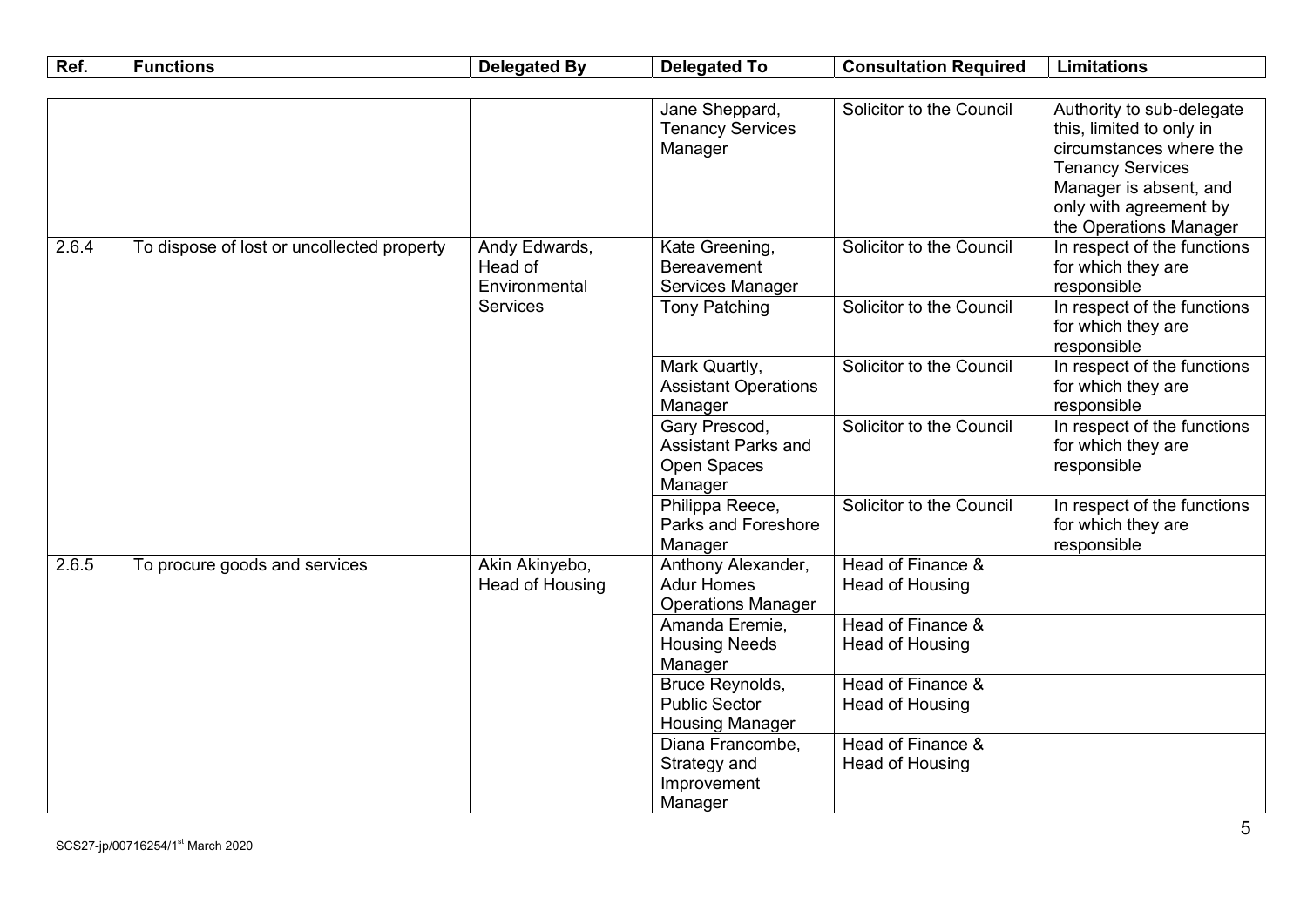| Ref.  | <b>Functions</b>              | <b>Delegated By</b>      | <b>Delegated To</b>       | <b>Consultation Required</b> | <b>Limitations</b>          |
|-------|-------------------------------|--------------------------|---------------------------|------------------------------|-----------------------------|
|       |                               |                          |                           |                              |                             |
|       |                               |                          | Jane Sheppard,            | Head of Finance &            |                             |
|       |                               |                          | <b>Tenancy Services</b>   | Head of Housing              |                             |
|       |                               |                          | Manager                   |                              |                             |
|       |                               |                          | Chris Barber,             | Head of Finance &            |                             |
|       |                               |                          | Maintenance               | Head of Housing              |                             |
|       |                               |                          | Manager                   |                              |                             |
|       |                               |                          | Paul Turner, Systems      | Head of Finance &            |                             |
|       |                               |                          | and Performance           | Head of Housing              |                             |
|       |                               |                          | Manager                   |                              |                             |
|       |                               |                          | Catriona Donnelly,        | Head of Finance &            |                             |
|       |                               |                          | Singles                   | Head of Housing              |                             |
|       |                               |                          | Homelessness Team         |                              |                             |
|       |                               |                          | Leader                    |                              |                             |
|       |                               |                          | Charmaine Dore,           | Head of Finance &            |                             |
|       |                               |                          | Families                  | <b>Head of Housing</b>       |                             |
|       |                               |                          | Homelessness Team         |                              |                             |
|       |                               |                          | Leader                    |                              |                             |
|       |                               |                          | Nigel Freeman,            | Head of Finance &            |                             |
|       |                               |                          | Leasehold Manager         | Head of Housing              |                             |
|       |                               |                          | Adrian Wilgoss,           | Head of Finance &            |                             |
|       |                               |                          | <b>Building Services</b>  | Head of Housing              |                             |
|       |                               |                          | Manager                   |                              |                             |
|       |                               |                          | Lee Karchewski,           | Head of Finance &            |                             |
|       |                               |                          | <b>Contract Manager</b>   | Head of Housing              |                             |
|       |                               |                          | Compliance                |                              |                             |
|       |                               |                          | lan Abrahams,             | Head of Finance &            |                             |
|       |                               |                          | <b>Contracts Manager</b>  | Head of Housing              |                             |
|       |                               |                          | (M&E)                     |                              |                             |
| 2.6.5 | To procure goods and services | Andy Edwards,<br>Head of | Kate Greening,            | Head of Business &           | In respect of the functions |
|       |                               |                          | <b>Bereavement</b>        | <b>Technical Services</b>    | for which they are          |
|       |                               | Environmental            | Services Manager          |                              | responsible                 |
|       |                               | <b>Services</b>          | Tony Patching,            | Head of Business &           | In respect of the functions |
|       |                               |                          | Waste & Cleansing         | <b>Technical Services</b>    | for which they are          |
|       |                               |                          | <b>Operations Manager</b> |                              | responsible                 |
|       |                               |                          | Matt Marchant,            | Head of Business &           | In respect of the functions |
|       |                               |                          | <b>Business</b>           | <b>Technical Services</b>    | for which they are          |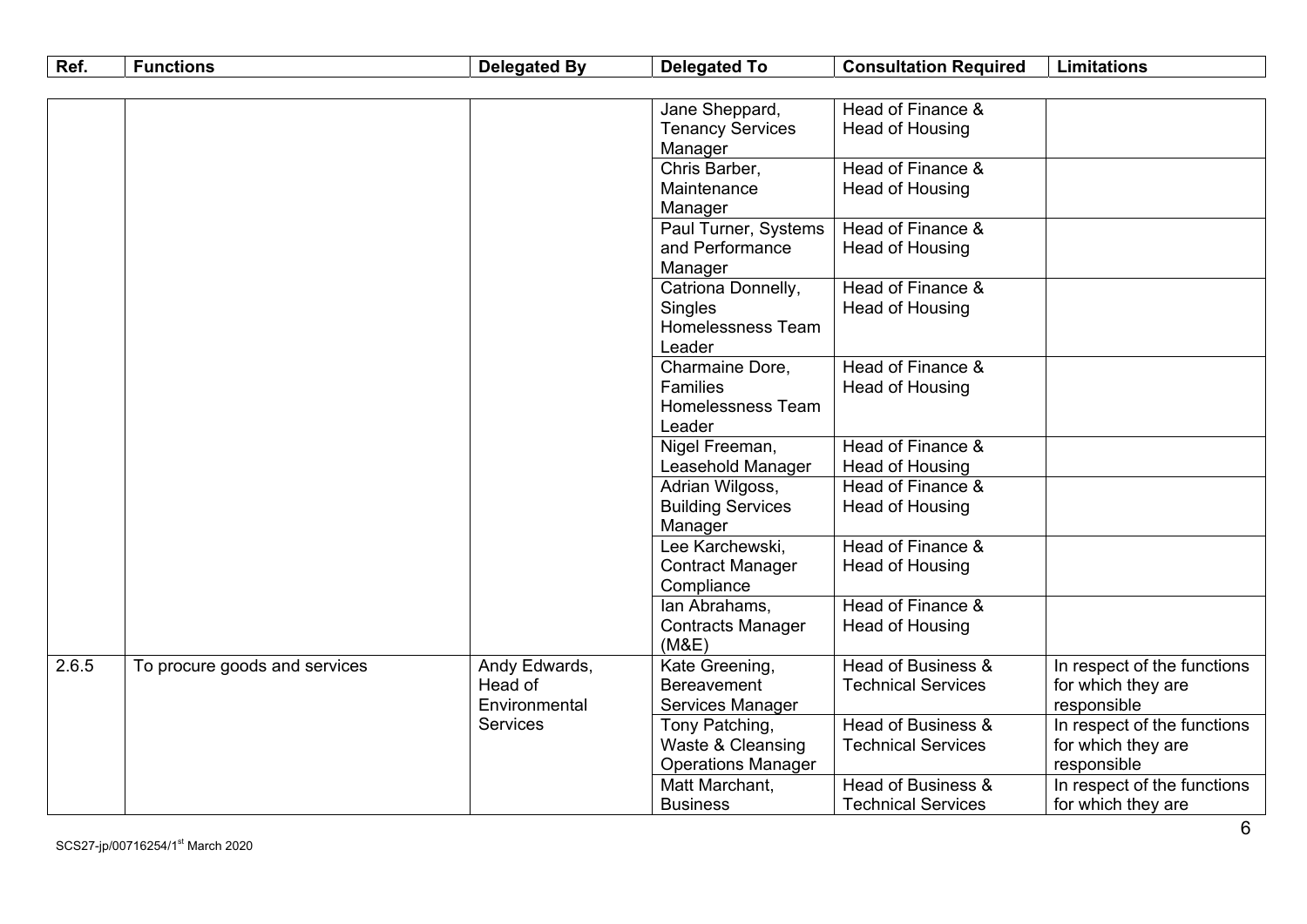| Ref.  | <b>Functions</b>                              | <b>Delegated By</b>       | <b>Delegated To</b>         | <b>Consultation Required</b> | <b>Limitations</b>               |
|-------|-----------------------------------------------|---------------------------|-----------------------------|------------------------------|----------------------------------|
|       |                                               |                           |                             |                              |                                  |
|       |                                               |                           | Development                 |                              | responsible                      |
|       |                                               |                           | Manager                     |                              |                                  |
|       |                                               |                           | Mark Quartly,               | Head of Business &           | In respect of the functions      |
|       |                                               |                           | <b>Assistant Operations</b> | <b>Technical Services</b>    | for which they are               |
|       |                                               |                           | Manager                     |                              | responsible                      |
|       |                                               |                           | Shirley Brown,              | Head of Business &           | In respect of the functions      |
|       |                                               |                           | <b>Commercial Officer</b>   | <b>Technical Services</b>    | for which they are               |
|       |                                               |                           |                             |                              | responsible                      |
|       |                                               |                           | Robin Smith,                | Head of Business &           | In respect of the functions      |
|       |                                               |                           | Senior Crematorium          | <b>Technical Services</b>    | for which they are               |
|       |                                               |                           | Technician                  |                              | responsible                      |
|       |                                               |                           | Samuel Gritt,               | Head of Business &           | In respect of the functions      |
|       |                                               |                           | Assistant                   | <b>Technical Services</b>    | for which they are               |
|       |                                               |                           | <b>Bereavement</b>          |                              | responsible                      |
|       |                                               |                           | Manager                     |                              |                                  |
|       |                                               |                           | Gary Prescod,               | Head of Business &           | In respect of the functions      |
|       |                                               |                           | <b>Assistant Parks and</b>  | <b>Technical Services</b>    | for which they are               |
|       |                                               |                           | Open Spaces                 |                              | responsible                      |
|       |                                               |                           | Manager<br>Philippa Reece,  | Head of Business &           | In respect of the functions      |
|       |                                               |                           | Parks and Foreshore         | <b>Technical Services</b>    | for which they are               |
|       |                                               |                           | Manager                     |                              | responsible                      |
| 2.6.5 | To procure goods and services                 | Susan Sale,               | Andrew Mathias,             | Head of Business and         |                                  |
|       |                                               | Head of Legal             | Senior Lawyer and           | <b>Technical Services</b>    |                                  |
|       |                                               | Services and              | Deputy Monitoring           |                              |                                  |
|       |                                               | <b>Monitoring Officer</b> | Officer                     |                              |                                  |
|       |                                               |                           | Louise Mathie,              | Head of Business and         |                                  |
|       |                                               |                           | Senior Lawyer and           | <b>Technical Services</b>    |                                  |
|       |                                               |                           | <b>Deputy Monitoring</b>    |                              |                                  |
|       |                                               |                           | Officer                     |                              |                                  |
| 2.6.6 | To exercise powers and determine all          | Akin Akinyebo,            | Anthony Alexander,          | Solicitor to the Council &   | In accordance with               |
|       | matters relating to the supply of goods and   | <b>Head of Housing</b>    | <b>Adur Homes</b>           | <b>Head of Finance</b>       | <b>Financial Procedure Rules</b> |
|       | services to other local authorities and       |                           | <b>Operations Manager</b>   |                              | and individual financial         |
|       | public bodies in respect of the functions for |                           |                             |                              | authority limits                 |
|       | which they are responsible                    |                           | Amanda Eremie,              | Solicitor to the Council &   | In accordance with               |
|       |                                               |                           | <b>Housing Needs</b>        | <b>Head of Finance</b>       | <b>Financial Procedure Rules</b> |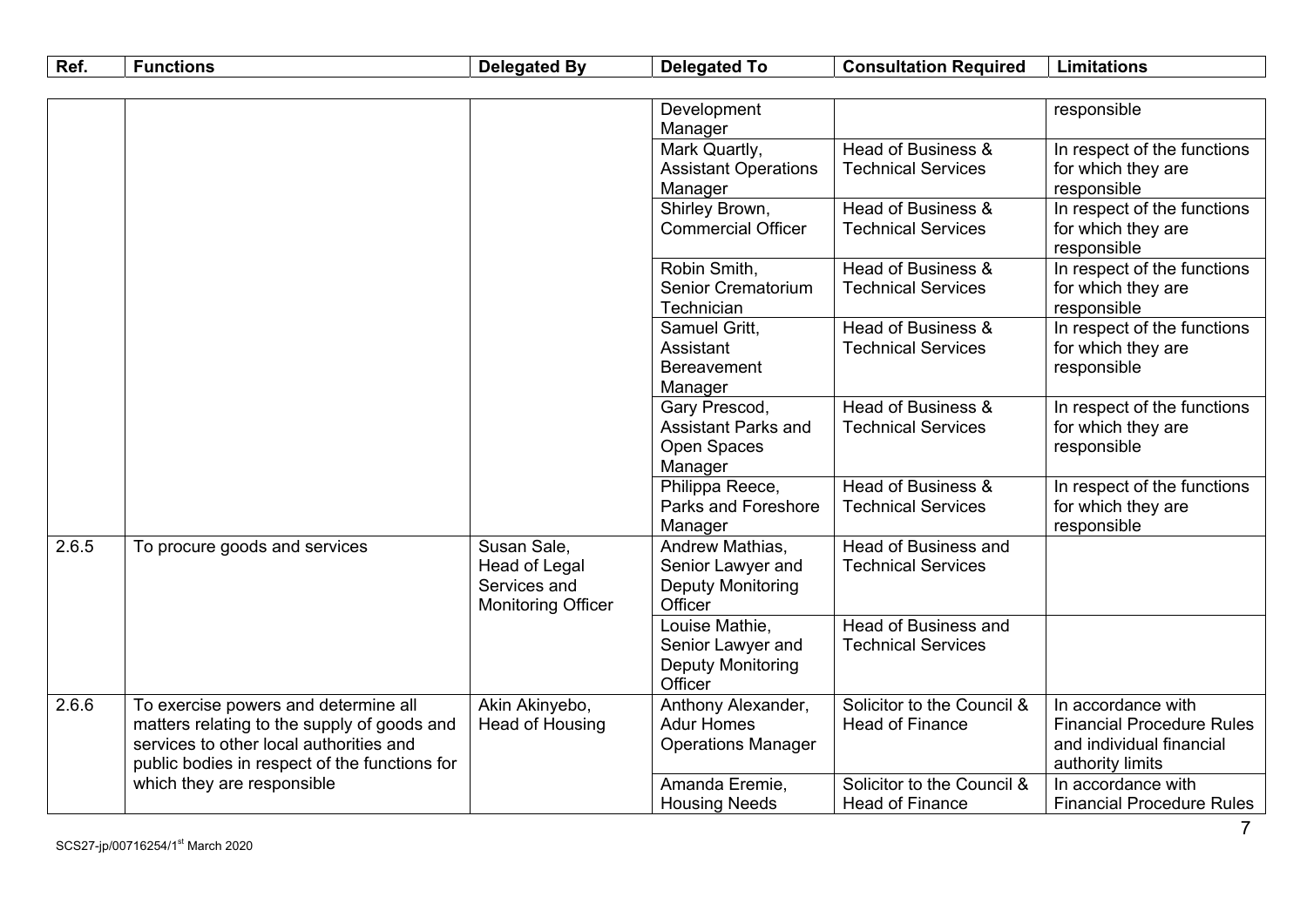| Ref.  | <b>Functions</b>                                                                                                                                                                | <b>Delegated By</b>                                                       | <b>Delegated To</b>                                                         | <b>Consultation Required</b>                                                                           | <b>Limitations</b>                                                                                                                                               |
|-------|---------------------------------------------------------------------------------------------------------------------------------------------------------------------------------|---------------------------------------------------------------------------|-----------------------------------------------------------------------------|--------------------------------------------------------------------------------------------------------|------------------------------------------------------------------------------------------------------------------------------------------------------------------|
|       |                                                                                                                                                                                 |                                                                           |                                                                             |                                                                                                        |                                                                                                                                                                  |
|       |                                                                                                                                                                                 |                                                                           | Manager                                                                     |                                                                                                        | and individual financial<br>authority limits                                                                                                                     |
|       |                                                                                                                                                                                 |                                                                           | Bruce Reynolds,<br><b>Public Sector</b><br><b>Housing Manager</b>           | Solicitor to the Council &<br><b>Head of Finance</b>                                                   | In accordance with<br><b>Financial Procedure Rules</b><br>and individual financial<br>authority limits                                                           |
| 2.6.6 | To exercise powers and determine all<br>matters relating to the supply of goods and<br>services to other local authorities and<br>public bodies in respect of the functions for | Susan Sale,<br>Head of Legal<br>Services and<br><b>Monitoring Officer</b> | Andrew Mathias,<br>Senior Lawyer and<br><b>Deputy Monitoring</b><br>Officer | Solicitor to the Council<br>and Head of Finance                                                        |                                                                                                                                                                  |
|       | which they are responsible                                                                                                                                                      |                                                                           | Louise Mathie,<br>Senior Lawyer and<br><b>Deputy Monitoring</b><br>Officer  | Solicitor to the Council<br>and Head of Finance                                                        |                                                                                                                                                                  |
| 2.6.7 | To carry out minor development for which<br>planning permission is not required                                                                                                 | Akin Akinyebo,<br>Head of Housing                                         | Anthony Alexander,<br><b>Adur Homes</b><br><b>Operations Manager</b>        | Head of Planning &<br>Development or Head of<br>Major Projects as<br>appropriate                       |                                                                                                                                                                  |
| 2.6.8 | To do all matters in relation to procurement<br>and the letting of contracts                                                                                                    | Akin Akinyebo,<br>Head of Housing                                         | Anthony Alexander,<br><b>Adur Homes</b><br><b>Operations Manager</b>        | Where specified in<br><b>Contract Standing</b><br>Orders, Head of Finance,<br>Solicitor to the Council | In accordance with<br><b>Contract Standing Orders.</b><br>In accordance with<br><b>Financial Procedure Rules</b><br>and individual financial<br>authority limits |
|       |                                                                                                                                                                                 |                                                                           | Amanda Eremie,<br><b>Housing Needs</b><br>Manager                           | Where specified in<br><b>Contract Standing</b><br>Orders, Head of Finance,<br>Solicitor to the Council | In accordance with<br><b>Contract Standing Orders.</b><br>In accordance with<br><b>Financial Procedure Rules</b><br>and individual financial<br>authority limits |
|       |                                                                                                                                                                                 |                                                                           | Bruce Reynolds,<br><b>Public Sector</b><br><b>Housing Manager</b>           | Where specified in<br><b>Contract Standing</b><br>Orders, Head of Finance,<br>Solicitor to the Council | In accordance with<br><b>Contract Standing Orders.</b><br>In accordance with                                                                                     |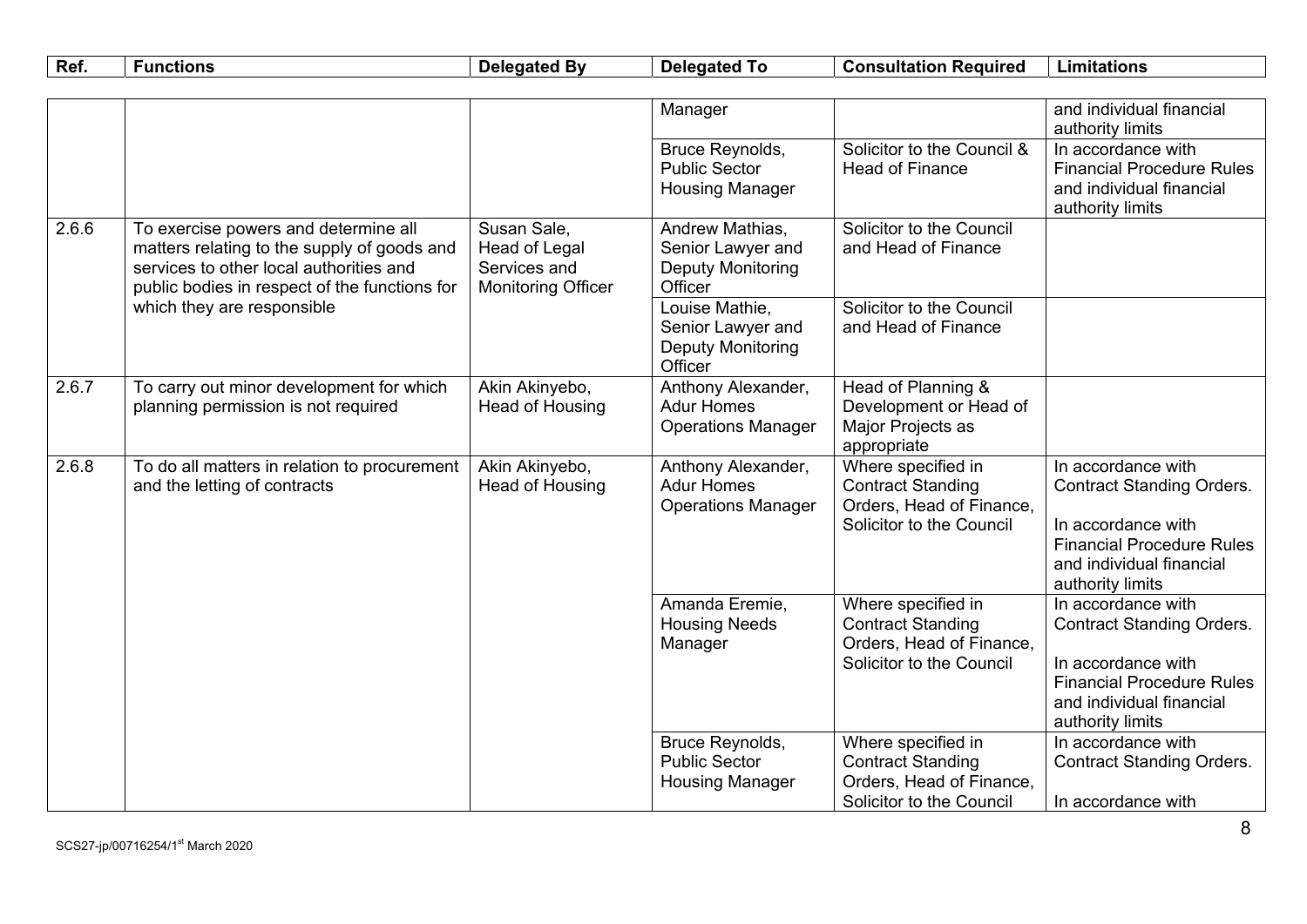| Ref. | <b>Functions</b> | <b>Delegated By</b> | <b>Delegated To</b>                                        | <b>Consultation Required</b>                                                                           | <b>Limitations</b>                                                                                                                                                |
|------|------------------|---------------------|------------------------------------------------------------|--------------------------------------------------------------------------------------------------------|-------------------------------------------------------------------------------------------------------------------------------------------------------------------|
|      |                  |                     |                                                            |                                                                                                        |                                                                                                                                                                   |
|      |                  |                     |                                                            |                                                                                                        | <b>Financial Procedure Rules</b><br>and individual financial<br>authority limits                                                                                  |
|      |                  |                     | Diana Francombe,<br>Strategy and<br>Improvement<br>Manager | Where specified in<br><b>Contract Standing</b><br>Orders, Head of Finance,<br>Solicitor to the Council | In accordance with<br><b>Contract Standing Orders.</b><br>In accordance with<br><b>Financial Procedure Rules</b><br>and individual financial<br>authority limits  |
|      |                  |                     | Jane Sheppard,<br><b>Tenancy Services</b><br>Manager       | Where specified in<br><b>Contract Standing</b><br>Orders, Head of Finance,<br>Solicitor to the Council | In accordance with<br><b>Contract Standing Orders.</b><br>In accordance with<br><b>Financial Procedure Rules</b><br>and individual financial<br>authority limits  |
|      |                  |                     | Chris Barber,<br>Maintenance<br>Manager                    | Where specified in<br><b>Contract Standing</b><br>Orders, Head of Finance,<br>Solicitor to the Council | In accordance with<br><b>Contract Standing Orders.</b><br>In accordance with<br><b>Financial Procedure Rules</b><br>and individual financial<br>authority limits  |
|      |                  |                     | Paul Turner,<br>Systems and<br>Performance<br>Manager      | Where specified in<br><b>Contract Standing</b><br>Orders, Head of Finance,<br>Solicitor to the Council | In accordance with<br><b>Contract Standing Orders.</b><br>In accordance with<br><b>Financial Procedure Rules</b><br>and individual financial<br>authority limits. |
|      |                  |                     | Catriona Donnelly,                                         | Where specified in                                                                                     | In respect of the function<br>for which they are<br>responsible<br>In accordance with                                                                             |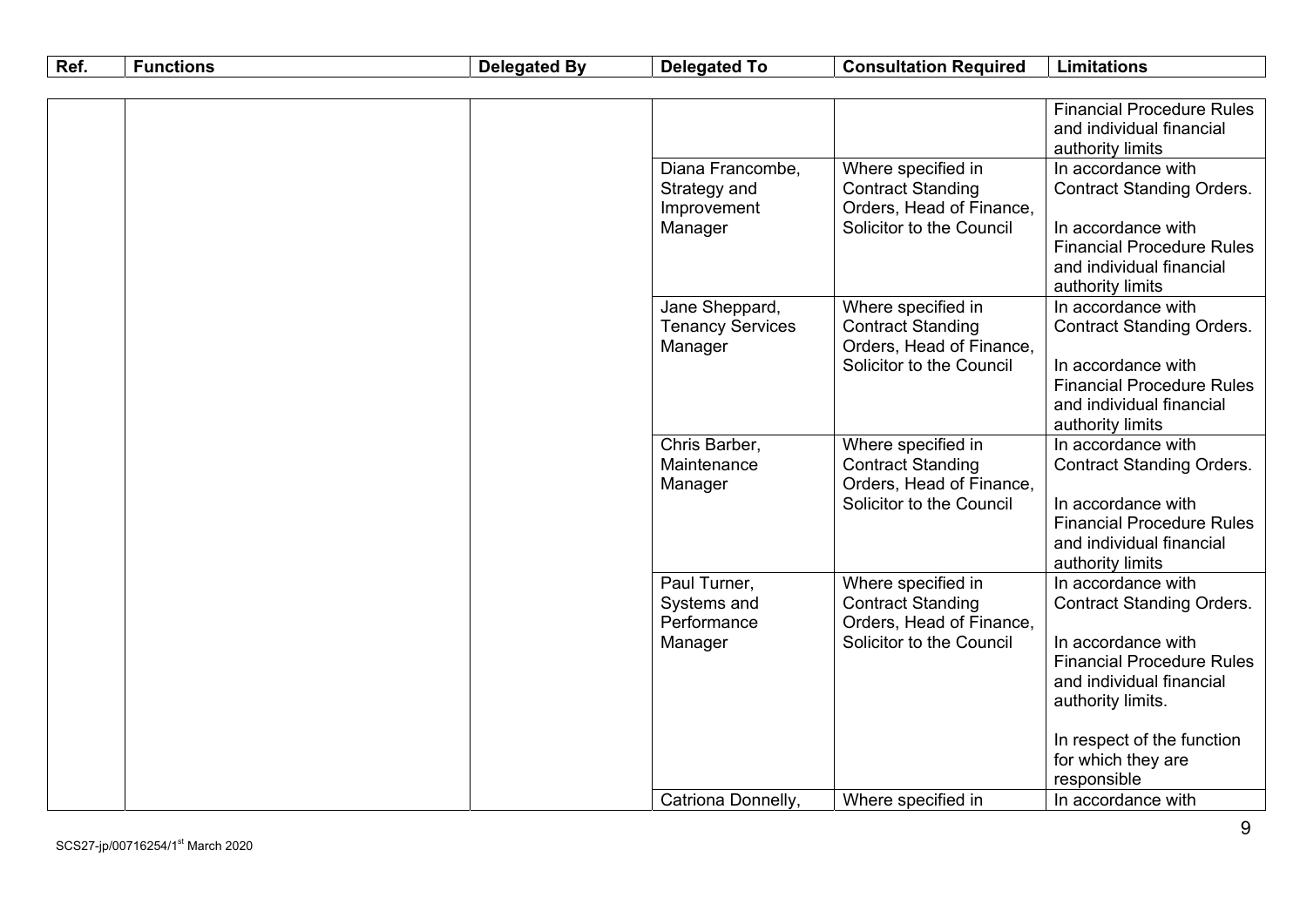| Ref. | <b>Functions</b>                                                  | <b>Delegated By</b>                                                                                    | <b>Delegated To</b>                                                                                                                                              | <b>Consultation Required</b>                                                                                                                                     | <b>Limitations</b>                                                                                                                                               |
|------|-------------------------------------------------------------------|--------------------------------------------------------------------------------------------------------|------------------------------------------------------------------------------------------------------------------------------------------------------------------|------------------------------------------------------------------------------------------------------------------------------------------------------------------|------------------------------------------------------------------------------------------------------------------------------------------------------------------|
|      |                                                                   |                                                                                                        |                                                                                                                                                                  |                                                                                                                                                                  |                                                                                                                                                                  |
|      |                                                                   |                                                                                                        | Singles<br>Homelessness Team<br>Leader                                                                                                                           | <b>Contract Standing</b><br>Orders, Head of Finance,<br>Solicitor to the Council                                                                                 | <b>Contract Standing Orders.</b><br>In accordance with<br><b>Financial Procedure Rules</b><br>and individual financial<br>authority limits                       |
|      | Charmaine Dore,<br>Families<br><b>Homelessness Team</b><br>Leader | Where specified in<br><b>Contract Standing</b><br>Orders, Head of Finance,<br>Solicitor to the Council | In accordance with<br><b>Contract Standing Orders.</b><br>In accordance with<br><b>Financial Procedure Rules</b><br>and individual financial<br>authority limits |                                                                                                                                                                  |                                                                                                                                                                  |
|      |                                                                   | Nigel Freeman,<br>Leasehold Manager                                                                    | Where specified in<br><b>Contract Standing</b><br>Orders, Head of Finance,<br>Solicitor to the Council                                                           | In accordance with<br><b>Contract Standing Orders.</b><br>In accordance with<br><b>Financial Procedure Rules</b><br>and individual financial<br>authority limits |                                                                                                                                                                  |
|      |                                                                   |                                                                                                        | Adrian Wilgoss,<br><b>Building Services</b><br>Manager                                                                                                           | Where specified in<br><b>Contract Standing</b><br>Orders, Head of Finance,<br>Solicitor to the Council                                                           | In accordance with<br><b>Contract Standing Orders.</b><br>In accordance with<br><b>Financial Procedure Rules</b><br>and individual financial<br>authority limits |
|      |                                                                   |                                                                                                        | Lee Karchewski,<br><b>Contract Manager</b><br>Compliance                                                                                                         | Where specified in<br><b>Contract Standing</b><br>Orders, Head of Finance,<br>Solicitor to the Council                                                           | In accordance with<br><b>Contract Standing Orders.</b><br>In accordance with<br><b>Financial Procedure Rules</b><br>and individual financial<br>authority limits |
|      |                                                                   |                                                                                                        | lan Abrahams,<br><b>Contracts Manager</b>                                                                                                                        | Where specified in<br><b>Contract Standing</b>                                                                                                                   | In accordance with<br><b>Contract Standing Orders.</b>                                                                                                           |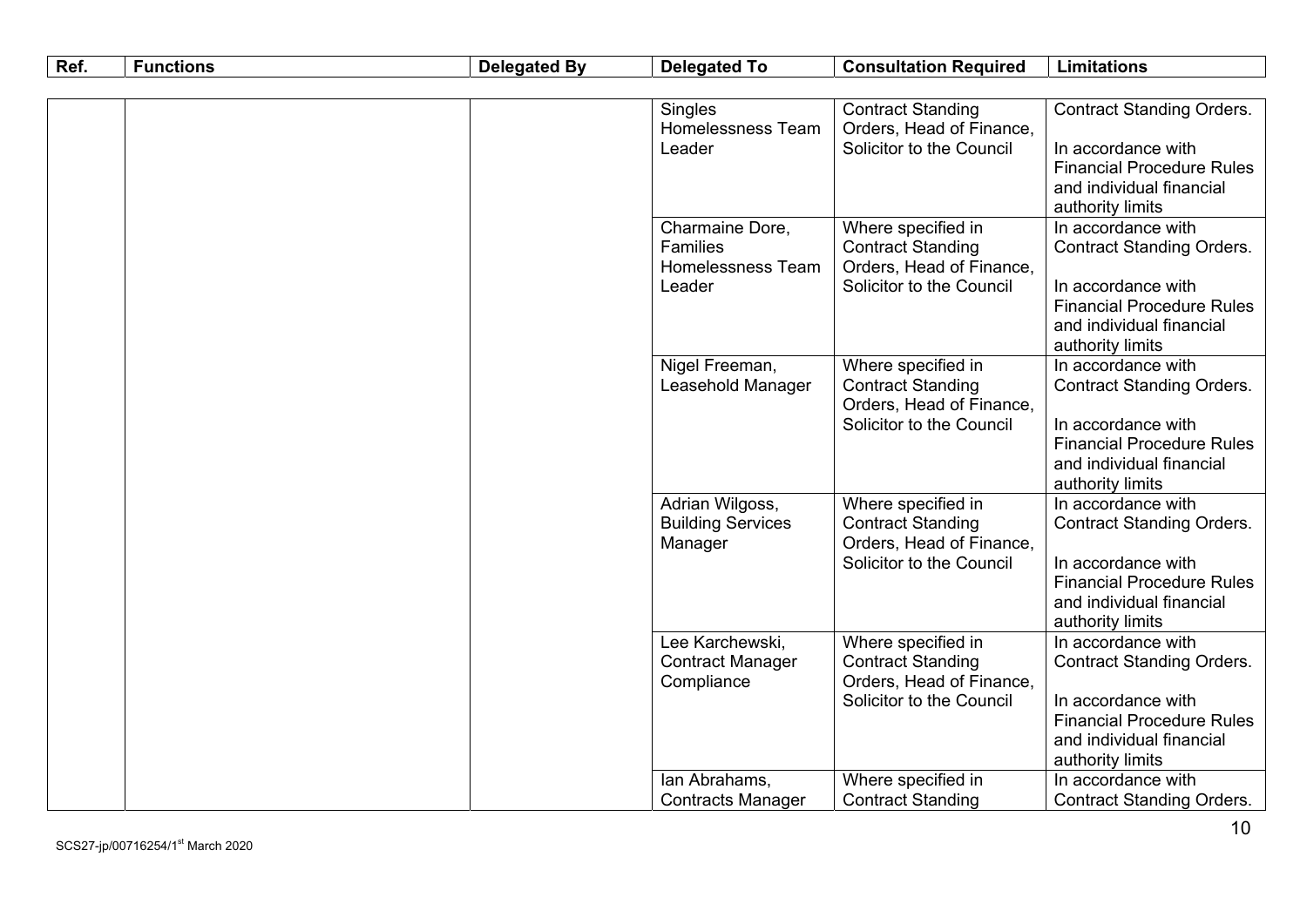| Ref.  | <b>Functions</b>                                                             | <b>Delegated By</b>                                          | <b>Delegated To</b>                                              | <b>Consultation Required</b>                                                                                                        | <b>Limitations</b>                                                                                     |
|-------|------------------------------------------------------------------------------|--------------------------------------------------------------|------------------------------------------------------------------|-------------------------------------------------------------------------------------------------------------------------------------|--------------------------------------------------------------------------------------------------------|
|       |                                                                              |                                                              |                                                                  |                                                                                                                                     |                                                                                                        |
|       |                                                                              |                                                              | (M&E)                                                            | Orders, Head of Finance,<br>Solicitor to the Council                                                                                | In accordance with<br><b>Financial Procedure Rules</b><br>and individual financial<br>authority limits |
| 2.6.8 | To do all matters in relation to procurement<br>and the letting of contracts | Andy Edwards,<br>Head of<br>Environmental<br><b>Services</b> | Kate Greening,<br><b>Bereavement</b><br>Services Manager         | As specified in Contract<br>Standing Orders, Head of<br><b>Business &amp; Technical</b><br>Services and Solicitor to<br>the Council | In accordance with<br><b>Contract Standing Orders</b>                                                  |
|       |                                                                              |                                                              | Tony Patching,<br>Waste & Cleansing<br><b>Operations Manager</b> | As specified in Contract<br>Standing Orders, Head of<br><b>Business &amp; Technical</b><br>Services and Solicitor to<br>the Council | In accordance with<br><b>Contract Standing Orders</b>                                                  |
|       |                                                                              |                                                              | Matt Marchant,<br><b>Business</b><br>Development<br>Manager      | As specified in Contract<br>Standing Orders, Head of<br><b>Business &amp; Technical</b><br>Services and Solicitor to<br>the Council | In accordance with<br><b>Contract Standing Orders</b>                                                  |
|       |                                                                              |                                                              | Mark Quartly,<br><b>Assistant Operations</b><br>Manager          | As specified in Contract<br>Standing Orders, Head of<br><b>Business &amp; Technical</b><br>Services and Solicitor to<br>the Council | In accordance with<br><b>Contract Standing Orders</b>                                                  |
|       |                                                                              |                                                              | Shirley Brown,<br><b>Commercial Officer</b>                      | As specified in Contract<br>Standing Orders, Head of<br><b>Business &amp; Technical</b><br>Services and Solicitor to<br>the Council | In accordance with<br><b>Contract Standing Orders</b>                                                  |
|       |                                                                              |                                                              | Samuel Gritt,<br>Assistant<br>Bereavement<br>Services Manager    | As specified in Contract<br>Standing Orders, Head of<br><b>Business &amp; Technical</b><br>Services and Solicitor to<br>the Council | In accordance with<br><b>Contract Standing Orders</b>                                                  |
|       |                                                                              |                                                              | Gary Prescod                                                     | As specified in Contract                                                                                                            | In accordance with                                                                                     |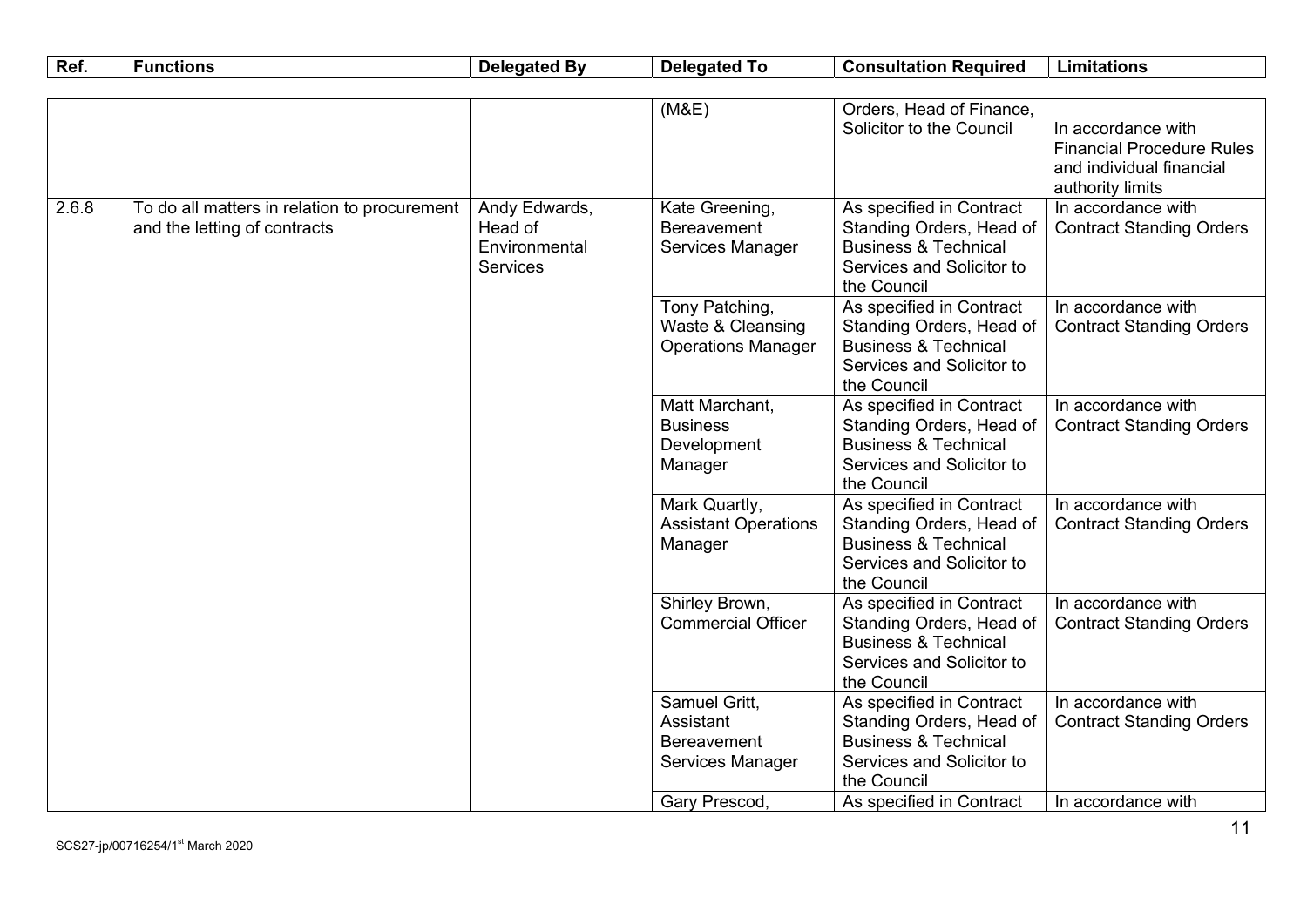| Ref.  | <b>Functions</b>                                                             | <b>Delegated By</b>                                                              | <b>Delegated To</b>                                                        | <b>Consultation Required</b>                                                                                                        | <b>Limitations</b>                                                                                     |
|-------|------------------------------------------------------------------------------|----------------------------------------------------------------------------------|----------------------------------------------------------------------------|-------------------------------------------------------------------------------------------------------------------------------------|--------------------------------------------------------------------------------------------------------|
|       |                                                                              |                                                                                  |                                                                            |                                                                                                                                     |                                                                                                        |
|       |                                                                              |                                                                                  | <b>Assistant Parks and</b><br>Open Spaces<br>Manager                       | Standing Orders, Head of<br><b>Business &amp; Technical</b><br>Services and Solicitor to<br>the Council                             | <b>Contract Standing Orders</b>                                                                        |
|       |                                                                              |                                                                                  | Philippa Reece,<br>Parks and Foreshore<br>Manager                          | As specified in Contract<br>Standing Orders, Head of<br><b>Business &amp; Technical</b><br>Services and Solicitor to<br>the Council | In accordance with<br><b>Contract Standing Orders</b>                                                  |
| 2.6.8 | To do all matters in relation to procurement<br>and the letting of contracts | Susan Sale,<br><b>Head of Legal</b><br>Services and<br><b>Monitoring Officer</b> | Andrew Mathias,<br>Senior Lawyer and<br>Deputy Monitoring<br>Officer       | Where specified in<br><b>Contract Standing</b><br>Orders, Head of Finance<br>(Procurement) and<br>Solicitor to the Council          | In accordance with<br><b>Contract Standing Orders</b>                                                  |
|       |                                                                              |                                                                                  | Louise Mathie,<br>Senior Lawyer and<br><b>Deputy Monitoring</b><br>Officer | Where specified in<br><b>Contract Standing</b><br>Orders, Head of Finance<br>(Procurement) and<br>Solicitor to the Council          | In accordance with<br><b>Contract Standing Orders</b>                                                  |
| 2.6.9 | To take any action authorised by Financial<br><b>Standing Orders</b>         | Akin Akinyebo,<br>Head of Housing                                                | Anthony Alexander,<br><b>Adur Homes</b><br><b>Operations Manager</b>       |                                                                                                                                     | In accordance with<br><b>Financial Procedure Rules</b><br>and individual financial<br>authority limits |
|       |                                                                              |                                                                                  | Amanda Eremie,<br><b>Housing Needs</b><br>Manager                          |                                                                                                                                     | In accordance with<br><b>Financial Procedure Rules</b><br>and individual financial<br>authority limits |
|       |                                                                              |                                                                                  | Bruce Reynolds,<br><b>Public Sector</b><br><b>Housing Manager</b>          |                                                                                                                                     | In accordance with<br><b>Financial Procedure Rules</b><br>and individual financial<br>authority limits |
|       |                                                                              |                                                                                  | Diana Francombe,<br>Strategy and<br>Improvement<br>Manager                 |                                                                                                                                     | In accordance with<br><b>Financial Procedure Rules</b><br>and individual financial<br>authority limits |
|       |                                                                              |                                                                                  | Jane Sheppard.                                                             |                                                                                                                                     | In accordance with                                                                                     |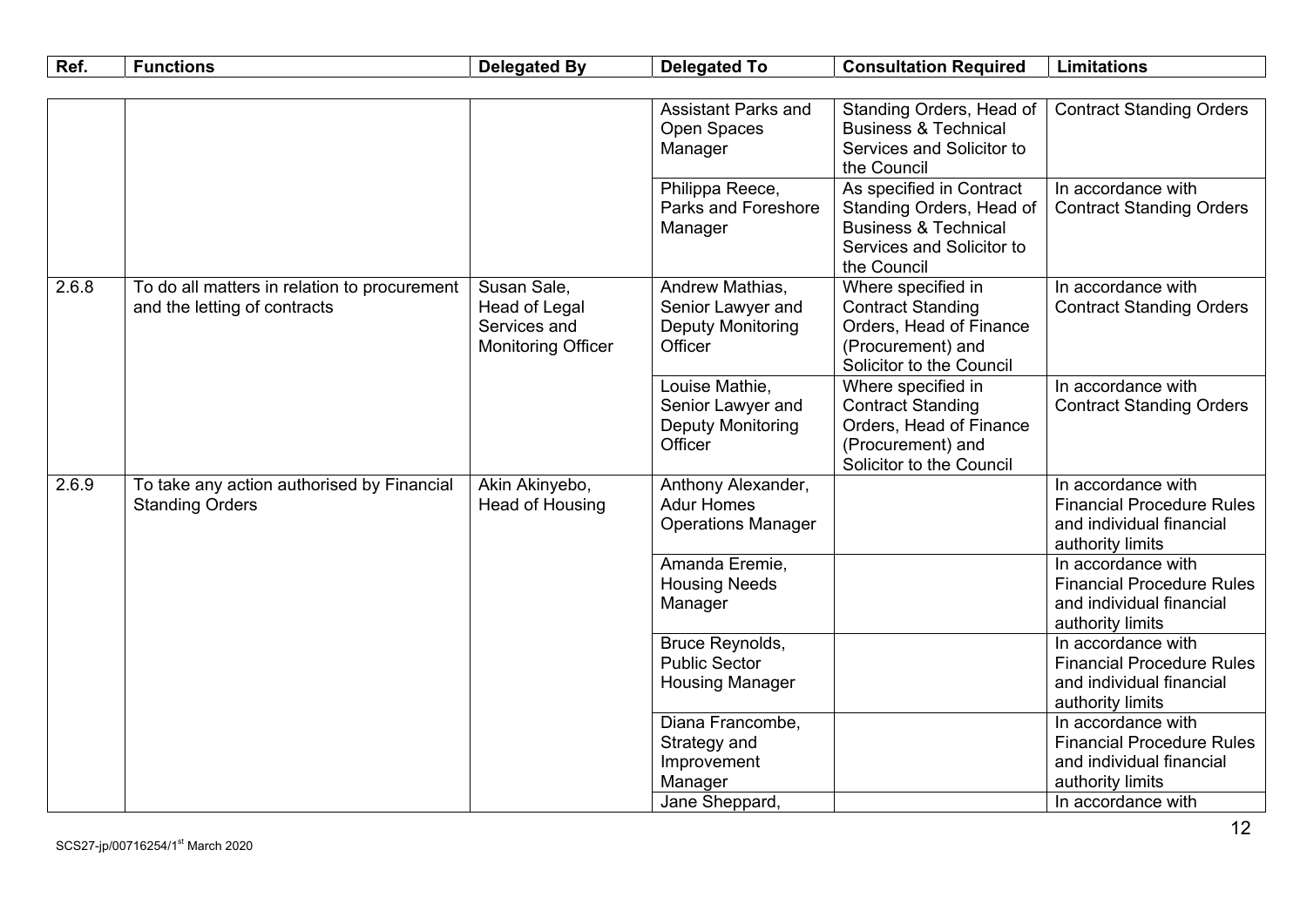| Ref.   | <b>Functions</b>                   | <b>Delegated By</b> | <b>Delegated To</b>      | <b>Consultation Required</b> | <b>Limitations</b>               |
|--------|------------------------------------|---------------------|--------------------------|------------------------------|----------------------------------|
|        |                                    |                     |                          |                              |                                  |
|        |                                    |                     | <b>Tenancy Services</b>  |                              | <b>Financial Procedure Rules</b> |
|        |                                    |                     | Manager                  |                              | and individual financial         |
|        |                                    |                     |                          |                              | authority limits                 |
|        |                                    |                     | Chris Barber,            |                              | In accordance with               |
|        |                                    |                     | Maintenance              |                              | <b>Financial Procedure Rules</b> |
|        |                                    |                     | Manager                  |                              | and individual financial         |
|        |                                    |                     |                          |                              | authority limits                 |
|        |                                    |                     | Paul Turner, Systems     |                              | In accordance with               |
|        |                                    |                     | and Performance          |                              | <b>Financial Procedure Rules</b> |
|        |                                    |                     | Manager                  |                              | and individual financial         |
|        |                                    |                     |                          |                              | authority limits                 |
|        |                                    |                     | Catriona Donnelly,       |                              | In accordance with               |
|        |                                    |                     | Singles                  |                              | <b>Financial Procedure Rules</b> |
|        |                                    |                     | Homelessness Team        |                              | and individual financial         |
|        |                                    |                     | Leader                   |                              | authority limits                 |
|        |                                    |                     | Charmaine Dore,          |                              | In accordance with               |
|        |                                    |                     | Families                 |                              | <b>Financial Procedure Rules</b> |
|        |                                    |                     | Homelessness Team        |                              | and individual financial         |
|        |                                    |                     | Leader                   |                              | authority limits                 |
|        |                                    |                     | Nigel Freeman,           |                              | In accordance with               |
|        |                                    |                     | Leasehold Manager        |                              | <b>Financial Procedure Rules</b> |
|        |                                    |                     |                          |                              | and individual financial         |
|        |                                    |                     |                          |                              | authority limits                 |
|        |                                    |                     | Adrian Wilgoss,          |                              | In accordance with               |
|        |                                    |                     | <b>Building Services</b> |                              | <b>Financial Procedure Rules</b> |
|        |                                    |                     | Manager                  |                              | and individual financial         |
|        |                                    |                     |                          |                              | authority limits                 |
|        |                                    |                     | Lee Karchewski,          |                              | In accordance with               |
|        |                                    |                     | <b>Contract Manager</b>  |                              | <b>Financial Procedure Rules</b> |
|        |                                    |                     | Compliance               |                              | and individual financial         |
|        |                                    |                     |                          |                              | authority limits                 |
|        |                                    |                     | lan Abrahams,            |                              | In accordance with               |
|        |                                    |                     | <b>Contracts Manager</b> |                              | <b>Financial Procedure Rules</b> |
|        |                                    |                     | (M&E)                    |                              | and individual financial         |
|        |                                    |                     |                          |                              | authority limits                 |
| 2.6.10 | To manage budgets allocated to the | Akin Akinyebo,      | Anthony Alexander,       |                              | In accordance with               |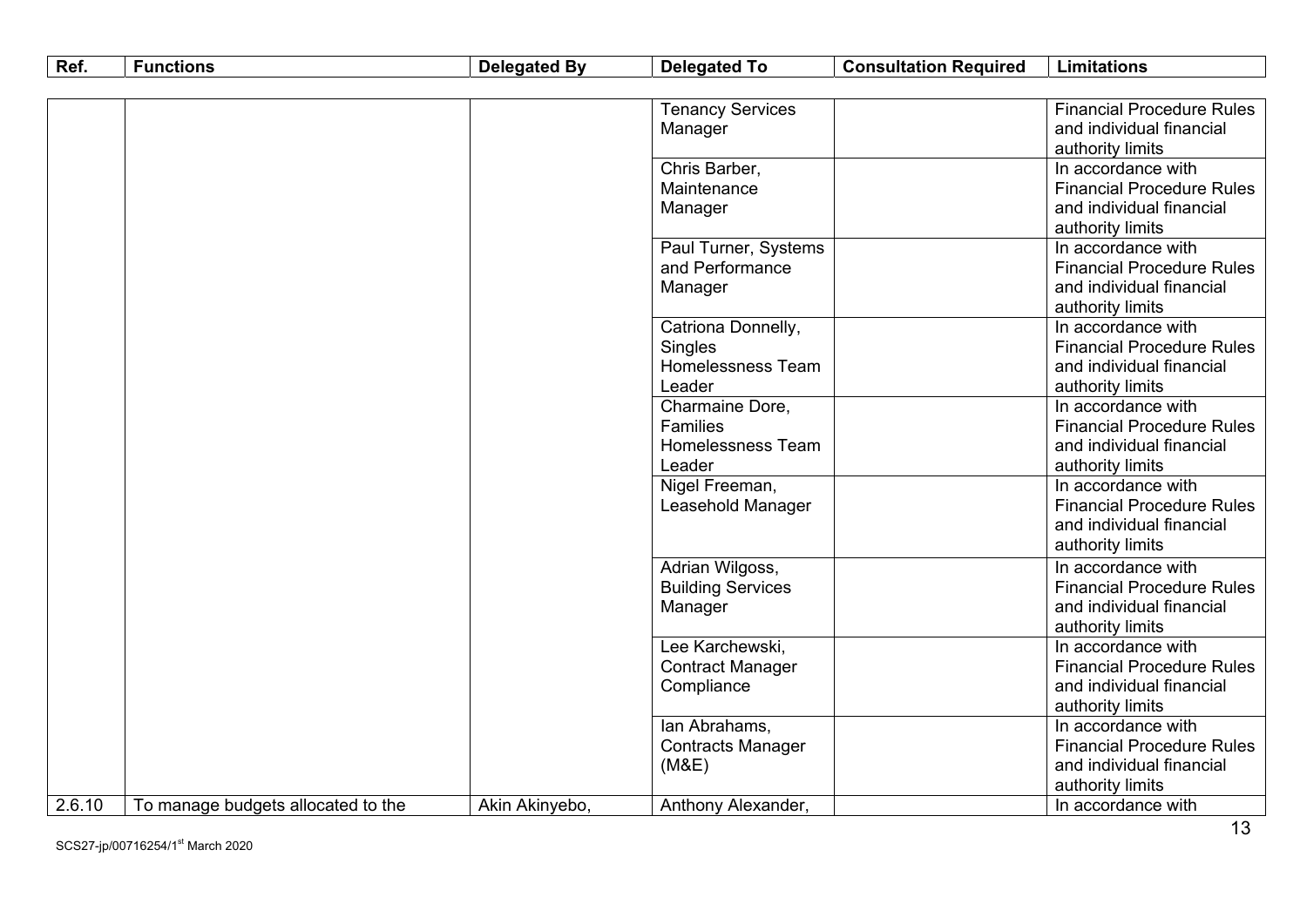| Ref. | <b>Functions</b>                             | <b>Delegated By</b> | <b>Delegated To</b>                 | <b>Consultation Required</b>      | <b>Limitations</b>                                           |
|------|----------------------------------------------|---------------------|-------------------------------------|-----------------------------------|--------------------------------------------------------------|
|      |                                              |                     |                                     |                                   |                                                              |
|      | functions for which they are responsible,    | Head of Housing     | <b>Adur Homes</b>                   |                                   | <b>Financial Standing Orders</b>                             |
|      | including authority to incur expenditure on  |                     | <b>Operations Manager</b>           |                                   | and individual financial                                     |
|      | items included in the approved Revenue       |                     |                                     |                                   | authority limits                                             |
|      | <b>Estimates of Capital Programme except</b> |                     | Amanda Eremie,                      |                                   | In accordance with                                           |
|      | where the Council has placed a reservation   |                     | <b>Housing Needs</b>                |                                   | <b>Financial Standing Orders</b>                             |
|      | on any such item                             |                     | Manager                             |                                   | and individual financial                                     |
|      |                                              |                     |                                     |                                   | authority limits                                             |
|      |                                              |                     | Bruce Reynolds,                     | <b>Housing Management</b>         | In accordance with                                           |
|      |                                              |                     | <b>Public Sector</b>                | Team                              | <b>Financial Standing Orders</b>                             |
|      |                                              |                     | <b>Housing Manager</b>              |                                   | and individual financial                                     |
|      |                                              |                     |                                     |                                   | authority limits                                             |
|      |                                              |                     | Diana Francombe,                    | <b>Housing Management</b>         | In accordance with                                           |
|      |                                              |                     | Strategy and                        | Team                              | <b>Financial Standing Orders</b>                             |
|      |                                              |                     | Improvement                         |                                   | and individual financial                                     |
|      |                                              |                     | Manager                             |                                   | authority limits                                             |
|      |                                              |                     | Jane Sheppard,                      | <b>Housing Management</b>         | In accordance with                                           |
|      |                                              |                     | <b>Tenancy Services</b>             | Team                              | <b>Financial Standing Orders</b>                             |
|      |                                              |                     | Manager                             |                                   | and individual financial                                     |
|      |                                              |                     |                                     |                                   | authority limits                                             |
|      |                                              |                     | Chris Barber,                       | <b>Housing Management</b>         | In accordance with                                           |
|      |                                              |                     | Maintenance                         | Team                              | <b>Financial Standing Orders</b>                             |
|      |                                              |                     | Manager                             |                                   | and individual financial                                     |
|      |                                              |                     |                                     |                                   | authority limits                                             |
|      |                                              |                     | Paul Turner, Systems                | <b>Housing Management</b>         | In accordance with                                           |
|      |                                              |                     | and Performance                     | Team                              | <b>Financial Standing Orders</b><br>and individual financial |
|      |                                              |                     | Manager                             |                                   |                                                              |
|      |                                              |                     |                                     |                                   | authority limits<br>In accordance with                       |
|      |                                              |                     | Catriona Donnelly,                  | <b>Housing Management</b><br>Team |                                                              |
|      |                                              |                     | Singles<br><b>Homelessness Team</b> |                                   | <b>Financial Standing Orders</b><br>and individual financial |
|      |                                              |                     |                                     |                                   |                                                              |
|      |                                              |                     | Leader                              |                                   | authority limits<br>In accordance with                       |
|      |                                              |                     | Charmaine Dore,<br>Families         | <b>Housing Management</b><br>Team | <b>Financial Standing Orders</b>                             |
|      |                                              |                     | <b>Homelessness Team</b>            |                                   | and individual financial                                     |
|      |                                              |                     | Leader                              |                                   | authority limits                                             |
|      |                                              |                     | Nigel Freeman,                      | <b>Housing Management</b>         | In accordance with                                           |
|      |                                              |                     |                                     |                                   |                                                              |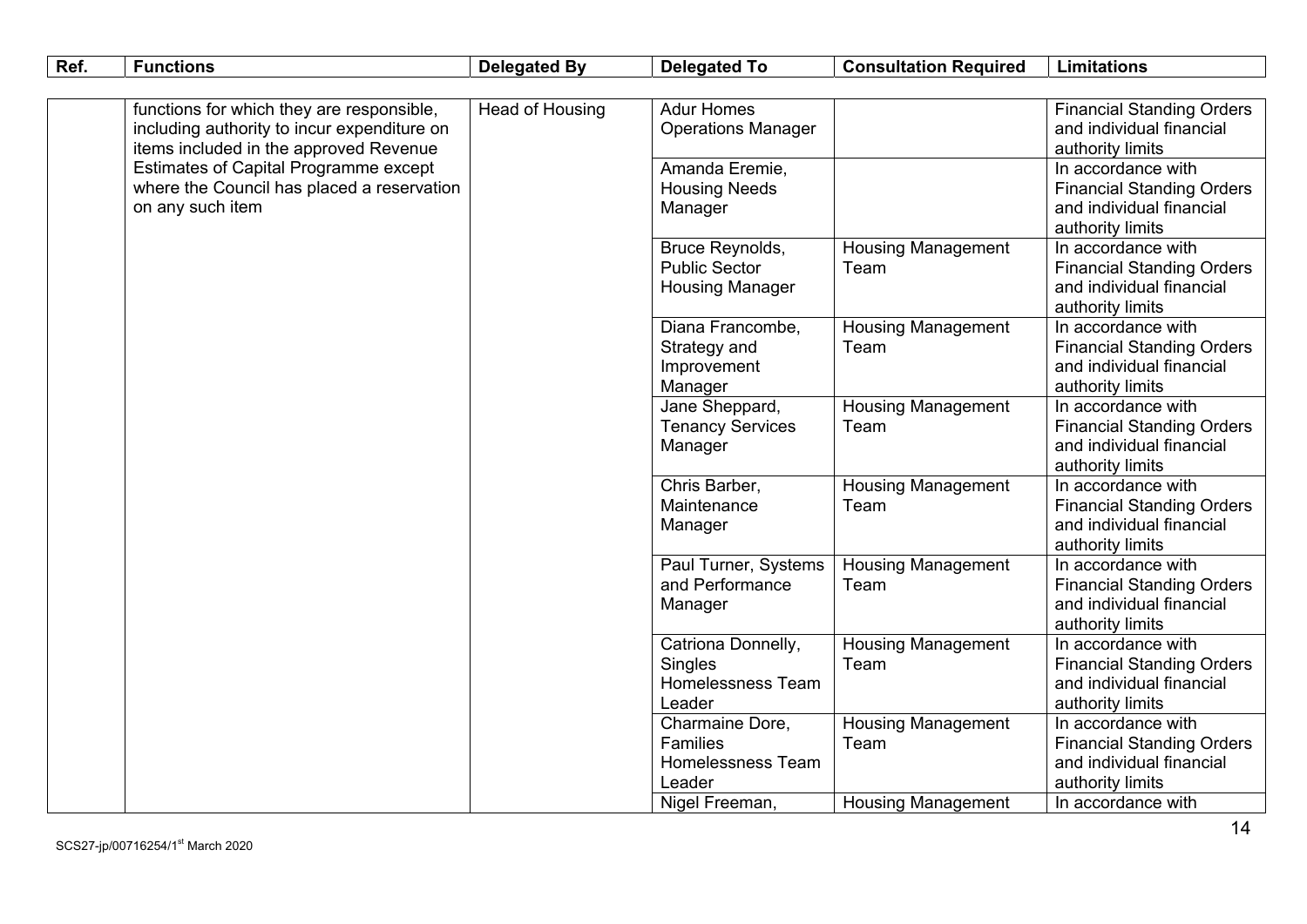| Ref.   | <b>Functions</b>                                                                | <b>Delegated By</b>              | <b>Delegated To</b>                 | <b>Consultation Required</b>           | <b>Limitations</b>                                           |
|--------|---------------------------------------------------------------------------------|----------------------------------|-------------------------------------|----------------------------------------|--------------------------------------------------------------|
|        |                                                                                 |                                  |                                     |                                        |                                                              |
|        |                                                                                 |                                  | Leasehold Manager                   | Team                                   | <b>Financial Standing Orders</b>                             |
|        |                                                                                 |                                  |                                     |                                        | and individual financial                                     |
|        |                                                                                 |                                  |                                     |                                        | authority limits                                             |
|        |                                                                                 |                                  | Adrian Wilgoss,                     | <b>Housing Management</b><br>Team      | In accordance with                                           |
|        |                                                                                 |                                  | <b>Building Services</b><br>Manager |                                        | <b>Financial Standing Orders</b><br>and individual financial |
|        |                                                                                 |                                  |                                     |                                        | authority limits                                             |
|        |                                                                                 |                                  | Lee Karchewski,                     | <b>Housing Management</b>              | In accordance with                                           |
|        |                                                                                 |                                  | <b>Contract Manager</b>             | Team                                   | <b>Financial Standing Orders</b>                             |
|        |                                                                                 |                                  | Compliance                          |                                        | and individual financial                                     |
|        |                                                                                 |                                  |                                     |                                        | authority limits                                             |
|        |                                                                                 |                                  | Ian Abrahams,                       | <b>Housing Management</b>              | In accordance with                                           |
|        |                                                                                 |                                  | <b>Contracts Manager</b>            | Team                                   | <b>Financial Standing Orders</b>                             |
|        |                                                                                 |                                  | (M&E)                               |                                        | and individual financial                                     |
|        |                                                                                 |                                  |                                     |                                        | authority limits                                             |
| 2.6.10 | To manage budgets allocated to the                                              | Andy Edwards,                    | Kate Greening,                      |                                        | In accordance with                                           |
|        | functions for which they are responsible,                                       | Head of                          | Bereavement                         |                                        | <b>Financial Standing Orders</b>                             |
|        | including authority to incur expenditure on                                     | Environmental<br><b>Services</b> | Services Manager                    |                                        | In accordance with                                           |
|        | items included in the approved Revenue<br>Estimates of Capital Programme except |                                  | Tony Patching,<br>Waste & Cleansing |                                        |                                                              |
|        | where the Council has placed a reservation                                      |                                  | <b>Operations Manager</b>           |                                        | <b>Financial Standing Orders</b>                             |
|        | on any such item                                                                |                                  | Matt Marchant,                      |                                        | In accordance with                                           |
|        |                                                                                 |                                  | <b>Business</b>                     |                                        | <b>Financial Standing Orders</b>                             |
|        |                                                                                 |                                  | Development                         |                                        |                                                              |
|        |                                                                                 |                                  | Manager                             |                                        |                                                              |
|        |                                                                                 |                                  | Philippa Reece,                     |                                        | In accordance with                                           |
|        |                                                                                 |                                  | Parks and Foreshore                 |                                        | <b>Financial Standing Orders</b>                             |
|        |                                                                                 |                                  | Manager                             |                                        |                                                              |
| 2.6.11 | To write off amounts as irrecoverable                                           | Andy Edwards,                    | Kate Greening,                      | Where specified in                     | In accordance with                                           |
|        |                                                                                 | Head of                          | <b>Bereavement</b>                  | <b>Financial Standing</b>              | <b>Financial Standing Orders</b>                             |
|        |                                                                                 | Environmental                    | Services Manager                    | Orders, Head of Finance,               |                                                              |
|        |                                                                                 | <b>Services</b>                  |                                     | <b>Executive Member for</b>            |                                                              |
|        |                                                                                 |                                  | Matt Marchant,                      | <b>Resources</b><br>Where specified in | In accordance with                                           |
|        |                                                                                 |                                  | <b>Business</b>                     | <b>Financial Standing</b>              | <b>Financial Standing Orders</b>                             |
|        |                                                                                 |                                  | Development                         | Orders, Head of Finance.               |                                                              |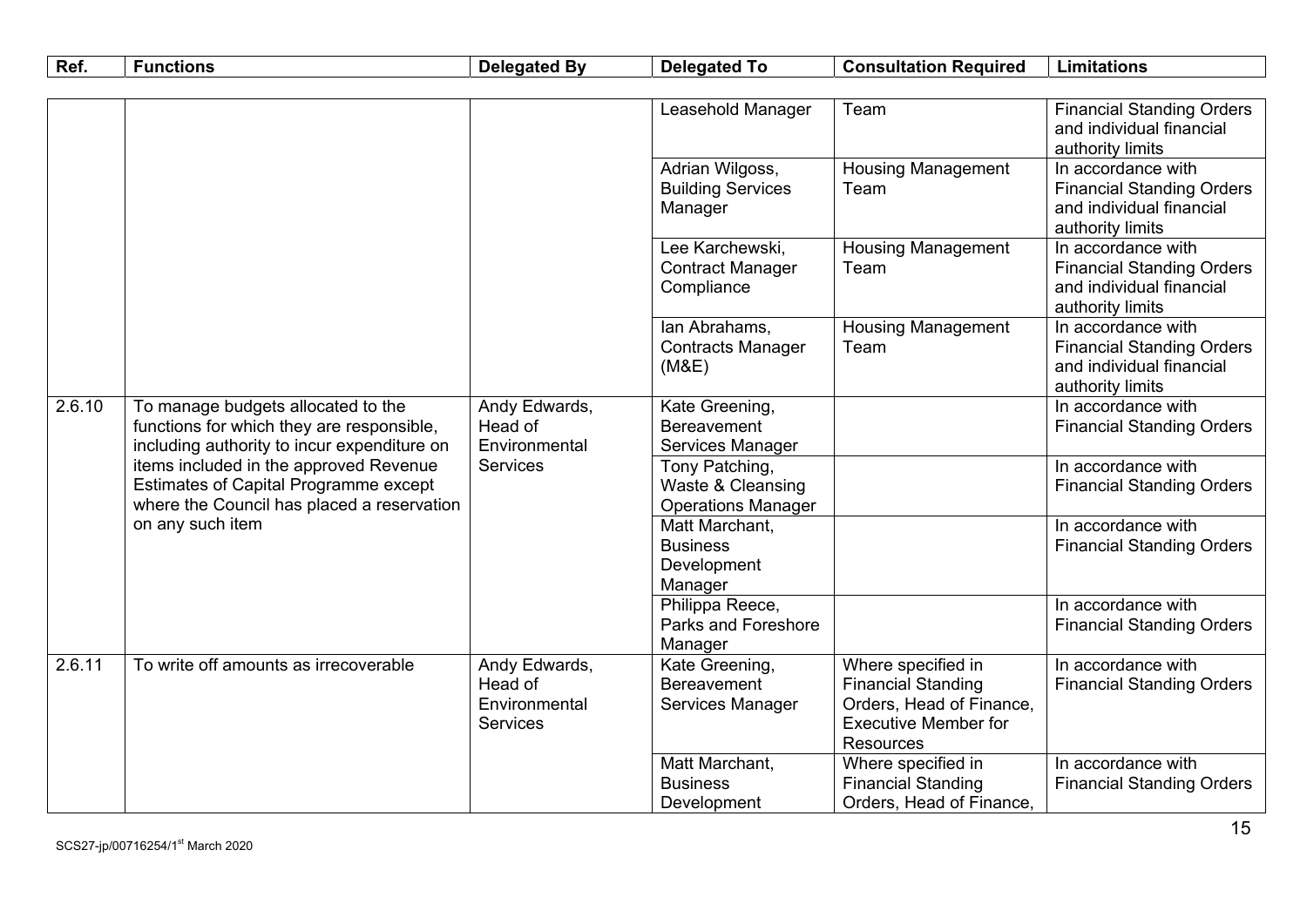| Ref.   | <b>Functions</b>                                                                   | <b>Delegated By</b>               | <b>Delegated To</b>                     | <b>Consultation Required</b>        | <b>Limitations</b>               |
|--------|------------------------------------------------------------------------------------|-----------------------------------|-----------------------------------------|-------------------------------------|----------------------------------|
|        |                                                                                    |                                   |                                         |                                     |                                  |
|        |                                                                                    |                                   | Manager                                 | <b>Executive Member for</b>         |                                  |
|        |                                                                                    |                                   |                                         | Resources                           |                                  |
|        |                                                                                    |                                   | Philippa Reece,                         | Where specified in                  | In accordance with               |
|        |                                                                                    |                                   | Parks and Foreshore                     | <b>Financial Standing</b>           | <b>Financial Standing Orders</b> |
|        |                                                                                    |                                   | Manager                                 | Orders, Head of Finance,            |                                  |
|        |                                                                                    |                                   |                                         | <b>Executive Member for</b>         |                                  |
|        |                                                                                    |                                   |                                         | <b>Resources</b>                    |                                  |
| 2.6.12 | To determine grant applications in relation<br>to the functions for which they are | Akin Akinyebo,<br>Head of Housing | Anthony Alexander,<br><b>Adur Homes</b> | Solicitor to the Council            |                                  |
|        | responsible, other than award of grants to                                         |                                   | <b>Operations Manager</b>               |                                     |                                  |
|        | voluntary sector organisations                                                     |                                   | Amanda Eremie,                          | Solicitor to the Council            |                                  |
|        |                                                                                    |                                   | <b>Housing Needs</b>                    |                                     |                                  |
|        |                                                                                    |                                   | Manager                                 |                                     |                                  |
|        |                                                                                    |                                   | Bruce Reynolds,                         | Solicitor to the Council            |                                  |
|        |                                                                                    |                                   | <b>Public Sector</b>                    |                                     |                                  |
|        |                                                                                    |                                   | <b>Housing Manager</b>                  |                                     |                                  |
|        |                                                                                    |                                   | Paul Turner,                            | Solicitor to the Council            |                                  |
|        |                                                                                    |                                   | Systems and                             |                                     |                                  |
|        |                                                                                    |                                   | Performance                             |                                     |                                  |
|        |                                                                                    |                                   | Manager                                 |                                     |                                  |
| 2.6.13 | To vary, in exceptional circumstances,                                             | Akin Akinyebo,                    | Anthony Alexander,                      | <b>Relevant Executive</b>           |                                  |
|        | fixed fees and charges                                                             | Head of Housing                   | <b>Adur Homes</b>                       | Member                              |                                  |
|        |                                                                                    |                                   | <b>Operations Manager</b>               |                                     |                                  |
|        |                                                                                    |                                   | Amanda Eremie,                          | Relevant Executive                  |                                  |
|        |                                                                                    |                                   | <b>Housing Needs</b>                    | Member                              |                                  |
|        |                                                                                    |                                   | Manager                                 |                                     |                                  |
|        |                                                                                    |                                   | <b>Bruce Reynolds,</b>                  | <b>Relevant Executive</b>           |                                  |
|        |                                                                                    |                                   | <b>Public Sector</b>                    | Member                              |                                  |
|        |                                                                                    |                                   | <b>Housing Manager</b>                  |                                     |                                  |
|        |                                                                                    |                                   | Paul Turner,<br>Systems and             | <b>Relevant Executive</b><br>Member |                                  |
|        |                                                                                    |                                   | Performance                             |                                     |                                  |
|        |                                                                                    |                                   | Manager                                 |                                     |                                  |
| 2.6.13 | To vary, in exceptional circumstances,                                             | Susan Sale,                       | Andrew Mathias,                         | <b>Relevant Executive</b>           | Relating to legal costs          |
|        | fixed fees and charges                                                             | <b>Head of Legal</b>              | Senior Lawyer and                       | Member                              |                                  |
|        |                                                                                    | Services and                      | Deputy Monitoring                       |                                     |                                  |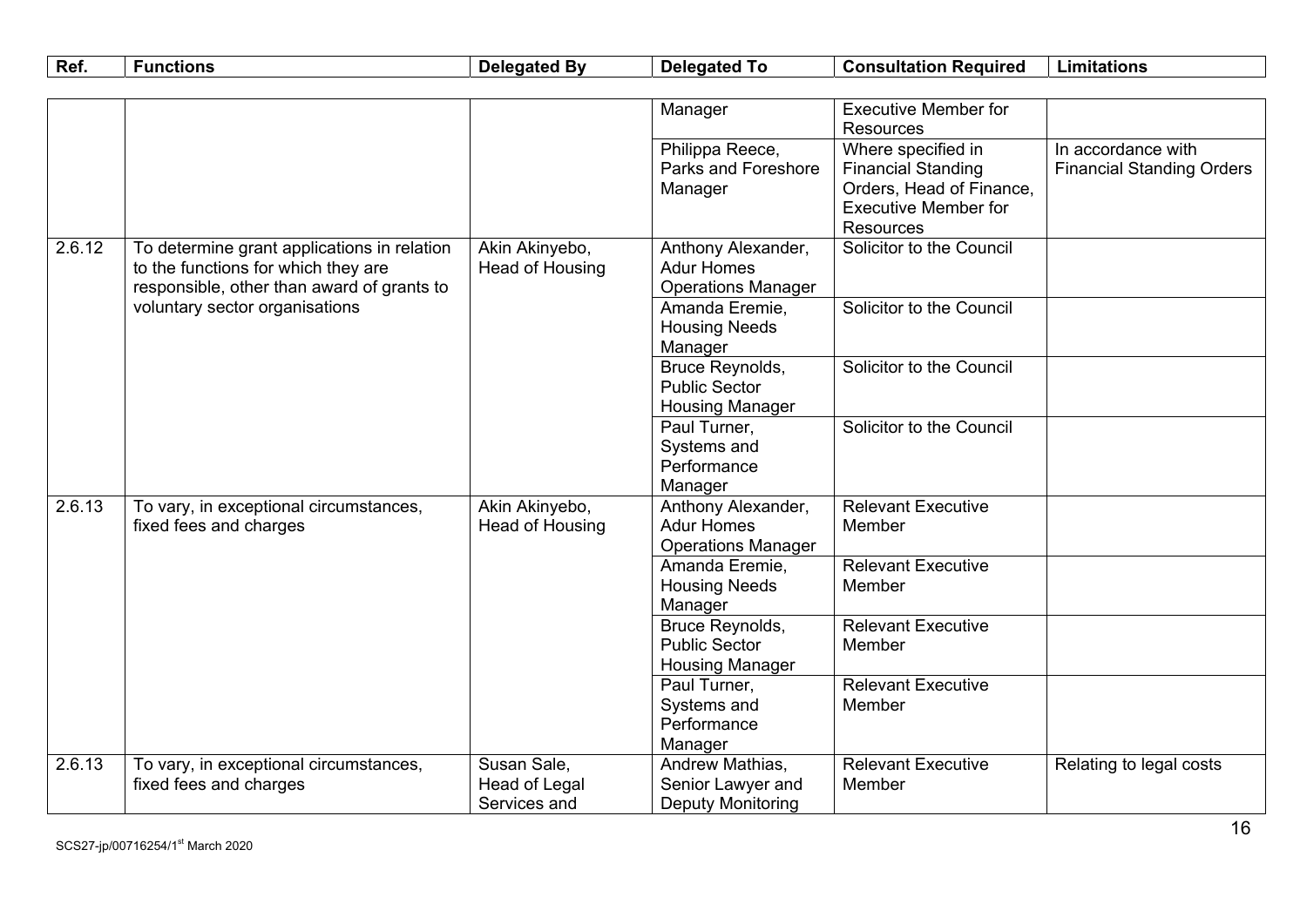| Ref.   | <b>Functions</b>                           | <b>Delegated By</b>       | <b>Delegated To</b>                | <b>Consultation Required</b> | <b>Limitations</b>      |
|--------|--------------------------------------------|---------------------------|------------------------------------|------------------------------|-------------------------|
|        |                                            |                           |                                    |                              |                         |
|        |                                            | <b>Monitoring Officer</b> | Officer                            |                              |                         |
|        |                                            |                           | Louise Mathie,                     | <b>Relevant Executive</b>    | Relating to legal costs |
|        |                                            |                           | Senior Lawyer and                  | Member                       |                         |
|        |                                            |                           | <b>Deputy Monitoring</b>           |                              |                         |
|        |                                            |                           | Officer                            |                              |                         |
| 2.6.14 | To determine charges for the use of        | Akin Akinyebo,            | Anthony Alexander,                 | <b>Relevant Executive</b>    |                         |
|        | relevant services and events not covered   | Head of Housing           | <b>Adur Homes</b>                  | Member                       |                         |
|        | by the annual review of fees and charges   |                           | <b>Operations Manager</b>          | <b>Relevant Executive</b>    |                         |
|        |                                            |                           | Amanda Eremie,                     | Member                       |                         |
|        |                                            |                           | <b>Housing Needs</b><br>Manager    |                              |                         |
|        |                                            |                           | Bruce Reynolds,                    | <b>Relevant Executive</b>    |                         |
|        |                                            |                           | <b>Public Sector</b>               | Member                       |                         |
|        |                                            |                           | <b>Housing Manager</b>             |                              |                         |
|        |                                            |                           | Paul Turner,                       | <b>Relevant Executive</b>    |                         |
|        |                                            |                           | Systems and                        | Member                       |                         |
|        |                                            |                           | Performance                        |                              |                         |
|        |                                            |                           | Manager                            |                              |                         |
| 2.6.15 | To submit bids to outside bodies for grant | Akin Akinyebo,            | Anthony Alexander,                 | Head of Finance &            |                         |
|        | funding                                    | Head of Housing           | <b>Adur Homes</b>                  | Solicitor to the Council     |                         |
|        |                                            |                           | <b>Operations Manager</b>          |                              |                         |
|        |                                            |                           | Amanda Eremie,                     | Head of Finance &            |                         |
|        |                                            |                           | <b>Housing Needs</b>               | Solicitor to the Council     |                         |
|        |                                            |                           | Manager                            |                              |                         |
|        |                                            |                           | <b>Bruce Reynolds,</b>             | Head of Finance &            |                         |
|        |                                            |                           | <b>Public Sector</b>               | Solicitor to the Council     |                         |
|        |                                            |                           | <b>Housing Manager</b>             | Head of Finance &            |                         |
|        |                                            |                           | Jane Sheppard,                     | Solicitor to the Council     |                         |
|        |                                            |                           | <b>Tenancy Services</b><br>Manager |                              |                         |
|        |                                            |                           | Chris Barber,                      | Head of Finance &            |                         |
|        |                                            |                           | Maintenance                        | Solicitor to the Council     |                         |
|        |                                            |                           | Manager                            |                              |                         |
|        |                                            |                           | Paul Turner,                       | Head of Finance &            |                         |
|        |                                            |                           | Systems and                        | Solicitor to the Council     |                         |
|        |                                            |                           | Performance                        |                              |                         |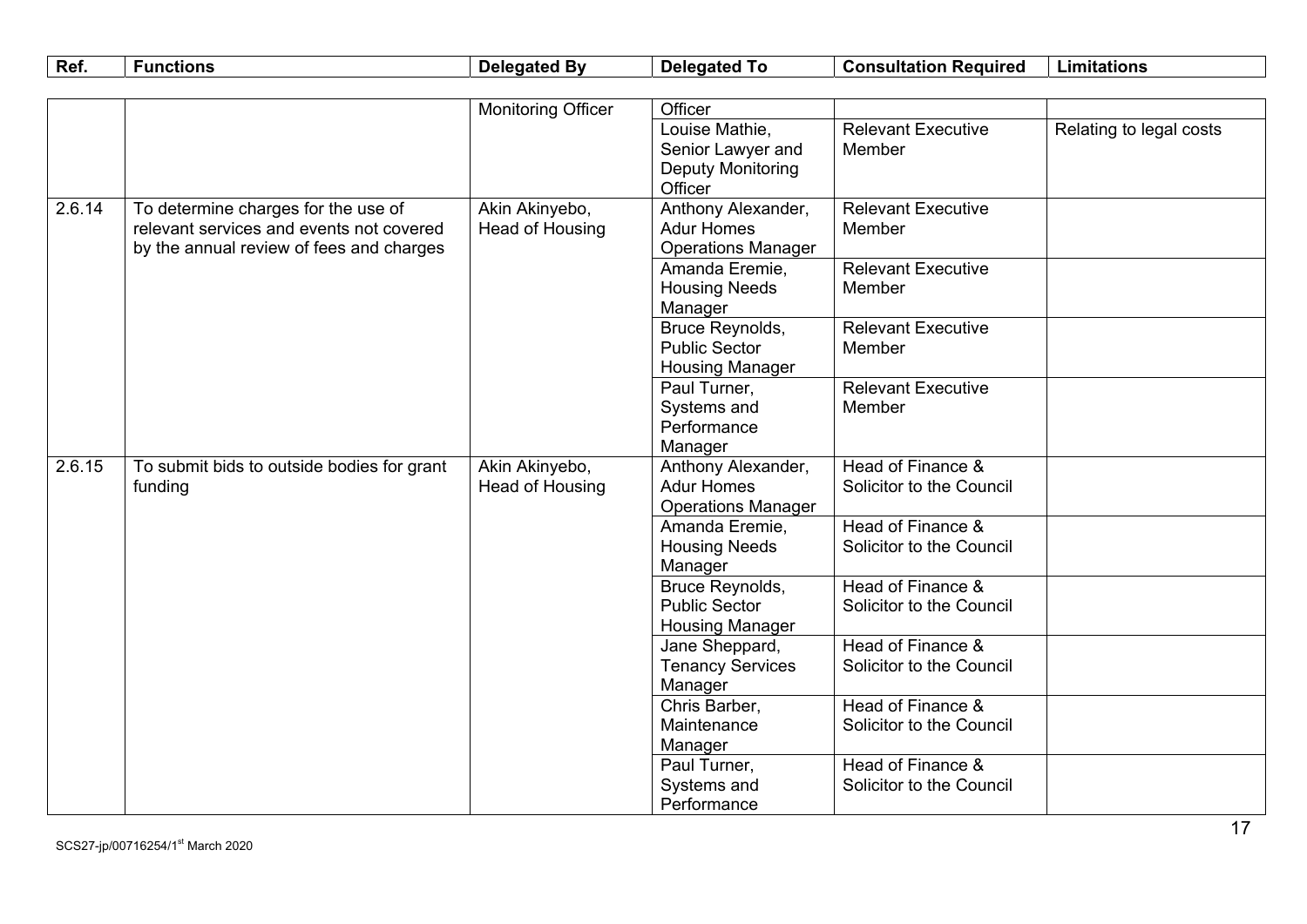| Ref.   | <b>Functions</b>                           | <b>Delegated By</b> | <b>Delegated To</b>      | <b>Consultation Required</b> | <b>Limitations</b>       |
|--------|--------------------------------------------|---------------------|--------------------------|------------------------------|--------------------------|
|        |                                            |                     |                          |                              |                          |
|        |                                            |                     | Manager                  |                              |                          |
|        |                                            |                     | Nigel Freeman,           | Head of Finance &            |                          |
|        |                                            |                     | Leasehold Manager        | Solicitor to the Council     |                          |
| 2.6.17 | To manage land, property (including rent   | Andy Edwards,       | Graham Cherrett,         |                              |                          |
|        | reviews) and other assets allocated to the | Head of             | <b>Senior Foreshore</b>  |                              |                          |
|        | functions for which they are responsible   | Environmental       | Inspector                |                              |                          |
|        |                                            | <b>Services</b>     | Kate Greening,           |                              |                          |
|        |                                            |                     | <b>Bereavement</b>       |                              |                          |
|        |                                            |                     | Services Manager         |                              |                          |
|        |                                            |                     | Samuel Gritt,            |                              |                          |
|        |                                            |                     | Assistant                |                              |                          |
|        |                                            |                     | <b>Bereavement</b>       |                              |                          |
|        |                                            |                     | Services Manager         |                              |                          |
|        |                                            |                     | Peter Whish,             |                              |                          |
|        |                                            |                     | <b>Highdown Gardens</b>  |                              |                          |
|        |                                            |                     | <b>Head Gardener</b>     |                              |                          |
|        |                                            |                     | Jo Hooper,               |                              |                          |
|        |                                            |                     | <b>Highdown Gardens</b>  |                              |                          |
|        |                                            |                     | <b>Head Gardener</b>     |                              |                          |
|        |                                            |                     | Philippa Reece,          |                              |                          |
|        |                                            |                     | Parks and Foreshore      |                              |                          |
|        |                                            |                     | Manager                  |                              |                          |
| 2.6.17 | To manage land, property (including rent   | Cian Cronin,        | Simon Moore,             |                              |                          |
|        | reviews) and other assets allocated to the | Head of Major       | <b>Asset Portfolio</b>   |                              |                          |
|        | functions for which they are responsible   | Projects &          | Manager                  |                              |                          |
|        |                                            | Investment          | Clare Hills,             |                              |                          |
|        |                                            |                     | <b>Principle Estates</b> |                              |                          |
|        |                                            |                     | Surveyor                 |                              |                          |
| 2.6.18 | To vary the terms and conditions of leases | Cian Cronin,        | Simon Moore,             |                              |                          |
|        | and licences or negotiate the surrender of | Head of Major       | <b>Asset Portfolio</b>   |                              |                          |
|        | leases and licences                        | Projects &          | Manager                  |                              |                          |
|        |                                            | Investment          | Clare Hills,             |                              |                          |
|        |                                            |                     | <b>Principle Estates</b> |                              |                          |
|        |                                            |                     | Surveyor                 |                              |                          |
| 2.6.18 | To vary the terms and conditions of leases | Akin Akinyebo,      | Anthony Alexander,       | Head of Housing              | Limited to their area of |
|        | and licences or negotiate the surrender of | Head of Housing     | <b>Adur Homes</b>        |                              | responsibility           |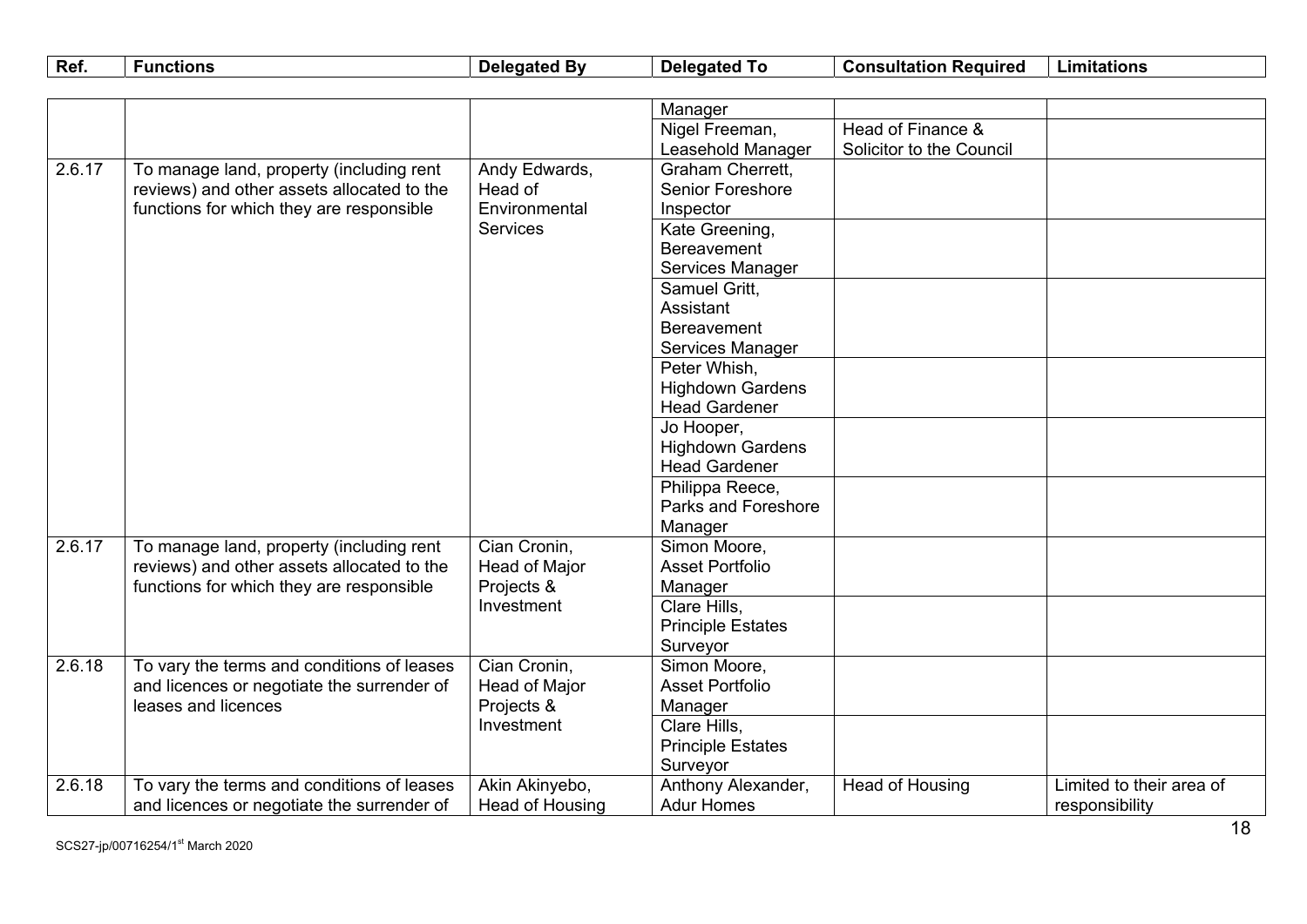| <b>Operations Manager</b><br>leases and licences                                                                                              |  |
|-----------------------------------------------------------------------------------------------------------------------------------------------|--|
|                                                                                                                                               |  |
|                                                                                                                                               |  |
| Amanda Eremie,<br>Head of Housing<br>Limited to their area of                                                                                 |  |
| <b>Housing Needs</b><br>responsibility                                                                                                        |  |
| Manager                                                                                                                                       |  |
| Bruce Reynolds,<br>Limited to their area of                                                                                                   |  |
| <b>Public Sector</b><br>responsibility                                                                                                        |  |
| <b>Housing Manager</b>                                                                                                                        |  |
| <b>Head of Housing</b><br>In respect of the function<br>Paul Turner,                                                                          |  |
| Systems and<br>for which they are                                                                                                             |  |
| Performance<br>responsible                                                                                                                    |  |
| Manager                                                                                                                                       |  |
| 2.6.19<br>Akin Akinyebo,<br>Head of Housing<br>To give landlord's consent for uses, subject<br>Anthony Alexander,<br>Limited to their area of |  |
| <b>Adur Homes</b><br>to planning permission<br>Head of Housing<br>responsibility                                                              |  |
| <b>Operations Manager</b>                                                                                                                     |  |
| 2.6.19<br>To give landlord's consent for uses, subject<br>Cian Cronin,<br>Simon Moore,                                                        |  |
| <b>Asset Portfolio</b><br>to planning permission<br>Head of Major                                                                             |  |
| Projects &<br>Manager                                                                                                                         |  |
| Investment<br>Clare Hills,                                                                                                                    |  |
| <b>Principle Estates</b>                                                                                                                      |  |
| Surveyor                                                                                                                                      |  |
| 2.6.20<br>Akin Akinyebo,<br>To make application for warrants of entry to<br>Anthony Alexander,<br>Where practicable, with                     |  |
| <b>Adur Homes</b><br>the Solicitor to the<br>land or property under the provisions of<br>Head of Housing                                      |  |
| any legislation, other than warrants for<br>Council<br><b>Operations Manager</b>                                                              |  |
| possession of land or property, in relation<br>Where practicable, with<br>Amanda Eremie,                                                      |  |
| to functions for which they are responsible<br>the Solicitor to the<br><b>Housing Needs</b>                                                   |  |
| Council<br>Manager                                                                                                                            |  |
| Bruce Reynolds,<br><b>Public Sector</b>                                                                                                       |  |
|                                                                                                                                               |  |
| <b>Housing Manager</b><br>Steve Dommett,                                                                                                      |  |
| <b>Senior Environmental</b>                                                                                                                   |  |
| <b>Health Officer</b>                                                                                                                         |  |
| James Elliott,                                                                                                                                |  |
| <b>Senior Environmental</b>                                                                                                                   |  |
| <b>Health Officer</b>                                                                                                                         |  |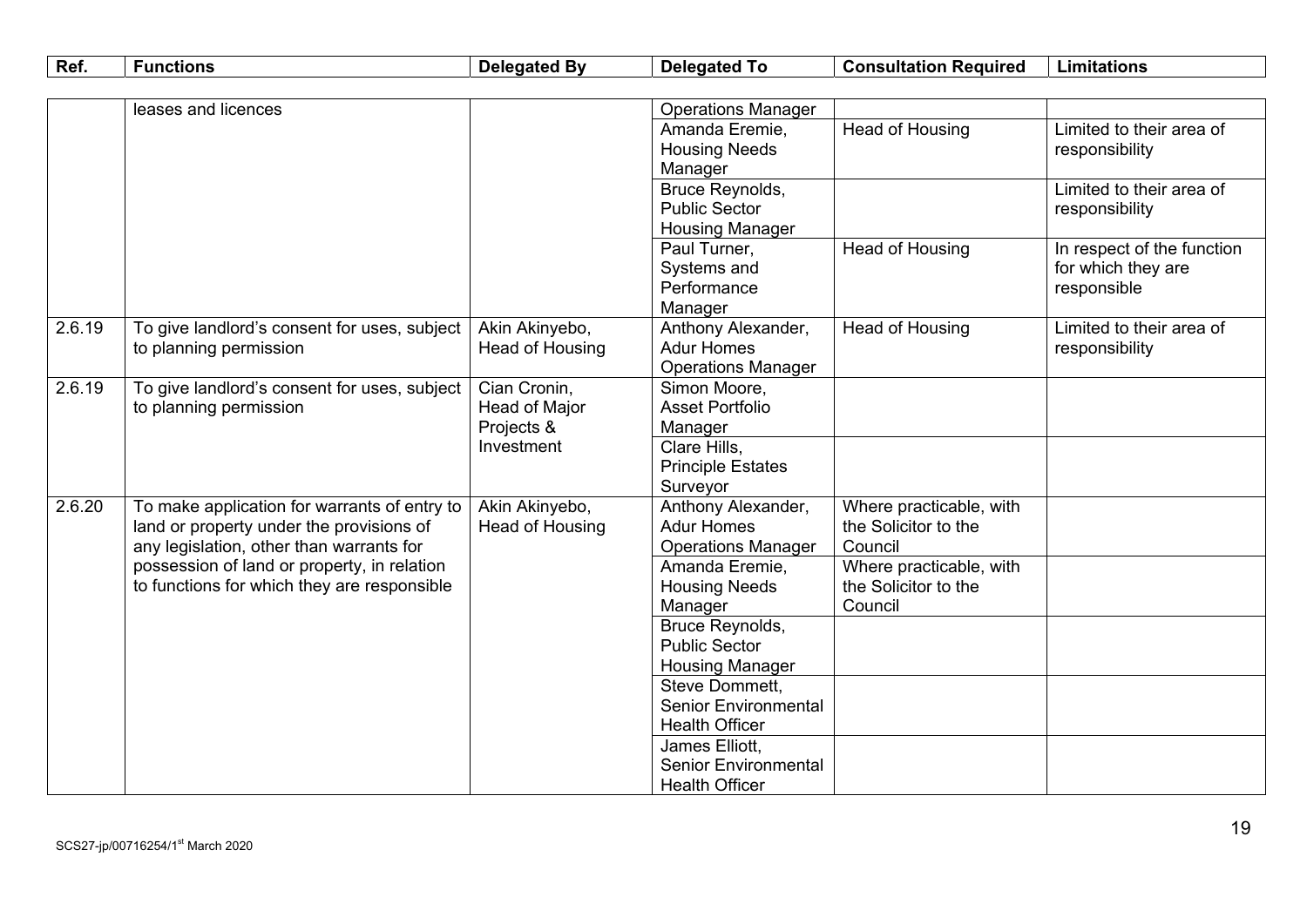| Ref.                | <b>Functions</b>                                                                                                                                                         | <b>Delegated By</b>                                                       | <b>Delegated To</b>                                                         | <b>Consultation Required</b>                                                                                                 | <b>Limitations</b> |
|---------------------|--------------------------------------------------------------------------------------------------------------------------------------------------------------------------|---------------------------------------------------------------------------|-----------------------------------------------------------------------------|------------------------------------------------------------------------------------------------------------------------------|--------------------|
|                     |                                                                                                                                                                          |                                                                           |                                                                             |                                                                                                                              |                    |
| 2.6.21              | To sign, issue and serve all notices<br>required by statute or otherwise to be given<br>by the Council and all necessary<br>advertisements, in relation to functions for | Akin Akinyebo,<br>Head of Housing                                         | Anthony Alexander,<br><b>Adur Homes</b><br><b>Operations Manager</b>        |                                                                                                                              |                    |
|                     | which they are responsible                                                                                                                                               |                                                                           | Amanda Eremie,<br><b>Housing Needs</b><br>Manager                           |                                                                                                                              |                    |
|                     |                                                                                                                                                                          |                                                                           | Bruce Reynolds,<br><b>Public Sector</b><br><b>Housing Manager</b>           |                                                                                                                              |                    |
|                     |                                                                                                                                                                          |                                                                           | Steve Dommett,<br><b>Senior Environmental</b><br><b>Health Officer</b>      |                                                                                                                              |                    |
|                     |                                                                                                                                                                          |                                                                           | James Elliott,<br><b>Senior Environmental</b><br><b>Health Officer</b>      |                                                                                                                              |                    |
|                     |                                                                                                                                                                          |                                                                           | Nigel Freeman,<br>Leasehold Manager                                         | Solicitor to the Council or<br>her representative (save<br>for notices served in<br>respect of Right to Buy<br>applications) |                    |
| $\overline{2.6.21}$ | To sign, issue and serve all notices<br>required by statute or otherwise to be given<br>by the Council and all necessary<br>advertisements, in relation to functions for | Susan Sale,<br>Head of Legal<br>Services and<br><b>Monitoring Officer</b> | Andrew Mathias,<br>Senior Lawyer and<br><b>Deputy Monitoring</b><br>Officer |                                                                                                                              |                    |
|                     | which they are responsible                                                                                                                                               |                                                                           | Louise Mathie,<br>Senior Lawyer and<br><b>Deputy Monitoring</b><br>Officer  |                                                                                                                              |                    |
| 2.6.22              | To issue fixed penalty notices and<br>community penalty notices where permitted<br>by statute in relation to the functions for                                           | Akin Akinyebo,<br>Head of Housing                                         | Bruce Reynolds,<br><b>Public Sector</b><br><b>Housing Manager</b>           |                                                                                                                              |                    |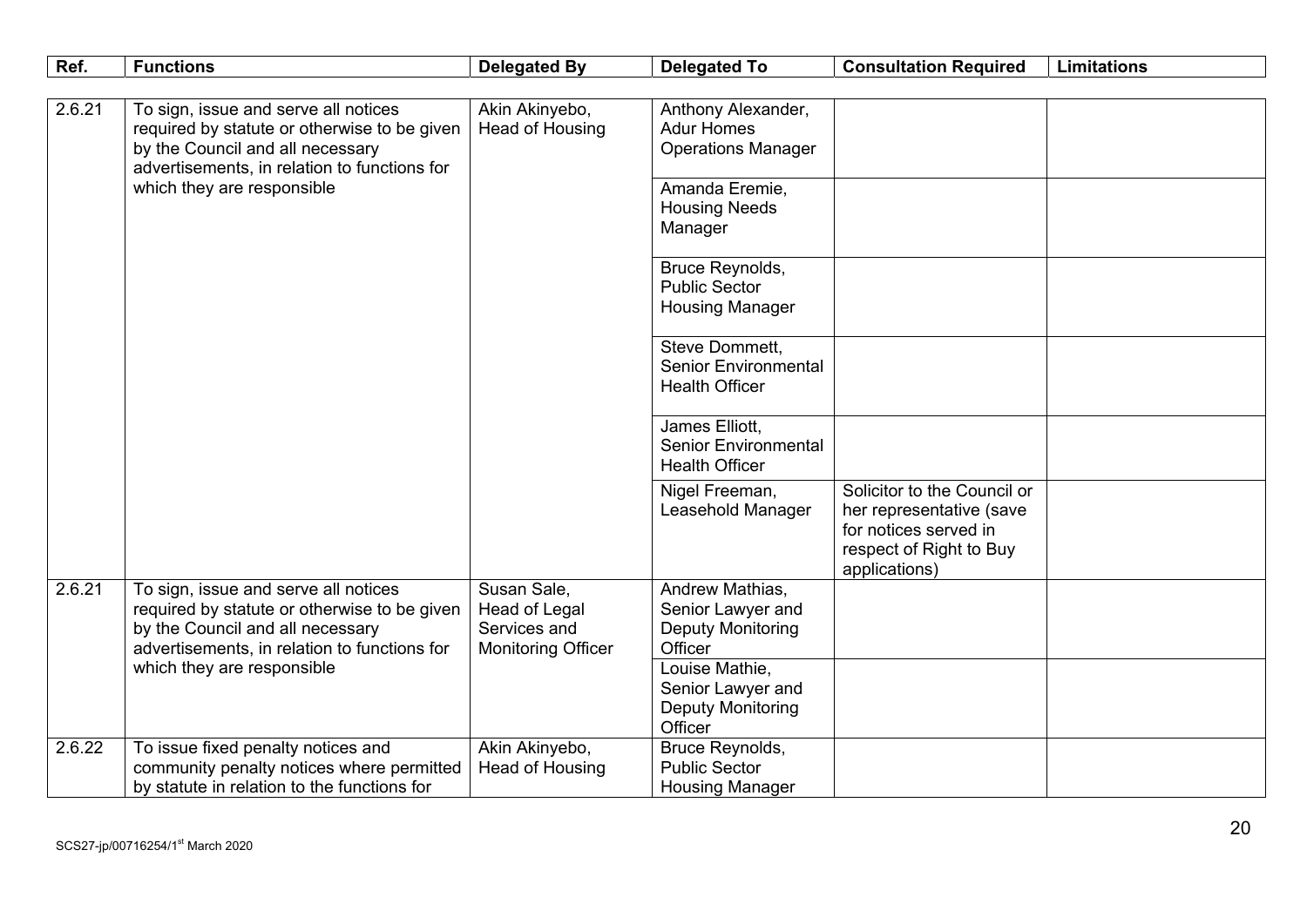| Ref.   | <b>Functions</b>                            | <b>Delegated By</b> | <b>Delegated To</b>         | <b>Consultation Required</b> | <b>Limitations</b>          |
|--------|---------------------------------------------|---------------------|-----------------------------|------------------------------|-----------------------------|
|        |                                             |                     |                             |                              |                             |
|        | which they are responsible                  |                     | Steve Dommett,              |                              |                             |
|        |                                             |                     | <b>Senior Environmental</b> |                              |                             |
|        |                                             |                     | <b>Health Officer</b>       |                              |                             |
|        |                                             |                     | James Elliott,              |                              |                             |
|        |                                             |                     | <b>Senior Environmental</b> |                              |                             |
|        |                                             |                     | <b>Health Officer</b>       |                              |                             |
| 2.6.23 | The determination of any application for    | Akin Akinyebo,      | Anthony Alexander,          |                              | Except where they are       |
|        | permissions, consents or licences or for    | Head of Housing     | <b>Adur Homes</b>           |                              | reserved to Council,        |
|        | registration within the functions for which |                     | <b>Operations Manager</b>   |                              | Executive, Executive        |
|        | he/she is responsible                       |                     |                             |                              | <b>Member of Committee</b>  |
|        |                                             |                     | Bruce Reynolds,             |                              | Except where they are       |
|        |                                             |                     | <b>Public Sector</b>        |                              | reserved to Council,        |
|        |                                             |                     | <b>Housing Manager</b>      |                              | Executive, Executive        |
|        |                                             |                     |                             |                              | <b>Member of Committee</b>  |
|        |                                             |                     | Steve Dommett,              |                              | Except where they are       |
|        |                                             |                     | <b>Senior Environmental</b> |                              | reserved to Council,        |
|        |                                             |                     | <b>Health Officer</b>       |                              | <b>Executive, Executive</b> |
|        |                                             |                     |                             |                              | <b>Member of Committee</b>  |
|        |                                             |                     | James Elliott,              |                              | Except where they are       |
|        |                                             |                     | <b>Senior Environmental</b> |                              | reserved to Council,        |
|        |                                             |                     | <b>Health Officer</b>       |                              | <b>Executive, Executive</b> |
|        |                                             |                     |                             |                              | <b>Member of Committee</b>  |
| 2.6.24 | The issue and service of any notice or      | Akin Akinyebo,      | <b>Bruce Reynolds,</b>      |                              |                             |
|        | requisition for information concerned with  | Head of Housing     | <b>Public Sector</b>        |                              |                             |
|        | matters within the functions for which      |                     | <b>Housing Manager</b>      |                              |                             |
|        | he/she are responsible                      |                     | Steve Dommett.              |                              |                             |
|        |                                             |                     | <b>Senior Environmental</b> |                              |                             |
|        |                                             |                     | <b>Health Officer</b>       |                              |                             |
|        |                                             |                     | James Elliott,              |                              |                             |
|        |                                             |                     | <b>Senior Environmental</b> |                              |                             |
|        |                                             |                     | <b>Health Officer</b>       |                              |                             |
| 2.6.25 | The carrying out of working in default      | Akin Akinyebo,      | Anthony Alexander,          | Head of Housing              |                             |
|        | following non-compliance with any notice    | Head of Housing     | <b>Adur Homes</b>           |                              |                             |
|        | concerned with the matters within the       |                     | <b>Operations Manager</b>   |                              |                             |
|        | functions for which he/she are responsible  |                     | Bruce Reynolds,             |                              |                             |
|        |                                             |                     | <b>Public Sector</b>        |                              |                             |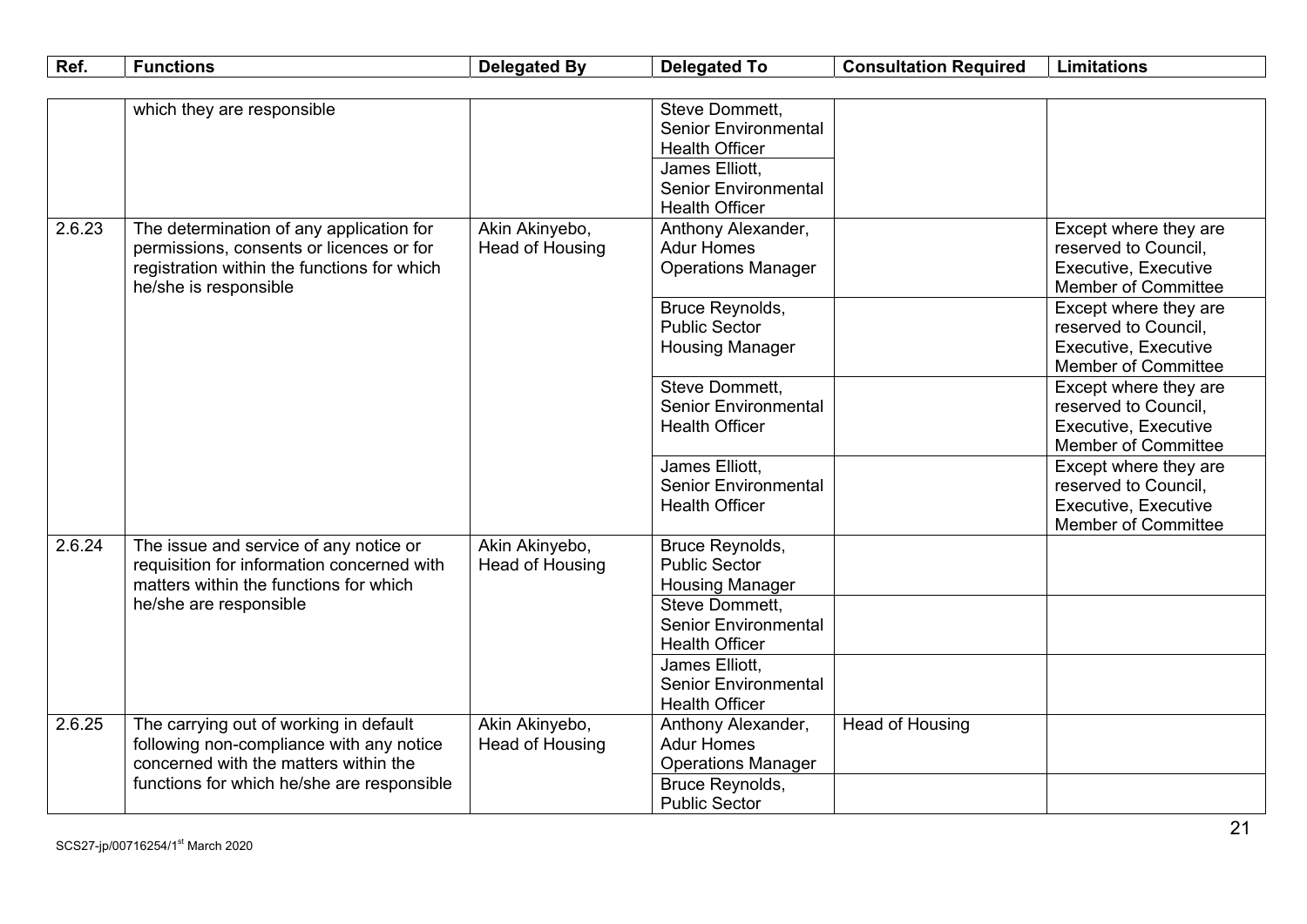| Ref.   | <b>Functions</b>                             | <b>Delegated By</b> | <b>Delegated To</b>         | <b>Consultation Required</b>  | <b>Limitations</b> |
|--------|----------------------------------------------|---------------------|-----------------------------|-------------------------------|--------------------|
|        |                                              |                     |                             |                               |                    |
|        |                                              |                     | <b>Housing Manager</b>      |                               |                    |
|        |                                              |                     | Jane Sheppard,              | Head of Housing               |                    |
|        |                                              |                     | <b>Tenancy Services</b>     |                               |                    |
|        |                                              |                     | Manager                     |                               |                    |
|        |                                              |                     | Chris Barber,               | <b>Head of Housing</b>        |                    |
|        |                                              |                     | Maintenance                 |                               |                    |
|        |                                              |                     | Manager                     |                               |                    |
|        |                                              |                     | Steve Dommett,              | <b>Private Sector Housing</b> |                    |
|        |                                              |                     | <b>Senior Environmental</b> | Manager                       |                    |
|        |                                              |                     | <b>Health Officer</b>       |                               |                    |
|        |                                              |                     | James Elliott,              | <b>Private Sector Housing</b> |                    |
|        |                                              |                     | <b>Senior Environmental</b> | Manager                       |                    |
|        |                                              |                     | <b>Health Officer</b>       |                               |                    |
|        |                                              |                     | Nigel Freeman,              | Head of Housing               |                    |
|        |                                              |                     | Leasehold Manager           |                               |                    |
| 2.6.26 | The management of any internal appeal,       | Akin Akinyebo,      | Anthony Alexander,          | Head of Housing &             |                    |
|        | challenge or objection process against or    | Head of Housing     | <b>Adur Homes</b>           | Solicitor to the Council      |                    |
|        | in support of any of the Council's           |                     | <b>Operations Manager</b>   |                               |                    |
|        | decisions, other than before a court or      |                     | Bruce Reynolds,             | Head of Housing &             |                    |
|        | tribunal                                     |                     | <b>Public Sector</b>        | Solicitor to the Council      |                    |
|        |                                              |                     | <b>Housing Manager</b>      |                               |                    |
|        |                                              |                     | Jane Sheppard,              | Head of Housing               |                    |
|        |                                              |                     | <b>Tenancy Services</b>     |                               |                    |
|        |                                              |                     | Manager                     |                               |                    |
|        |                                              |                     | Chris Barber,               | Head of Housing               |                    |
|        |                                              |                     | Maintenance                 |                               |                    |
|        |                                              |                     | Manager<br>Nigel Freeman,   | Head of Housing &             |                    |
|        |                                              |                     | Leasehold Manager           | Solicitor to the Council      |                    |
| 2.6.27 | To make application for all consents         | Akin Akinyebo,      | Anthony Alexander,          | Head of Housing               |                    |
|        | required in relation to planning permission  | Head of Housing     | <b>Adur Homes</b>           |                               |                    |
|        | in respect of Council land or property in    |                     | <b>Operations Manager</b>   |                               |                    |
|        | relation to the functions for which they are |                     | Bruce Reynolds,             |                               |                    |
|        | responsible                                  |                     | <b>Public Sector</b>        |                               |                    |
|        |                                              |                     | <b>Housing Manager</b>      |                               |                    |
| 2.6.28 | To make application for all consents         | Akin Akinyebo,      | Anthony Alexander,          | <b>Head of Housing</b>        |                    |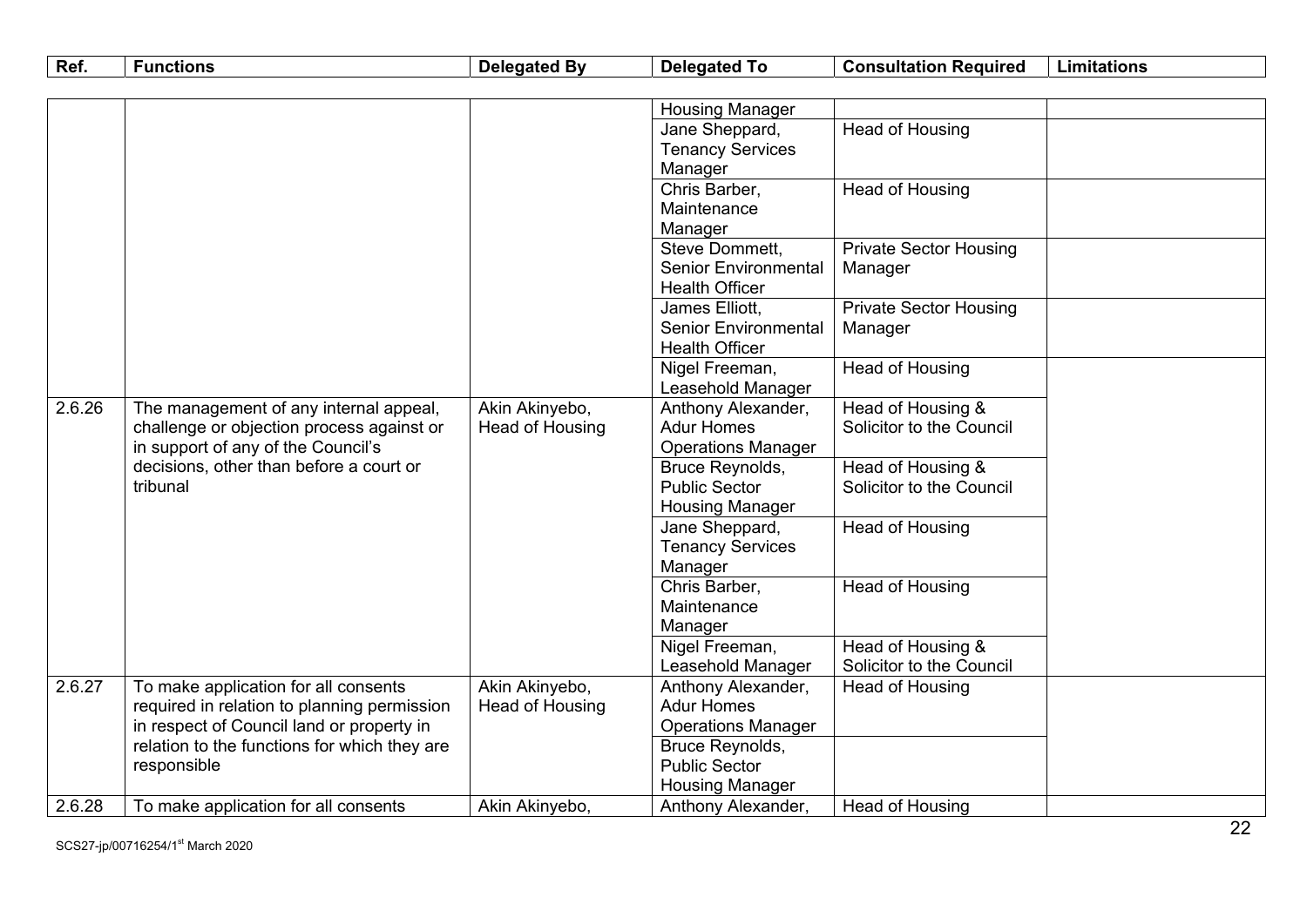| Ref.   | <b>Functions</b>                             | <b>Delegated By</b> | <b>Delegated To</b>                     | <b>Consultation Required</b>    | <b>Limitations</b>                       |
|--------|----------------------------------------------|---------------------|-----------------------------------------|---------------------------------|------------------------------------------|
|        |                                              |                     |                                         |                                 |                                          |
|        | required in relation to Building Regulation  | Head of Housing     | <b>Adur Homes</b>                       |                                 |                                          |
|        | Approval in respect of Council land or       |                     | <b>Operations Manager</b>               |                                 |                                          |
|        | property in relation to the functions for    |                     | <b>Bruce Reynolds,</b>                  |                                 |                                          |
|        | which they are responsible                   |                     | <b>Public Sector</b>                    |                                 |                                          |
|        |                                              |                     | <b>Housing Manager</b>                  |                                 |                                          |
| 2.6.29 | To exercise the Council's functions relating | Akin Akinyebo,      | Anthony Alexander,                      | <b>Head of Housing</b>          |                                          |
|        | to the provision and management of           | Head of Housing     | <b>Adur Homes</b>                       |                                 |                                          |
|        | cultural facilities and activities           |                     | <b>Operations Manager</b>               |                                 |                                          |
|        |                                              |                     | Amanda Eremie,                          | <b>Head of Housing</b>          |                                          |
|        |                                              |                     | <b>Housing Needs</b>                    |                                 |                                          |
|        |                                              |                     | Manager                                 |                                 |                                          |
|        |                                              |                     | Bruce Reynolds,<br><b>Public Sector</b> | <b>Head of Housing</b>          |                                          |
|        |                                              |                     | <b>Housing Manager</b>                  |                                 |                                          |
|        |                                              |                     | Paul Turner,                            | <b>Head of Housing</b>          |                                          |
|        |                                              |                     | Systems and                             |                                 |                                          |
|        |                                              |                     | Performance                             |                                 |                                          |
|        |                                              |                     | Manager                                 |                                 |                                          |
| 2.6.30 | To determine and take action in relation to  | Akin Akinyebo,      | Anthony Alexander,                      | Where specified in the          | In accordance with Officer               |
|        | all staff matters in accordance with the     | Head of Housing     | <b>Adur Homes</b>                       | <b>Officer Procedure Rules,</b> | Procedure Rules and all                  |
|        | <b>Officer Procedure Rules</b>               |                     | <b>Operations Manager</b>               | Solicitor to the Council        | Council policies and                     |
|        |                                              |                     |                                         | Head of Human                   | procedures.                              |
|        |                                              |                     |                                         | <b>Resources</b>                |                                          |
|        |                                              |                     |                                         |                                 | To exclude the                           |
|        |                                              |                     |                                         |                                 | determination of                         |
|        |                                              |                     |                                         |                                 | redundancies (voluntary or               |
|        |                                              |                     |                                         |                                 | otherwise) and the                       |
|        |                                              |                     |                                         |                                 | determination of                         |
|        |                                              |                     |                                         |                                 | termination of contracts of              |
|        |                                              |                     |                                         |                                 | employment on the                        |
|        |                                              |                     |                                         |                                 | grounds of efficiency of<br>the service. |
|        |                                              |                     | Amanda Eremie,                          | Where specified in the          | In accordance with Officer               |
|        |                                              |                     | <b>Housing Needs</b>                    | <b>Officer Procedure Rules,</b> | Procedure Rules and all                  |
|        |                                              |                     | Manager                                 | Solicitor to the Council        | Council policies and                     |
|        |                                              |                     |                                         | Head of Human                   | procedures.                              |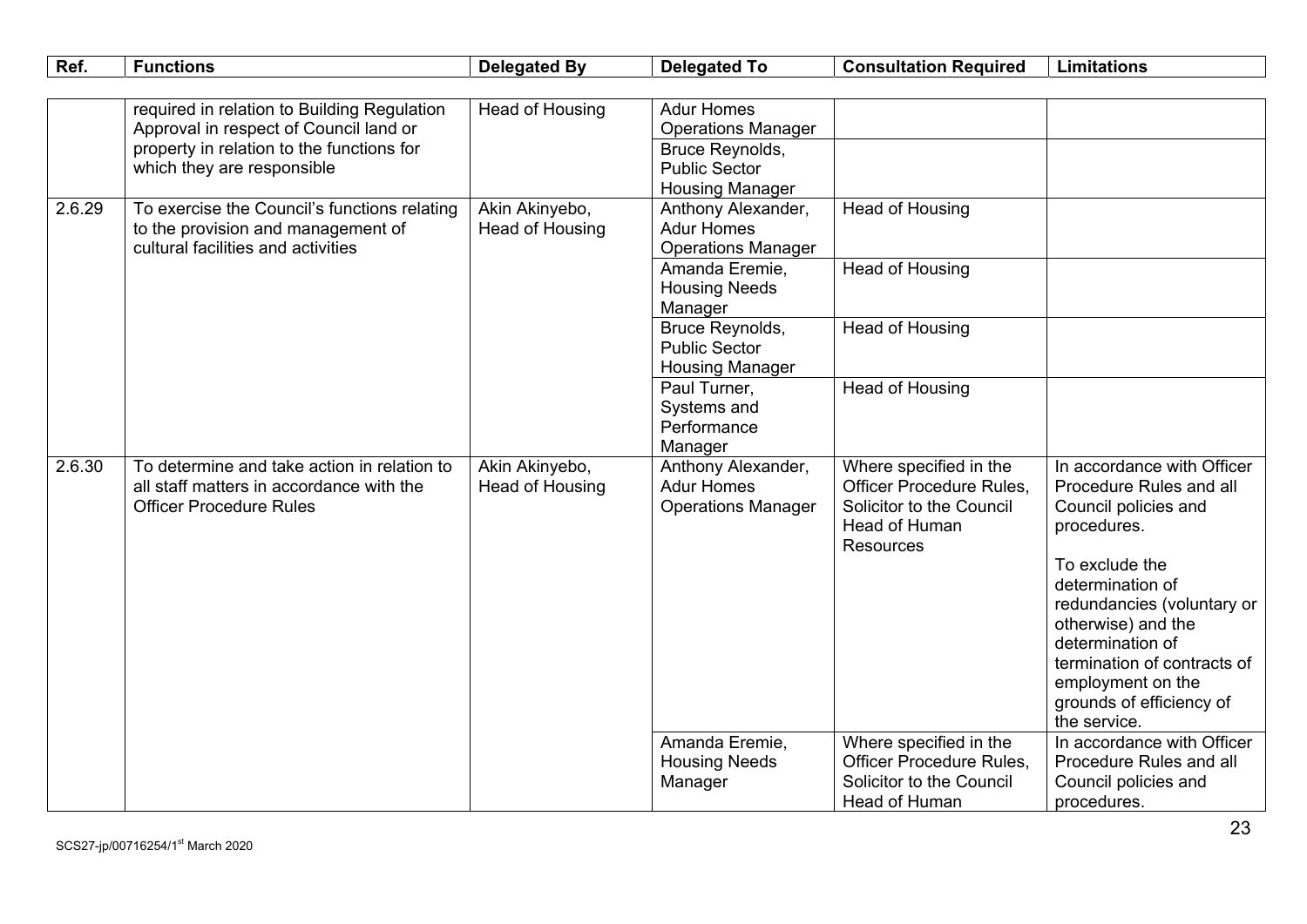| Ref. | <b>Functions</b> | <b>Delegated By</b> | <b>Delegated To</b>                                               | <b>Consultation Required</b>                                                                                                     | <b>Limitations</b>                                                                                                                                                                                                                                                                                                                                                                                                                                                                                                       |
|------|------------------|---------------------|-------------------------------------------------------------------|----------------------------------------------------------------------------------------------------------------------------------|--------------------------------------------------------------------------------------------------------------------------------------------------------------------------------------------------------------------------------------------------------------------------------------------------------------------------------------------------------------------------------------------------------------------------------------------------------------------------------------------------------------------------|
|      |                  |                     |                                                                   |                                                                                                                                  |                                                                                                                                                                                                                                                                                                                                                                                                                                                                                                                          |
|      |                  |                     | Bruce Reynolds,<br><b>Public Sector</b><br><b>Housing Manager</b> | <b>Resources</b><br>Where specified in the<br>Officer Procedure Rules,<br>Solicitor to the Council<br>Head of Human<br>Resources | To exclude the<br>determination of<br>redundancies (voluntary or<br>otherwise) and the<br>determination of<br>termination of contracts of<br>employment on the<br>grounds of efficiency of<br>the service.<br>In accordance with Officer<br>Procedure Rules and all<br>Council policies and<br>procedures.<br>To exclude the<br>determination of<br>redundancies (voluntary or<br>otherwise) and the<br>determination of<br>termination of contracts of<br>employment on the<br>grounds of efficiency of<br>the service. |
|      |                  |                     | Diana Francombe,<br>Strategy and<br>Improvement<br>Manager        | Where specified in the<br><b>Officer Procedure Rules,</b><br>Solicitor to the Council<br>Head of Human<br><b>Resources</b>       | In accordance with Officer<br>Procedure Rules and all<br>Council policies and<br>procedures.<br>To exclude the<br>determination of<br>redundancies (voluntary or<br>otherwise) and the<br>determination of<br>termination of contracts of<br>employment on the                                                                                                                                                                                                                                                           |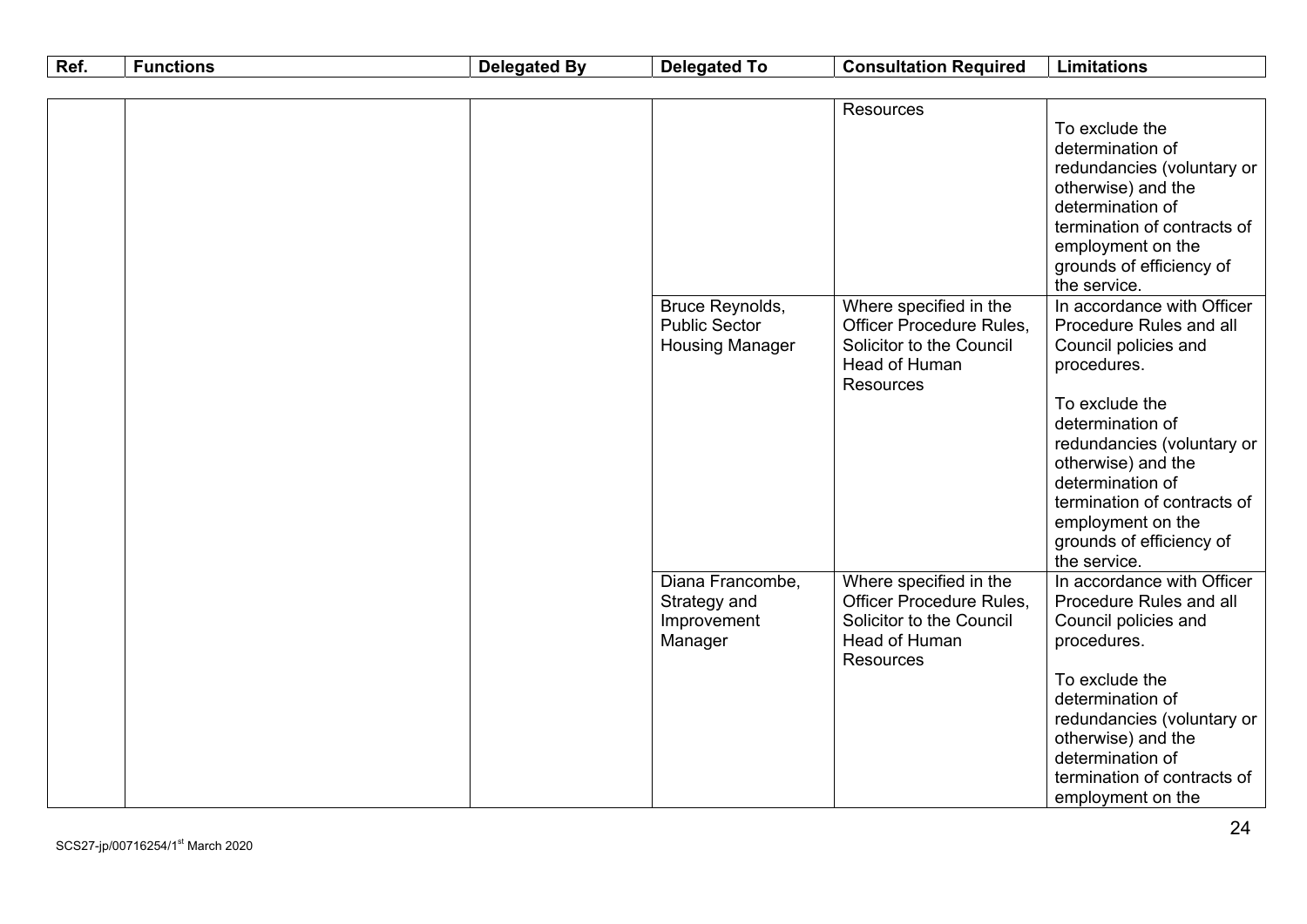| Ref. | <b>Functions</b> | <b>Delegated By</b> | <b>Delegated To</b>                       | <b>Consultation Required</b>                       | <b>Limitations</b>                                    |
|------|------------------|---------------------|-------------------------------------------|----------------------------------------------------|-------------------------------------------------------|
|      |                  |                     |                                           |                                                    |                                                       |
|      |                  |                     |                                           |                                                    | grounds of efficiency of                              |
|      |                  |                     |                                           |                                                    | the service.                                          |
|      |                  |                     | Jane Sheppard,<br><b>Tenancy Services</b> | Where specified in the<br>Officer Procedure Rules, | In accordance with Officer<br>Procedure Rules and all |
|      |                  |                     | Manager                                   | Solicitor to the Council                           | Council policies and                                  |
|      |                  |                     |                                           | Head of Human                                      | procedures.                                           |
|      |                  |                     |                                           | <b>Resources</b>                                   |                                                       |
|      |                  |                     |                                           |                                                    | To exclude the                                        |
|      |                  |                     |                                           |                                                    | determination of                                      |
|      |                  |                     |                                           |                                                    | redundancies (voluntary or                            |
|      |                  |                     |                                           |                                                    | otherwise) and the                                    |
|      |                  |                     |                                           |                                                    | determination of                                      |
|      |                  |                     |                                           |                                                    | termination of contracts of                           |
|      |                  |                     |                                           |                                                    | employment on the                                     |
|      |                  |                     |                                           |                                                    | grounds of efficiency of<br>the service.              |
|      |                  |                     | Chris Barber,                             | Where specified in the                             | In accordance with Officer                            |
|      |                  |                     | Maintenance                               | <b>Officer Procedure Rules,</b>                    | Procedure Rules and all                               |
|      |                  |                     | Manager                                   | Solicitor to the Council                           | Council policies and                                  |
|      |                  |                     |                                           | Head of Human                                      | procedures.                                           |
|      |                  |                     |                                           | <b>Resources</b>                                   |                                                       |
|      |                  |                     |                                           |                                                    | To exclude the                                        |
|      |                  |                     |                                           |                                                    | determination of                                      |
|      |                  |                     |                                           |                                                    | redundancies (voluntary or                            |
|      |                  |                     |                                           |                                                    | otherwise) and the<br>determination of                |
|      |                  |                     |                                           |                                                    | termination of contracts of                           |
|      |                  |                     |                                           |                                                    | employment on the                                     |
|      |                  |                     |                                           |                                                    | grounds of efficiency of                              |
|      |                  |                     |                                           |                                                    | the service.                                          |
|      |                  |                     | Paul Turner,                              | Where specified in the                             | In accordance with Officer                            |
|      |                  |                     | Systems and                               | Officer Procedure Rules,                           | Procedure Rules and all                               |
|      |                  |                     | Performance                               | Solicitor to the Council                           | Council policies and                                  |
|      |                  |                     | Manager                                   | Head of Human                                      | procedures.                                           |
|      |                  |                     |                                           | <b>Resources</b>                                   |                                                       |
|      |                  |                     |                                           |                                                    | To exclude the                                        |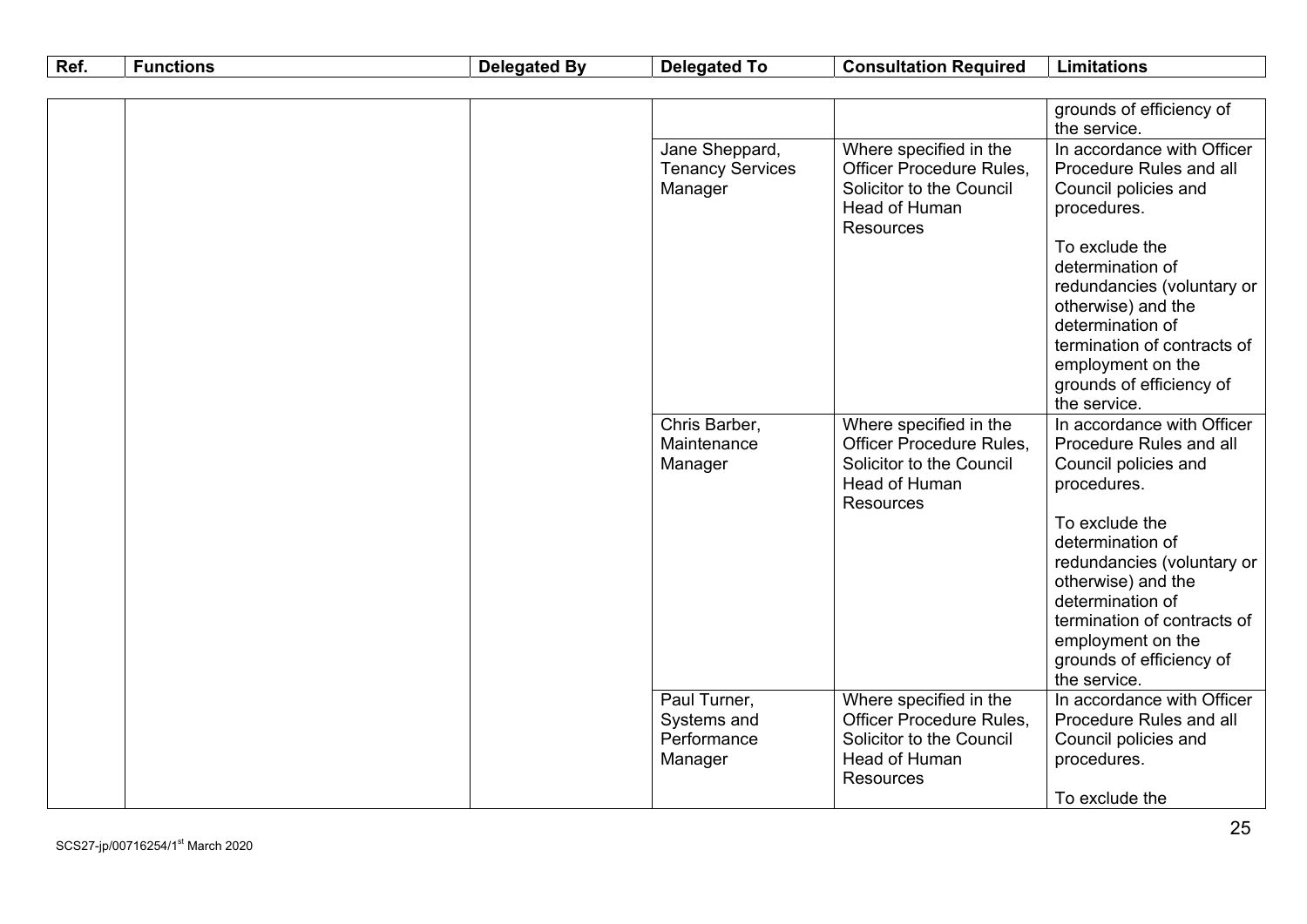| Ref. | <b>Functions</b> | <b>Delegated By</b> | <b>Delegated To</b>                                                      | <b>Consultation Required</b>                                                                                                      | <b>Limitations</b>                                                                                                                                                                                                                                                                                         |
|------|------------------|---------------------|--------------------------------------------------------------------------|-----------------------------------------------------------------------------------------------------------------------------------|------------------------------------------------------------------------------------------------------------------------------------------------------------------------------------------------------------------------------------------------------------------------------------------------------------|
|      |                  |                     |                                                                          |                                                                                                                                   |                                                                                                                                                                                                                                                                                                            |
|      |                  |                     |                                                                          |                                                                                                                                   | determination of<br>redundancies (voluntary or<br>otherwise) and the<br>determination of<br>termination of contracts of<br>employment on the<br>grounds of efficiency of<br>the service.                                                                                                                   |
|      |                  |                     | Catriona Donnelly,<br>Singles<br>Homelessness Team<br>Leader             | Where specified in the<br>Officer Procedure Rules,<br>Solicitor to the Council<br><b>Head of Human</b><br><b>Resources</b>        | In accordance with Officer<br>Procedure Rules and all<br>Council policies and<br>procedures.<br>To exclude the<br>determination of<br>redundancies (voluntary or<br>otherwise) and the<br>determination of<br>termination of contracts of<br>employment on the<br>grounds of efficiency of<br>the service. |
|      |                  |                     | Charmaine Dore,<br><b>Families</b><br><b>Homelessness Team</b><br>Leader | Where specified in the<br><b>Officer Procedure Rules,</b><br>Solicitor to the Council<br><b>Head of Human</b><br><b>Resources</b> | In accordance with Officer<br>Procedure Rules and all<br>Council policies and<br>procedures.<br>To exclude the<br>determination of<br>redundancies (voluntary or<br>otherwise) and the<br>determination of<br>termination of contracts of<br>employment on the<br>grounds of efficiency of<br>the service. |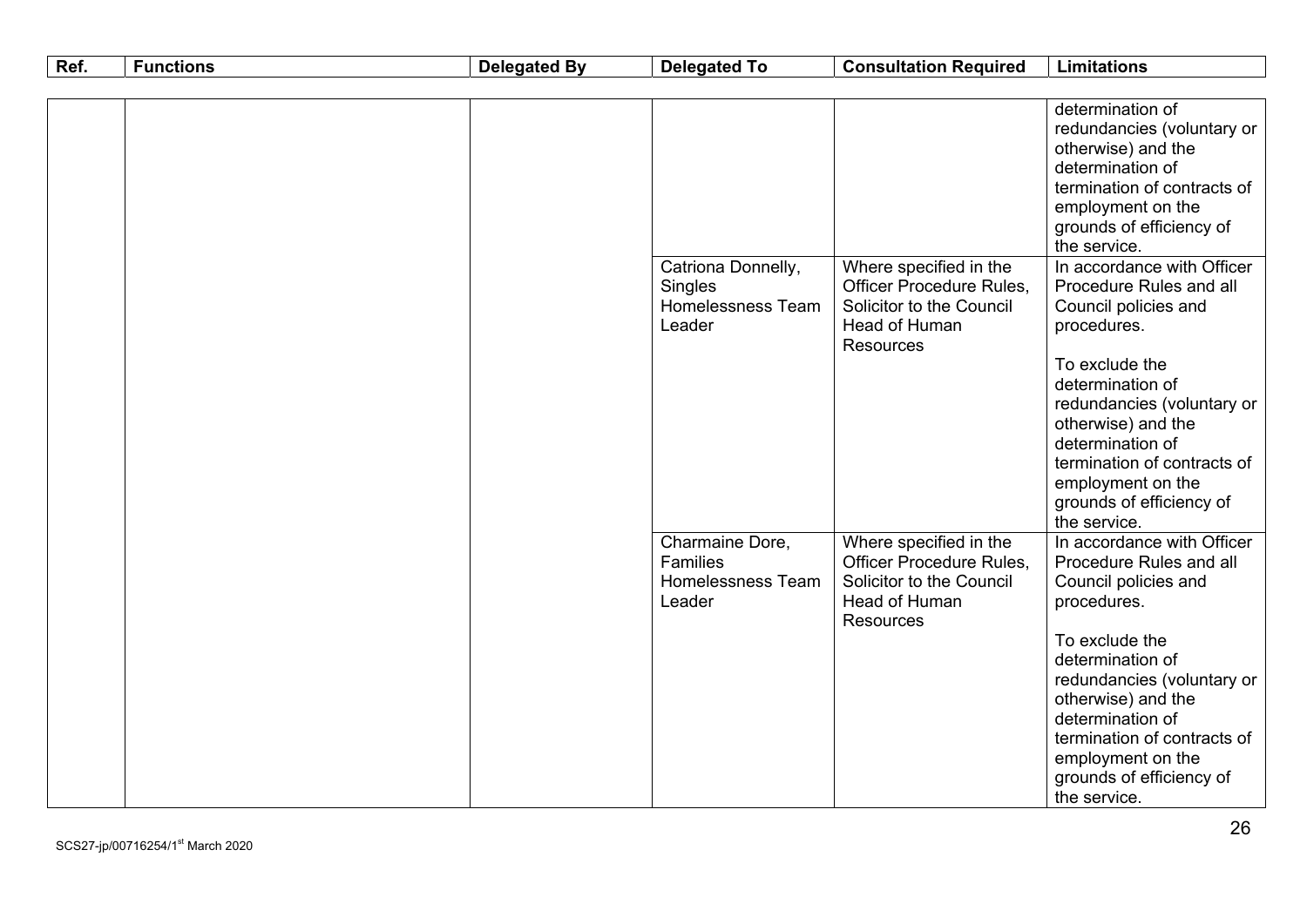| Ref. | <b>Functions</b> | <b>Delegated By</b> | <b>Delegated To</b>                                      | <b>Consultation Required</b>                                                                                        | <b>Limitations</b>                                                                                                                                                                                                                                             |
|------|------------------|---------------------|----------------------------------------------------------|---------------------------------------------------------------------------------------------------------------------|----------------------------------------------------------------------------------------------------------------------------------------------------------------------------------------------------------------------------------------------------------------|
|      |                  |                     |                                                          |                                                                                                                     |                                                                                                                                                                                                                                                                |
|      |                  |                     | Nigel Freeman,<br>Leasehold Manager                      | Where specified in the<br>Officer Procedure Rules,<br>Solicitor to the Council<br>Head of Human<br><b>Resources</b> | In accordance with Officer<br>Procedure Rules and all<br>Council policies and<br>procedures.<br>To exclude the<br>determination of<br>redundancies (voluntary or<br>otherwise) and the<br>determination of<br>termination of contracts of<br>employment on the |
|      |                  |                     | Adrian Wilgoss,<br><b>Building Services</b><br>Manager   | Where specified in the<br>Officer Procedure Rules,<br>Solicitor to the Council<br>Head of Human<br>Resources        | grounds of efficiency of<br>the service.<br>In accordance with Officer<br>Procedure Rules and all<br>Council policies and<br>procedures.                                                                                                                       |
|      |                  |                     |                                                          |                                                                                                                     | To exclude the<br>determination of<br>redundancies (voluntary or<br>otherwise) and the<br>determination of<br>termination of contracts of<br>employment on the<br>grounds of efficiency of<br>the service.                                                     |
|      |                  |                     | Lee Karchewski,<br><b>Contract Manager</b><br>Compliance | Where specified in the<br>Officer Procedure Rules,<br>Solicitor to the Council<br>Head of Human<br>Resources        | In accordance with Officer<br>Procedure Rules and all<br>Council policies and<br>procedures.<br>To exclude the<br>determination of<br>redundancies (voluntary or                                                                                               |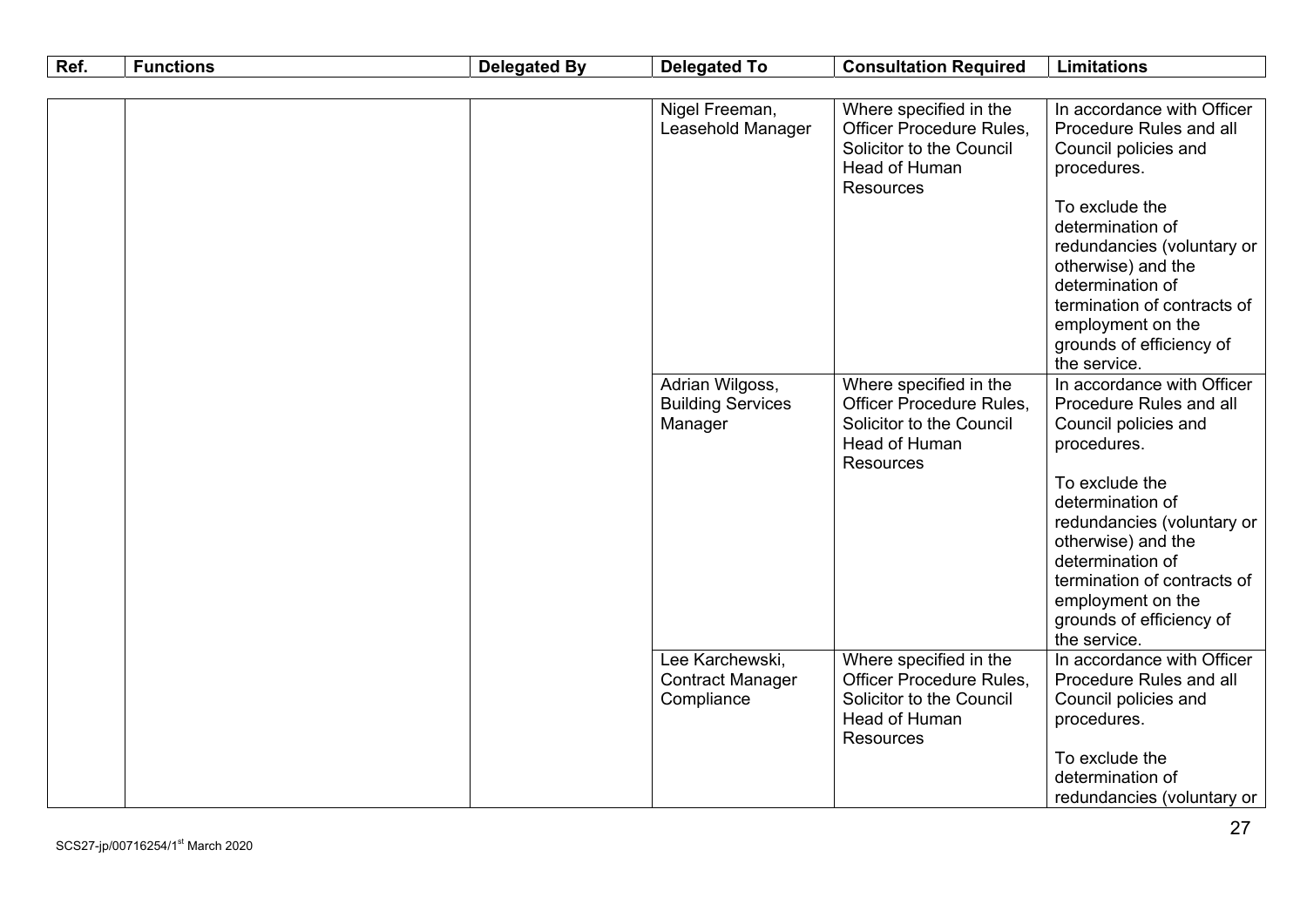| Ref.   | <b>Functions</b>                                                                                                          | <b>Delegated By</b>                                   | <b>Delegated To</b>                                              | <b>Consultation Required</b>                                                                                                                                                            | <b>Limitations</b>                                                                                                                                                                                                                                                                                                                                   |
|--------|---------------------------------------------------------------------------------------------------------------------------|-------------------------------------------------------|------------------------------------------------------------------|-----------------------------------------------------------------------------------------------------------------------------------------------------------------------------------------|------------------------------------------------------------------------------------------------------------------------------------------------------------------------------------------------------------------------------------------------------------------------------------------------------------------------------------------------------|
|        |                                                                                                                           |                                                       |                                                                  |                                                                                                                                                                                         |                                                                                                                                                                                                                                                                                                                                                      |
|        |                                                                                                                           |                                                       |                                                                  |                                                                                                                                                                                         | otherwise) and the<br>determination of<br>termination of contracts of<br>employment on the<br>grounds of efficiency of<br>the service.                                                                                                                                                                                                               |
|        |                                                                                                                           |                                                       | lan Abrahams,<br><b>Contracts Manager</b><br>(M&E)               | Where specified in the<br><b>Officer Procedure Rules,</b><br>Solicitor to the Council<br>Head of Human<br><b>Resources</b>                                                              | In accordance with Officer<br>Procedure Rules and all<br>Council policies and<br>procedures.<br>To exclude the<br>determination of<br>redundancies (voluntary or<br>otherwise) and the<br>determination of<br>termination of contracts of<br>employment on the<br>grounds of efficiency of<br>the service.                                           |
| 2.6.30 | To determine and take action in relation to<br>all staff matters in accordance with the<br><b>Officer Procedure Rules</b> | Andy Edwards,<br>Head of<br>Environmental<br>Services | Tony Patching,<br>Waste & Cleansing<br><b>Operations Manager</b> | In accordance with<br><b>Officer Employment</b><br>Procedure Rules and all<br><b>Council Policies and</b><br>Procedures, Solicitor to<br>the Council, Head of<br><b>Human Resources</b> | In accordance with Officer<br><b>Employment Procedure</b><br>Rules and all Council<br>Policies and Procedures.<br>To exclude the<br>determination of<br>redundancies (voluntary or<br>otherwise) and the<br>determination of<br>termination of contract of<br>employment on the<br>grounds of efficiency of<br>the service. To exclude<br>dismissal. |
|        |                                                                                                                           |                                                       | Matt Marchant,<br><b>Business</b>                                | In accordance with<br><b>Officer Employment</b>                                                                                                                                         | In accordance with Officer<br><b>Employment Procedure</b>                                                                                                                                                                                                                                                                                            |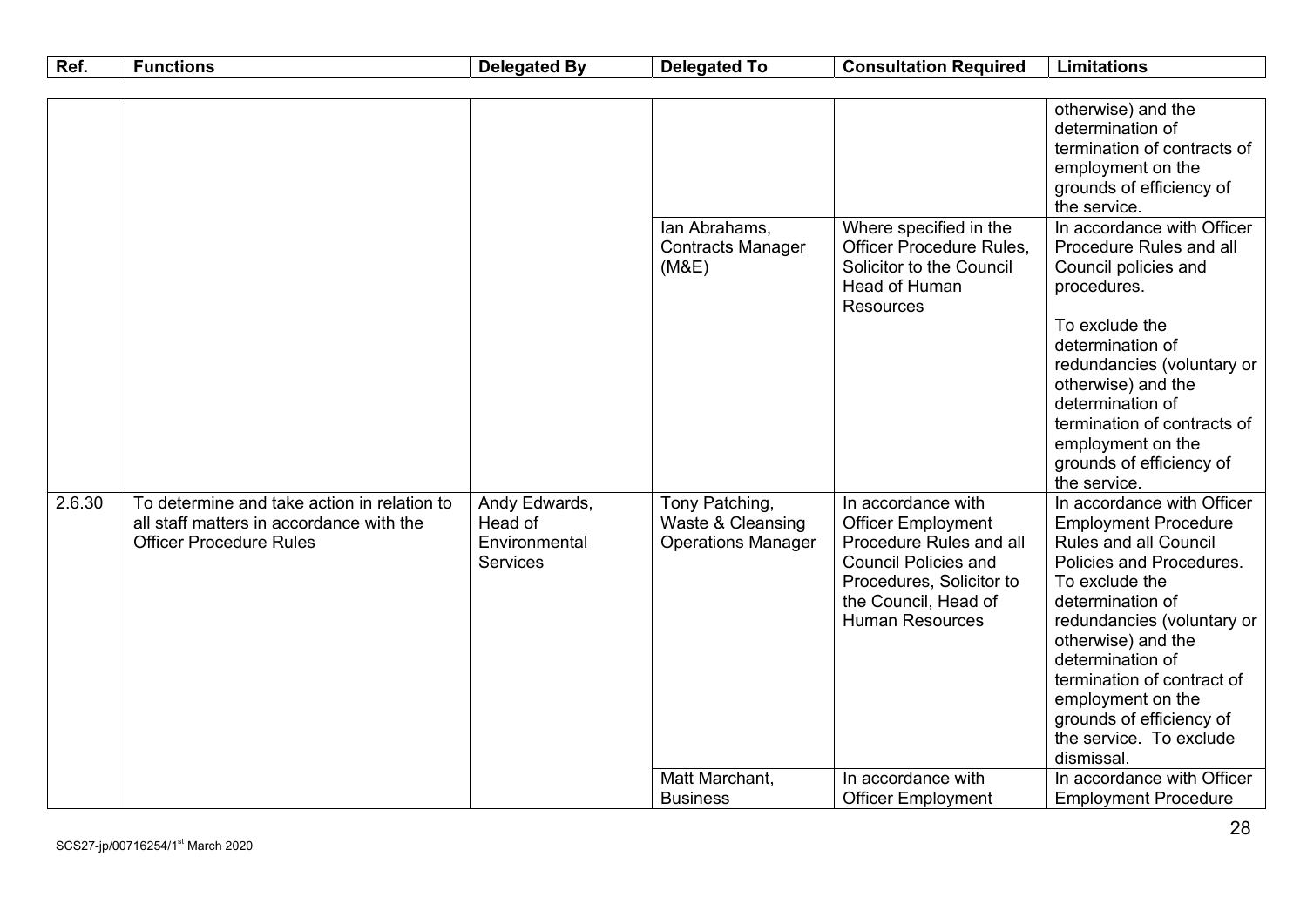| Ref. | <b>Functions</b> | <b>Delegated By</b>    | <b>Delegated To</b>                                                                                                                  | <b>Consultation Required</b>                                                                                                                                                                                                                                                                   | <b>Limitations</b>                                                                                                                                                                                                                                                                                                                                                                                                           |
|------|------------------|------------------------|--------------------------------------------------------------------------------------------------------------------------------------|------------------------------------------------------------------------------------------------------------------------------------------------------------------------------------------------------------------------------------------------------------------------------------------------|------------------------------------------------------------------------------------------------------------------------------------------------------------------------------------------------------------------------------------------------------------------------------------------------------------------------------------------------------------------------------------------------------------------------------|
|      |                  |                        |                                                                                                                                      |                                                                                                                                                                                                                                                                                                |                                                                                                                                                                                                                                                                                                                                                                                                                              |
|      |                  | Development<br>Manager | Procedure Rules and all<br><b>Council Policies and</b><br>Procedures, Solicitor to<br>the Council, Head of<br><b>Human Resources</b> | <b>Rules and all Council</b><br>Policies and Procedures.<br>To exclude the<br>determination of<br>redundancies (voluntary or<br>otherwise) and the<br>determination of<br>termination of contract of<br>employment on the<br>grounds of efficiency of<br>the service. To exclude<br>dismissal. |                                                                                                                                                                                                                                                                                                                                                                                                                              |
|      |                  |                        | Mark Quartly,<br><b>Assistant Operations</b><br>Manager                                                                              | In accordance with<br><b>Officer Employment</b><br>Procedure Rules and all<br><b>Council Policies and</b><br>Procedures, Solicitor to<br>the Council, Head of<br>Human Resources.<br>To be exercised only in<br>consultation with line<br>manager.                                             | In accordance with Officer<br><b>Employment Procedure</b><br><b>Rules and all Council</b><br>Policies and Procedures.<br>To exclude the<br>determination of<br>redundancies (voluntary or<br>otherwise) and the<br>determination of<br>termination of contract of<br>employment on the<br>grounds of efficiency of<br>the service. To exclude<br>dismissal. To be<br>exercised only in<br>consultation with line<br>manager. |
|      |                  |                        | Shirley Brown,<br><b>Commercial Officer</b>                                                                                          | In accordance with<br><b>Officer Employment</b><br>Procedure Rules and all<br><b>Council Policies and</b><br>Procedures, Solicitor to<br>the Council, Head of<br>Human Resources.                                                                                                              | In accordance with Officer<br><b>Employment Procedure</b><br><b>Rules and all Council</b><br>Policies and Procedures.<br>To exclude the<br>determination of<br>redundancies (voluntary or                                                                                                                                                                                                                                    |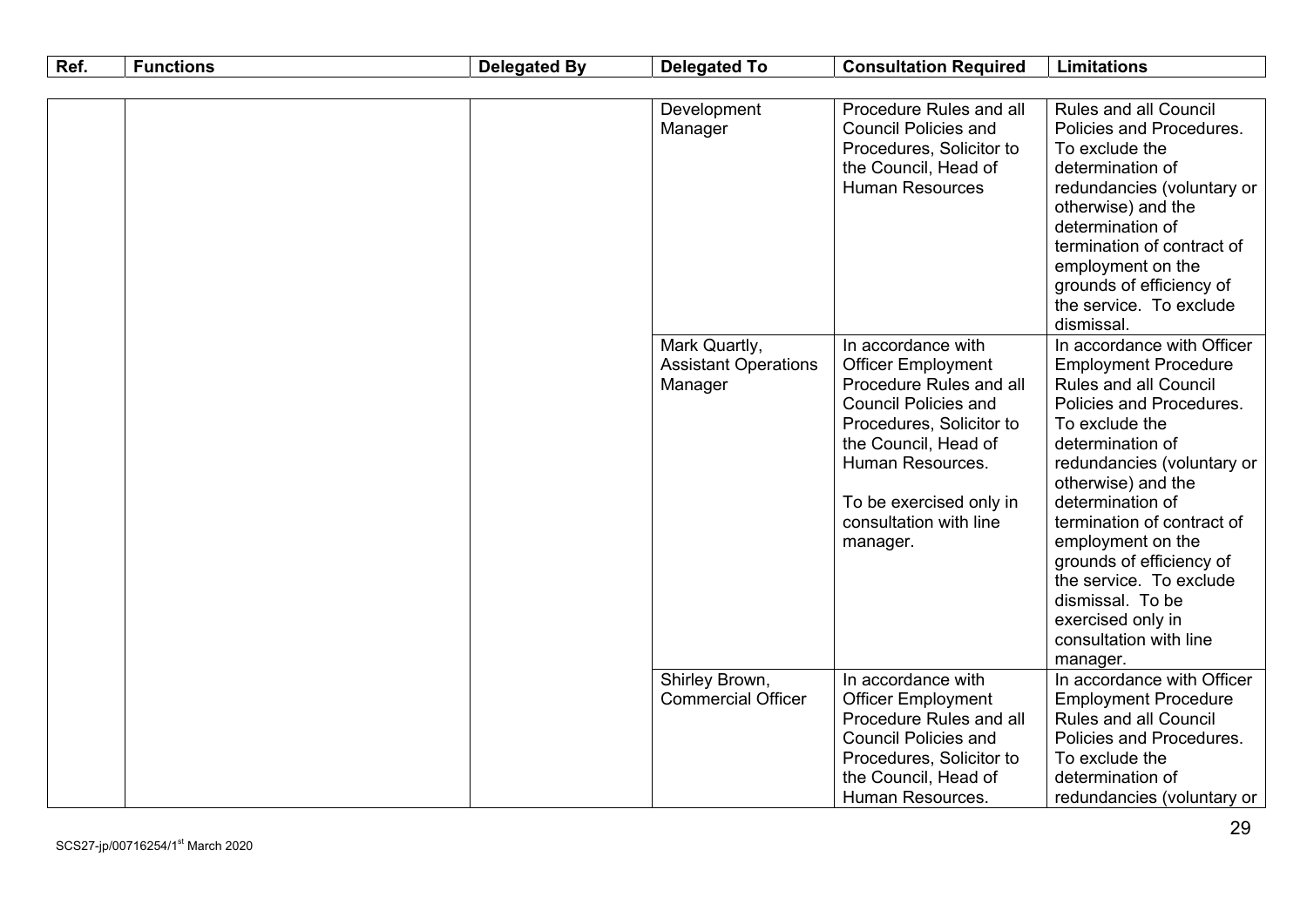| Ref. | <b>Functions</b> | <b>Delegated By</b> | <b>Delegated To</b>                                           | <b>Consultation Required</b>                                                                                                                                                                                                                       | <b>Limitations</b>                                                                                                                                                                                                                                                                                                                                                                                                    |
|------|------------------|---------------------|---------------------------------------------------------------|----------------------------------------------------------------------------------------------------------------------------------------------------------------------------------------------------------------------------------------------------|-----------------------------------------------------------------------------------------------------------------------------------------------------------------------------------------------------------------------------------------------------------------------------------------------------------------------------------------------------------------------------------------------------------------------|
|      |                  |                     |                                                               |                                                                                                                                                                                                                                                    | otherwise) and the                                                                                                                                                                                                                                                                                                                                                                                                    |
|      |                  |                     |                                                               | To be exercised only in<br>consultation with line<br>manager.                                                                                                                                                                                      | determination of<br>termination of contract of<br>employment on the<br>grounds of efficiency of<br>the service. To exclude<br>dismissal. To be<br>exercised only in<br>consultation with line<br>manager.                                                                                                                                                                                                             |
|      |                  |                     | Samuel Gritt,<br>Assistant<br>Bereavement<br>Services Manager | In accordance with<br><b>Officer Employment</b><br>Procedure Rules and all<br><b>Council Policies and</b><br>Procedures, Solicitor to<br>the Council, Head of<br>Human Resources.<br>To be exercised only in<br>consultation with line<br>manager. | In accordance with Officer<br><b>Employment Procedure</b><br>Rules and all Council<br>Policies and Procedures.<br>To exclude the<br>determination of<br>redundancies (voluntary or<br>otherwise) and the<br>determination of<br>termination of contract of<br>employment on the<br>grounds of efficiency of<br>the service. To exclude<br>dismissal. To be<br>exercised only in<br>consultation with line<br>manager. |
|      |                  |                     | Andy Northeast,<br><b>Transport Manager</b>                   | In accordance with<br><b>Officer Employment</b><br>Procedure Rules and all<br><b>Council Policies and</b><br>Procedures, Solicitor to<br>the Council, Head of<br>Human Resources.<br>To be exercised only in                                       | In accordance with Officer<br><b>Employment Procedure</b><br><b>Rules and all Council</b><br>Policies and Procedures.<br>To exclude the<br>determination of<br>redundancies (voluntary or<br>otherwise) and the<br>determination of                                                                                                                                                                                   |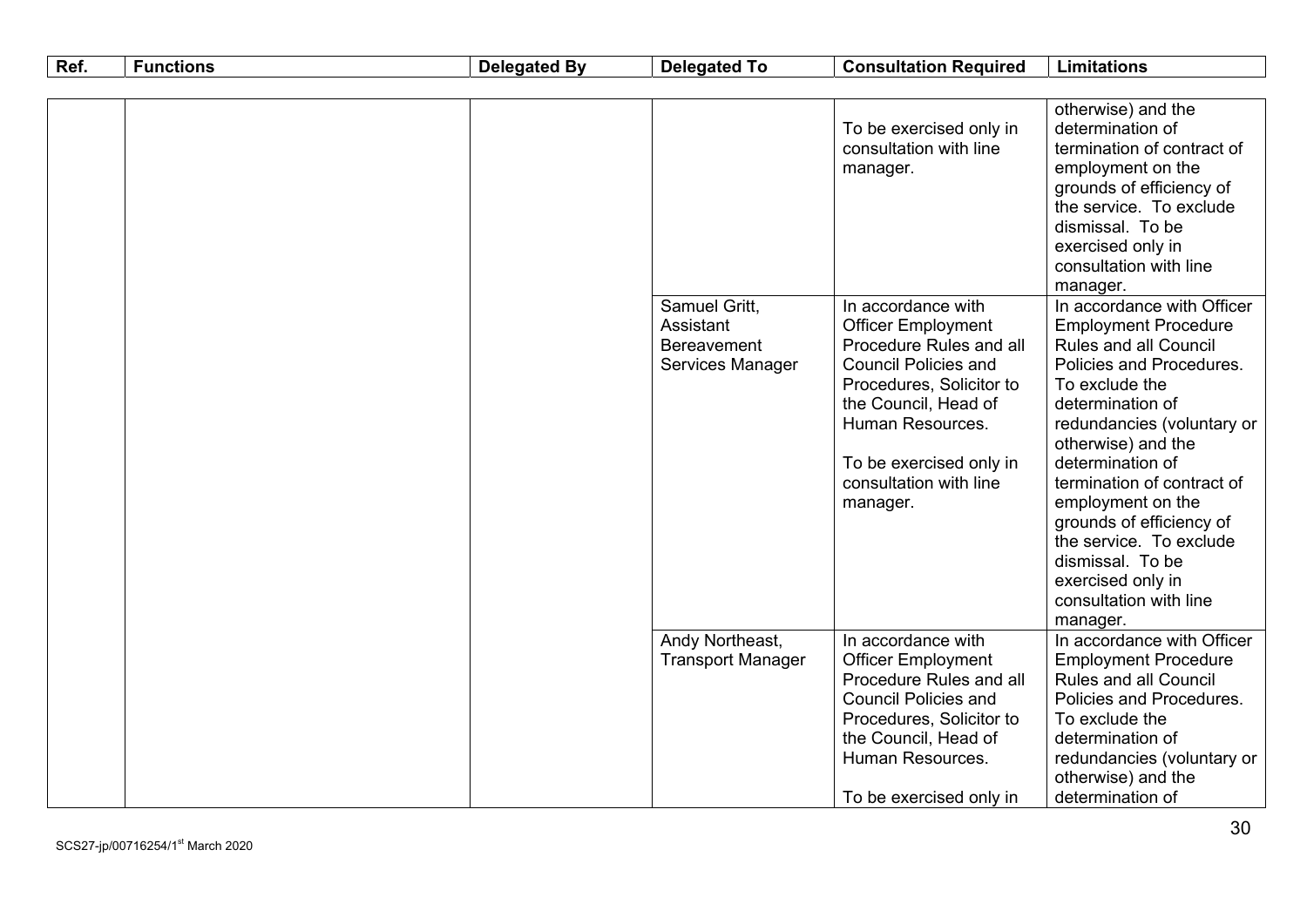| Ref. | <b>Functions</b> | <b>Delegated By</b> | <b>Delegated To</b>                                      | <b>Consultation Required</b>                                                                                                                                                            | <b>Limitations</b>                                                                                                                                                                                                                                                                                                                 |
|------|------------------|---------------------|----------------------------------------------------------|-----------------------------------------------------------------------------------------------------------------------------------------------------------------------------------------|------------------------------------------------------------------------------------------------------------------------------------------------------------------------------------------------------------------------------------------------------------------------------------------------------------------------------------|
|      |                  |                     |                                                          |                                                                                                                                                                                         |                                                                                                                                                                                                                                                                                                                                    |
|      |                  |                     |                                                          | consultation with line<br>manager.                                                                                                                                                      | termination of contract of<br>employment on the<br>grounds of efficiency of<br>the service. To exclude<br>dismissal. To be<br>exercised only in<br>consultation with line<br>manager.                                                                                                                                              |
|      |                  |                     | <b>Graham Cherrett,</b><br>Senior Foreshore<br>Inspector | In accordance with<br><b>Officer Employment</b><br>Procedure Rules and all<br><b>Council Policies and</b><br>Procedures, Solicitor to<br>the Council, Head of<br><b>Human Resources</b> | In accordance with Officer<br><b>Employment Procedure</b><br>Rules and all Council<br>Policies and Procedures.<br>To exclude the<br>determination of<br>redundancies (voluntary or<br>otherwise) and the<br>determination of<br>termination of contract of<br>employment on the<br>grounds of efficiency of<br>the service.        |
|      |                  |                     | Kate Greening,<br><b>Bereavement</b><br>Services Manager | In accordance with<br><b>Officer Employment</b><br>Procedure Rules and all<br><b>Council Policies and</b><br>Procedures, Solicitor to<br>the Council, Head of<br><b>Human Resources</b> | In accordance with Officer<br><b>Employment Procedure</b><br><b>Rules and all Council</b><br>Policies and Procedures.<br>To exclude the<br>determination of<br>redundancies (voluntary or<br>otherwise) and the<br>determination of<br>termination of contract of<br>employment on the<br>grounds of efficiency of<br>the service. |
|      |                  |                     | William Boyd,<br><b>Senior Support</b>                   | In accordance with<br><b>Officer Employment</b>                                                                                                                                         | In accordance with Officer<br><b>Employment Procedure</b>                                                                                                                                                                                                                                                                          |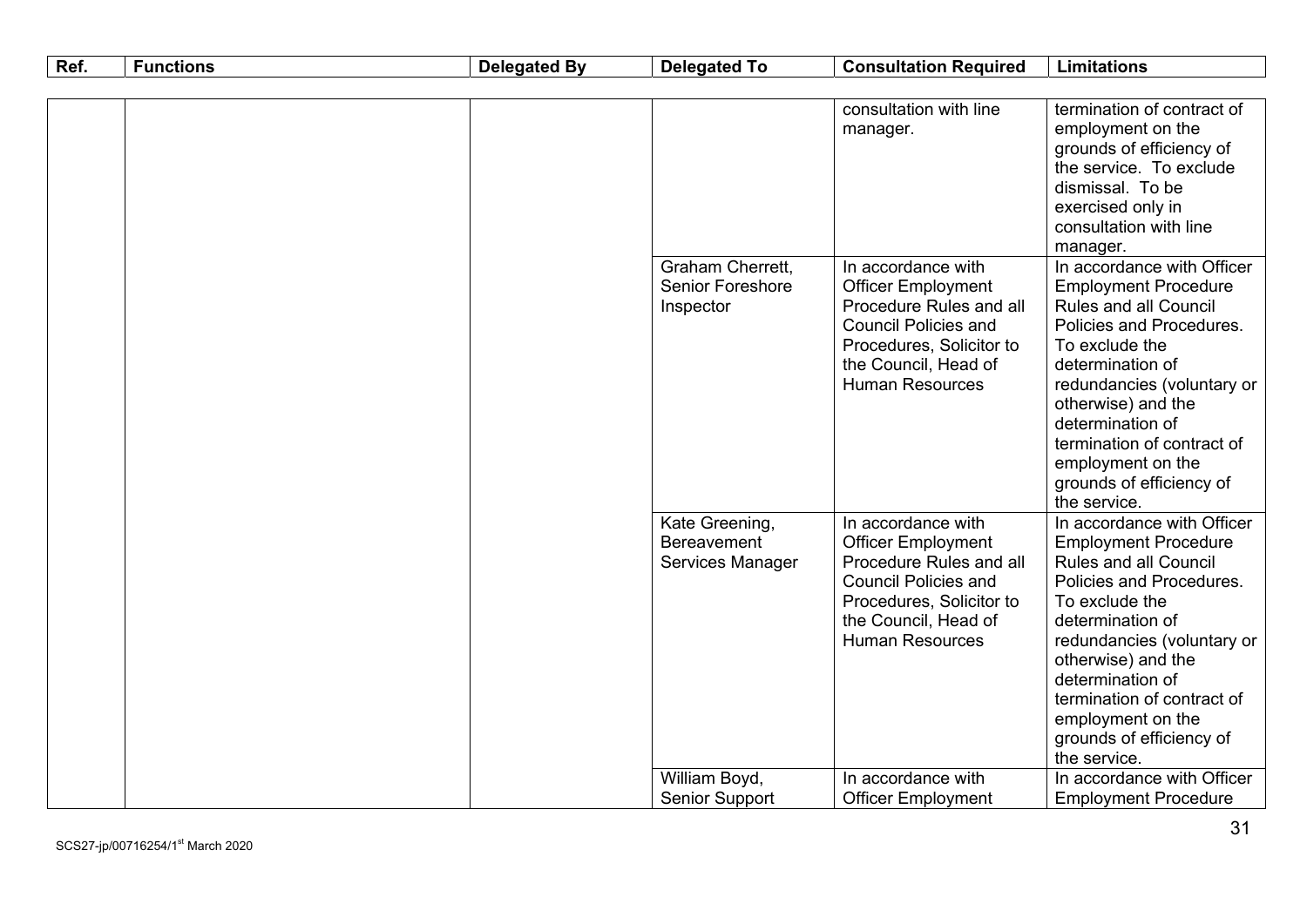| Ref. | <b>Functions</b> | <b>Delegated By</b> | <b>Delegated To</b>                                             | <b>Consultation Required</b>                                                                                                                                                                                                                       | <b>Limitations</b>                                                                                                                                                                                                                                                                                                                                                                                                                       |
|------|------------------|---------------------|-----------------------------------------------------------------|----------------------------------------------------------------------------------------------------------------------------------------------------------------------------------------------------------------------------------------------------|------------------------------------------------------------------------------------------------------------------------------------------------------------------------------------------------------------------------------------------------------------------------------------------------------------------------------------------------------------------------------------------------------------------------------------------|
|      |                  |                     |                                                                 |                                                                                                                                                                                                                                                    |                                                                                                                                                                                                                                                                                                                                                                                                                                          |
|      |                  |                     | Officer                                                         | Procedure Rules and all<br><b>Council Policies and</b><br>Procedures, Solicitor to<br>the Council, Head of<br>Human Resources.<br>To be exercised only in<br>consultation with line<br>manager.                                                    | <b>Rules and all Council</b><br>Policies and Procedures.<br>To exclude the<br>determination of<br>redundancies (voluntary or<br>otherwise) and the<br>determination of<br>termination of contract of<br>employment on the<br>grounds of efficiency of<br>the service. To exclude<br>dismissal. To be<br>exercised only in<br>consultation with line                                                                                      |
|      |                  |                     | Peter Whish,<br><b>Highdown Gardens</b><br><b>Head Gardener</b> | In accordance with<br><b>Officer Employment</b><br>Procedure Rules and all<br><b>Council Policies and</b><br>Procedures, Solicitor to<br>the Council, Head of<br>Human Resources.<br>To be exercised only in<br>consultation with line<br>manager. | manager.<br>In accordance with Officer<br><b>Employment Procedure</b><br><b>Rules and all Council</b><br>Policies and Procedures.<br>To exclude the<br>determination of<br>redundancies (voluntary or<br>otherwise) and the<br>determination of<br>termination of contract of<br>employment on the<br>grounds of efficiency of<br>the service. To exclude<br>dismissal. To be<br>exercised only in<br>consultation with line<br>manager. |
|      |                  |                     | Gary Prescod,<br><b>Assistant Parks and</b>                     | In accordance with<br><b>Officer Employment</b>                                                                                                                                                                                                    | In accordance with Officer<br><b>Employment Procedure</b>                                                                                                                                                                                                                                                                                                                                                                                |
|      |                  |                     | Open Spaces<br>Manager                                          | Procedure Rules and all<br><b>Council Policies and</b>                                                                                                                                                                                             | <b>Rules and all Council</b><br>Policies and Procedures.                                                                                                                                                                                                                                                                                                                                                                                 |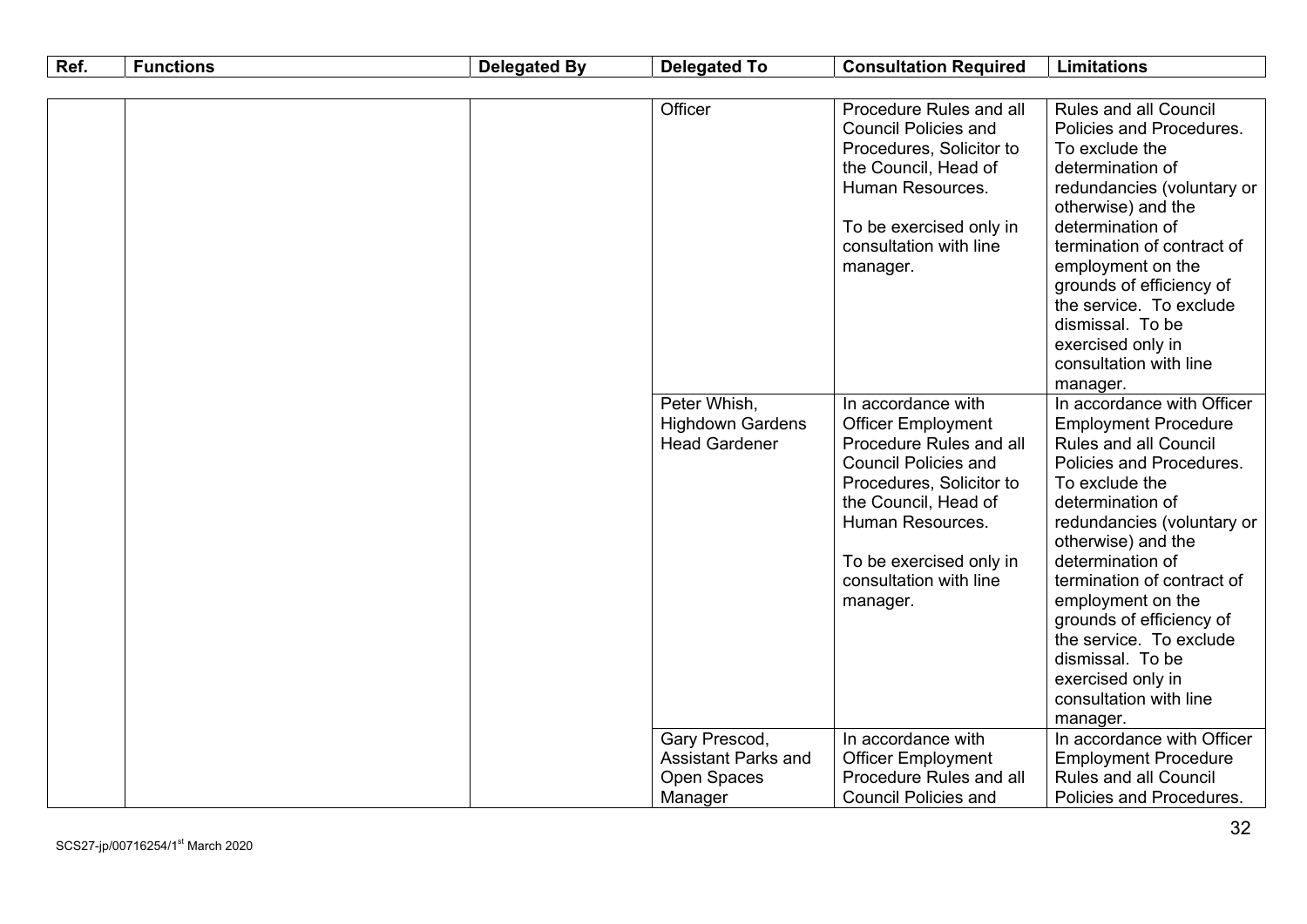| Ref. | <b>Functions</b> | <b>Delegated By</b>                                           | <b>Delegated To</b>                                                                                                                                                                                                                                                                                                        | <b>Consultation Required</b>                                                                                                                                                                                                                                                                                                                                                                                                                                                                     | <b>Limitations</b>                                                                                                                                                                                                                                                                                                                                       |
|------|------------------|---------------------------------------------------------------|----------------------------------------------------------------------------------------------------------------------------------------------------------------------------------------------------------------------------------------------------------------------------------------------------------------------------|--------------------------------------------------------------------------------------------------------------------------------------------------------------------------------------------------------------------------------------------------------------------------------------------------------------------------------------------------------------------------------------------------------------------------------------------------------------------------------------------------|----------------------------------------------------------------------------------------------------------------------------------------------------------------------------------------------------------------------------------------------------------------------------------------------------------------------------------------------------------|
|      |                  |                                                               |                                                                                                                                                                                                                                                                                                                            |                                                                                                                                                                                                                                                                                                                                                                                                                                                                                                  |                                                                                                                                                                                                                                                                                                                                                          |
|      |                  | Jo Hooper,<br><b>Highdown Gardens</b><br><b>Head Gardener</b> | Procedures, Solicitor to<br>the Council, Head of<br>Human Resources.<br>To be exercised only in<br>consultation with line<br>manager.<br>In accordance with<br><b>Officer Employment</b><br>Procedure Rules and all<br><b>Council Policies and</b><br>Procedures, Solicitor to<br>the Council, Head of<br>Human Resources. | To exclude the<br>determination of<br>redundancies (voluntary or<br>otherwise) and the<br>determination of<br>termination of contract of<br>employment on the<br>grounds of efficiency of<br>the service. To exclude<br>dismissal. To be<br>exercised only in<br>consultation with line<br>manager.<br>In accordance with Officer<br><b>Employment Procedure</b><br><b>Rules and all Council</b><br>Policies and Procedures.<br>To exclude the<br>determination of<br>redundancies (voluntary or |                                                                                                                                                                                                                                                                                                                                                          |
|      |                  |                                                               | Philippa Reece,<br>Parks and Foreshore<br>Manager                                                                                                                                                                                                                                                                          | To be exercised only in<br>consultation with line<br>manager.<br>In accordance with<br><b>Officer Employment</b><br>Procedure Rules and all<br><b>Council Policies and</b>                                                                                                                                                                                                                                                                                                                       | otherwise) and the<br>determination of<br>termination of contract of<br>employment on the<br>grounds of efficiency of<br>the service. To exclude<br>dismissal. To be<br>exercised only in<br>consultation with line<br>manager.<br>In accordance with Officer<br><b>Employment Procedure</b><br><b>Rules and all Council</b><br>Policies and Procedures. |
|      |                  |                                                               |                                                                                                                                                                                                                                                                                                                            | Procedures, Solicitor to<br>the Council, Head of                                                                                                                                                                                                                                                                                                                                                                                                                                                 | To exclude the<br>determination of                                                                                                                                                                                                                                                                                                                       |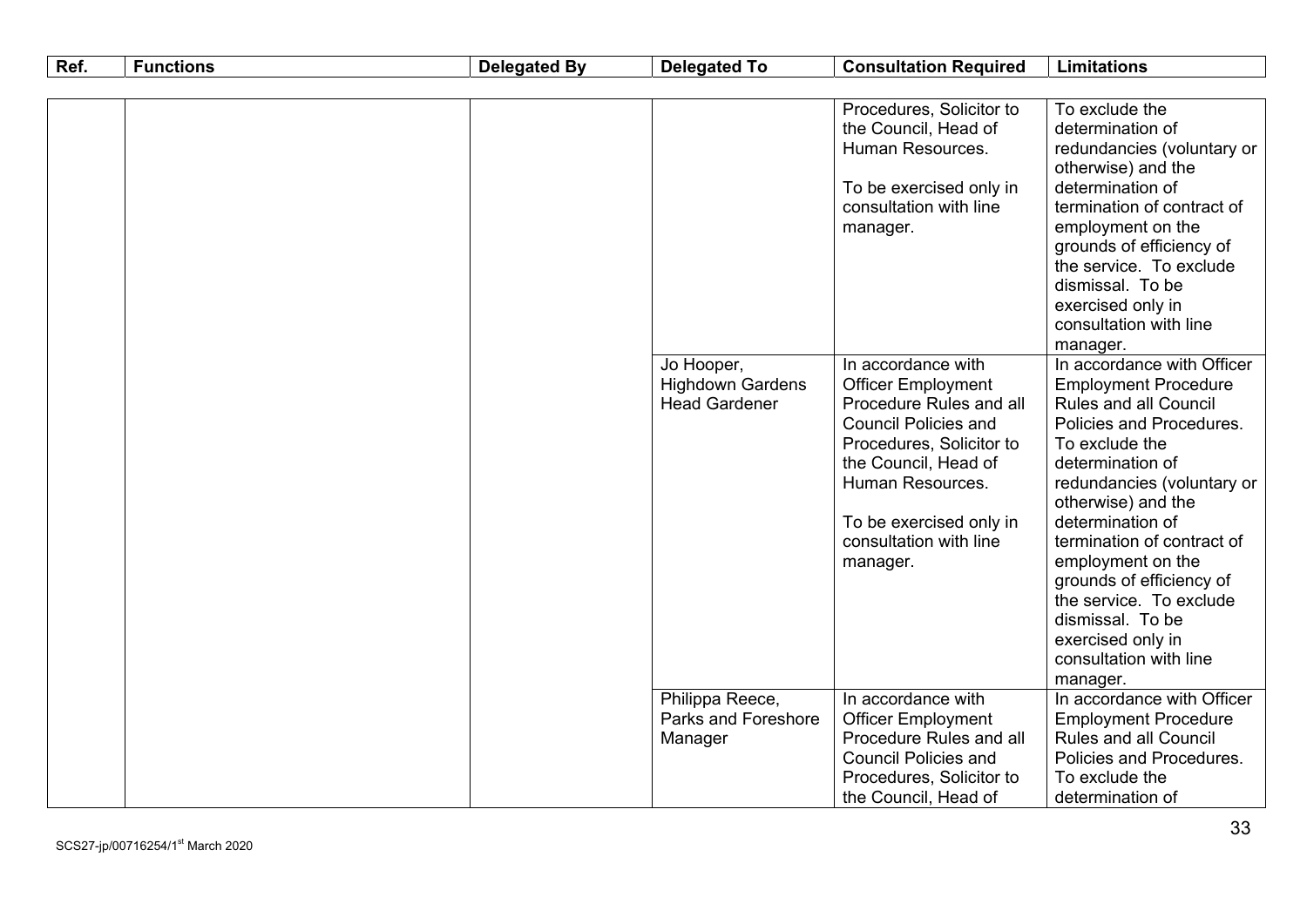| Ref.   | <b>Functions</b>                                                                                                          | <b>Delegated By</b>                                                       | <b>Delegated To</b>                                                         | <b>Consultation Required</b>                                                                                                                | <b>Limitations</b>                                                                                                                                                                                                                                                                                                                                                                                                                                       |
|--------|---------------------------------------------------------------------------------------------------------------------------|---------------------------------------------------------------------------|-----------------------------------------------------------------------------|---------------------------------------------------------------------------------------------------------------------------------------------|----------------------------------------------------------------------------------------------------------------------------------------------------------------------------------------------------------------------------------------------------------------------------------------------------------------------------------------------------------------------------------------------------------------------------------------------------------|
| 2.6.30 | To determine and take action in relation to<br>all staff matters in accordance with the<br><b>Officer Procedure Rules</b> | Susan Sale,<br>Head of Legal<br>Services and<br><b>Monitoring Officer</b> | Andrew Mathias,<br>Senior Lawyer and<br><b>Deputy Monitoring</b><br>Officer | Human Resources.<br>Where specified in the<br>Officer Procedure Rules,<br>Solicitor to the Council<br>and Head of Human<br><b>Resources</b> | redundancies (voluntary or<br>otherwise) and the<br>determination of<br>termination of contract of<br>employment on the<br>grounds of efficiency of<br>the service. To exclude<br>dismissal.<br>Only to be exercised in the<br>absence of the Solicitor to<br>the Council.<br>To be exercised in<br>accordance with Council<br>Procedure Rules and to<br>exclude determinations of<br>redundancy and<br>termination of contracts of<br>employment on the |
|        |                                                                                                                           |                                                                           | Louise Mathie,<br>Senior Lawyer and<br><b>Deputy Monitoring</b><br>Officer  | Where specified in the<br>Officer Procedure Rules,<br>Solicitor to the Council<br>and Head of Human<br><b>Resources</b>                     | service<br>Only to be exercised in the<br>absence of the Solicitor to<br>the Council.<br>To be exercised in<br>accordance with Council<br>Procedure Rules and to<br>exclude determinations of<br>redundancy and<br>termination of contracts of<br>employment on the<br>grounds of efficiency of<br>service                                                                                                                                               |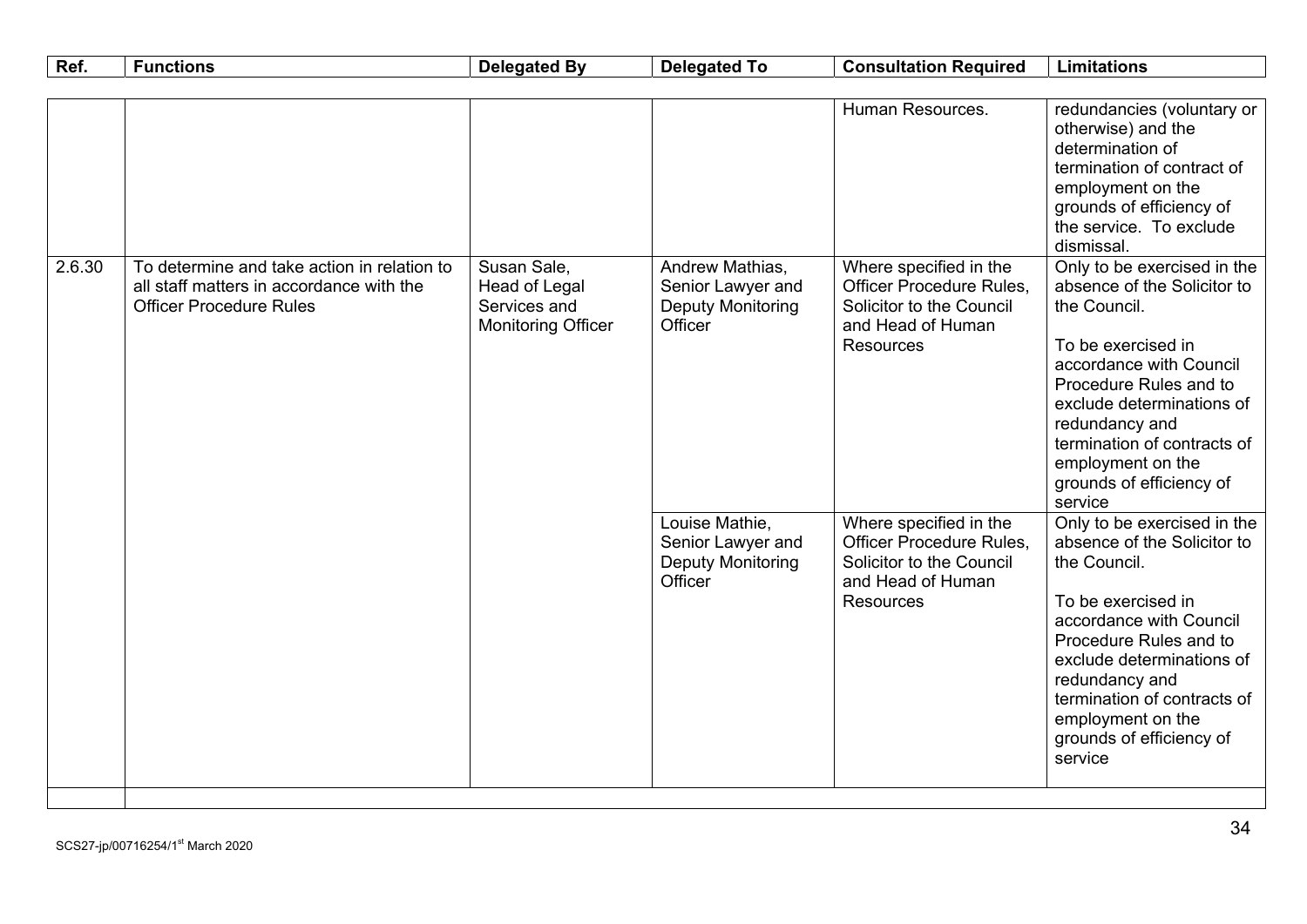| Ref.         | <b>Functions</b>                                          | <b>Delegated By</b> | <b>Delegated To</b>                     | <b>Consultation Required</b> | <b>Limitations</b>                    |
|--------------|-----------------------------------------------------------|---------------------|-----------------------------------------|------------------------------|---------------------------------------|
|              |                                                           |                     |                                         |                              |                                       |
| $\mathbf{3}$ | <b>DELEGATIONS: SPECIFIC FUNCTIONS - HEADS OF SERVICE</b> |                     |                                         |                              |                                       |
|              |                                                           |                     |                                         |                              |                                       |
|              |                                                           |                     |                                         |                              |                                       |
| 3.1          | <b>HEAD OF HOUSING</b>                                    |                     |                                         |                              |                                       |
|              |                                                           |                     |                                         |                              |                                       |
|              |                                                           |                     |                                         |                              |                                       |
| 3.1.1        | To determine and take all action in                       | Akin Akinyebo,      | Anthony Alexander,                      |                              |                                       |
|              | relation to the management and                            | Head of Housing     | <b>Adur Homes</b>                       |                              |                                       |
|              | maintenance of the Council's housing                      |                     | <b>Operations Manager</b>               |                              |                                       |
|              | accommodation including the letting,                      |                     | Jane Sheppard,                          |                              |                                       |
|              | transfer, exchange and repossession of                    |                     | <b>Tenancy Services</b>                 |                              |                                       |
|              | dwellings, garages, open spaces and                       |                     | Manager                                 |                              |                                       |
|              | parking spaces.                                           |                     | Chris Barber,                           |                              |                                       |
|              |                                                           |                     | Maintenance                             |                              |                                       |
|              |                                                           |                     | Manager                                 |                              |                                       |
|              |                                                           |                     | Paul Turner, Systems<br>and Performance |                              | In respect of the function            |
|              |                                                           |                     |                                         |                              | for which they are                    |
| 3.1.2        | To exercise the Council's functions                       | Akin Akinyebo,      | Manager<br>Amanda Eremie,               |                              | responsible.<br>With the exception of |
|              | relating to homeless persons                              | Head of Housing     | <b>Housing Needs</b>                    |                              | requests for reviews under            |
|              |                                                           |                     | Manager                                 |                              | s202 Housing Act 1996                 |
|              |                                                           |                     | Catriona Donnelly,                      |                              | With the exception of                 |
|              |                                                           |                     | Singles                                 |                              | requests for reviews under            |
|              |                                                           |                     | Homelessness Team                       |                              | s202 Housing Act 1996                 |
|              |                                                           |                     | Leader                                  |                              |                                       |
|              |                                                           |                     | Charmain Dore,                          |                              | With the exception of                 |
|              |                                                           |                     | Families                                |                              | requests for reviews under            |
|              |                                                           |                     | Homelessness Team                       |                              | s202 Housing Act 1996                 |
|              |                                                           |                     | Leader                                  |                              |                                       |
| 3.1.3        | To determine applications for Housing                     | Akin Akinyebo,      | Bruce Reynolds,                         |                              | In accordance with                    |
|              | Grants (not Social Housing Grants) and                    | Head of Housing     | <b>Private Sector</b>                   |                              | financial authority limits            |
|              | the taking of all steps concerned with                    |                     | <b>Housing Manager</b>                  |                              |                                       |
|              | certification of payment of the same.                     |                     | Steve Dommett,                          |                              | In accordance with                    |
|              |                                                           |                     | <b>Senior Environmental</b>             |                              | financial authority limits            |
|              |                                                           |                     | <b>Health Officer</b>                   |                              |                                       |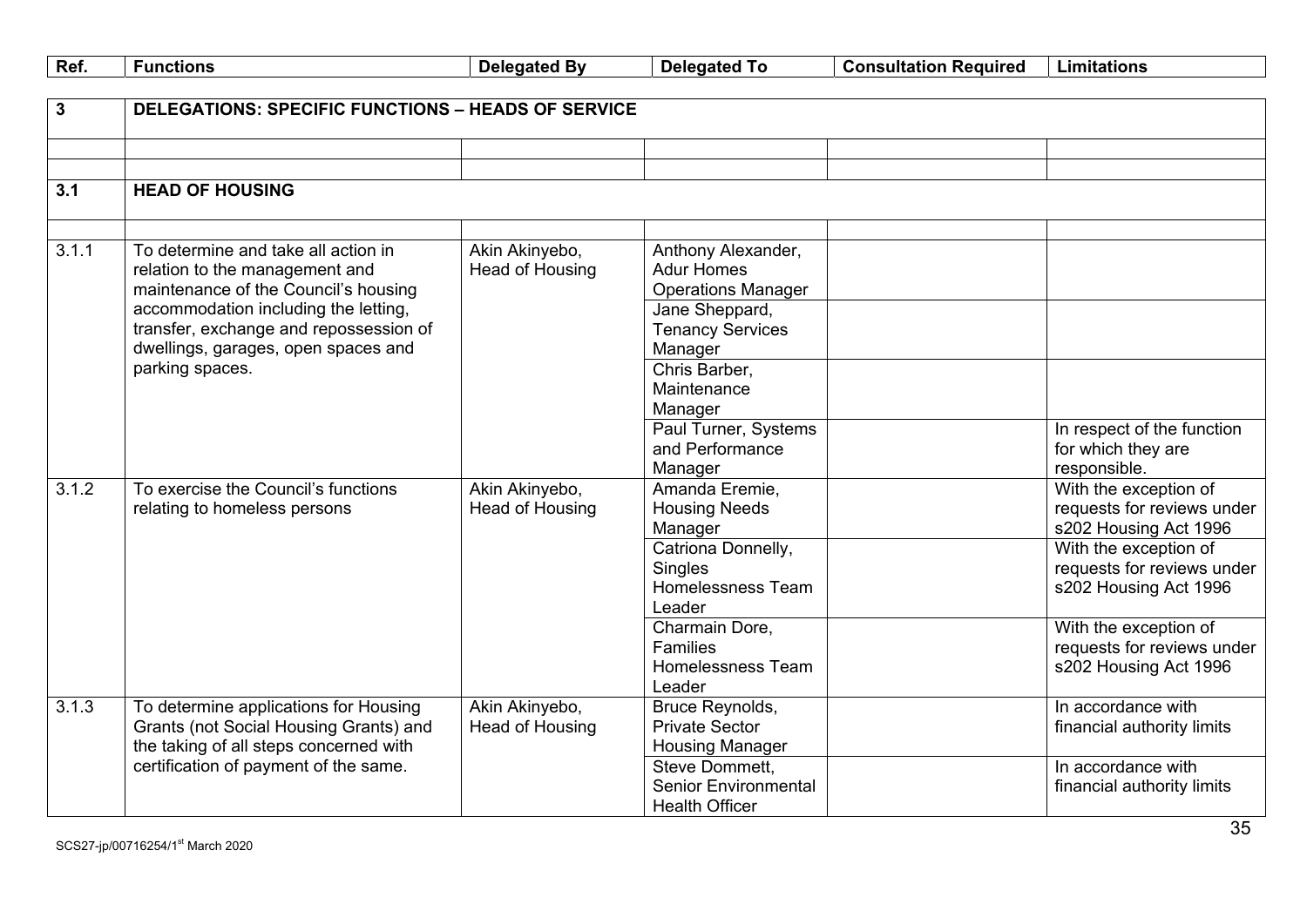| Ref.  | <b>Functions</b>                                                                                                                                                                                      | <b>Delegated By</b>               | <b>Delegated To</b>                                                                                                                                                                                             | <b>Consultation Required</b>                                                                                               | <b>Limitations</b>                               |
|-------|-------------------------------------------------------------------------------------------------------------------------------------------------------------------------------------------------------|-----------------------------------|-----------------------------------------------------------------------------------------------------------------------------------------------------------------------------------------------------------------|----------------------------------------------------------------------------------------------------------------------------|--------------------------------------------------|
|       |                                                                                                                                                                                                       |                                   |                                                                                                                                                                                                                 |                                                                                                                            |                                                  |
|       |                                                                                                                                                                                                       |                                   | James Elliott, Senior<br><b>Environmental Health</b><br>Officer                                                                                                                                                 |                                                                                                                            | In accordance with<br>financial authority limits |
| 3.1.4 | To devise, manage and maintain the<br>Housing Register maintained by the<br>Council under the relevant statutory<br>provisions in accordance with the<br><b>Council's Housing Allocations Policy.</b> | Akin Akinyebo,<br>Head of Housing | Amanda Eremie,<br><b>Housing Needs</b><br>Manager                                                                                                                                                               |                                                                                                                            |                                                  |
| 3.1.5 | To nominate people on the Council's<br>Housing Register to properties managed<br>by Adur Homes and the Registered Social<br>Landlords in accordance with the<br>Council's allocations policy          | Akin Akinyebo,<br>Head of Housing | Amanda Eremie,<br><b>Housing Needs</b><br>Manager                                                                                                                                                               |                                                                                                                            |                                                  |
| 3.1.6 | To exercise the Council's regulatory<br>functions in relation to Caravan sites,<br>Fitness and Standards of Housing and<br>Houses in Multiple Occupation                                              | Akin Akinyebo,<br>Head of Housing | Bruce Reynolds,<br><b>Private Sector</b><br><b>Housing Manager</b><br>Steve Dommett,<br><b>Senior Environmental</b><br><b>Health Officer</b><br>James Elliott, Senior<br><b>Environmental Health</b><br>Officer |                                                                                                                            |                                                  |
| 3.1.7 | To determine and where appropriate give<br>consent for alterations or extensions to<br>former Council houses and flats                                                                                | Akin Akinyebo,<br>Head of Housing | Anthony Alexander,<br><b>Adur Homes</b><br><b>Operations Manager</b><br>Nigel Freeman,<br>Leasehold Manager                                                                                                     | In consultation with<br>Contracts Manager,<br>(Compliance).<br>In consultation with<br>Contracts Manager,<br>(Compliance). |                                                  |
| 3.2   | <b>HEAD OF WELLBEING</b>                                                                                                                                                                              |                                   |                                                                                                                                                                                                                 |                                                                                                                            |                                                  |
| 3.2.1 | To implement the Council's policies<br>regarding Community Safety and the<br>reduction of crime and disorder.                                                                                         | Tina Favier, Head of<br>Wellbeing | Sophie Whitehouse,<br>Community &<br><b>Wellbeing Manager</b><br>Jacqui Cooke,                                                                                                                                  |                                                                                                                            |                                                  |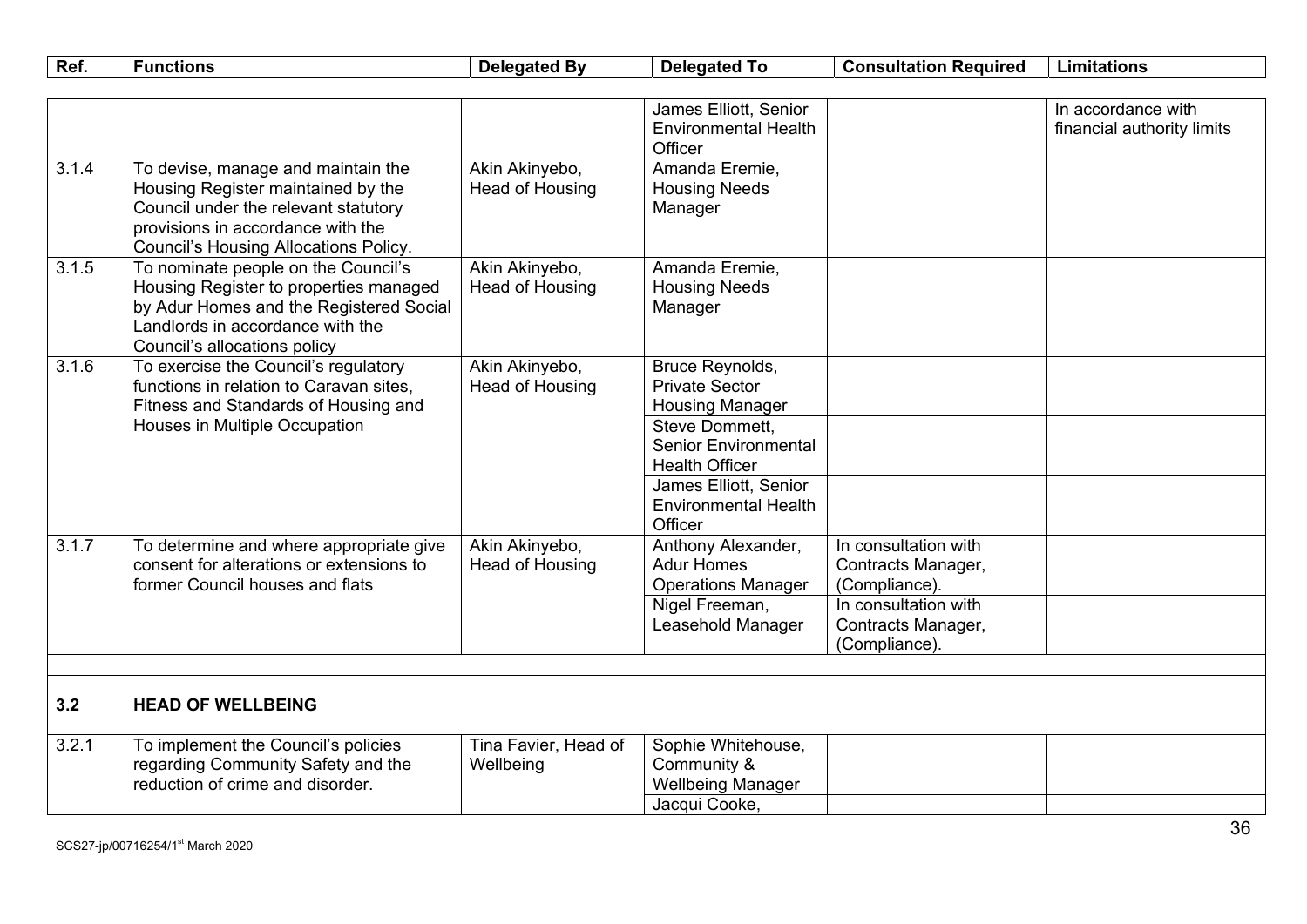| Ref.  | <b>Functions</b>                                                                                                                           | <b>Delegated By</b>               | <b>Delegated To</b>                                                          | <b>Consultation Required</b> | <b>Limitations</b>                                                                                                                                                                                                                                     |
|-------|--------------------------------------------------------------------------------------------------------------------------------------------|-----------------------------------|------------------------------------------------------------------------------|------------------------------|--------------------------------------------------------------------------------------------------------------------------------------------------------------------------------------------------------------------------------------------------------|
|       |                                                                                                                                            |                                   |                                                                              |                              |                                                                                                                                                                                                                                                        |
|       |                                                                                                                                            |                                   | Community &                                                                  |                              |                                                                                                                                                                                                                                                        |
|       |                                                                                                                                            |                                   | <b>Wellbeing Manager</b>                                                     |                              |                                                                                                                                                                                                                                                        |
| 3.2.2 | To take any action to combat anti-social<br>behaviour including the issue of fixed<br>penalty notices and community protection<br>notices. | Tina Favier, Head of<br>Wellbeing | Sophie Whitehouse,<br>Community &<br><b>Wellbeing Manager</b>                |                              | The issue of fixed penalty<br>notices is limited to in<br>respect of PSPO's relating<br>to public drinking and<br>begging in WBC and to<br>breach of community<br>protection notices                                                                   |
|       |                                                                                                                                            |                                   | Jacqui Cooke,<br>Community &<br><b>Wellbeing Manager</b>                     |                              | The issue of fixed penalty<br>notices is limited to in<br>respect of PSPO's relating<br>to public drinking and<br>begging in WBC                                                                                                                       |
|       |                                                                                                                                            |                                   | Rachel Cave, Anti-<br>Social Behaviour<br>Caseworker                         |                              | The issue of fixed penalty<br>notices is limited to in<br>respect of PSPOs relating<br>to camping, alcohol and<br>begging in the Borough of<br>Worthing and to breach of<br>community protection<br>notices.                                           |
|       |                                                                                                                                            |                                   | Kathryn Adderson,<br>Public Health &<br><b>Regulations Manager</b>           |                              | Limited to in relation to<br><b>Public Space Protection</b><br>Orders relating to<br>unauthorised camping and<br>the control of dogs on<br>behalf of WBC and limited<br>to in respect of PSPOs<br>relating to the control of<br>dogs on behalf of ADC. |
|       |                                                                                                                                            |                                   | David Currie, Public<br><b>Health &amp; Regulation</b><br><b>Team Leader</b> |                              | Limited to in relation to<br><b>Public Space Protection</b><br>Orders relating to<br>unauthorised camping and<br>the control of dogs on                                                                                                                |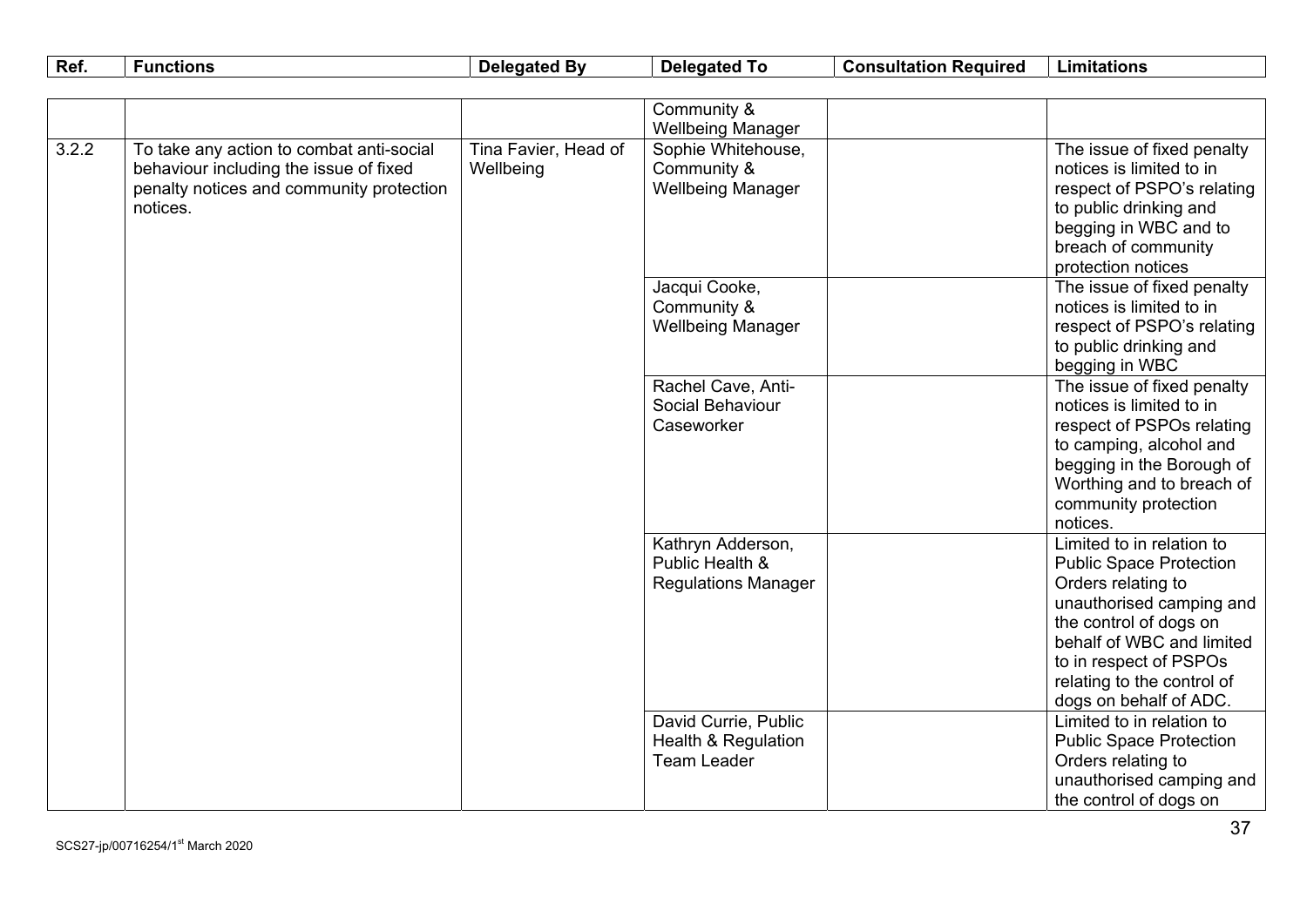| Ref. | <b>Functions</b> | <b>Delegated By</b> | <b>Delegated To</b>         | <b>Consultation Required</b> | <b>Limitations</b>             |
|------|------------------|---------------------|-----------------------------|------------------------------|--------------------------------|
|      |                  |                     |                             |                              |                                |
|      |                  |                     |                             |                              | behalf of WBC and limited      |
|      |                  |                     |                             |                              | to in respect of PSPOs         |
|      |                  |                     |                             |                              | relating to the control of     |
|      |                  |                     |                             |                              | dogs on behalf of ADC.         |
|      |                  |                     | Nadeem Shad, Public         |                              | Limited to in relation to      |
|      |                  |                     | Health & regulation         |                              | <b>Public Space Protection</b> |
|      |                  |                     | <b>Team Leader</b>          |                              | Orders relating to             |
|      |                  |                     |                             |                              | unauthorised camping and       |
|      |                  |                     |                             |                              | the control of dogs on         |
|      |                  |                     |                             |                              | behalf of WBC and limited      |
|      |                  |                     |                             |                              | to in respect of PSPOs         |
|      |                  |                     |                             |                              | relating to the control of     |
|      |                  |                     |                             |                              | dogs on behalf of ADC.         |
|      |                  |                     | Michael Barnard, Dog        |                              | Limited to in relation to      |
|      |                  |                     | Warden                      |                              | <b>Public Space Protection</b> |
|      |                  |                     |                             |                              | Orders relating to             |
|      |                  |                     |                             |                              | unauthorised camping and       |
|      |                  |                     |                             |                              | the control of dogs on         |
|      |                  |                     |                             |                              | behalf of WBC and limited      |
|      |                  |                     |                             |                              | to in respect of PSPOs         |
|      |                  |                     |                             |                              | relating to the control of     |
|      |                  |                     |                             |                              | dogs on behalf of ADC.         |
|      |                  |                     | Russell Akehurst,           |                              | Limited to in relation to      |
|      |                  |                     | Dog Warden                  |                              | <b>Public Space Protection</b> |
|      |                  |                     |                             |                              | Orders relating to             |
|      |                  |                     |                             |                              | unauthorised camping and       |
|      |                  |                     |                             |                              | the control of dogs on         |
|      |                  |                     |                             |                              | behalf of WBC and limited      |
|      |                  |                     |                             |                              | to in respect of PSPOs         |
|      |                  |                     |                             |                              | relating to the control of     |
|      |                  |                     |                             |                              | dogs on behalf of ADC.         |
|      |                  |                     | Caroline Pusey,             |                              | The issue of fixed penalty     |
|      |                  |                     | <b>Partnership Delivery</b> |                              | notices is limited to in       |
|      |                  |                     | Officer                     |                              | respect of PSPOs relating      |
|      |                  |                     |                             |                              | to camping, alcohol and        |
|      |                  |                     |                             |                              | begging in the Borough of      |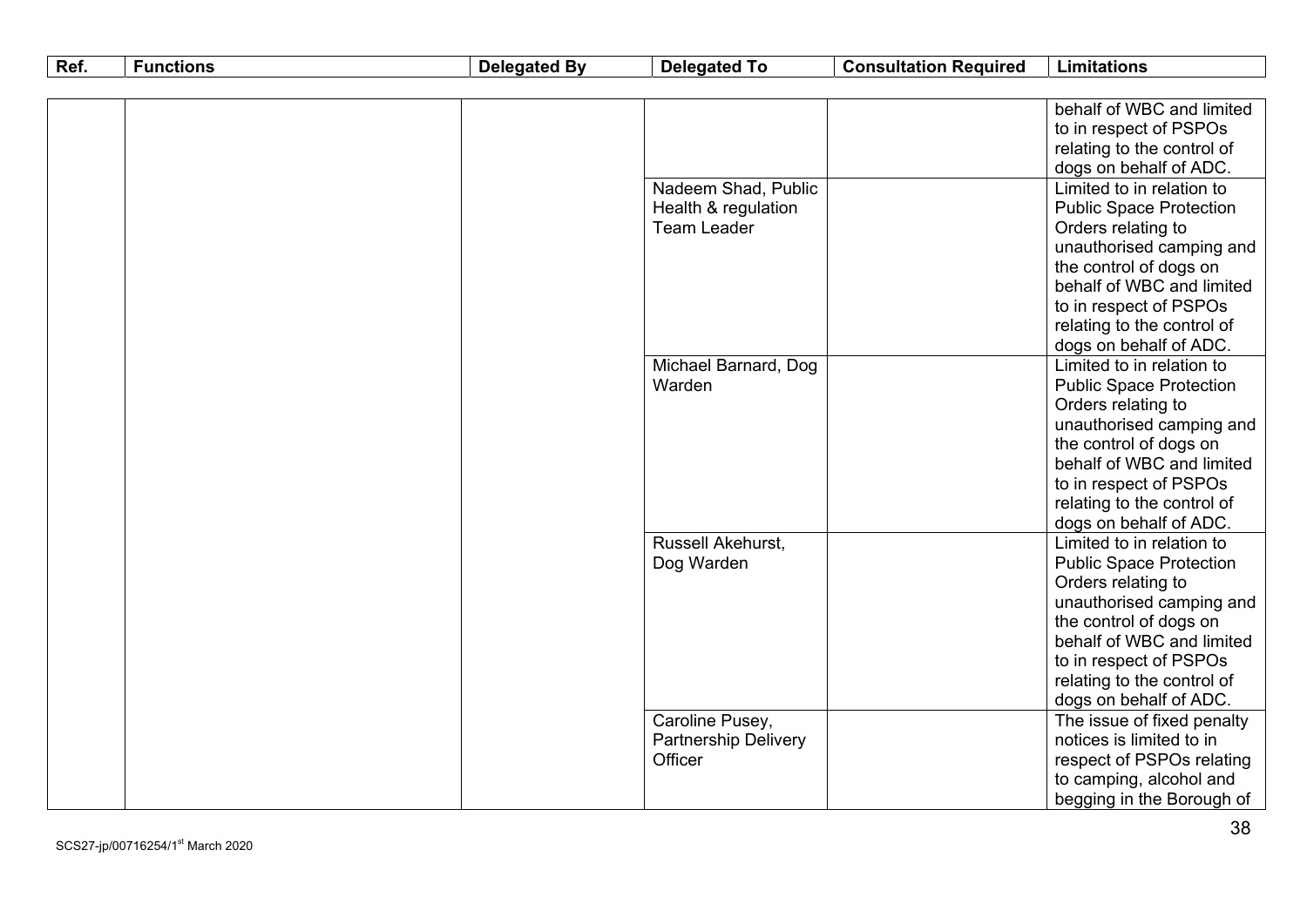| Ref. | <b>Functions</b> | <b>Delegated By</b> | <b>Delegated To</b> | <b>Consultation Required</b> | <b>Limitations</b>                                    |
|------|------------------|---------------------|---------------------|------------------------------|-------------------------------------------------------|
|      |                  |                     |                     |                              |                                                       |
|      |                  |                     |                     |                              | Worthing and to breach of<br>community protection     |
|      |                  |                     |                     |                              | notices.                                              |
|      |                  |                     | Tim Winter,         |                              | The issue of fixed penalty                            |
|      |                  |                     | Foreshore Inspector |                              | notices is limited to in                              |
|      |                  |                     |                     |                              | respect of PSPOs relating                             |
|      |                  |                     |                     |                              | to camping, alcohol and                               |
|      |                  |                     |                     |                              | begging in the Borough of                             |
|      |                  |                     |                     |                              | Worthing and to breach of                             |
|      |                  |                     |                     |                              | community protection                                  |
|      |                  |                     |                     |                              | notices.                                              |
|      |                  |                     | Tommy Broad,        |                              | The issue of fixed penalty                            |
|      |                  |                     | Foreshore Inspector |                              | notices is limited to in<br>respect of PSPOs relating |
|      |                  |                     |                     |                              | to camping, alcohol and                               |
|      |                  |                     |                     |                              | begging in the Borough of                             |
|      |                  |                     |                     |                              | Worthing and to breach of                             |
|      |                  |                     |                     |                              | community protection                                  |
|      |                  |                     |                     |                              | notices.                                              |
|      |                  |                     | Rob Dove,           |                              | The issue of fixed penalty                            |
|      |                  |                     | Foreshore Inspector |                              | notices is limited to in                              |
|      |                  |                     |                     |                              | respect of PSPOs relating                             |
|      |                  |                     |                     |                              | to camping, alcohol and                               |
|      |                  |                     |                     |                              | begging in the Borough of                             |
|      |                  |                     |                     |                              | Worthing and to breach of                             |
|      |                  |                     |                     |                              | community protection                                  |
|      |                  |                     |                     |                              | notices.                                              |
|      |                  |                     | Graham Cherrett,    |                              | The issue of fixed penalty                            |
|      |                  |                     | Senior Foreshore    |                              | notices is limited to in                              |
|      |                  |                     | Inspector           |                              | respect of PSPOs relating                             |
|      |                  |                     |                     |                              | to camping, alcohol and<br>begging in the Borough of  |
|      |                  |                     |                     |                              | Worthing and to breach of                             |
|      |                  |                     |                     |                              | community protection                                  |
|      |                  |                     |                     |                              | notices.                                              |
|      |                  |                     | Barry Leighton,     |                              | The issue of fixed penalty                            |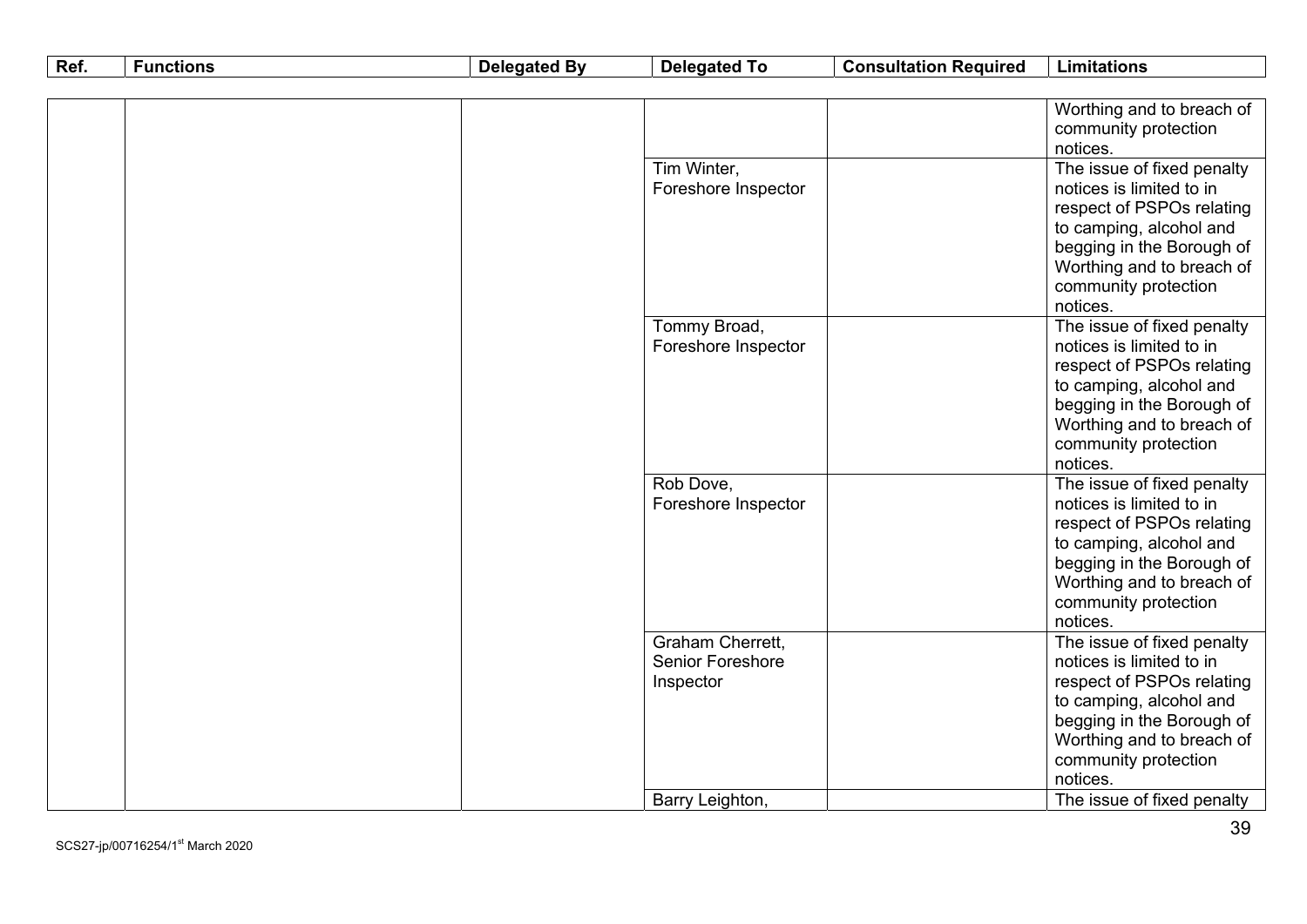| Ref. | <b>Functions</b> | <b>Delegated By</b> | <b>Delegated To</b>       | <b>Consultation Required</b> | <b>Limitations</b>                                   |
|------|------------------|---------------------|---------------------------|------------------------------|------------------------------------------------------|
|      |                  |                     |                           |                              |                                                      |
|      |                  |                     | <b>Compliance Officer</b> |                              | notices is limited to in                             |
|      |                  |                     |                           |                              | respect of PSPOs relating                            |
|      |                  |                     |                           |                              | to camping, alcohol and                              |
|      |                  |                     |                           |                              | begging in the Borough of                            |
|      |                  |                     |                           |                              | Worthing and to breach of                            |
|      |                  |                     |                           |                              | community protection                                 |
|      |                  |                     |                           |                              | notices.                                             |
|      |                  |                     | Cliff Simm,               |                              | The issue of fixed penalty                           |
|      |                  |                     | <b>Compliance Officer</b> |                              | notices is limited to in                             |
|      |                  |                     |                           |                              | respect of PSPOs relating                            |
|      |                  |                     |                           |                              | to camping, alcohol and<br>begging in the Borough of |
|      |                  |                     |                           |                              | Worthing and to breach of                            |
|      |                  |                     |                           |                              | community protection                                 |
|      |                  |                     |                           |                              | notices.                                             |
|      |                  |                     | Tan Cooke,                |                              | Authority to exercise the                            |
|      |                  |                     | Neighbourhood             |                              | delegation is limited to:                            |
|      |                  |                     | <b>Housing Officer</b>    |                              |                                                      |
|      |                  |                     |                           |                              | being in respect of the                              |
|      |                  |                     |                           |                              | issue of warnings                                    |
|      |                  |                     |                           |                              | associated with                                      |
|      |                  |                     |                           |                              | <b>Community Protection</b>                          |
|      |                  |                     |                           |                              | Notices and the issue of                             |
|      |                  |                     |                           |                              | <b>Community Protection</b>                          |
|      |                  |                     |                           |                              | Notices;                                             |
|      |                  |                     |                           |                              |                                                      |
|      |                  |                     |                           |                              | having sought the written                            |
|      |                  |                     |                           |                              | agreement to take such                               |
|      |                  |                     |                           |                              | action, in advance, of Adur                          |
|      |                  |                     |                           |                              | and Worthing Council's                               |
|      |                  |                     |                           |                              | Head of Wellbeing, or<br>Communities and             |
|      |                  |                     |                           |                              | Wellbeing Manager or                                 |
|      |                  |                     |                           |                              | Lead for Early Help and                              |
|      |                  |                     |                           |                              | Wellbeing;                                           |
|      |                  |                     |                           |                              |                                                      |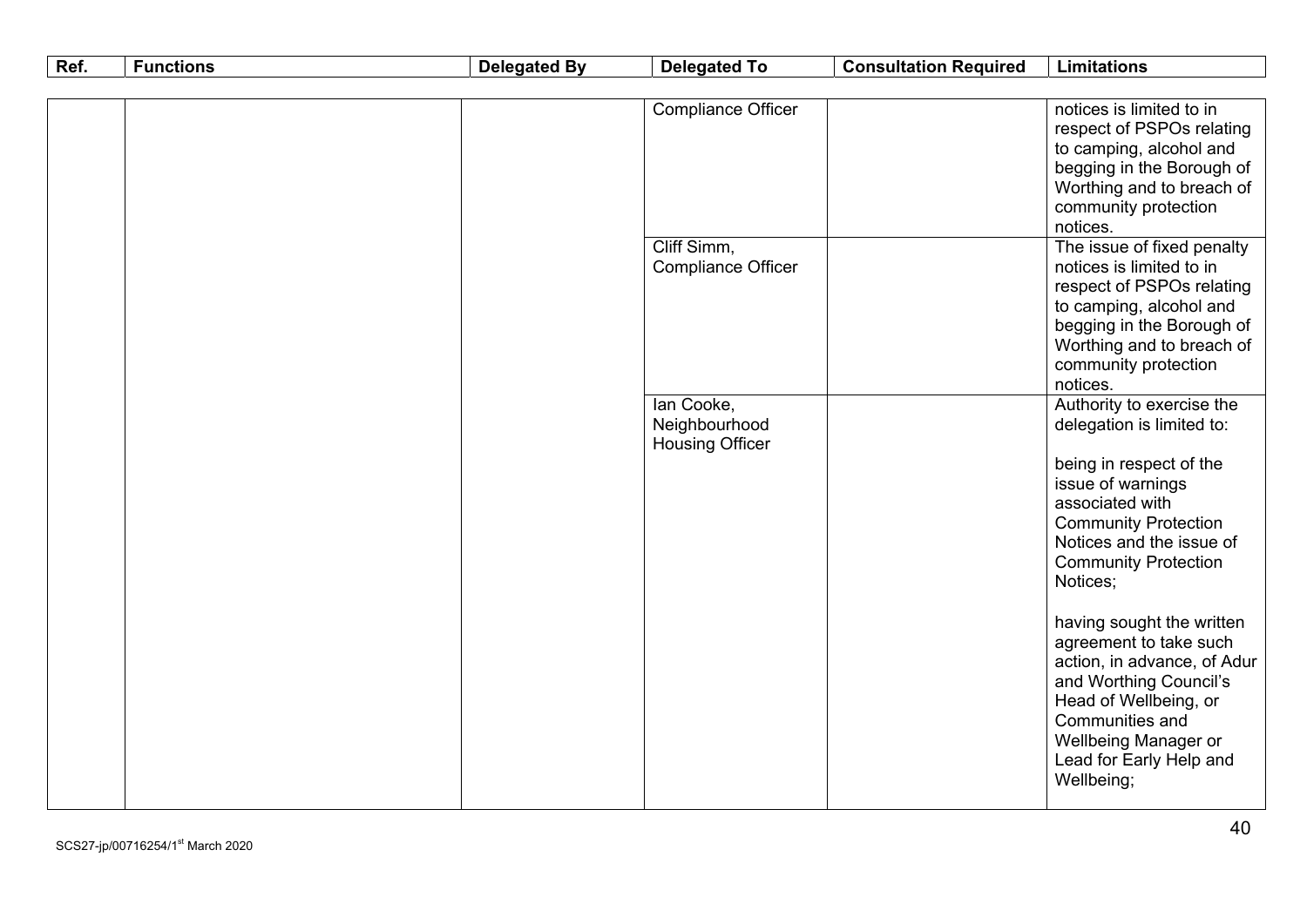| Ref. | <b>Functions</b> | <b>Delegated By</b> | <b>Delegated To</b>                                       | <b>Consultation Required</b> | <b>Limitations</b>                                                                                                                                                                                                                                                                                                                                                                                                                                               |
|------|------------------|---------------------|-----------------------------------------------------------|------------------------------|------------------------------------------------------------------------------------------------------------------------------------------------------------------------------------------------------------------------------------------------------------------------------------------------------------------------------------------------------------------------------------------------------------------------------------------------------------------|
|      |                  |                     |                                                           |                              |                                                                                                                                                                                                                                                                                                                                                                                                                                                                  |
|      |                  |                     |                                                           |                              | being in respect of<br>behaviour taking place<br>within the geographical<br>boundary of Worthing<br>Borough Council and/or<br><b>Adur District Council;</b><br>being in compliance with<br>the provisions of the Anti-<br>social Behaviour, Crime<br>and Policing Act 2014 and<br>any amendments in force<br>to that legislation;<br>being exercised only after<br>the delegatee has<br>attended training with<br>Adur and Worthing<br>Council's legal officers; |
|      |                  |                     |                                                           |                              | being exercised in<br>accordance with the<br>relevant Protocol agreed<br>between Adur and<br><b>Worthing Councils and</b><br>Worthing Homes Ltd.                                                                                                                                                                                                                                                                                                                 |
|      |                  |                     | Angela Walker,<br>Neighbourhood<br><b>Housing Officer</b> |                              | Authority to exercise the<br>delegation is limited to:<br>being in respect of the                                                                                                                                                                                                                                                                                                                                                                                |
|      |                  |                     |                                                           |                              | issue of warnings<br>associated with<br><b>Community Protection</b><br>Notices and the issue of<br><b>Community Protection</b>                                                                                                                                                                                                                                                                                                                                   |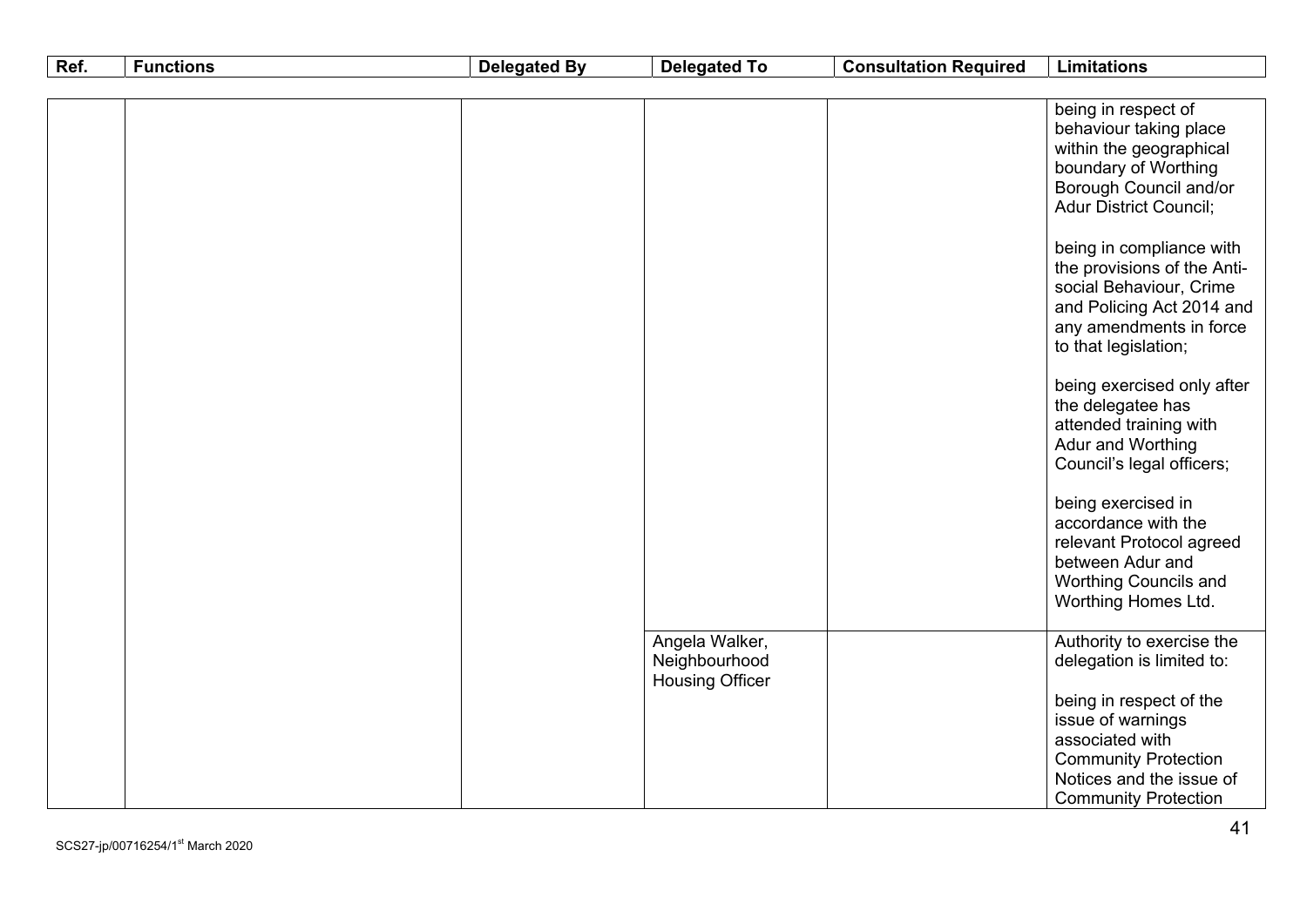| Ref. | <b>Functions</b> | <b>Delegated By</b> | <b>Delegated To</b> | <b>Consultation Required</b> | <b>Limitations</b>                                                                                                                                                                                                        |
|------|------------------|---------------------|---------------------|------------------------------|---------------------------------------------------------------------------------------------------------------------------------------------------------------------------------------------------------------------------|
|      |                  |                     |                     |                              |                                                                                                                                                                                                                           |
|      |                  |                     |                     |                              | Notices;                                                                                                                                                                                                                  |
|      |                  |                     |                     |                              | having sought the written<br>agreement to take such<br>action, in advance, of Adur<br>and Worthing Council's<br>Head of Wellbeing, or<br>Communities and<br>Wellbeing Manager or<br>Lead for Early Help and<br>Wellbeing; |
|      |                  |                     |                     |                              | being in respect of<br>behaviour taking place<br>within the geographical<br>boundary of Worthing<br>Borough Council and/or<br><b>Adur District Council;</b>                                                               |
|      |                  |                     |                     |                              | being in compliance with<br>the provisions of the Anti-<br>social Behaviour, Crime<br>and Policing Act 2014 and<br>any amendments in force<br>to that legislation;                                                        |
|      |                  |                     |                     |                              | being exercised only after<br>the delegatee has<br>attended training with<br>Adur and Worthing<br>Council's legal officers;                                                                                               |
|      |                  |                     |                     |                              | being exercised in<br>accordance with the<br>relevant Protocol agreed<br>between Adur and                                                                                                                                 |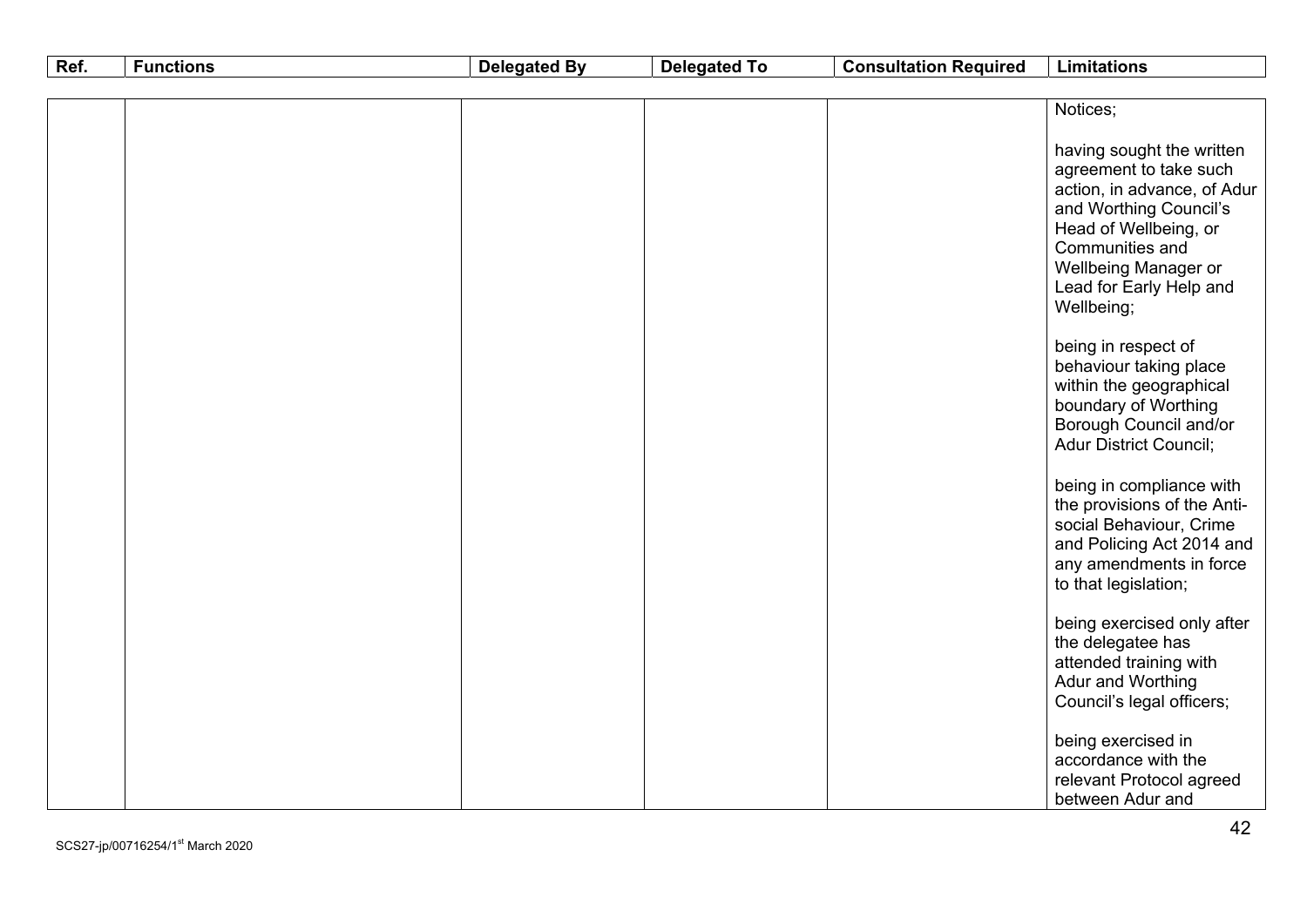| Ref. | <b>Functions</b> | <b>Delegated By</b> | <b>Delegated To</b>        | <b>Consultation Required</b> | <b>Limitations</b>                                      |
|------|------------------|---------------------|----------------------------|------------------------------|---------------------------------------------------------|
|      |                  |                     |                            |                              |                                                         |
|      |                  |                     |                            |                              | <b>Worthing Councils and</b>                            |
|      |                  |                     |                            |                              | Worthing Homes Ltd.                                     |
|      |                  |                     | <b>Richard Vandermark,</b> |                              |                                                         |
|      |                  |                     | Neighbourhood              |                              | Authority to exercise the<br>delegation is limited to:  |
|      |                  |                     | <b>Housing Officer</b>     |                              |                                                         |
|      |                  |                     |                            |                              | being in respect of the                                 |
|      |                  |                     |                            |                              | issue of warnings                                       |
|      |                  |                     |                            |                              | associated with                                         |
|      |                  |                     |                            |                              | <b>Community Protection</b>                             |
|      |                  |                     |                            |                              | Notices and the issue of                                |
|      |                  |                     |                            |                              | <b>Community Protection</b>                             |
|      |                  |                     |                            |                              | Notices;                                                |
|      |                  |                     |                            |                              | having sought the written                               |
|      |                  |                     |                            |                              | agreement to take such                                  |
|      |                  |                     |                            |                              | action, in advance, of Adur                             |
|      |                  |                     |                            |                              | and Worthing Council's                                  |
|      |                  |                     |                            |                              | Head of Wellbeing, or                                   |
|      |                  |                     |                            |                              | Communities and                                         |
|      |                  |                     |                            |                              | Wellbeing Manager or                                    |
|      |                  |                     |                            |                              | Lead for Early Help and                                 |
|      |                  |                     |                            |                              | Wellbeing;                                              |
|      |                  |                     |                            |                              | being in respect of                                     |
|      |                  |                     |                            |                              | behaviour taking place                                  |
|      |                  |                     |                            |                              | within the geographical                                 |
|      |                  |                     |                            |                              | boundary of Worthing                                    |
|      |                  |                     |                            |                              | Borough Council and/or                                  |
|      |                  |                     |                            |                              | <b>Adur District Council;</b>                           |
|      |                  |                     |                            |                              |                                                         |
|      |                  |                     |                            |                              | being in compliance with<br>the provisions of the Anti- |
|      |                  |                     |                            |                              | social Behaviour, Crime                                 |
|      |                  |                     |                            |                              | and Policing Act 2014 and                               |
|      |                  |                     |                            |                              | any amendments in force                                 |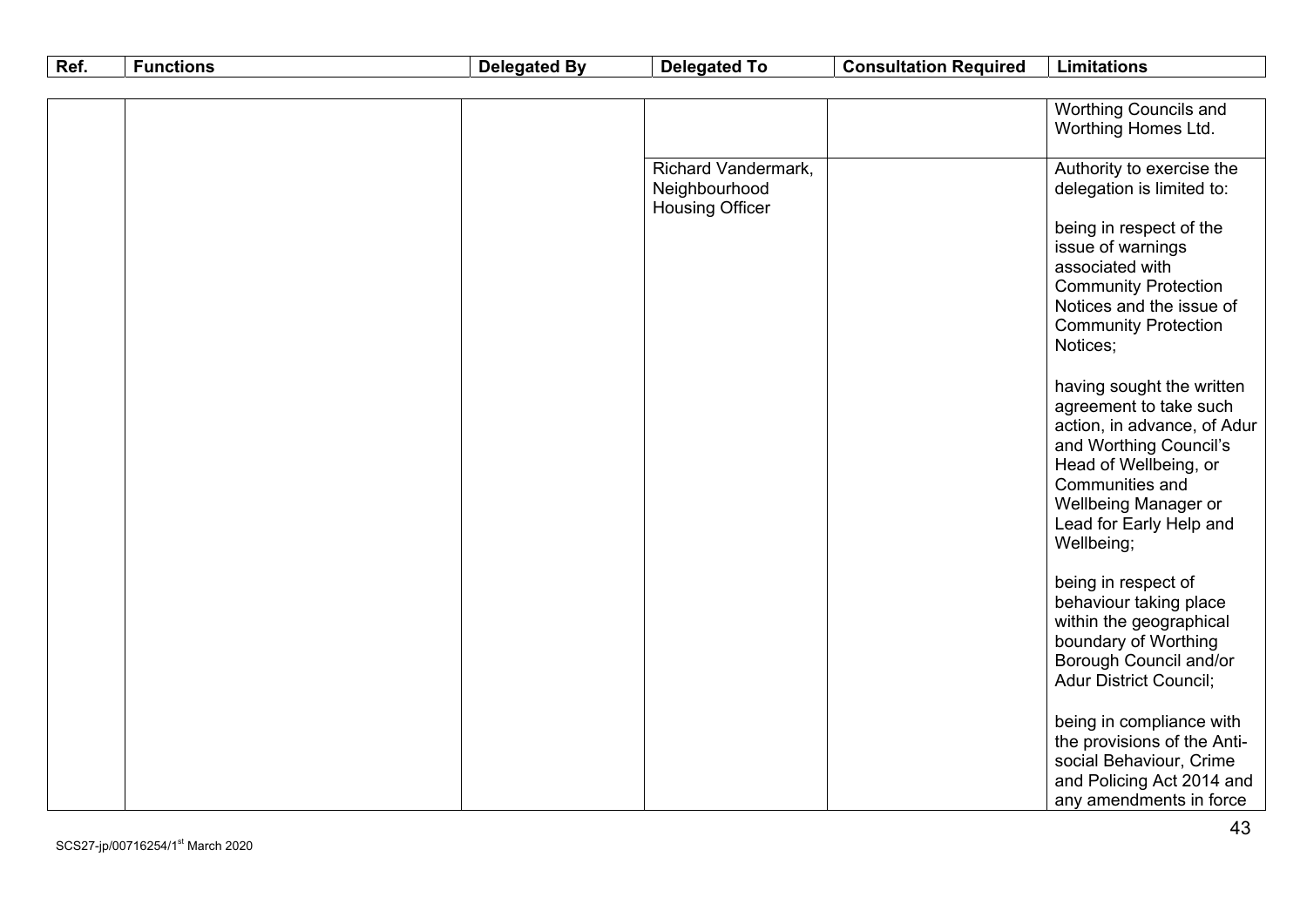| Ref. | <b>Functions</b> | <b>Delegated By</b> | <b>Delegated To</b>                                        | <b>Consultation Required</b> | <b>Limitations</b>                                                                                                                                                                                                        |
|------|------------------|---------------------|------------------------------------------------------------|------------------------------|---------------------------------------------------------------------------------------------------------------------------------------------------------------------------------------------------------------------------|
|      |                  |                     |                                                            |                              |                                                                                                                                                                                                                           |
|      |                  |                     |                                                            |                              | to that legislation;                                                                                                                                                                                                      |
|      |                  |                     |                                                            |                              | being exercised only after<br>the delegatee has<br>attended training with<br>Adur and Worthing<br>Council's legal officers;<br>being exercised in                                                                         |
|      |                  |                     |                                                            |                              | accordance with the<br>relevant Protocol agreed<br>between Adur and<br><b>Worthing Councils and</b><br>Worthing Homes Ltd.                                                                                                |
|      |                  |                     | Gina Di Marino,<br>Neighbourhood<br><b>Housing Officer</b> |                              | Authority to exercise the<br>delegation is limited to:                                                                                                                                                                    |
|      |                  |                     |                                                            |                              | being in respect of the<br>issue of warnings<br>associated with<br><b>Community Protection</b><br>Notices and the issue of<br><b>Community Protection</b><br>Notices;                                                     |
|      |                  |                     |                                                            |                              | having sought the written<br>agreement to take such<br>action, in advance, of Adur<br>and Worthing Council's<br>Head of Wellbeing, or<br>Communities and<br>Wellbeing Manager or<br>Lead for Early Help and<br>Wellbeing; |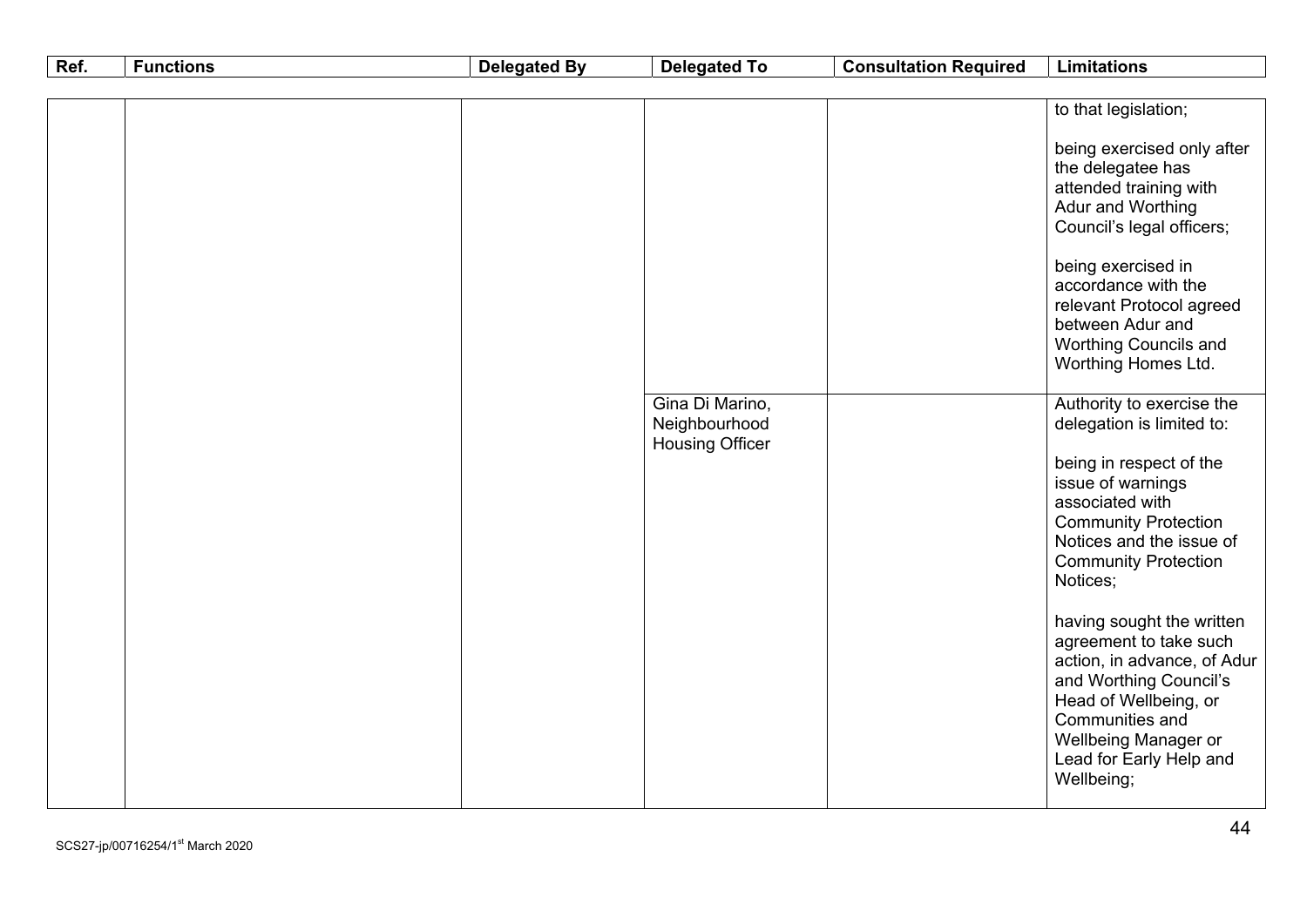| Ref. | <b>Functions</b> | <b>Delegated By</b> | <b>Delegated To</b>                        | <b>Consultation Required</b> | <b>Limitations</b>                                                                                                                                                                                                                                                                                                                                                                   |
|------|------------------|---------------------|--------------------------------------------|------------------------------|--------------------------------------------------------------------------------------------------------------------------------------------------------------------------------------------------------------------------------------------------------------------------------------------------------------------------------------------------------------------------------------|
|      |                  |                     |                                            |                              |                                                                                                                                                                                                                                                                                                                                                                                      |
|      |                  |                     |                                            |                              | being in respect of<br>behaviour taking place<br>within the geographical<br>boundary of Worthing<br>Borough Council and/or<br><b>Adur District Council;</b><br>being in compliance with<br>the provisions of the Anti-<br>social Behaviour, Crime<br>and Policing Act 2014 and<br>any amendments in force<br>to that legislation;<br>being exercised only after<br>the delegatee has |
|      |                  |                     |                                            |                              | attended training with<br>Adur and Worthing<br>Council's legal officers;<br>being exercised in<br>accordance with the<br>relevant Protocol agreed<br>between Adur and<br>Worthing Councils and<br>Worthing Homes Ltd.                                                                                                                                                                |
|      |                  |                     | Jenny Bojczuk,<br>Neighbourhood<br>Manager |                              | Authority to exercise the<br>delegation is limited to:<br>being in respect of the<br>issue of warnings<br>associated with<br><b>Community Protection</b><br>Notices and the issue of<br><b>Community Protection</b>                                                                                                                                                                  |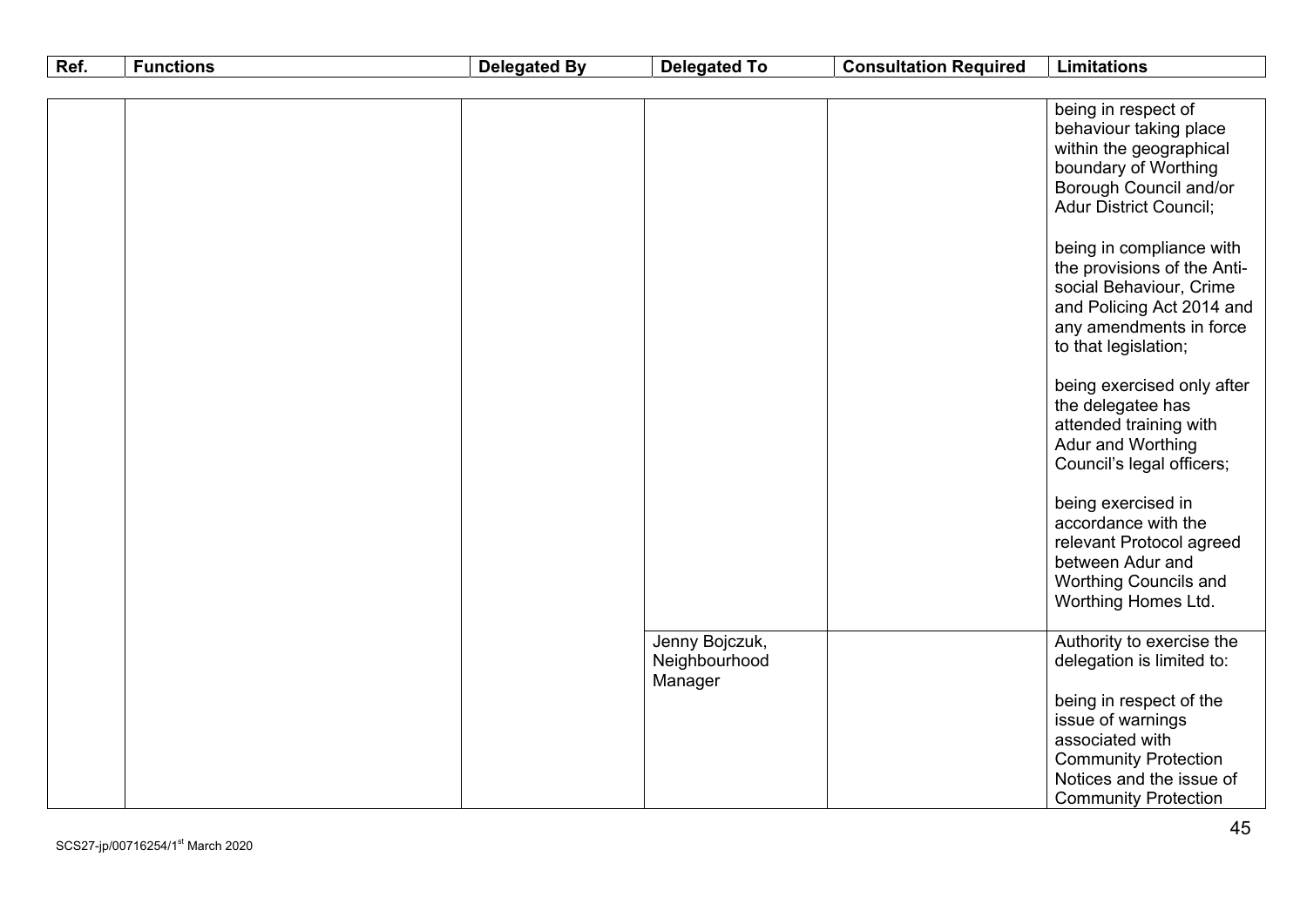| Ref. | <b>Functions</b> | <b>Delegated By</b> | <b>Delegated To</b> | <b>Consultation Required</b> | <b>Limitations</b>                                                                                                                                                                                                        |
|------|------------------|---------------------|---------------------|------------------------------|---------------------------------------------------------------------------------------------------------------------------------------------------------------------------------------------------------------------------|
|      |                  |                     |                     |                              |                                                                                                                                                                                                                           |
|      |                  |                     |                     |                              | Notices;                                                                                                                                                                                                                  |
|      |                  |                     |                     |                              | having sought the written<br>agreement to take such<br>action, in advance, of Adur<br>and Worthing Council's<br>Head of Wellbeing, or<br>Communities and<br>Wellbeing Manager or<br>Lead for Early Help and<br>Wellbeing; |
|      |                  |                     |                     |                              | being in respect of<br>behaviour taking place<br>within the geographical<br>boundary of Worthing<br>Borough Council and/or<br><b>Adur District Council;</b>                                                               |
|      |                  |                     |                     |                              | being in compliance with<br>the provisions of the Anti-<br>social Behaviour, Crime<br>and Policing Act 2014 and<br>any amendments in force<br>to that legislation;                                                        |
|      |                  |                     |                     |                              | being exercised only after<br>the delegatee has<br>attended training with<br>Adur and Worthing<br>Council's legal officers;                                                                                               |
|      |                  |                     |                     |                              | being exercised in<br>accordance with the<br>relevant Protocol agreed<br>between Adur and                                                                                                                                 |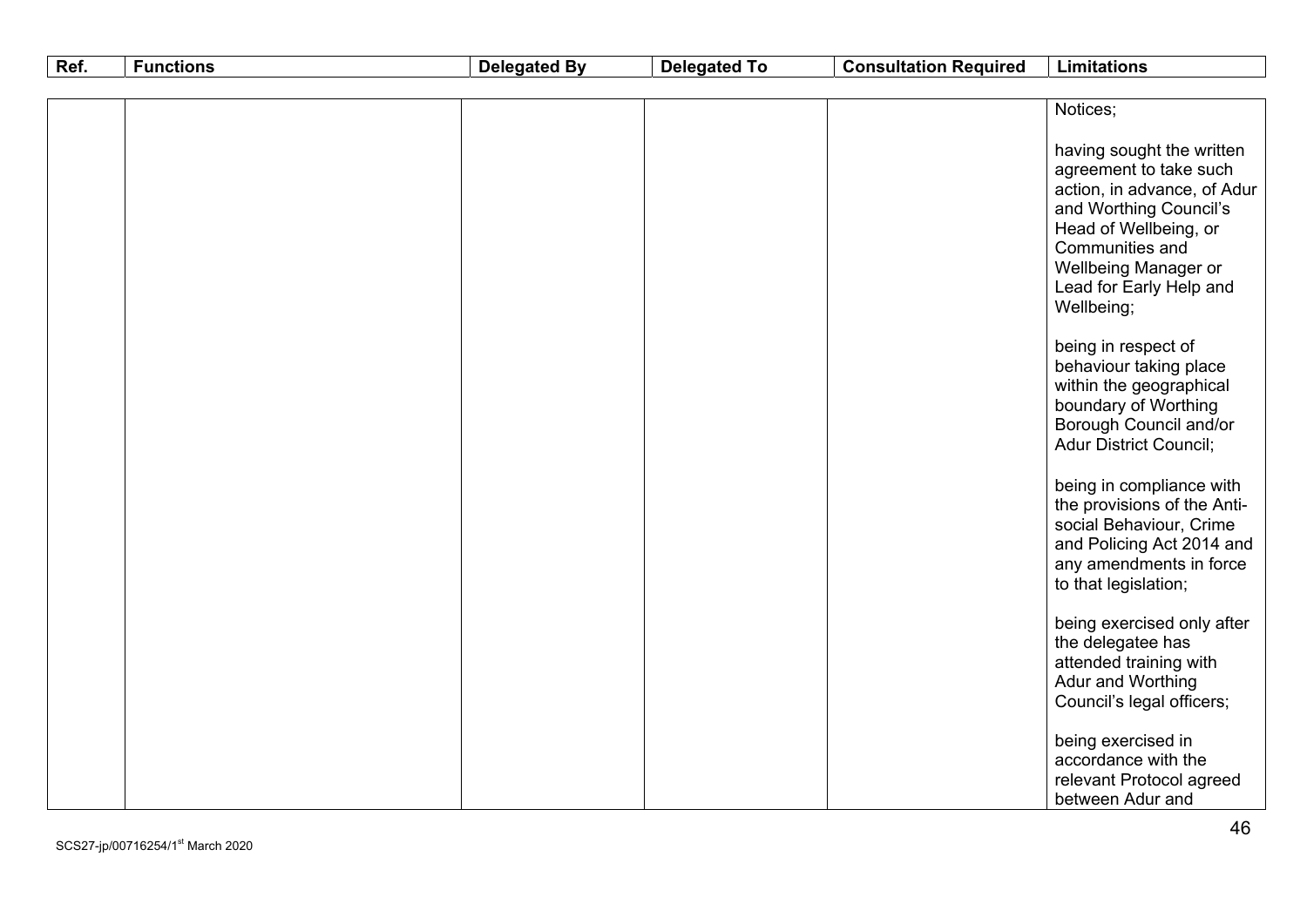| Ref. | <b>Functions</b> | <b>Delegated By</b> | <b>Delegated To</b>   | <b>Consultation Required</b> | <b>Limitations</b>                                      |
|------|------------------|---------------------|-----------------------|------------------------------|---------------------------------------------------------|
|      |                  |                     |                       |                              |                                                         |
|      |                  |                     |                       |                              | <b>Worthing Councils and</b>                            |
|      |                  |                     |                       |                              | Worthing Homes Ltd.                                     |
|      |                  |                     | Carolyn Silverthorne, |                              | Authority to exercise the                               |
|      |                  |                     | Neighbourhood         |                              | delegation is limited to:                               |
|      |                  |                     | Manager               |                              |                                                         |
|      |                  |                     |                       |                              | being in respect of the                                 |
|      |                  |                     |                       |                              | issue of warnings                                       |
|      |                  |                     |                       |                              | associated with                                         |
|      |                  |                     |                       |                              | <b>Community Protection</b><br>Notices and the issue of |
|      |                  |                     |                       |                              | <b>Community Protection</b>                             |
|      |                  |                     |                       |                              | Notices;                                                |
|      |                  |                     |                       |                              |                                                         |
|      |                  |                     |                       |                              | having sought the written                               |
|      |                  |                     |                       |                              | agreement to take such                                  |
|      |                  |                     |                       |                              | action, in advance, of Adur<br>and Worthing Council's   |
|      |                  |                     |                       |                              | Head of Wellbeing, or                                   |
|      |                  |                     |                       |                              | Communities and                                         |
|      |                  |                     |                       |                              | Wellbeing Manager or                                    |
|      |                  |                     |                       |                              | Lead for Early Help and                                 |
|      |                  |                     |                       |                              | Wellbeing;                                              |
|      |                  |                     |                       |                              | being in respect of                                     |
|      |                  |                     |                       |                              | behaviour taking place                                  |
|      |                  |                     |                       |                              | within the geographical                                 |
|      |                  |                     |                       |                              | boundary of Worthing                                    |
|      |                  |                     |                       |                              | Borough Council and/or<br><b>Adur District Council;</b> |
|      |                  |                     |                       |                              |                                                         |
|      |                  |                     |                       |                              | being in compliance with                                |
|      |                  |                     |                       |                              | the provisions of the Anti-                             |
|      |                  |                     |                       |                              | social Behaviour, Crime                                 |
|      |                  |                     |                       |                              | and Policing Act 2014 and                               |
|      |                  |                     |                       |                              | any amendments in force                                 |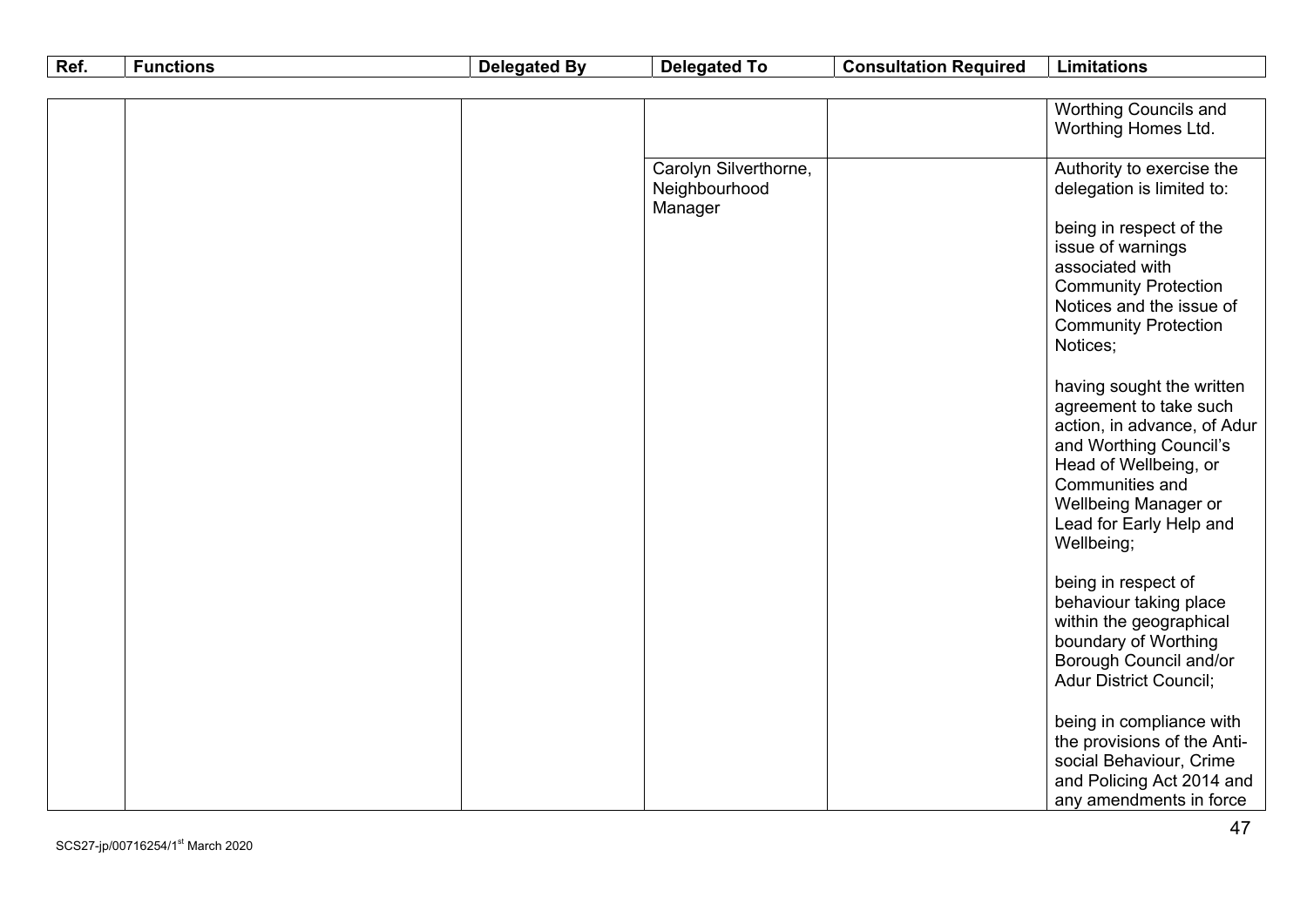| Ref. | <b>Functions</b> | <b>Delegated By</b> | <b>Delegated To</b>                                      | <b>Consultation Required</b> | <b>Limitations</b>                                                                                                                                                                                                                                                              |
|------|------------------|---------------------|----------------------------------------------------------|------------------------------|---------------------------------------------------------------------------------------------------------------------------------------------------------------------------------------------------------------------------------------------------------------------------------|
|      |                  |                     |                                                          |                              |                                                                                                                                                                                                                                                                                 |
|      |                  |                     |                                                          |                              | to that legislation;                                                                                                                                                                                                                                                            |
|      |                  |                     |                                                          |                              | being exercised only after<br>the delegatee has<br>attended training with<br>Adur and Worthing<br>Council's legal officers;<br>being exercised in<br>accordance with the<br>relevant Protocol agreed<br>between Adur and<br><b>Worthing Councils and</b><br>Worthing Homes Ltd. |
|      |                  |                     | Andy Knock,<br><b>Cleansing Team</b><br>Leader           |                              |                                                                                                                                                                                                                                                                                 |
|      |                  |                     | Kirk Aldridge,<br><b>Cleansing Driver</b><br>Operative   |                              |                                                                                                                                                                                                                                                                                 |
|      |                  |                     | Carl Cross,<br><b>Cleansing Driver</b><br>Operative      |                              |                                                                                                                                                                                                                                                                                 |
|      |                  |                     | Mick Wilkins,<br><b>Cleansing Driver</b><br>Operative    |                              |                                                                                                                                                                                                                                                                                 |
|      |                  |                     | Phill Hook,<br><b>Cleansing Driver</b><br>Operative      |                              |                                                                                                                                                                                                                                                                                 |
|      |                  |                     | Robin George,<br><b>Cleansing Team</b><br>Leader         |                              |                                                                                                                                                                                                                                                                                 |
|      |                  |                     | Nick Bainbridge,<br><b>Cleansing Driver</b><br>Operative |                              |                                                                                                                                                                                                                                                                                 |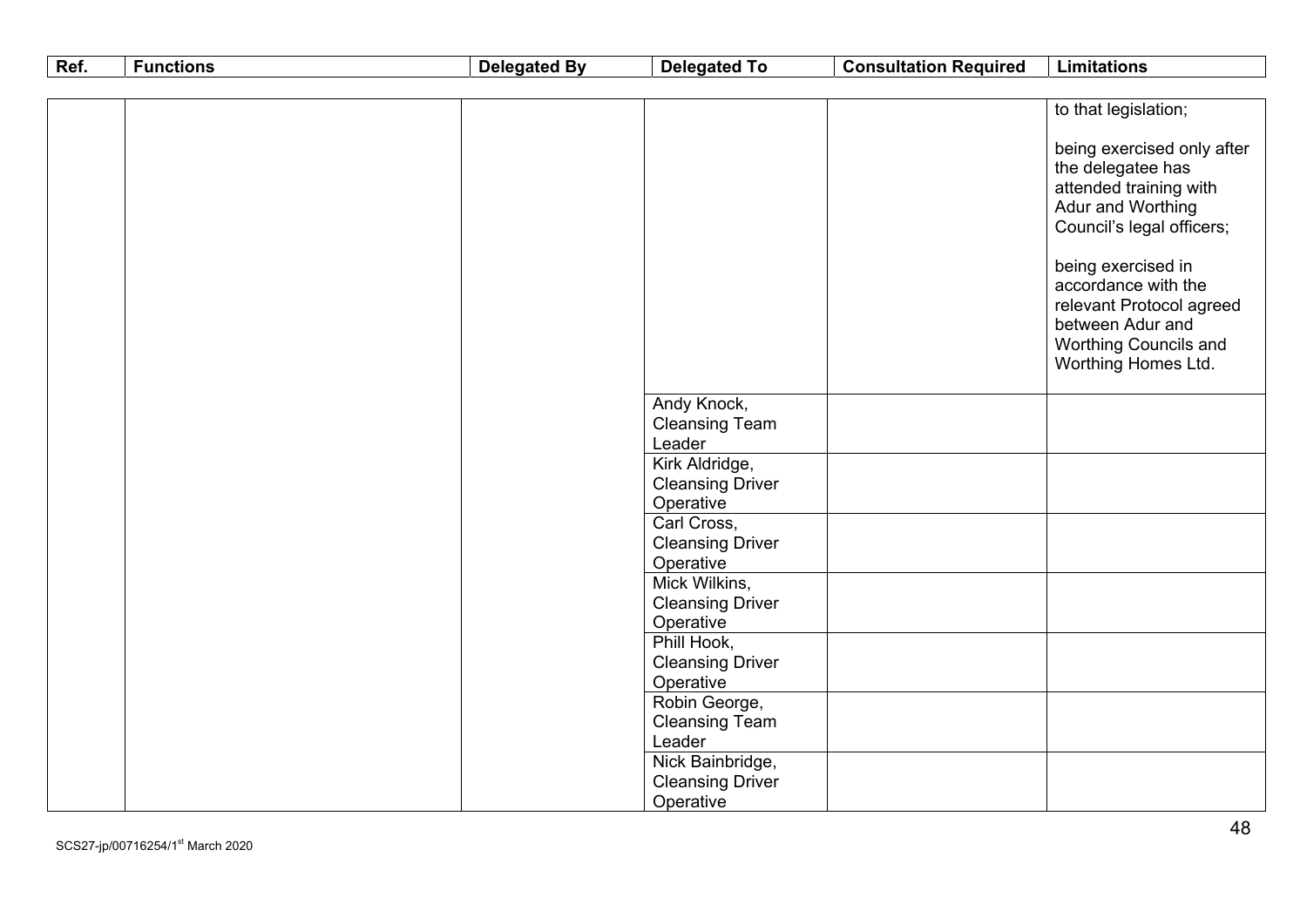| Ref.  | <b>Functions</b>                           | <b>Delegated By</b>  | <b>Delegated To</b>                  | <b>Consultation Required</b> | <b>Limitations</b>          |
|-------|--------------------------------------------|----------------------|--------------------------------------|------------------------------|-----------------------------|
|       |                                            |                      |                                      |                              |                             |
|       |                                            |                      | Ray Fisher,                          |                              |                             |
|       |                                            |                      | <b>Cleansing Driver</b>              |                              |                             |
|       |                                            |                      | Operative                            |                              |                             |
|       |                                            |                      | lan Power,                           |                              |                             |
|       |                                            |                      | <b>Cleansing Driver</b>              |                              |                             |
|       |                                            |                      | Operative                            |                              |                             |
|       |                                            |                      | Glen Lumley,                         |                              |                             |
|       |                                            |                      | <b>Cleansing Team</b>                |                              |                             |
|       |                                            |                      | Leader                               |                              |                             |
|       |                                            |                      | Dave Mills,                          |                              |                             |
|       |                                            |                      | <b>Cleansing Driver</b>              |                              |                             |
|       |                                            |                      | Operative                            |                              |                             |
|       |                                            |                      | Adam Samual,                         |                              |                             |
|       |                                            |                      | <b>Cleansing Driver</b><br>Operative |                              |                             |
|       |                                            |                      | Chris Herbert,                       |                              |                             |
|       |                                            |                      | <b>Cleansing Driver</b>              |                              |                             |
|       |                                            |                      | Operative                            |                              |                             |
| 3.2.3 | To exercise the Council's regulatory       | Tina Favier, Head of | Kathryn Adderson,                    | ADC in relation to           | Limited to amenities on     |
|       | functions relating to:                     | Wellbeing            | Public Health &                      | Highways Maintenance -       | the highway,                |
|       | Amenities on the highway                   |                      | <b>Regulations Manager</b>           | the relevant Executive       | environmental protection,   |
|       | <b>Environmental Protection</b>            |                      |                                      | Member and the Street        | food safety and hygiene,    |
|       | Food safety and Hygiene                    |                      |                                      | Scene Working Group or       | gambling, gaming permits,   |
|       | Gambling                                   |                      |                                      | relevant Working Group       | hackney carriages and       |
|       | <b>Gaming permits</b>                      |                      |                                      | where practicable            | drivers, health and safety  |
|       | <b>Hackney Carriages and Drivers</b>       |                      |                                      |                              | at work, house to house     |
|       | Health and Safety at Work                  |                      |                                      | ADC in relation to Street    | collections, licensable     |
|       | House to house collections                 |                      |                                      | Trading $-$ the relevant     | activities under the        |
|       | Highway management                         |                      |                                      | <b>Executive Member and</b>  | Licensing Act 2003,         |
|       | Licensable activities under the Licensing  |                      |                                      | the Street Scene Working     | lotteries, leisure boats,   |
|       | Act 2003                                   |                      |                                      | Group or relevant Working    | private hire vehicles       |
|       | Lotteries                                  |                      |                                      | Group where practicable.     | drivers and operators,      |
|       | Leisure Boats                              |                      |                                      |                              | public health (including    |
|       | Private Hire Vehicles drivers and          |                      |                                      |                              | airports and port health),  |
|       | operators                                  |                      |                                      |                              | public safety, registration |
|       | Public Health (including airports and port |                      |                                      |                              | plates, scrap metal         |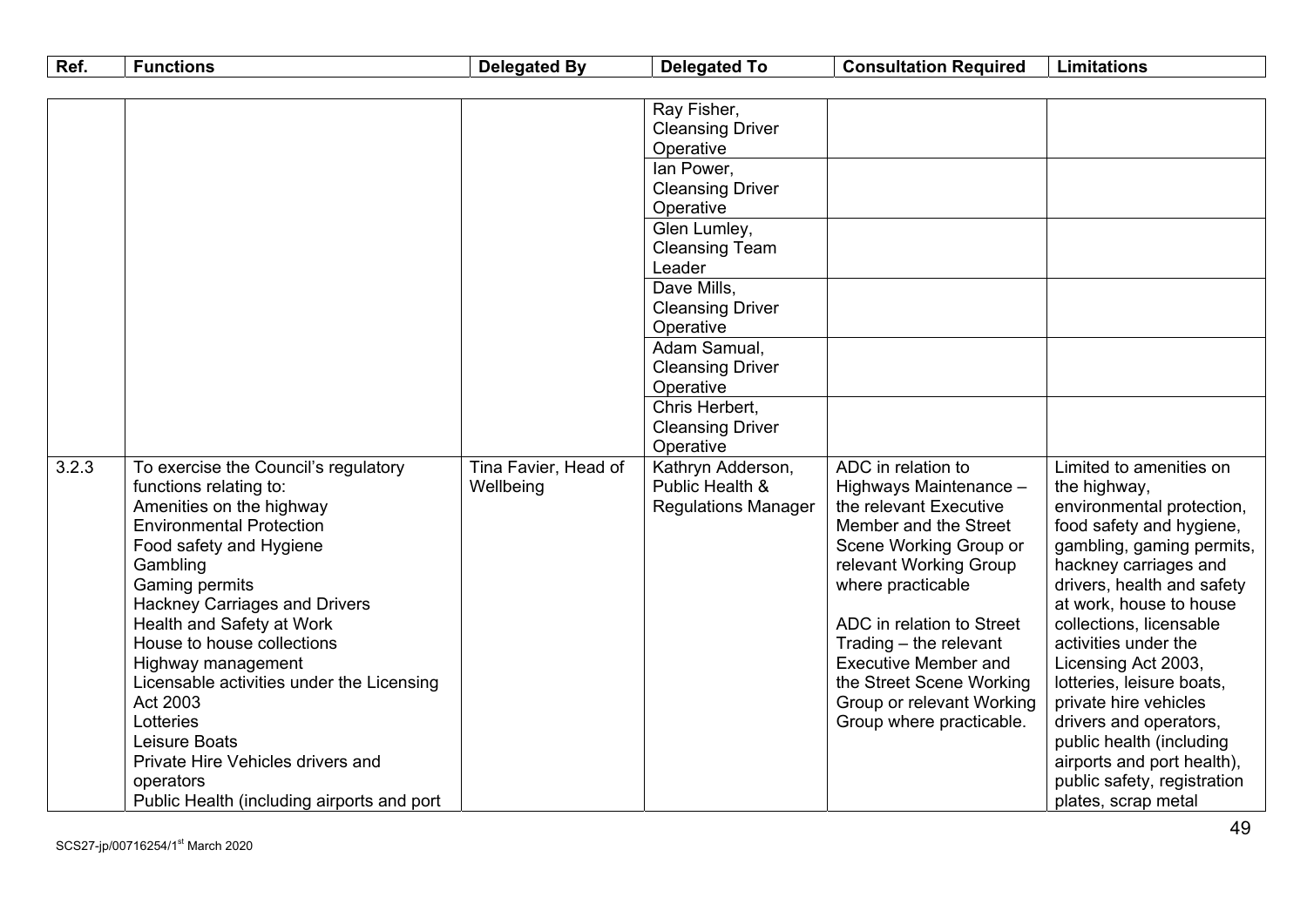| health)<br>dealers, shops and<br><b>Public Safety</b><br>Sunday trading, street<br>collections, street trading<br><b>Registration Plates</b><br>Scrap metal dealers<br>(WBC only), drainage,<br>Shops and Sunday trading<br>water and sewerage,<br><b>Street Collections</b><br>animal boarding licenses,<br><b>Street Trading</b><br>pet shops, the breeding of<br>Drainage, Water and Sewerage<br>dogs, sex establishments,<br><b>Animal Boarding Licenses</b><br>hypnosis.<br>Pet Shops<br>ADC in relation to<br>Limited to amenities on<br>David Currie, Public<br>The Breeding of Dogs<br><b>Health &amp; Regulation</b><br>Highways Maintenance -<br>the highway,<br><b>Sex Establishments</b><br><b>Team Leader</b><br>the relevant Executive<br>environmental protection,<br><b>Hypnosis</b><br>Member and the Street<br>food safety and hygiene,<br>Scene Working Group or<br>gambling, gaming permits,<br>relevant Working Group<br>health and safety at work,<br>house to house<br>where practicable<br>collections, licensable<br>activities under the<br>ADC in relation to Street<br>Trading - the relevant<br>Licensing Act 2003,<br><b>Executive Member and</b><br>lotteries, leisure boats,<br>the Street Scene Working<br>public health, public<br>Group or relevant Working<br>safety, scrap metal<br>Group where practicable.<br>dealers, shops and<br>Sunday trading, street<br>collections, street trading<br>(WBC only), drainage,<br>water and sewerage,<br>animal boarding licenses,<br>pet shops, the breeding of<br>dogs, sex establishments,<br>hypnosis.<br>Limited to environmental<br>Michael Lavender,<br>Food safety and hygiene<br><b>Environmental Health</b><br>only to be exercised in<br>protection, food safety and<br>consultation with line<br>hygiene, public health<br>Practitioner<br>(including airports and port<br>manager.<br>health), public safety and |  |
|----------------------------------------------------------------------------------------------------------------------------------------------------------------------------------------------------------------------------------------------------------------------------------------------------------------------------------------------------------------------------------------------------------------------------------------------------------------------------------------------------------------------------------------------------------------------------------------------------------------------------------------------------------------------------------------------------------------------------------------------------------------------------------------------------------------------------------------------------------------------------------------------------------------------------------------------------------------------------------------------------------------------------------------------------------------------------------------------------------------------------------------------------------------------------------------------------------------------------------------------------------------------------------------------------------------------------------------------------------------------------------------------------------------------------------------------------------------------------------------------------------------------------------------------------------------------------------------------------------------------------------------------------------------------------------------------------------------------------------------------------------------------------------------------------------------------------------------------------------------------------------------------------------|--|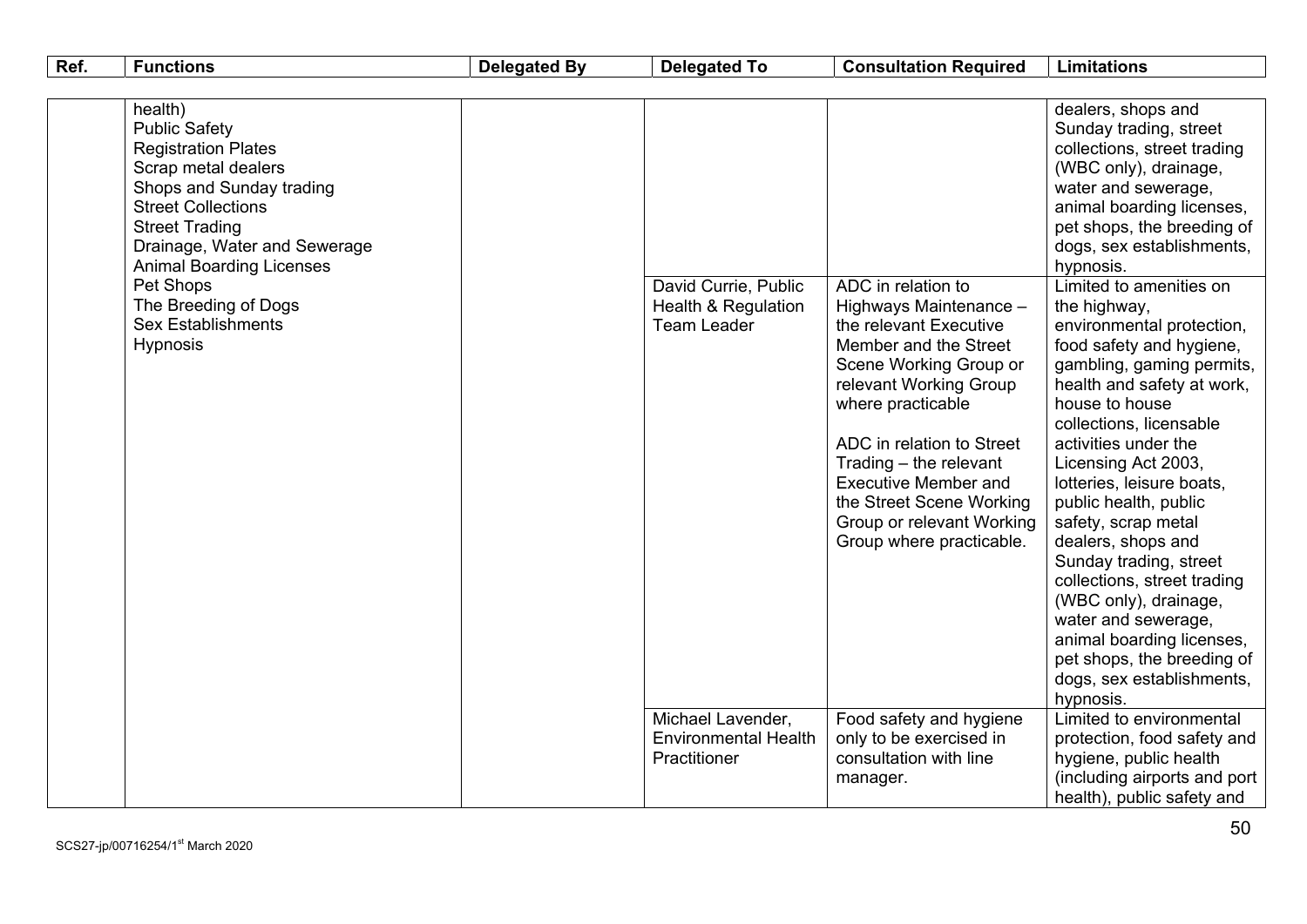| Ref. | <b>Functions</b> | <b>Delegated By</b> | <b>Delegated To</b>         | <b>Consultation Required</b> | <b>Limitations</b>                   |
|------|------------------|---------------------|-----------------------------|------------------------------|--------------------------------------|
|      |                  |                     |                             |                              |                                      |
|      |                  |                     |                             |                              | drainage, water and                  |
|      |                  |                     |                             |                              | sewerage.                            |
|      |                  |                     | Jo Lewis,                   |                              | Limited to environmental             |
|      |                  |                     | <b>Environmental Health</b> |                              | protection, food safety and          |
|      |                  |                     | Technician                  |                              | hygiene, public health               |
|      |                  |                     |                             |                              | (including airports and port         |
|      |                  |                     |                             |                              | health), public safety and           |
|      |                  |                     |                             |                              | drainage, water and                  |
|      |                  |                     |                             |                              | sewerage.                            |
|      |                  |                     | Ray Grant,                  | Drainage, water and          | Limited to food safety and           |
|      |                  |                     | <b>Environmental Health</b> | sewerage only to be          | hygiene, public health               |
|      |                  |                     | Technician                  | exercised in consultation    | (including airports and port         |
|      |                  |                     |                             | with line manager            | health), public safety and           |
|      |                  |                     |                             |                              | drainage, water and                  |
|      |                  |                     | Theresa Cuerva,             | ADC in relation to           | sewerage.<br>Limited to amenities on |
|      |                  |                     | <b>Environmental Health</b> | Highways Maintenance -       | the highway,                         |
|      |                  |                     | Technician                  | the relevant Executive       | environmental protection,            |
|      |                  |                     |                             | Member and the Street        | gambling, gaming permits,            |
|      |                  |                     |                             | Scene Working Group or       | hackney carriages and                |
|      |                  |                     |                             | relevant Working Group       | drivers, house to house              |
|      |                  |                     |                             | where practicable            | collections, licensable              |
|      |                  |                     |                             |                              | activities under the                 |
|      |                  |                     |                             | ADC in relation to Street    | Licensing Act 2003,                  |
|      |                  |                     |                             | Trading - the relevant       | lotteries, leisure boats,            |
|      |                  |                     |                             | <b>Executive Member and</b>  | private hire vehicles                |
|      |                  |                     |                             | the Street Scene Working     | drivers and operators,               |
|      |                  |                     |                             | Group or relevant Working    | public health (including             |
|      |                  |                     |                             | Group where practicable.     | airports and port health),           |
|      |                  |                     |                             |                              | public safety, registration          |
|      |                  |                     |                             |                              | plates, scrap metal                  |
|      |                  |                     |                             |                              | dealers, shops and                   |
|      |                  |                     |                             |                              | Sunday trading, street               |
|      |                  |                     |                             |                              | collections, street trading          |
|      |                  |                     |                             |                              | (WBC only), drainage,                |
|      |                  |                     |                             |                              | water and sewerage,                  |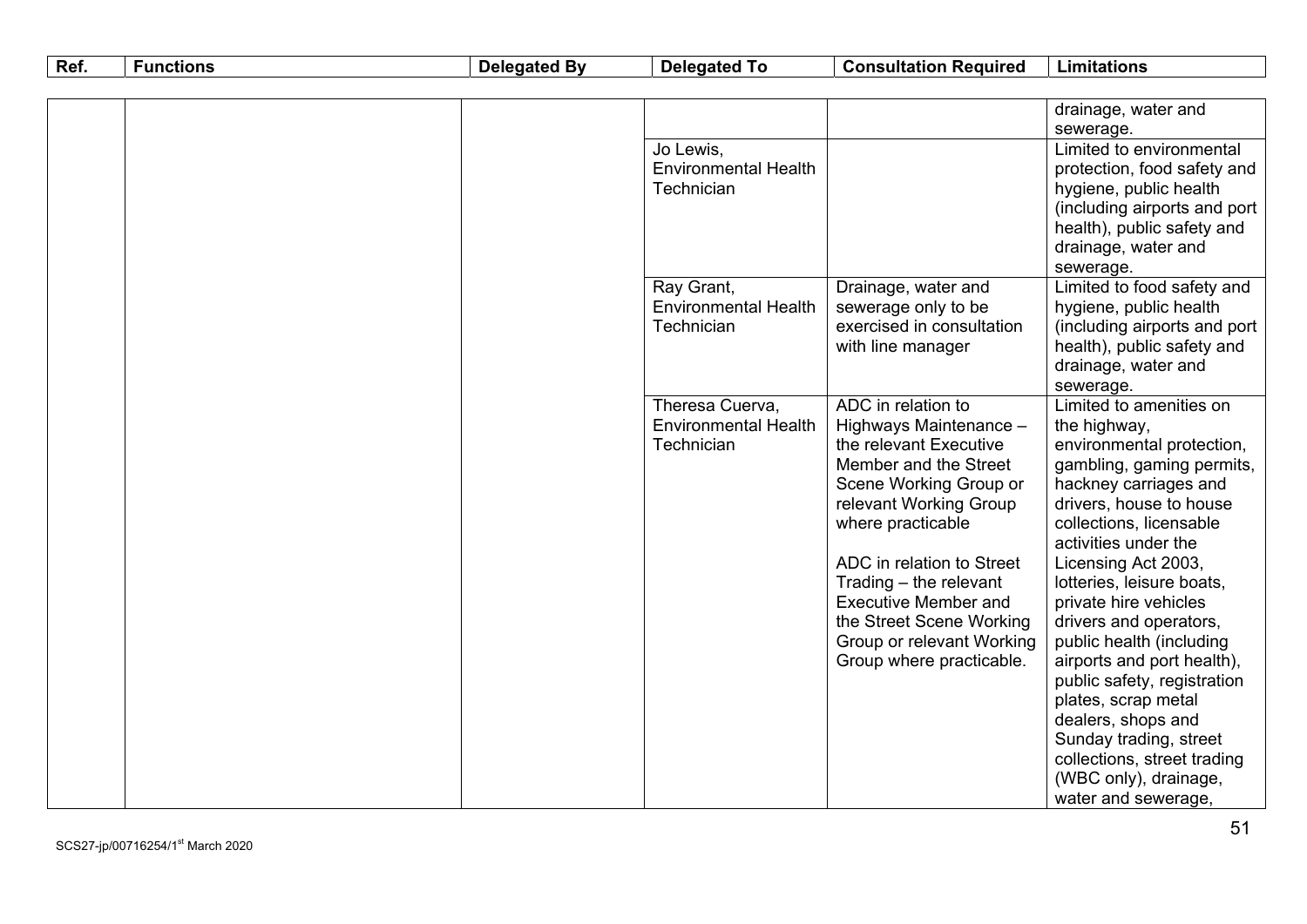| Ref. | <b>Functions</b> | <b>Delegated By</b> | <b>Delegated To</b>                                                         | <b>Consultation Required</b>                        | <b>Limitations</b>                                                                                                                                                                                                                                                                                                                                                                                                                                                                                                                                                                                                                                                                                       |
|------|------------------|---------------------|-----------------------------------------------------------------------------|-----------------------------------------------------|----------------------------------------------------------------------------------------------------------------------------------------------------------------------------------------------------------------------------------------------------------------------------------------------------------------------------------------------------------------------------------------------------------------------------------------------------------------------------------------------------------------------------------------------------------------------------------------------------------------------------------------------------------------------------------------------------------|
|      |                  |                     |                                                                             |                                                     |                                                                                                                                                                                                                                                                                                                                                                                                                                                                                                                                                                                                                                                                                                          |
|      |                  |                     | Nadeen Shad, Public<br><b>Health &amp; Regulation</b><br><b>Team Leader</b> |                                                     | animal boarding licenses,<br>pet shops, the breeding of<br>dogs, sex establishments,<br>hypnosis.<br>Limited to amenities on<br>the highway,<br>environmental protection,<br>food safety and hygiene,<br>gambling, gaming permits,<br>health and safety at work,<br>house to house<br>collections, licensable<br>activities under the<br>Licensing Act 2003,<br>lotteries, leisure boats,<br>public health (including<br>airports and port health),<br>public safety, scrap metal<br>dealers, shops and<br>Sunday trading, street<br>collections, street trading<br>(WBC only), drainage,<br>water and sewerage,<br>animal boarding licenses,<br>pet shops, the breeding of<br>dogs, sex establishments, |
|      |                  |                     | Fleur Willard,<br><b>Environmental Health</b>                               | Environmental protection<br>and drainage, water and | hypnosis.<br>Limited to environmental<br>protection, food safety and                                                                                                                                                                                                                                                                                                                                                                                                                                                                                                                                                                                                                                     |
|      |                  |                     | Practitioner                                                                | sewerage only to be<br>exercised in consultation    | hygiene, health and safety<br>at work, public health                                                                                                                                                                                                                                                                                                                                                                                                                                                                                                                                                                                                                                                     |
|      |                  |                     |                                                                             | with line manager.                                  | (including airports and port<br>health), public safety,<br>drainage, water and<br>sewerage.                                                                                                                                                                                                                                                                                                                                                                                                                                                                                                                                                                                                              |
|      |                  |                     | Amanda                                                                      | Drainage, water and                                 | Limited to food safety and                                                                                                                                                                                                                                                                                                                                                                                                                                                                                                                                                                                                                                                                               |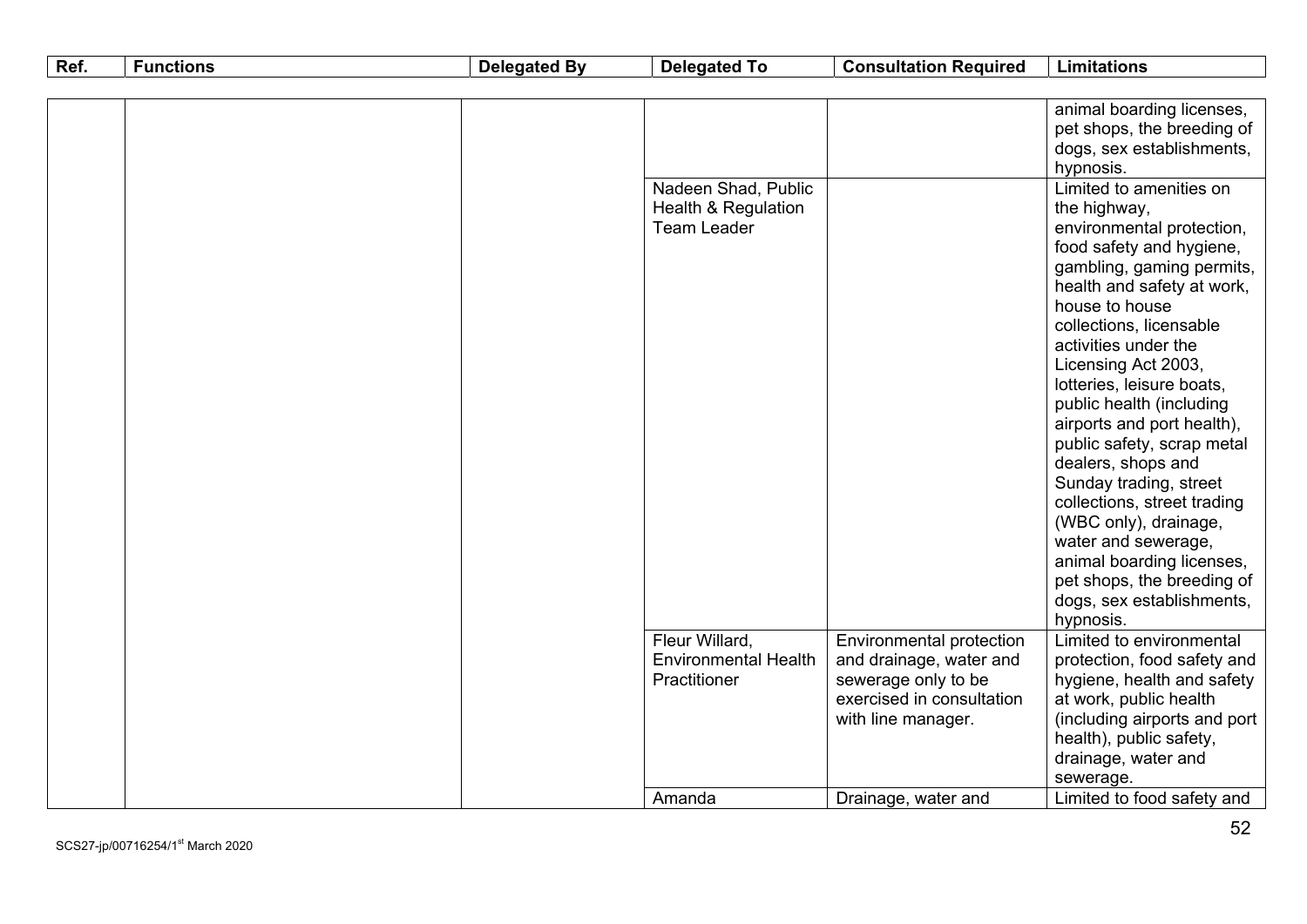| Ref. | <b>Functions</b> | <b>Delegated By</b> | <b>Delegated To</b>                                                         | <b>Consultation Required</b>                                                                                                 | <b>Limitations</b>                                                                                                                                                                                                                                        |
|------|------------------|---------------------|-----------------------------------------------------------------------------|------------------------------------------------------------------------------------------------------------------------------|-----------------------------------------------------------------------------------------------------------------------------------------------------------------------------------------------------------------------------------------------------------|
|      |                  |                     |                                                                             |                                                                                                                              |                                                                                                                                                                                                                                                           |
|      |                  |                     | Strommingers,<br><b>Environmental Health</b><br>Technician                  | sewerage only to be<br>exercised in consultation<br>with line manager.                                                       | hygiene, health and safety<br>at work, public health<br>(including airports and port<br>health), public safety,<br>drainage, water and<br>sewerage.                                                                                                       |
|      |                  |                     | Joe Ashford,<br><b>Environmental Health</b><br>Technician                   | Drainage, water and<br>sewerage and food safety<br>and hygiene only to be<br>exercised in consultation<br>with line manager. | Limited to food safety and<br>hygiene, health and safety<br>at work, public health<br>(including airports and port<br>health), public safety,<br>drainage, water and<br>sewerage.                                                                         |
|      |                  |                     | Amy Bowyer,<br><b>Technical Support</b><br>Lead Officer                     |                                                                                                                              | Limited to house to house<br>collections, licensable<br>activities under the<br>Licensing Act 2003, public<br>safety, street collections,<br>street trading (WBC only).                                                                                   |
|      |                  |                     | Simon Jones, Public<br><b>Health &amp; Regulation</b><br><b>Team Leader</b> |                                                                                                                              | Limited to amenities on<br>the highway, gambling,<br>gaming permits, hackney<br>carriages and drivers,<br>house to house<br>collections, licensable<br>activities under the<br>Licensing Act 2003,                                                        |
|      |                  |                     |                                                                             |                                                                                                                              | lotteries, private hire<br>vehicles drivers and<br>operators, public health<br>(including airports and port<br>health), public safety,<br>registration plates, scrap<br>metal dealers, shops and<br>Sunday trading, street<br>collections, street trading |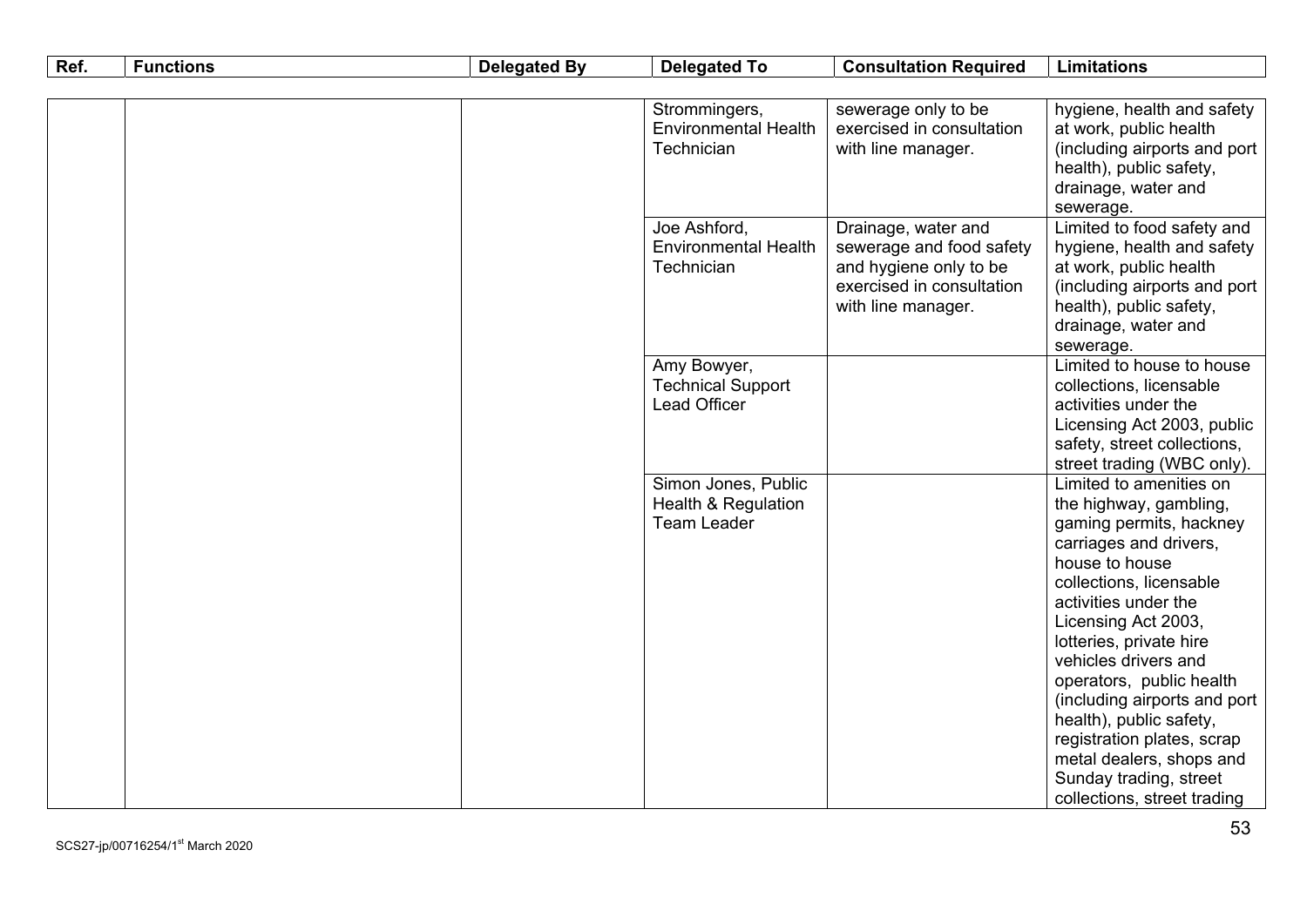| Ref. | <b>Functions</b> | <b>Delegated By</b> | <b>Delegated To</b>         | <b>Consultation Required</b>              | <b>Limitations</b>                                     |
|------|------------------|---------------------|-----------------------------|-------------------------------------------|--------------------------------------------------------|
|      |                  |                     |                             |                                           |                                                        |
|      |                  |                     |                             |                                           | (WBC only), animal                                     |
|      |                  |                     |                             |                                           | boarding licenses, pet                                 |
|      |                  |                     |                             |                                           | shops, the breeding of                                 |
|      |                  |                     |                             |                                           | dogs, sex establishments,                              |
|      |                  |                     |                             |                                           | hypnosis.                                              |
|      |                  |                     | Wendy Anderson,             | Environmental protection,                 | Limited to environmental                               |
|      |                  |                     | <b>Environmental Health</b> | drainage, water and                       | protection, food safety and                            |
|      |                  |                     | Practitioner                | sewerage to be exercised                  | hygiene, health and safety                             |
|      |                  |                     |                             | only in consultation with                 | at work, public health                                 |
|      |                  |                     |                             | line manager                              | (including airports and port                           |
|      |                  |                     |                             |                                           | health), public safety,                                |
|      |                  |                     |                             |                                           | drainage, water and                                    |
|      |                  |                     |                             |                                           | sewerage.                                              |
|      |                  |                     | Cheryl Mainstone,           | Environmental protection,                 | Limited to environmental                               |
|      |                  |                     | <b>Environmental Health</b> | drainage, water and                       | protection, food safety and                            |
|      |                  |                     | Practitioner                | sewerage to be exercised                  | hygiene, health and safety                             |
|      |                  |                     |                             | only in consultation with<br>line manager | at work, public health<br>(including airports and port |
|      |                  |                     |                             |                                           | health), public safety,                                |
|      |                  |                     |                             |                                           | drainage, water and                                    |
|      |                  |                     |                             |                                           | sewerage.                                              |
|      |                  |                     | Darren Gooch,               |                                           | To be limited to                                       |
|      |                  |                     | <b>Environmental Health</b> |                                           | environmental protection,                              |
|      |                  |                     | Technician                  |                                           | public health (including                               |
|      |                  |                     |                             |                                           | airports and port health),                             |
|      |                  |                     |                             |                                           | public safety and                                      |
|      |                  |                     |                             |                                           | drainage, water and                                    |
|      |                  |                     |                             |                                           | sewerage.                                              |
|      |                  |                     | Teresa Bowley, Taxi         |                                           | To be limited to gambling,                             |
|      |                  |                     | Supervisor                  |                                           | gaming permits, hackney                                |
|      |                  |                     |                             |                                           | carriages and drivers,                                 |
|      |                  |                     |                             |                                           | house to house                                         |
|      |                  |                     |                             |                                           | collections, licensable                                |
|      |                  |                     |                             |                                           | activities under the                                   |
|      |                  |                     |                             |                                           | licensing act 2003,                                    |
|      |                  |                     |                             |                                           | lotteries, private hire                                |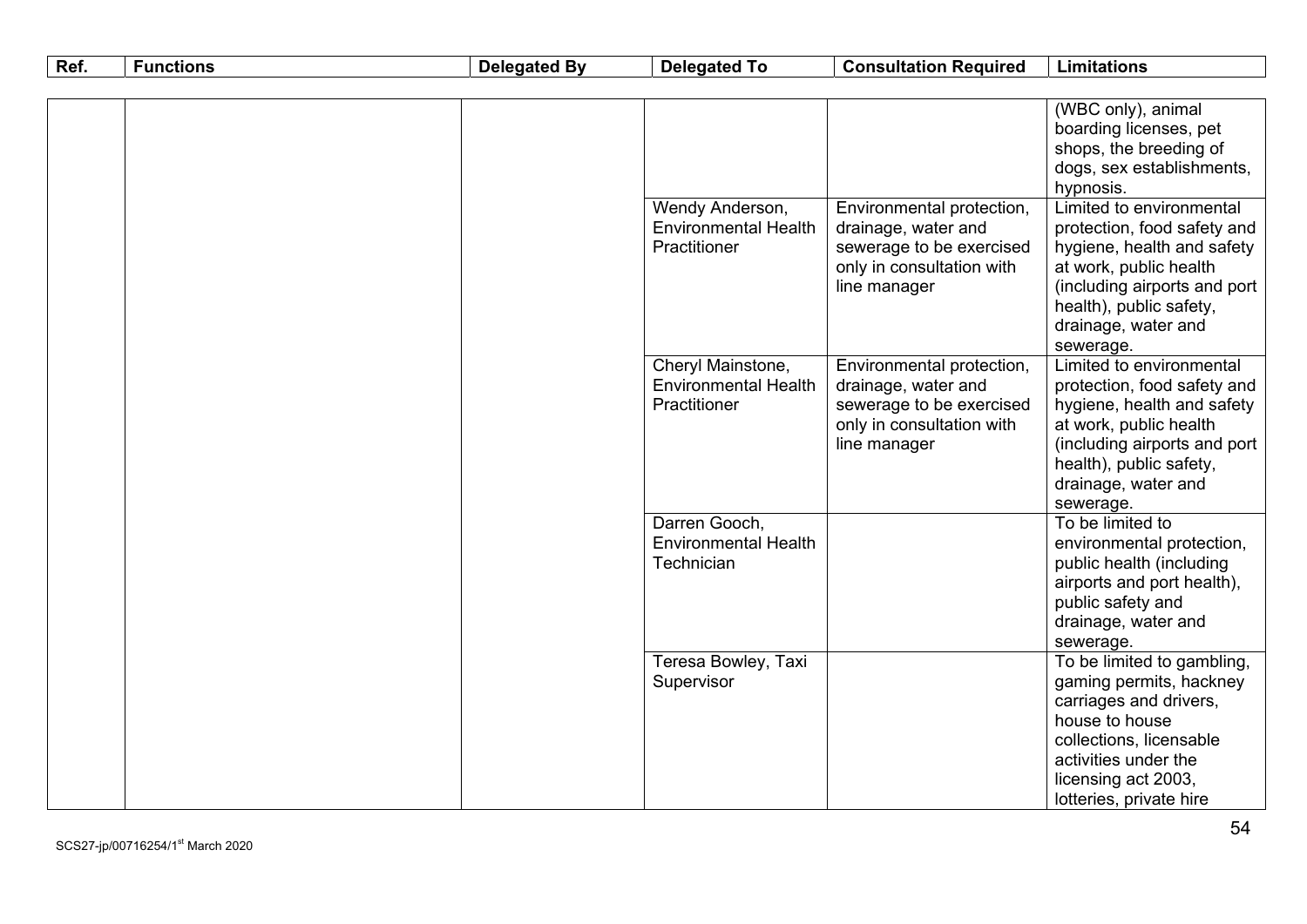| Ref.  | <b>Functions</b>                                                                     | <b>Delegated By</b>  | <b>Delegated To</b>            | <b>Consultation Required</b> | <b>Limitations</b>          |
|-------|--------------------------------------------------------------------------------------|----------------------|--------------------------------|------------------------------|-----------------------------|
|       |                                                                                      |                      |                                |                              |                             |
|       |                                                                                      |                      |                                |                              | vehicles drivers and        |
|       |                                                                                      |                      |                                |                              | operators, registration     |
|       |                                                                                      |                      |                                |                              | plates, scrap metal         |
|       |                                                                                      |                      |                                |                              | dealers, shops and          |
|       |                                                                                      |                      |                                |                              | Sunday trading, street      |
|       |                                                                                      |                      |                                |                              | collections, street trading |
|       |                                                                                      |                      |                                |                              | (WBC only), sex             |
|       |                                                                                      |                      |                                |                              | establishments, hypnosis.   |
|       |                                                                                      |                      | Hannah Powell.                 |                              | To be limited to            |
|       |                                                                                      |                      | <b>Environmental Health</b>    |                              | environmental protection,   |
|       |                                                                                      |                      | Technician                     |                              | public health (including    |
|       |                                                                                      |                      |                                |                              | airports and port health),  |
|       |                                                                                      |                      |                                |                              | public safety, drainage,    |
|       |                                                                                      |                      |                                |                              | water and sewerage.         |
|       |                                                                                      |                      | Michael Barnard, Dog           |                              | To be limited to animal     |
|       |                                                                                      |                      | Warden                         |                              | boarding licenses, pet      |
|       |                                                                                      |                      |                                |                              | shops and the breeding of   |
|       |                                                                                      |                      |                                |                              | dogs.                       |
|       |                                                                                      |                      | Russell Akehurst,              |                              | To be limited to animal     |
|       |                                                                                      |                      | Dog Warden                     |                              | boarding licenses, pet      |
|       |                                                                                      |                      |                                |                              | shops and the breeding of   |
|       |                                                                                      |                      |                                |                              | dogs.                       |
|       |                                                                                      |                      | Taiyan Gritt, Taxi             |                              | To be limited to hackney    |
|       |                                                                                      |                      | Licensing                      |                              | carriages and drivers,      |
|       |                                                                                      |                      | <b>Enforcement Officer</b>     |                              | private hire vehicles       |
|       |                                                                                      |                      |                                |                              | drivers and operators and   |
| 3.2.5 |                                                                                      | Tina Favier, Head of | Kathryn Adderson,              | In consultation with         | registration plates.        |
|       | All matters relating to the investigation of<br>matters under the Health & Safety at | Wellbeing            | Public Health &                | Solicitor to the Council     | Duly appointed inspectors   |
|       | Work legislation                                                                     |                      | <b>Regulations Manager</b>     |                              |                             |
|       |                                                                                      |                      | David Currie, Public           | In consultation with         | Duly appointed inspectors   |
|       |                                                                                      |                      | <b>Health &amp; Regulation</b> | Solicitor to the Council     |                             |
|       |                                                                                      |                      | <b>Team Leader</b>             |                              |                             |
|       |                                                                                      |                      | Ray Grant,                     | In consultation with         | Duly appointed inspectors   |
|       |                                                                                      |                      | <b>Environmental Health</b>    | Solicitor to the Council     |                             |
|       |                                                                                      |                      | Technician                     |                              |                             |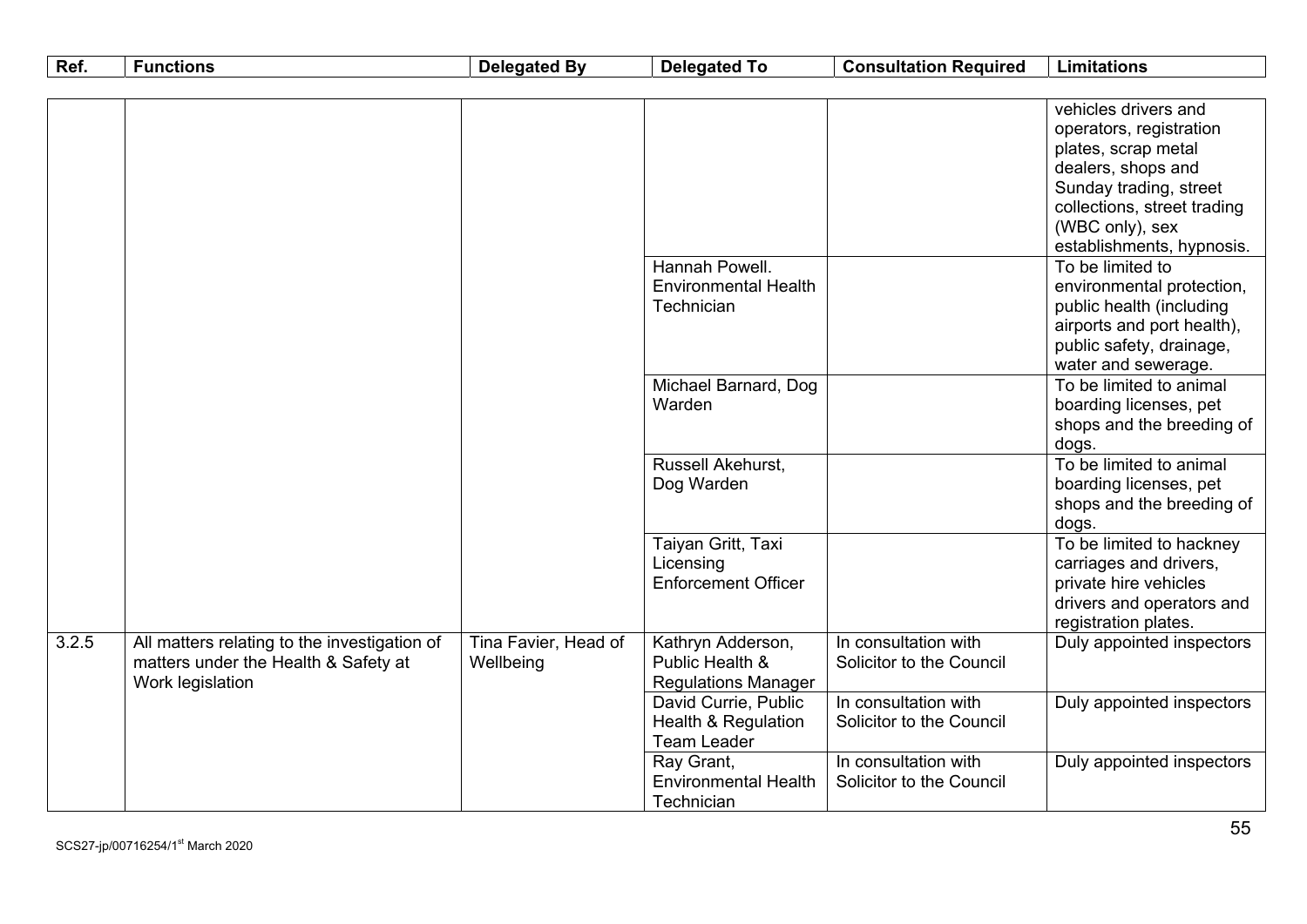| Ref.  | <b>Functions</b>                                                                                     | <b>Delegated By</b>               | <b>Delegated To</b>                                                  | <b>Consultation Required</b>                                                             | <b>Limitations</b>        |
|-------|------------------------------------------------------------------------------------------------------|-----------------------------------|----------------------------------------------------------------------|------------------------------------------------------------------------------------------|---------------------------|
|       |                                                                                                      |                                   |                                                                      |                                                                                          |                           |
|       |                                                                                                      |                                   | Nadeen Shad, Public<br>Health & Regulation<br><b>Team Leader</b>     | In consultation with<br>Solicitor to the Council                                         | Duly appointed inspectors |
|       |                                                                                                      |                                   | Fleur Willard,<br><b>Environmental Health</b><br>Practitioner        | In consultation with<br>Solicitor to the Council                                         | Duly appointed inspectors |
|       |                                                                                                      |                                   | Amanda<br>Strommingers,<br><b>Environmental Health</b><br>Technician | In consultation with<br>Solicitor to the Council                                         | Duly appointed inspectors |
|       |                                                                                                      |                                   | Joe Ashford,<br><b>Environmental Health</b><br>Technician            | In consultation with<br>Solicitor to the Council                                         | Duly appointed inspectors |
|       |                                                                                                      |                                   | Wendy Anderson,<br><b>Environmental Health</b><br>Practitioner       | In consultation with<br>Solicitor to the Council                                         | Duly appointed inspectors |
|       |                                                                                                      |                                   | Cheryl Mainstone,<br><b>Environmental Health</b><br>Practitioner     | In consultation with<br>Solicitor to the Council                                         | Duly appointed inspectors |
| 3.2.6 | To convene meetings of full Council,<br>Executive, Executive Members,<br>Committees and other bodies | Tina Favier, Head of<br>Wellbeing | Neil Terry, Senior<br><b>Democratic Services</b><br>Officer          | In consultation with Mayor,<br>Leader, Executive<br>Member or Chairman as<br>appropriate |                           |
|       |                                                                                                      |                                   | Chris Cadman-<br>Dando, Democratic<br><b>Services Officer</b>        | In consultation with Mayor,<br>Leader, Executive<br>Member or Chairman as<br>appropriate |                           |
|       |                                                                                                      |                                   | Heather Kingston,<br><b>Democratic Services</b><br>Officer           | In consultation with Mayor,<br>Leader, Executive<br>Member or Chairman as<br>appropriate |                           |
| 3.2.7 | To cancel meetings of full Council,<br>Executive, Executive Members,<br>Committees and other bodies  | Tina Favier, Head of<br>Wellbeing | Neil Terry, Senior<br><b>Democratic Services</b><br>Officer          | In consultation with Mayor,<br>Leader, Executive<br>Member or Chairman as<br>appropriate |                           |
|       |                                                                                                      |                                   | Chris Cadman-                                                        | In consultation with Mayor,                                                              |                           |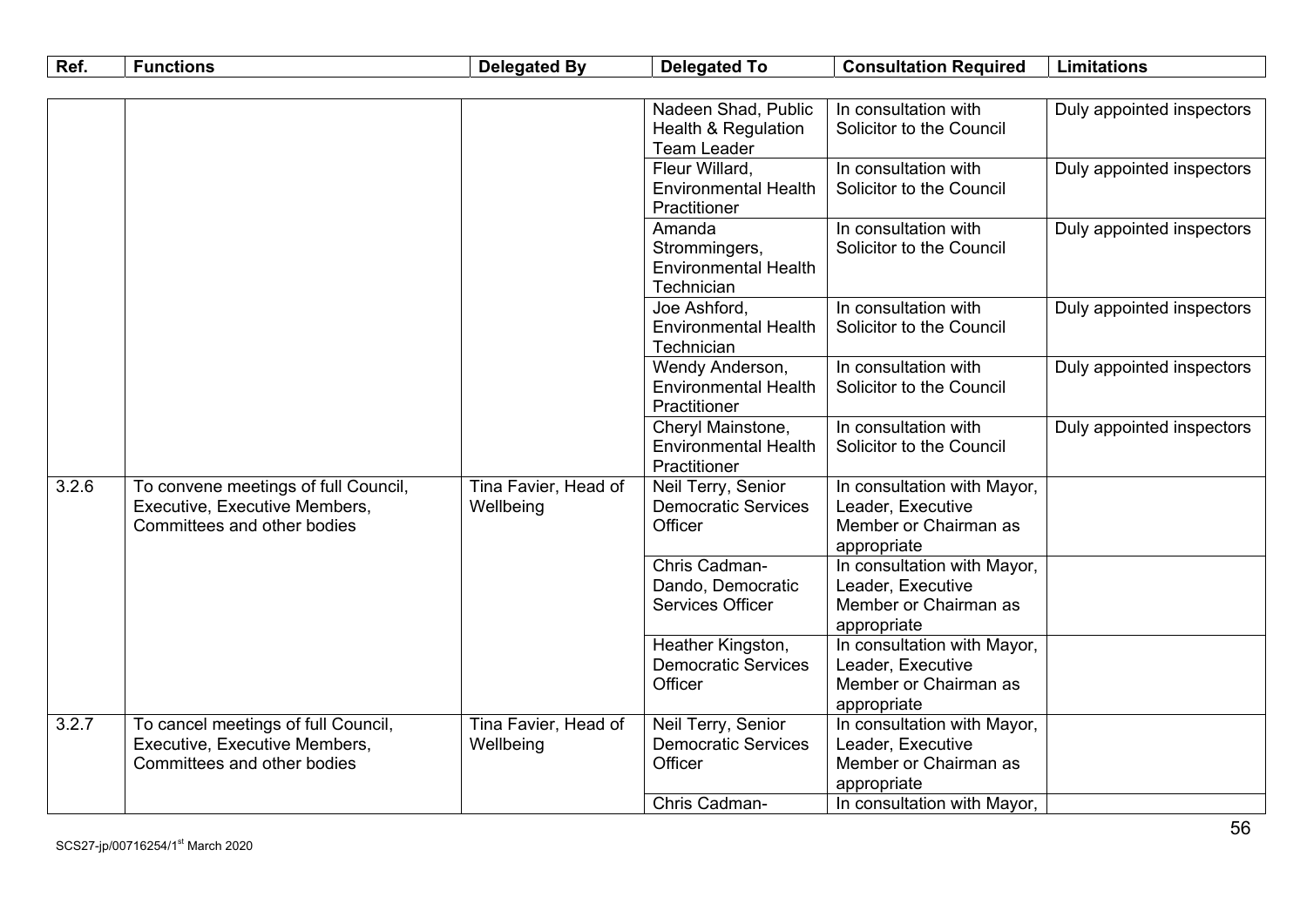| Ref.  | <b>Functions</b>                         | <b>Delegated By</b>  | <b>Delegated To</b>         | <b>Consultation Required</b> | <b>Limitations</b>           |
|-------|------------------------------------------|----------------------|-----------------------------|------------------------------|------------------------------|
|       |                                          |                      |                             |                              |                              |
|       |                                          |                      | Dando, Democratic           | Leader, Executive            |                              |
|       |                                          |                      | <b>Services Officer</b>     | Member or Chairman as        |                              |
|       |                                          |                      |                             | appropriate                  |                              |
|       |                                          |                      | Heather Kingston,           | In consultation with Mayor,  |                              |
|       |                                          |                      | <b>Democratic Services</b>  | Leader, Executive            |                              |
|       |                                          |                      | Officer                     | Member or Chairman as        |                              |
|       |                                          |                      |                             | appropriate                  |                              |
| 3.2.8 | To exercise the Council's regulatory     | Tina Favier, Head of | Theresa Cuerva,             |                              | Limited to the functions for |
|       | functions relating to Animal Welfare     | Wellbeing            | <b>Environmental Health</b> |                              | which they are               |
|       |                                          |                      | Technician                  |                              | responsible.                 |
|       |                                          |                      | Michael Barnard, Dog        |                              | Limited to the functions for |
|       |                                          |                      | Warden                      |                              | which they are               |
|       |                                          |                      |                             |                              | responsible.                 |
|       |                                          |                      | Russell Akehurst,           |                              | Limited to the functions for |
|       |                                          |                      | Dog Warden                  |                              | which they are               |
|       |                                          |                      |                             |                              | responsible.                 |
|       |                                          |                      |                             |                              |                              |
| 3.3   | <b>HEAD OF ENVIRONMENTAL SERVICES</b>    |                      |                             |                              |                              |
|       |                                          |                      |                             |                              |                              |
| 3.3.1 | To exercise the Council's functions      | Andy Edwards, Head   | Phillipa Reece, Parks       |                              |                              |
|       | relating to the provision and management | of Environmental     | and Foreshore               |                              |                              |
|       | of recreational facilities               | Services             | Manager                     |                              |                              |
|       |                                          |                      | Gary Prescod,               | In consultation with line    |                              |
|       |                                          |                      | <b>Assistant Parks and</b>  | manager                      |                              |
|       |                                          |                      | Open Spaces                 |                              |                              |
|       |                                          |                      | Manager                     |                              |                              |
|       |                                          |                      | Graham Cherrett,            | In consultation with line    |                              |
|       |                                          |                      | <b>Senior Foreshore</b>     | manager                      |                              |
|       |                                          |                      | Inspector                   |                              |                              |
|       |                                          |                      | Jo Hooper, Highdown         | In consultation with line    |                              |
|       |                                          |                      | <b>Gardens Head</b>         | manager                      |                              |
|       |                                          |                      | Gardener                    |                              |                              |
|       |                                          |                      | Peter Whish,                | In consultation with line    |                              |
|       |                                          |                      | <b>Highdown Gardens</b>     | manager                      |                              |
|       |                                          |                      | <b>Head Gardener</b>        |                              |                              |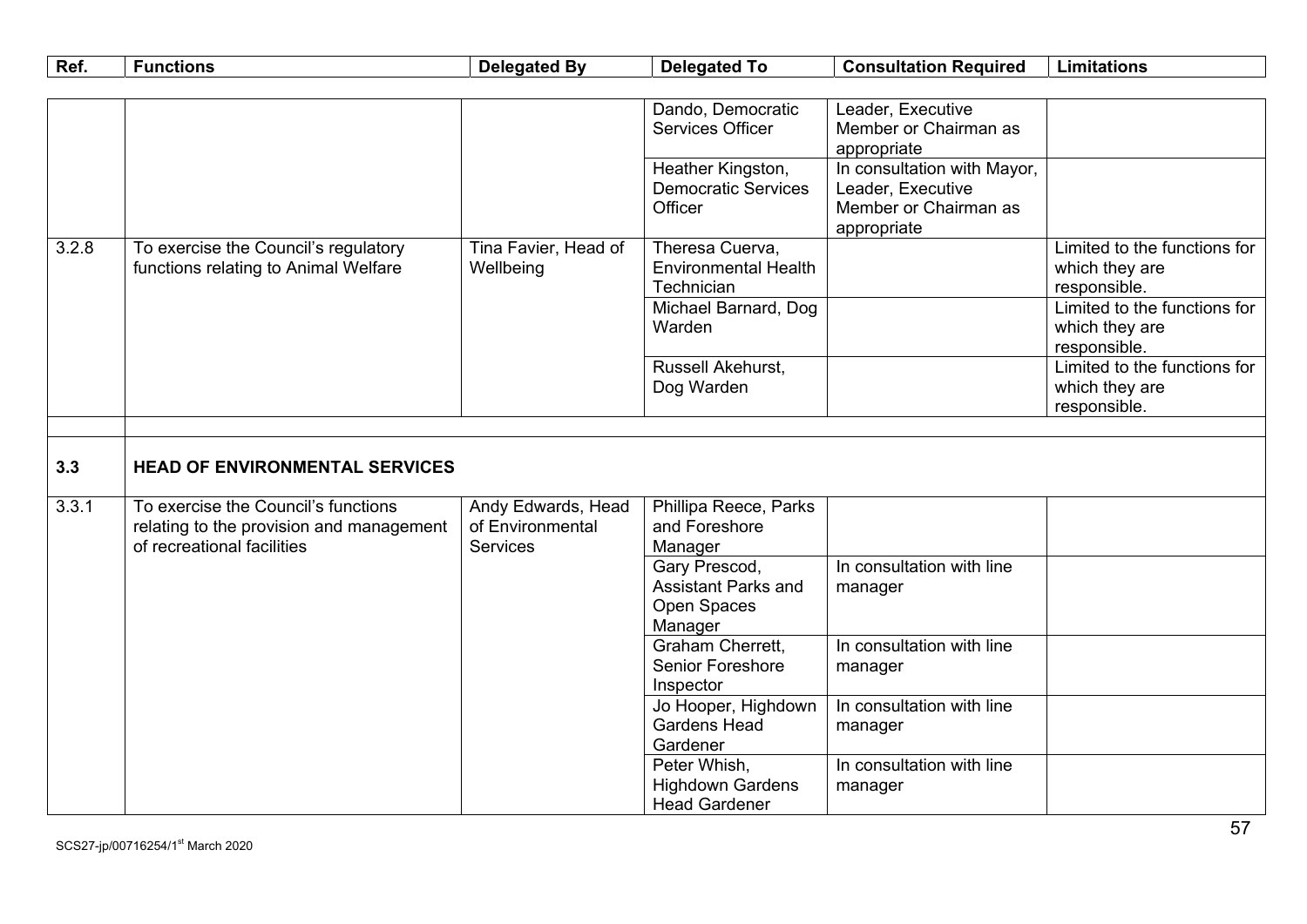| Ref.  | <b>Functions</b>                                                                                                                                                                                                                                      | <b>Delegated By</b>                                       | <b>Delegated To</b>                                                          | <b>Consultation Required</b>                                                                                                                                                                        | <b>Limitations</b> |
|-------|-------------------------------------------------------------------------------------------------------------------------------------------------------------------------------------------------------------------------------------------------------|-----------------------------------------------------------|------------------------------------------------------------------------------|-----------------------------------------------------------------------------------------------------------------------------------------------------------------------------------------------------|--------------------|
|       |                                                                                                                                                                                                                                                       |                                                           |                                                                              |                                                                                                                                                                                                     |                    |
| 3.3.2 | To manage (including the authority to<br>agree usage) and maintain all the parks,<br>pleasure grounds, gardens, open spaces,<br>commons, recreational facilities, burial<br>grounds, crematorium and nature<br>reserves within the Council's control. | Andy Edwards, Head<br>of Environmental<br><b>Services</b> | Phillipa Reece, Parks<br>and Foreshore<br>Manager                            | For ADC matters, in<br>consultation with the<br>relevant ADC Executive<br>Member in cases where<br>the authority is required to<br>agree usage.                                                     |                    |
|       |                                                                                                                                                                                                                                                       |                                                           | Gary Prescod,<br><b>Assistant Parks and</b><br><b>Open Spaces</b><br>Manager | For ADC matters, in<br>consultation with the<br>relevant ADC Executive<br>Member in cases where<br>the authority is required to<br>agree usage.                                                     |                    |
|       |                                                                                                                                                                                                                                                       |                                                           |                                                                              | In consultation with line<br>manager                                                                                                                                                                |                    |
|       |                                                                                                                                                                                                                                                       |                                                           | Graham Cherrett,<br><b>Senior Foreshore</b><br>Inspector                     | For ADC matters, in<br>consultation with the<br>relevant ADC Executive<br>Member in cases where<br>the authority is required to<br>agree usage.<br>In consultation with line                        |                    |
|       |                                                                                                                                                                                                                                                       |                                                           | Jo Hooper, Highdown<br><b>Gardens Head</b><br>Gardener                       | manager.<br>For ADC matters, in<br>consultation with the<br>relevant ADC Executive<br>Member in cases where<br>the authority is required to<br>agree usage.<br>In consultation with line<br>manager |                    |
|       |                                                                                                                                                                                                                                                       |                                                           | Peter Whish,<br><b>Highdown Gardens</b><br><b>Head Gardener</b>              | For ADC matters, in<br>consultation with the<br>relevant ADC Executive                                                                                                                              |                    |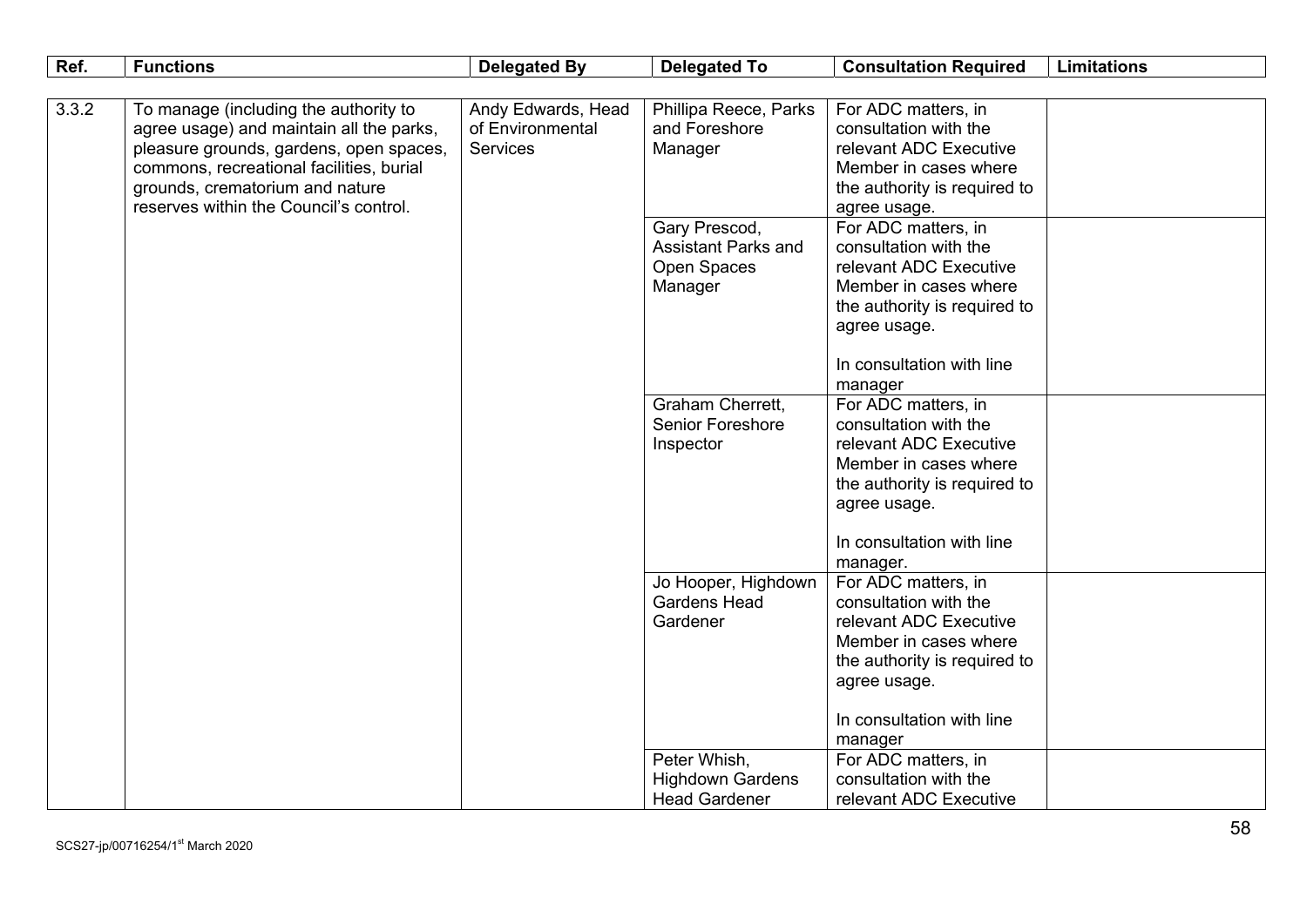| Ref. | <b>Functions</b> | <b>Delegated By</b> | <b>Delegated To</b>        | <b>Consultation Required</b><br><b>Limitations</b> |
|------|------------------|---------------------|----------------------------|----------------------------------------------------|
|      |                  |                     |                            |                                                    |
|      |                  |                     |                            | Member in cases where                              |
|      |                  |                     |                            | the authority is required to                       |
|      |                  |                     |                            | agree usage.                                       |
|      |                  |                     |                            |                                                    |
|      |                  |                     |                            | In consultation with line                          |
|      |                  |                     |                            | manager                                            |
|      |                  |                     | Kate Greening,             | For ADC matters, in                                |
|      |                  |                     | Bereavement                | consultation with the                              |
|      |                  |                     | Services Manager           | relevant ADC Executive                             |
|      |                  |                     |                            | Member in cases where                              |
|      |                  |                     |                            | the authority is required to                       |
|      |                  |                     | Samuel Gritt,              | agree usage.<br>For ADC matters, in                |
|      |                  |                     | Assistant                  | consultation with the                              |
|      |                  |                     | <b>Bereavement</b>         | relevant ADC Executive                             |
|      |                  |                     | Services Manager           | Member in cases where                              |
|      |                  |                     |                            | the authority is required to                       |
|      |                  |                     |                            | agree usage.                                       |
|      |                  |                     |                            |                                                    |
|      |                  |                     |                            | In consultation with line                          |
|      |                  |                     |                            | manager                                            |
|      |                  |                     | Peter Whish,               | For ADC matters, in                                |
|      |                  |                     | <b>Highdown Gardens</b>    | consultation with the                              |
|      |                  |                     | <b>Head Gardener</b>       | relevant ADC Executive                             |
|      |                  |                     |                            | Member in cases where                              |
|      |                  |                     |                            | the authority is required to                       |
|      |                  |                     |                            | agree usage.                                       |
|      |                  |                     |                            | In consultation with line                          |
|      |                  |                     |                            | manager                                            |
|      |                  |                     | Gary Prescod,              | For ADC matters, in                                |
|      |                  |                     | <b>Assistant Parks and</b> | consultation with the                              |
|      |                  |                     | Open Spaces                | relevant ADC Executive                             |
|      |                  |                     | Manager                    | Member in cases where                              |
|      |                  |                     |                            | the authority is required to                       |
|      |                  |                     |                            | agree usage.                                       |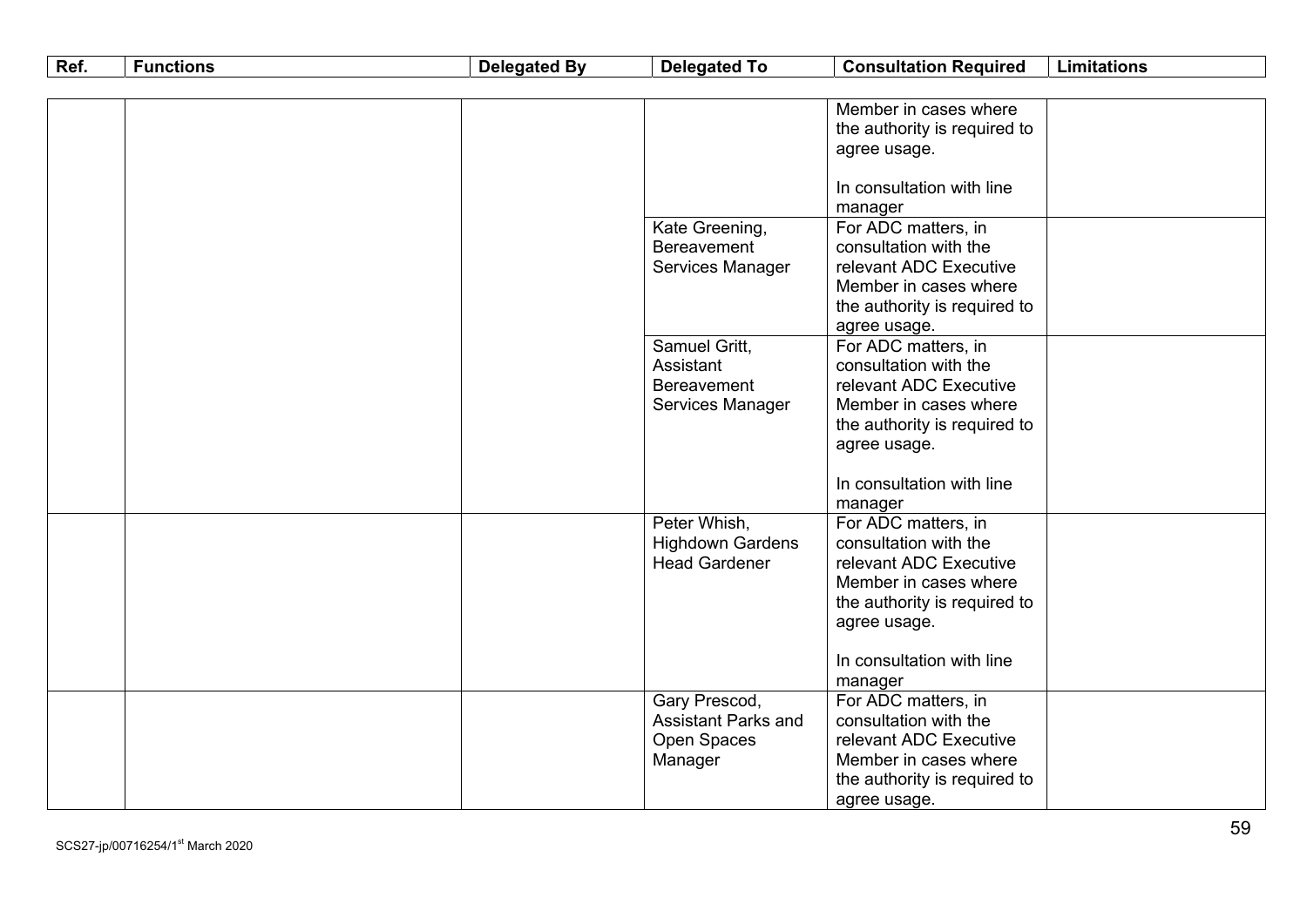| Ref.  | <b>Functions</b>                                                                                           | <b>Delegated By</b>                                       | <b>Delegated To</b>                                                                        | <b>Consultation Required</b>                                                                                                                                                            | <b>Limitations</b> |
|-------|------------------------------------------------------------------------------------------------------------|-----------------------------------------------------------|--------------------------------------------------------------------------------------------|-----------------------------------------------------------------------------------------------------------------------------------------------------------------------------------------|--------------------|
|       |                                                                                                            |                                                           |                                                                                            |                                                                                                                                                                                         |                    |
|       |                                                                                                            |                                                           |                                                                                            | In consultation with line<br>manager                                                                                                                                                    |                    |
|       |                                                                                                            |                                                           | Jo Hooper,<br><b>Highdown Gardens</b><br><b>Head Gardener</b>                              | For ADC matters, in<br>consultation with the<br>relevant ADC Executive<br>Member in cases where<br>the authority is required to<br>agree usage.<br>In consultation with line<br>manager |                    |
| 3.3.3 | To charge fees for medical referees                                                                        | Andy Edwards, Head<br>of Environmental<br><b>Services</b> | Kate Greening,<br><b>Bereavement</b><br>Services Manager                                   |                                                                                                                                                                                         |                    |
| 3.3.4 | To exercise the Council's regulatory<br>functions relating to Pest Control                                 | Andy Edwards, Head<br>of Environmental<br><b>Services</b> | Tony Patching,<br><b>Waste and Cleansing</b><br><b>Operations Manager</b><br>Mark Quartly, |                                                                                                                                                                                         |                    |
|       |                                                                                                            |                                                           | <b>Assistant Operations</b><br>Manager                                                     |                                                                                                                                                                                         |                    |
| 3.3.5 | All matters related to the Council's powers<br>and duties in relation to the coast, rivers<br>and harbours | Andy Edwards, Head<br>of Environmental<br><b>Services</b> | Graham Cherrett,<br><b>Senior Foreshore</b><br>Inspector                                   |                                                                                                                                                                                         |                    |
|       |                                                                                                            |                                                           | Philippa Reece,<br>Parks and Foreshore<br>Manager                                          |                                                                                                                                                                                         |                    |
| 3.3.6 | All matters relating to pleasure boats,<br>boatman's licences and fisherman's<br>agreements                | Andy Edwards,<br>Head of<br>Environmental                 | Graham Cherrett,<br>Senior Foreshore<br>Inspector                                          |                                                                                                                                                                                         |                    |
|       |                                                                                                            | <b>Services</b>                                           | Rob Dove,<br>Foreshore Inspector                                                           | In consultation with line<br>manager                                                                                                                                                    |                    |
|       |                                                                                                            |                                                           | Philippa Reece,<br>Parks and Foreshore<br>Manager                                          |                                                                                                                                                                                         |                    |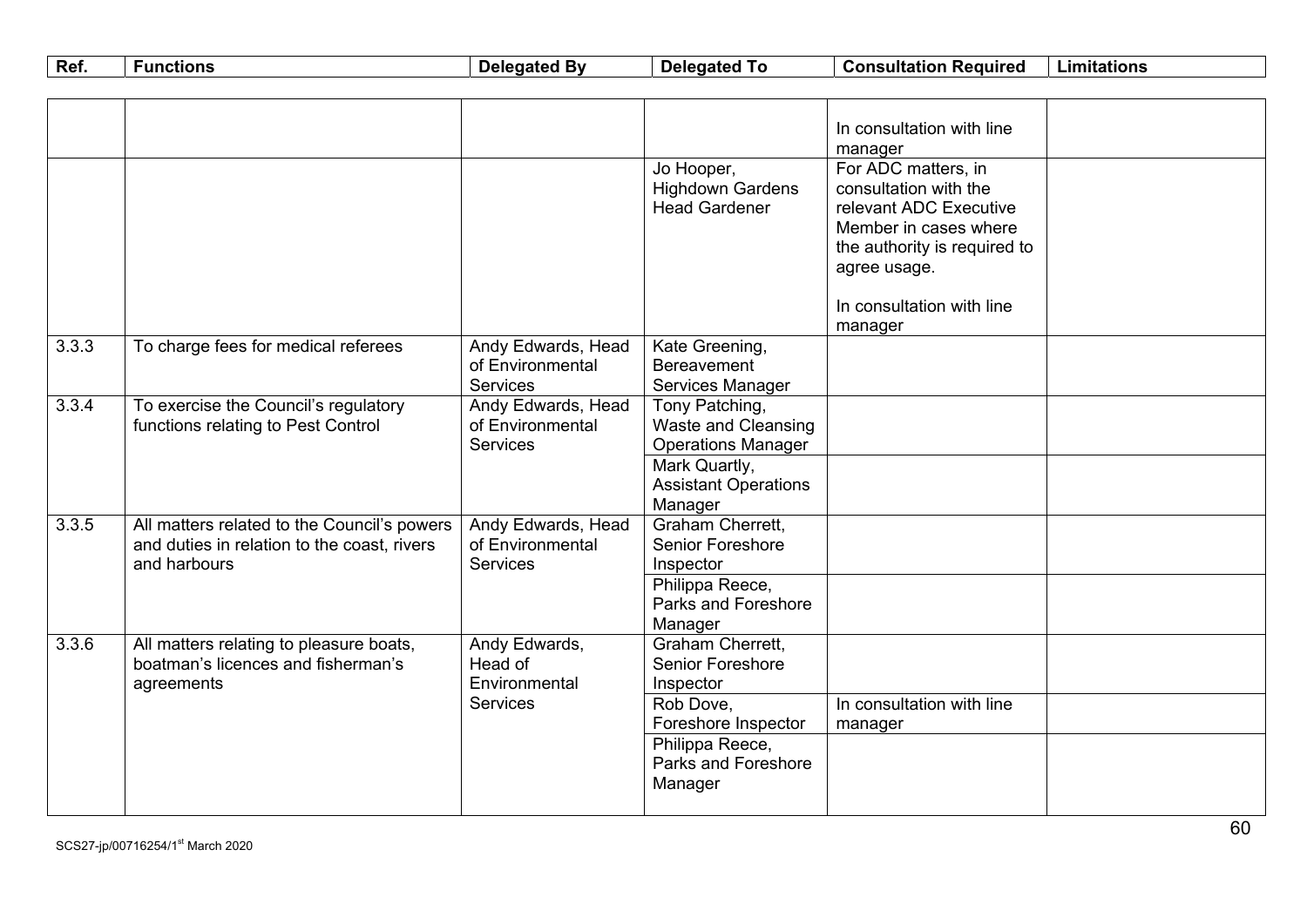| Ref.<br>$\sim$<br>nsultation<br>-<br>Delegated<br>Limitations<br>. Bv<br>∙̃unctions<br>Cons<br><b>Delegated</b><br>Reaurrec |  |
|-----------------------------------------------------------------------------------------------------------------------------|--|
|-----------------------------------------------------------------------------------------------------------------------------|--|

| 3.3.7  | To determine as landowner or landlord<br>applications for licences, consents and<br>permissions in respect of the Councils'<br>parks and foreshore buildings or land              | Andy Edwards,<br>Head of<br>Environmental<br><b>Services</b> | Philippa Reece,<br>Parks and Foreshore<br>Manager                                 | <b>Executive Members for</b><br><b>Resources and Executive</b><br><b>Members for Environment</b> |  |
|--------|-----------------------------------------------------------------------------------------------------------------------------------------------------------------------------------|--------------------------------------------------------------|-----------------------------------------------------------------------------------|--------------------------------------------------------------------------------------------------|--|
| 3.3.8  | To collect, remove, recycle and dispose of<br>waste                                                                                                                               | Andy Edwards,<br>Head of<br>Environmental<br><b>Services</b> | Tony Patching,<br>Waste & Cleansing<br><b>Operations Manager</b><br>Mark Quartly, |                                                                                                  |  |
|        |                                                                                                                                                                                   |                                                              | <b>Assistant Operations</b><br>Manager                                            |                                                                                                  |  |
| 3.3.9  | To collect, remove, recycle and dispose of<br>litter                                                                                                                              | Andy Edwards,<br>Head of<br>Environmental<br><b>Services</b> | Tony Patching,<br>Waste & Cleansing<br><b>Operations Manager</b>                  |                                                                                                  |  |
|        |                                                                                                                                                                                   |                                                              | Mary Quartly,<br><b>Assistant Operations</b><br>Manager                           |                                                                                                  |  |
| 3.3.10 | To collect, remove, recycle and dispose of<br>abandoned or unauthorised vehicles                                                                                                  | Andy Edwards,<br>Head of<br>Environmental<br><b>Services</b> | Tony Patching,<br>Waste & Cleansing<br><b>Operations Manager</b>                  |                                                                                                  |  |
|        |                                                                                                                                                                                   |                                                              | Mark Quartly,<br><b>Assistant Operations</b><br>Manager                           |                                                                                                  |  |
| 3.3.11 | To determine and communicate the<br>Council's position relating to Goods<br><b>Vehicle Operations licences</b>                                                                    | Andy Edwards,<br>Head of<br>Environmental<br><b>Services</b> | Tony Patching,<br>Waste & Cleansing<br><b>Operations Manager</b>                  |                                                                                                  |  |
|        |                                                                                                                                                                                   |                                                              | Andy Northeast,<br><b>Transport Manager</b>                                       |                                                                                                  |  |
| 3.3.12 | To authorise the waiving or reduction of<br>charges for special refuse collections,<br>commercial waste collections, green<br>waste collections and clinical waste<br>collections | Andy Edwards,<br>Head of<br>Environmental<br><b>Services</b> | Tony Patching,<br>Waste & Cleansing<br><b>Operations Manager</b>                  |                                                                                                  |  |
|        |                                                                                                                                                                                   |                                                              | Matt Marchant,<br><b>Business</b><br>Development<br>Manager                       |                                                                                                  |  |
| 3.3.13 | To undertake vehicle testing and issue                                                                                                                                            | Andy Edwards,                                                | Tony Patching,                                                                    |                                                                                                  |  |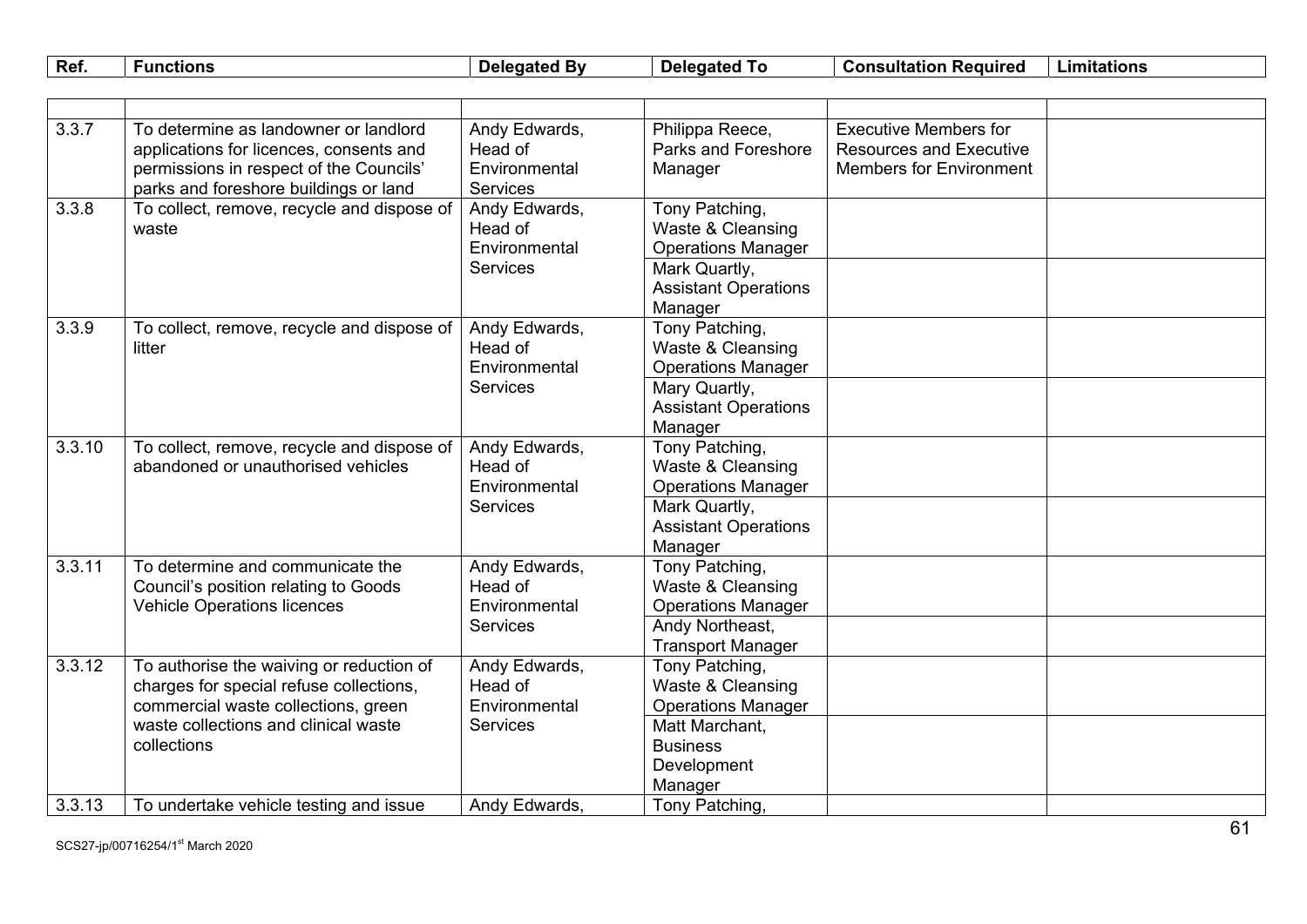| Ref.   | <b>Functions</b>                              | <b>Delegated By</b> | <b>Delegated To</b>         | <b>Consultation Required</b> | <b>Limitations</b>                |
|--------|-----------------------------------------------|---------------------|-----------------------------|------------------------------|-----------------------------------|
|        |                                               |                     |                             |                              |                                   |
|        | Ministry of Transport Certificates and to     | Head of             | Waste & Cleansing           |                              |                                   |
|        | make appropriate charges, and to waive        | Environmental       | <b>Operations Manager</b>   |                              |                                   |
|        | and reduce such charges                       | <b>Services</b>     | Andy Northeast,             |                              |                                   |
|        |                                               |                     | <b>Transport Manager</b>    |                              |                                   |
| 3.3.14 | To take any action to combat anti-social      | Andy Edwards,       | <b>Graham Cherrett.</b>     |                              | In respect of the functions       |
|        | behaviour including the issue of fixed        | Head of             | <b>Senior Foreshore</b>     |                              | for which they are                |
|        | penalty notices or community penalty          | Environmental       | Inspector                   |                              | responsible.                      |
|        | notices for littering, fly tipping, breach of | <b>Services</b>     | Tony Patching,              |                              | In respect of the functions       |
|        | public space protection orders, unlawful      |                     | Waste & Cleansing           |                              | for which they are                |
|        | camping and dog fouling                       |                     | <b>Operations Manager</b>   |                              | responsible.                      |
|        |                                               |                     | Mark Quartly,               |                              | In respect of the functions       |
|        |                                               |                     | <b>Assistant Operations</b> |                              | for which they are                |
|        |                                               |                     | Manager                     |                              | responsible.                      |
|        |                                               |                     | Rob Dove,                   |                              | In respect of the functions       |
|        |                                               |                     | Foreshore Inspector         |                              | for which they are                |
|        |                                               |                     |                             |                              | responsible.                      |
|        |                                               |                     | Cliff Sim,                  |                              | In respect of the functions       |
|        |                                               |                     | Compliance &                |                              | for which they are                |
|        |                                               |                     | <b>Education Officer</b>    |                              | responsible.                      |
|        |                                               |                     | Barry Leighton,             |                              | In respect of the functions       |
|        |                                               |                     | Compliance &                |                              | for which they are                |
|        |                                               |                     | <b>Education Officer</b>    |                              | responsible                       |
|        |                                               |                     | Tim Winter,                 |                              | In respect of the functions       |
|        |                                               |                     | Foreshore Inspector         |                              | for which they are<br>responsible |
|        |                                               |                     | Anthony Read,               |                              | In respect of the functions       |
|        |                                               |                     | <b>Community Park</b>       |                              | for which they are                |
|        |                                               |                     | Ranger                      |                              | responsible                       |
|        |                                               |                     | Tommy Broad,                |                              | In respect of the functions       |
|        |                                               |                     | Foreshore Inspector         |                              | for which they are                |
|        |                                               |                     |                             |                              | responsible                       |
|        |                                               |                     | Adam Scott,                 |                              | In respect of the functions       |
|        |                                               |                     | Environment                 |                              | for which they are                |
|        |                                               |                     | Maintenance Officer         |                              | responsible                       |
|        |                                               |                     | Graham Gunn,                |                              | In respect of the functions       |
|        |                                               |                     | Environment                 |                              | for which they are                |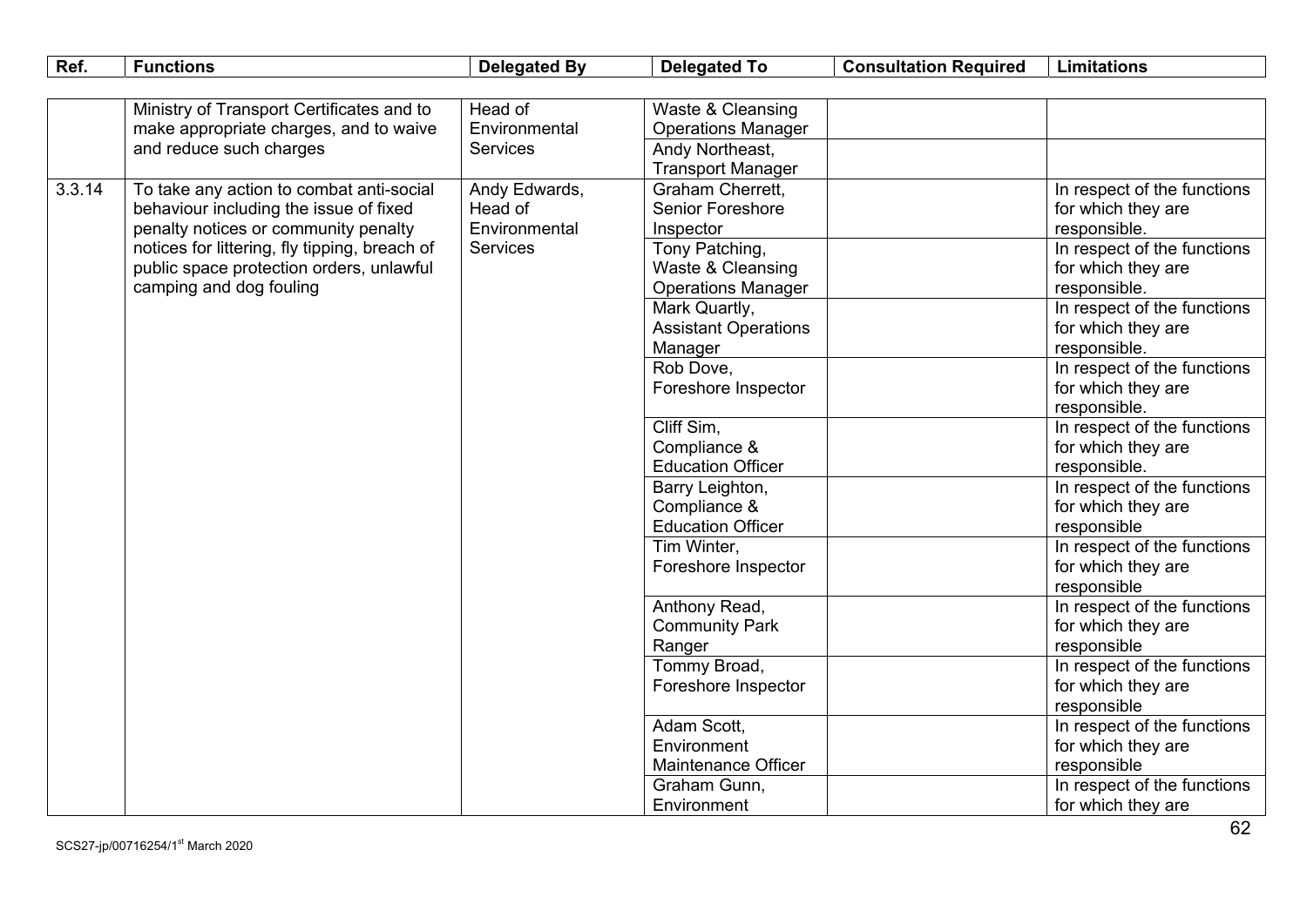| Ref.   | <b>Functions</b>                                     | <b>Delegated By</b>              | <b>Delegated To</b>                    | <b>Consultation Required</b>                          | <b>Limitations</b>          |
|--------|------------------------------------------------------|----------------------------------|----------------------------------------|-------------------------------------------------------|-----------------------------|
|        |                                                      |                                  |                                        |                                                       |                             |
|        |                                                      |                                  | <b>Maintenance Team</b>                |                                                       | responsible                 |
|        |                                                      |                                  | Leader                                 |                                                       |                             |
|        |                                                      |                                  | Keith Walder,                          |                                                       | In respect of the functions |
|        |                                                      |                                  | <b>Community Park</b>                  |                                                       | for which they are          |
|        |                                                      |                                  | Ranger                                 |                                                       | responsible                 |
| 3.3.15 | To issue fixed penalty notices upon                  | Andy Edwards,                    | Tony Patching,                         |                                                       |                             |
|        | commercial traders for unlawful                      | Head of                          | Waste & Cleansing                      |                                                       |                             |
|        | management of commercial waste                       | Environmental                    | <b>Operations Manager</b>              |                                                       |                             |
|        |                                                      | <b>Services</b>                  | Mark Quartly,                          |                                                       |                             |
|        |                                                      |                                  | <b>Assistant Operations</b>            |                                                       |                             |
|        |                                                      |                                  | Manager                                |                                                       |                             |
|        |                                                      |                                  | Cliff Sim.                             |                                                       |                             |
|        |                                                      |                                  | Compliance &                           |                                                       |                             |
|        |                                                      |                                  | <b>Education Officer</b>               |                                                       |                             |
|        |                                                      |                                  | Barry Leighton,                        |                                                       |                             |
|        |                                                      |                                  | Compliance &                           |                                                       |                             |
|        |                                                      |                                  | <b>Education Officer</b>               |                                                       |                             |
| 3.3.16 | To exercise the Council's regulatory                 | Andy Edwards,                    | Tony Patching,                         |                                                       | In respect of the functions |
|        | functions in respect of street trading               | Head of                          | Waste & Cleansing                      |                                                       | for which they are          |
|        |                                                      | Environmental<br><b>Services</b> | <b>Operations Manager</b>              |                                                       | responsible.                |
|        |                                                      |                                  | Mark Quartly,                          |                                                       | In respect of the functions |
|        |                                                      |                                  | <b>Assistant Operations</b>            |                                                       | for which they are          |
|        |                                                      |                                  | Manager                                |                                                       | responsible.                |
|        |                                                      |                                  | Cliff Sim,                             |                                                       | In respect of the functions |
|        |                                                      |                                  | Compliance &                           |                                                       | for which they are          |
|        |                                                      |                                  | <b>Education Officer</b>               |                                                       | responsible.                |
|        |                                                      |                                  | Barry Leighton,                        |                                                       | In respect of the functions |
|        |                                                      |                                  | Compliance &                           |                                                       | for which they are          |
| 3.3.17 | To undertake all matters related to the              |                                  | <b>Education Officer</b><br>Liam Lord, |                                                       | responsible.                |
|        |                                                      | Andy Edwards,<br>Head of         | Arboriculture                          | Where a tree preservation                             |                             |
|        | inspection and maintenance of Council<br>owned trees | Environmental                    |                                        | order exists, only to be<br>exercised in consultation |                             |
|        |                                                      | <b>Services</b>                  | Inspector                              |                                                       |                             |
|        |                                                      |                                  |                                        | with the Head of Planning<br>& Development            |                             |
|        |                                                      |                                  | Gary Prescod,                          | Where a tree preservation                             |                             |
|        |                                                      |                                  | <b>Assistant Parks and</b>             | order exists, only to be                              |                             |
|        |                                                      |                                  |                                        |                                                       |                             |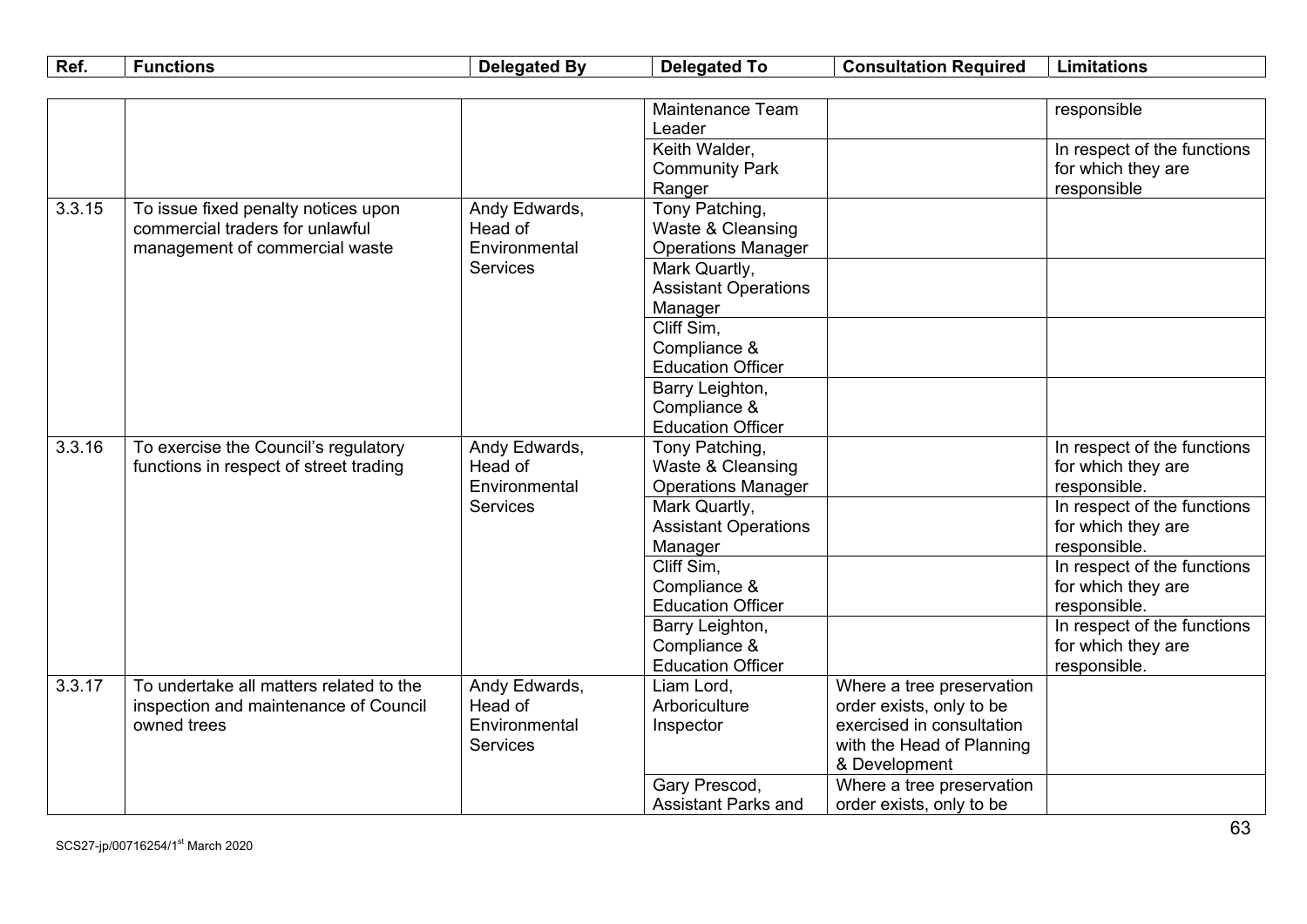| Ref.   | <b>Functions</b>                         | <b>Delegated By</b> | <b>Delegated To</b>        | <b>Consultation Required</b>                             | <b>Limitations</b> |
|--------|------------------------------------------|---------------------|----------------------------|----------------------------------------------------------|--------------------|
|        |                                          |                     |                            |                                                          |                    |
|        |                                          |                     | Open Spaces                | exercised in consultation                                |                    |
|        |                                          |                     | Manager                    | with the Head of Planning                                |                    |
|        |                                          |                     |                            | & Development                                            |                    |
|        |                                          |                     | Philippa Reece,            | Where a tree preservation                                |                    |
|        |                                          |                     | <b>Parks and Foreshore</b> | order exists, only to be                                 |                    |
|        |                                          |                     | Manager                    | exercised in consultation                                |                    |
|        |                                          |                     |                            | with the Head of Planning                                |                    |
|        |                                          |                     |                            | & Development                                            |                    |
| 3.3.18 | To undertake all matters relating to the | Andy Edwards,       | Anthony Read,              | In respect of design and                                 |                    |
|        | design, installation, inspection and     | Head of             | <b>Community Park</b>      | installation to be exercised                             |                    |
|        | maintenance of all Council owned play    | Environmental       | Ranger                     | only in consultation with                                |                    |
|        | areas                                    | <b>Services</b>     |                            | the Head of Business and                                 |                    |
|        |                                          |                     |                            | <b>Technical Services</b>                                |                    |
|        |                                          |                     | Adam Scott,<br>Environment | In respect of design and<br>installation to be exercised |                    |
|        |                                          |                     | <b>Maintenance Officer</b> | only in consultation with                                |                    |
|        |                                          |                     |                            | the Head of Business and                                 |                    |
|        |                                          |                     |                            | <b>Technical Services</b>                                |                    |
|        |                                          |                     | Gary Prescod,              | In respect of design and                                 |                    |
|        |                                          |                     | <b>Assistant Parks and</b> | installation to be exercised                             |                    |
|        |                                          |                     | Open Spaces                | only in consultation with                                |                    |
|        |                                          |                     | Manager                    | the Head of Business and                                 |                    |
|        |                                          |                     |                            | <b>Technical Services</b>                                |                    |
|        |                                          |                     | Phil Stevens,              | In respect of design and                                 |                    |
|        |                                          |                     | <b>Community Park</b>      | installation to be exercised                             |                    |
|        |                                          |                     | Ranger                     | only in consultation with                                |                    |
|        |                                          |                     |                            | the Head of Business and                                 |                    |
|        |                                          |                     |                            | <b>Technical Services</b>                                |                    |
|        |                                          |                     | Graham Gunn,               | In respect of design and                                 |                    |
|        |                                          |                     | Environment                | installation to be exercised                             |                    |
|        |                                          |                     | Maintenance Team           | only in consultation with                                |                    |
|        |                                          |                     | Leader                     | the Head of Business and                                 |                    |
|        |                                          |                     |                            | <b>Technical Services</b>                                |                    |
|        |                                          |                     | Keith Walder,              | In respect of design and                                 |                    |
|        |                                          |                     | <b>Community Park</b>      | installation to be exercised                             |                    |
|        |                                          |                     | Ranger                     | only in consultation with                                |                    |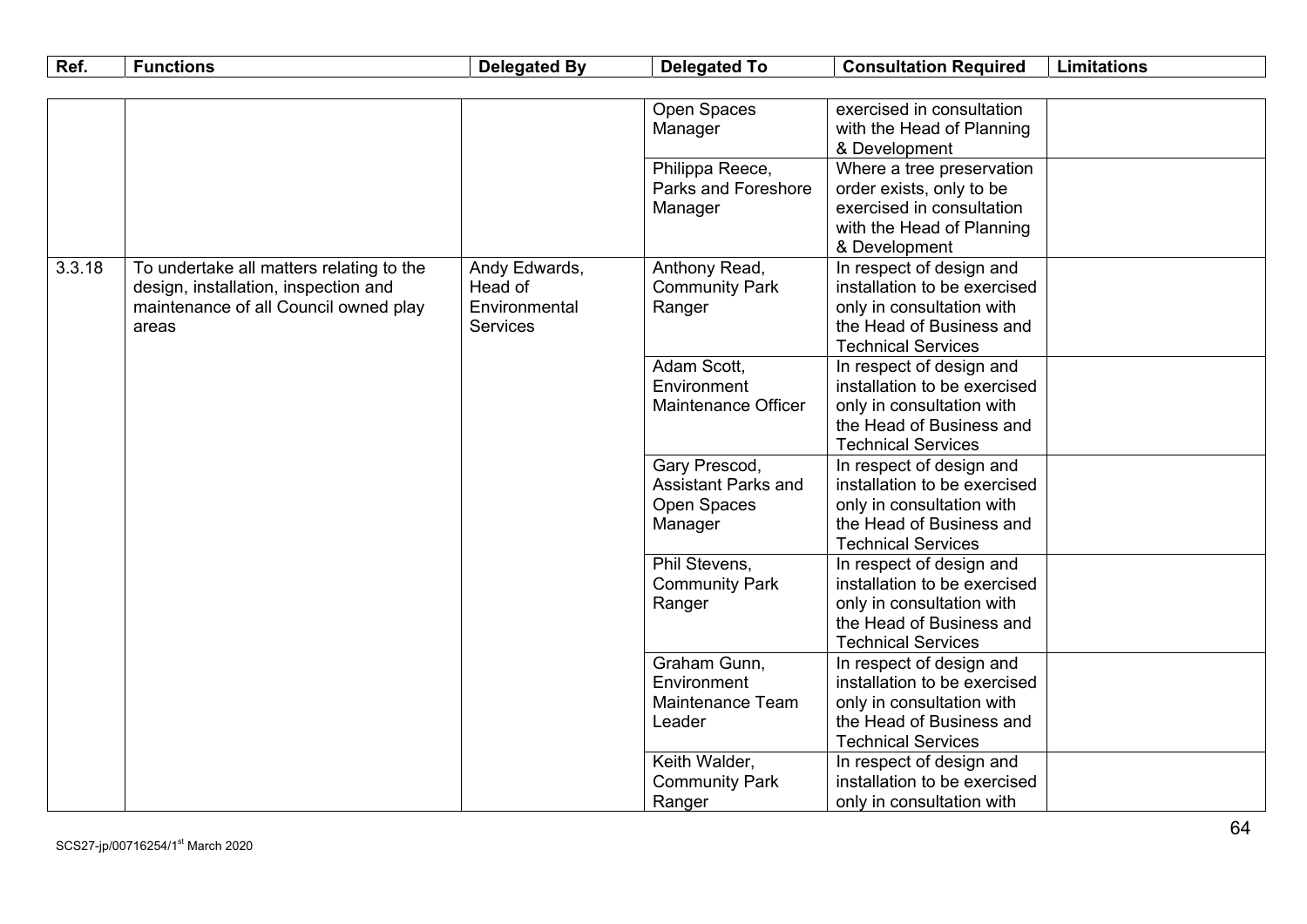| Ref.  | <b>Functions</b>                                                             | <b>Delegated By</b>                     | <b>Delegated To</b>                    | <b>Consultation Required</b>                             | <b>Limitations</b>                                       |
|-------|------------------------------------------------------------------------------|-----------------------------------------|----------------------------------------|----------------------------------------------------------|----------------------------------------------------------|
|       |                                                                              |                                         |                                        |                                                          |                                                          |
|       |                                                                              |                                         |                                        | the Head of Business and                                 |                                                          |
|       |                                                                              |                                         |                                        | <b>Technical Services</b>                                |                                                          |
|       |                                                                              |                                         | Philippa Reece,<br>Parks and Foreshore | In respect of design and<br>installation to be exercised |                                                          |
|       |                                                                              |                                         | Manager                                | only in consultation with                                |                                                          |
|       |                                                                              |                                         |                                        | the Head of Business and                                 |                                                          |
|       |                                                                              |                                         |                                        | <b>Technical Services</b>                                |                                                          |
|       |                                                                              |                                         |                                        |                                                          |                                                          |
|       |                                                                              |                                         |                                        |                                                          |                                                          |
| 3.4   | <b>HEAD OF REVENUES AND BENEFITS</b>                                         |                                         |                                        |                                                          |                                                          |
|       |                                                                              |                                         |                                        |                                                          |                                                          |
| 3.4.3 | To take all necessary actions relating to                                    | Paul Tonking,                           | Sue Jones,                             |                                                          | Limited to signing                                       |
|       | the demand, collection and the recovery                                      | <b>Head of Revenues</b>                 | Revenues and                           |                                                          | <b>Attachment of Earnings</b>                            |
|       | of Council Tax, National Non-Domestic                                        | and Benefits                            | Recovery Team                          |                                                          | Orders in respect of the                                 |
|       | Rates and any other local levy or<br>collected taxes.                        |                                         | Leader                                 |                                                          | recovery of unpaid Council<br>Tax                        |
|       |                                                                              |                                         |                                        |                                                          |                                                          |
|       |                                                                              |                                         |                                        |                                                          |                                                          |
| 3.6   | HEAD OF PLANNING AND DEVELOPMENT                                             |                                         |                                        |                                                          |                                                          |
|       |                                                                              |                                         |                                        |                                                          |                                                          |
|       |                                                                              |                                         |                                        |                                                          |                                                          |
| 3.6.2 | To issue and serve notices pursuant to<br>the Building Act 1984 and Building | James Appleton,<br>Head of Planning and | Tina Favier,<br>Head of Wellbeing      |                                                          | Acting on behalf of Adur<br><b>District Council only</b> |
|       | Regulations and to carry out works in                                        | Development                             | Michael Lavender,                      |                                                          | Acting on behalf of Adur                                 |
|       | default                                                                      |                                         | <b>Environmental Health</b>            |                                                          | <b>District Council only</b>                             |
|       |                                                                              |                                         | Practitioner                           |                                                          |                                                          |
|       |                                                                              |                                         | Kathryn Adderson,                      |                                                          | Acting on behalf of Adur                                 |
|       |                                                                              |                                         | Public Health and                      |                                                          | <b>District Council only</b>                             |
|       |                                                                              |                                         | <b>Regulation Manager</b>              |                                                          |                                                          |
|       |                                                                              |                                         | Nadeem Shad,                           |                                                          | Acting on behalf of Adur                                 |
|       |                                                                              |                                         | Public Health and                      |                                                          | <b>District Council only</b>                             |
|       |                                                                              |                                         | <b>Regulation Team</b>                 |                                                          |                                                          |
|       |                                                                              |                                         | Leader                                 |                                                          |                                                          |
|       |                                                                              |                                         |                                        |                                                          |                                                          |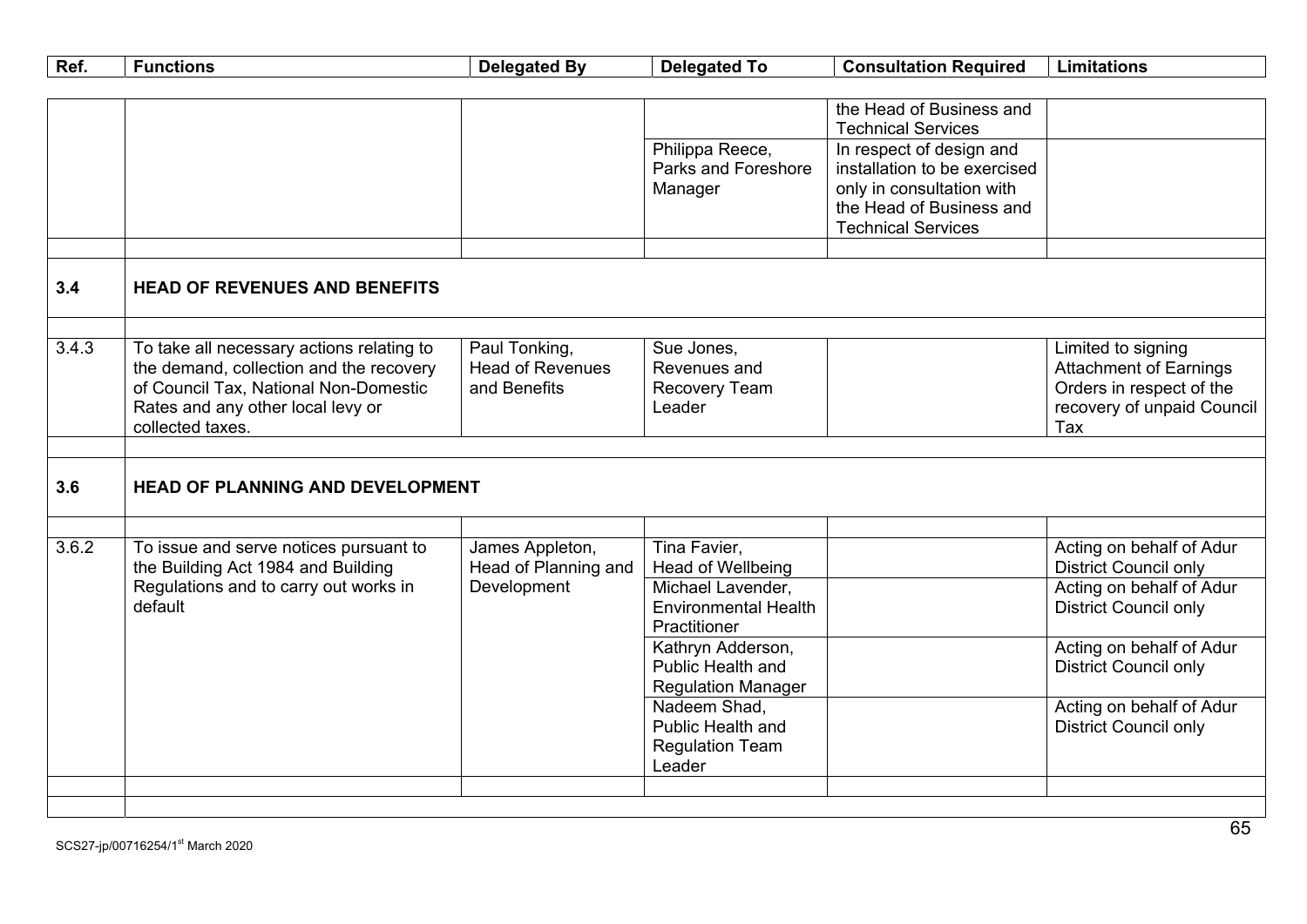| Ref. | <b>Functions</b> |
|------|------------------|
|      |                  |

**Delegated By Delegated To Consultation Required Limitations**

| 3.9      | <b>HEAD OF LEGAL SERVICES AND MONITORING OFFICER</b> |                           |                         |                            |
|----------|------------------------------------------------------|---------------------------|-------------------------|----------------------------|
|          |                                                      |                           |                         |                            |
| 3.9.1(a) | Legal Proceedings:                                   | Susan Sale,               | Louise Mathie,          | To be exercised only in    |
|          | To determine what, if any legal action               | <b>Head of Legal</b>      | Senior Lawyer and       | relation to functions for  |
|          | should be taken following any                        | Services and              | Deputy Monitoring       | which they are responsible |
|          | investigation into a criminal matter (except         | <b>Monitoring Officer</b> | Officer                 |                            |
|          | in relation to Health & Safety at Work)              |                           | Mustafa Khan,           | To be exercised only in    |
|          |                                                      |                           | Lawyer (Governance      | relation to functions for  |
|          |                                                      |                           | and Regulatory)         | which they are responsible |
|          |                                                      |                           | Sally Drury-Smith,      | To be exercised only in    |
|          |                                                      |                           | Lawyer (Governance      | relation to functions for  |
|          |                                                      |                           | and Regulatory)         | which they are responsible |
|          |                                                      |                           | Shelley-Ann             | To be exercised only in    |
|          |                                                      |                           | Flanagan,               | relation to functions for  |
|          |                                                      |                           | Lawyer (Governance      | which they are responsible |
|          |                                                      |                           | and Regulatory)         |                            |
|          |                                                      |                           | Sarita Arthur-Crow,     | To be exercised only in    |
|          |                                                      |                           | Lawyer (Governance      | relation to functions for  |
|          |                                                      |                           | and Regulatory)         | which they are responsible |
|          |                                                      |                           | Beverley Rayner,        | To be exercised only in    |
|          |                                                      |                           | <b>Assistant Lawyer</b> | relation to functions for  |
|          |                                                      |                           | (Governance and         | which they are responsible |
|          |                                                      |                           | Regulatory)             |                            |
|          |                                                      |                           | Michaela Wood,          | To be exercised only in    |
|          |                                                      |                           | Senior Legal Officer    | relation to functions for  |
|          |                                                      |                           | (Governance and         | which they are responsible |
|          |                                                      |                           | Regulatory)             |                            |
|          |                                                      |                           | Debbie Del Greco,       | To be exercised only in    |
|          |                                                      |                           | Legal Officer           | relation to functions for  |
|          |                                                      |                           | (Governance and         | which they are responsible |
|          |                                                      |                           | Regulatory)             |                            |
|          |                                                      |                           | Sally Millis,           | To be exercised only in    |
|          |                                                      |                           | Legal Officer           | relation to functions for  |
|          |                                                      |                           | (Governance and         | which they are responsible |
|          |                                                      |                           | Regulatory)             |                            |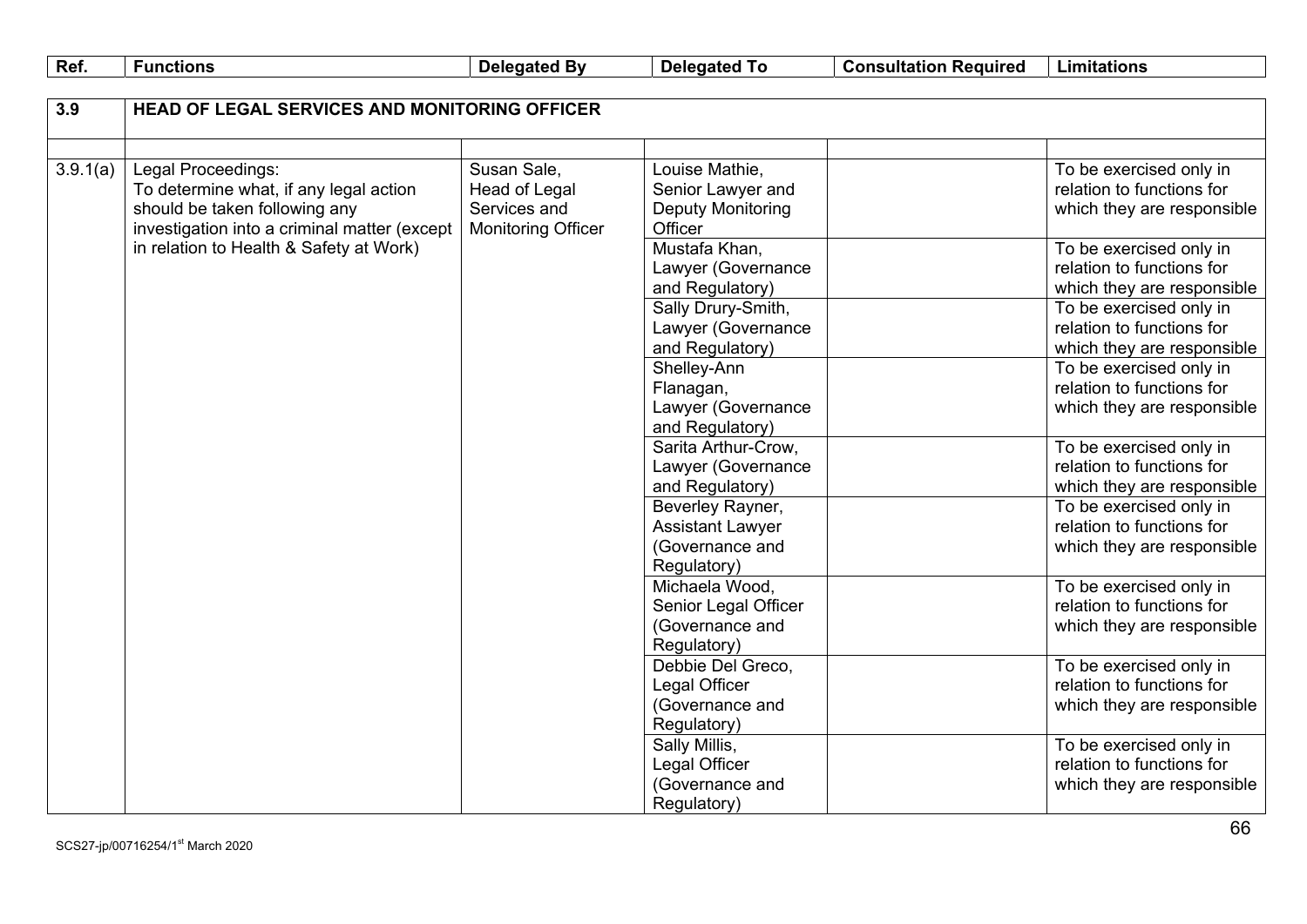| Ref.     | <b>Functions</b>                            | <b>Delegated By</b>       | <b>Delegated To</b>                    | <b>Consultation Required</b> | <b>Limitations</b>         |
|----------|---------------------------------------------|---------------------------|----------------------------------------|------------------------------|----------------------------|
|          |                                             |                           |                                        |                              |                            |
| 3.9.1(b) | Legal Proceedings:                          | Susan Sale,               | Andrew Mathis,                         |                              | To be exercised only in    |
|          | To institute, prosecute or terminate and    | Head of Legal             | Senior Lawyer and                      |                              | respect of lease renewals  |
|          | proceedings which the Council is            | Services and              | <b>Deputy Monitoring</b>               |                              |                            |
|          | empowered to undertake in or before any     | <b>Monitoring Officer</b> | Officer                                |                              |                            |
|          | Court, Tribunal, Inquiry or by way of Fixed |                           | Louise Mathie,                         |                              | To be exercised only in    |
|          | <b>Penalty Notice or Community Penalty</b>  |                           | Senior Lawyer and                      |                              | relation to functions for  |
|          | Notice (except in relation to Health &      |                           | <b>Deputy Monitoring</b>               |                              | which they are responsible |
|          | Safety at Work)                             |                           | Officer                                |                              |                            |
|          |                                             |                           | Joanne Lee,                            |                              | To be exercised only in    |
|          |                                             |                           | Lawyer (Property and                   |                              | respect of lease renewals  |
|          |                                             |                           | Contracts)                             |                              |                            |
|          |                                             |                           | Sally Drury-Smith,                     |                              | To be exercised only in    |
|          |                                             |                           | Lawyer (Governance                     |                              | relation to functions for  |
|          |                                             |                           | and Regulatory)                        |                              | which they are responsible |
|          |                                             |                           | Shelley-Ann                            |                              | To be exercised only in    |
|          |                                             |                           | Flanagan,                              |                              | relation to functions for  |
|          |                                             |                           | Lawyer (Governance                     |                              | which they are responsible |
|          |                                             |                           | and Regulatory)<br>Sarita Arthur-Crow, |                              | To be exercised only in    |
|          |                                             |                           | Lawyer (Governance                     |                              | relation to functions for  |
|          |                                             |                           | and Regulatory)                        |                              | which they are responsible |
|          |                                             |                           | Mustafa Khan,                          |                              | To be exercised only in    |
|          |                                             |                           | Lawyer (Governance                     |                              | relation to functions for  |
|          |                                             |                           | and Regulatory)                        |                              | which they are responsible |
|          |                                             |                           | Beverley Rayner,                       |                              | To be exercised only in    |
|          |                                             |                           | <b>Assistant Lawyer</b>                |                              | relation to functions for  |
|          |                                             |                           | (Governance and                        |                              | which they are responsible |
|          |                                             |                           | Regulatory)                            |                              |                            |
|          |                                             |                           | Helen Williams,                        |                              | To be exercised only in    |
|          |                                             |                           | <b>Assistant Lawyer</b>                |                              | respect of lease renewals  |
|          |                                             |                           | (Property and                          |                              |                            |
|          |                                             |                           | Contracts)                             |                              |                            |
|          |                                             |                           | Jonathan Morren,                       |                              | To be exercised only in    |
|          |                                             |                           | Lawyer (Property and                   |                              | respect of lease renewals  |
|          |                                             |                           | Contracts)                             |                              |                            |
|          |                                             |                           | Michaela Wood.                         |                              | To be exercised only in    |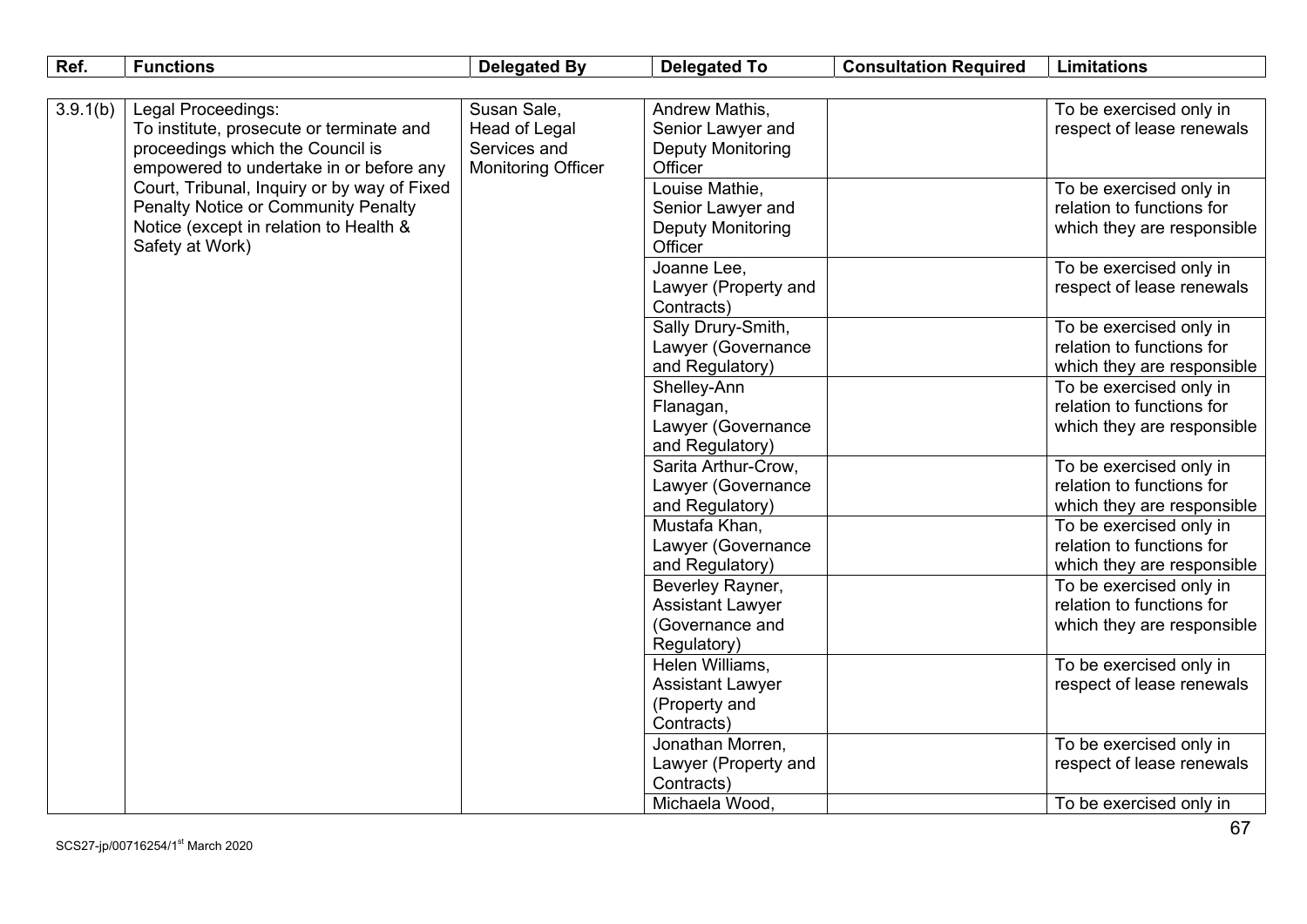| Ref.     | <b>Functions</b>                                                                                                                            | <b>Delegated By</b>                                                       | <b>Delegated To</b>                                                        | <b>Consultation Required</b> | <b>Limitations</b>                                                                                                                                                                                                                                                                                      |
|----------|---------------------------------------------------------------------------------------------------------------------------------------------|---------------------------------------------------------------------------|----------------------------------------------------------------------------|------------------------------|---------------------------------------------------------------------------------------------------------------------------------------------------------------------------------------------------------------------------------------------------------------------------------------------------------|
|          |                                                                                                                                             |                                                                           |                                                                            |                              |                                                                                                                                                                                                                                                                                                         |
|          |                                                                                                                                             |                                                                           | Senior Legal Officer<br>(Governance and<br>Regulatory)                     |                              | relation to functions for<br>which they are responsible                                                                                                                                                                                                                                                 |
|          |                                                                                                                                             |                                                                           | Debbie Del Greco,<br>Legal Officer<br>(Governance and<br>Regulatory)       |                              | To be exercised only in<br>relation to functions for<br>which they are responsible                                                                                                                                                                                                                      |
|          |                                                                                                                                             |                                                                           | Sally Millis,<br>Legal Officer<br>(Governance and<br>Regulatory)           |                              | To be exercised only in<br>relation to functions for<br>which they are responsible                                                                                                                                                                                                                      |
| 3.9.1(c) | Legal Proceedings:<br>To defend or settle any proceedings<br>brought against the Council (except in<br>relation to Health & Safety at Work) | Susan Sale,<br>Head of Legal<br>Services and<br><b>Monitoring Officer</b> | Louise Mathie,<br>Senior Lawyer and<br><b>Deputy Monitoring</b><br>Officer |                              | To be exercised only in<br>relation to functions for<br>which they are<br>responsible.                                                                                                                                                                                                                  |
|          |                                                                                                                                             |                                                                           |                                                                            |                              | In respect of settling legal<br>proceedings a<br>confidentiality clause may<br>not be included unless the<br>prior written agreement<br>has been obtained from<br>the Leader of the Council<br>(or Deputy in their<br>absence) and the Leader<br>of the Main Opposition (or<br>Deputy in their absence) |
|          |                                                                                                                                             |                                                                           | Sally Drury-Smith,<br>Lawyer (Governance<br>and Regulatory)                |                              | To be exercised only in<br>relation to functions for<br>which they are<br>responsible.                                                                                                                                                                                                                  |
|          |                                                                                                                                             |                                                                           |                                                                            |                              | In respect of settling legal<br>proceedings a<br>confidentiality clause may<br>not be included unless the                                                                                                                                                                                               |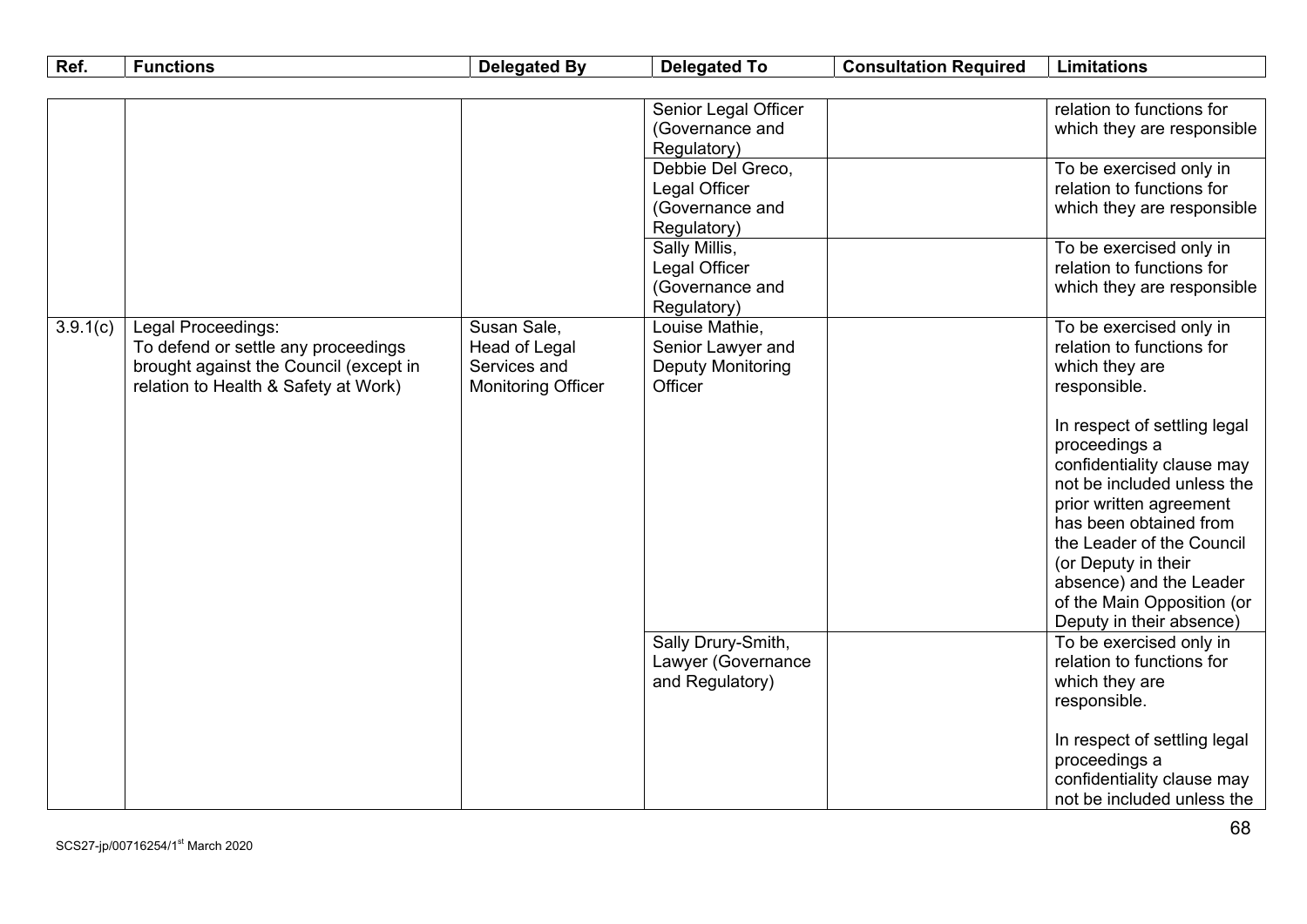| Ref. | <b>Functions</b> | <b>Delegated By</b> | <b>Delegated To</b>                                               | <b>Consultation Required</b> | <b>Limitations</b>                                                                                                                                                                                                                                                                                                                                                                                                                                                                  |
|------|------------------|---------------------|-------------------------------------------------------------------|------------------------------|-------------------------------------------------------------------------------------------------------------------------------------------------------------------------------------------------------------------------------------------------------------------------------------------------------------------------------------------------------------------------------------------------------------------------------------------------------------------------------------|
|      |                  |                     |                                                                   |                              |                                                                                                                                                                                                                                                                                                                                                                                                                                                                                     |
|      |                  |                     | Shelley-Ann<br>Flanagan,<br>Lawyer (Governance<br>and Regulatory) |                              | prior written agreement<br>has been obtained from<br>the Leader of the Council<br>(or Deputy in their<br>absence) and the Leader<br>of the Main Opposition (or<br>Deputy in their absence)<br>To be exercised only in<br>relation to functions for<br>which they are<br>responsible.<br>In respect of settling legal<br>proceedings a<br>confidentiality clause may<br>not be included unless the<br>prior written agreement<br>has been obtained from<br>the Leader of the Council |
|      |                  |                     | Sarita Arthur-Crow,<br>Lawyer (Governance<br>and Regulatory)      |                              | (or Deputy in their<br>absence) and the Leader<br>of the Main Opposition (or<br>Deputy in their absence)<br>To be exercised only in<br>relation to functions for<br>which they are<br>responsible.                                                                                                                                                                                                                                                                                  |
|      |                  |                     |                                                                   |                              | In respect of settling legal<br>proceedings a<br>confidentiality clause may<br>not be included unless the<br>prior written agreement<br>has been obtained from<br>the Leader of the Council<br>(or Deputy in their                                                                                                                                                                                                                                                                  |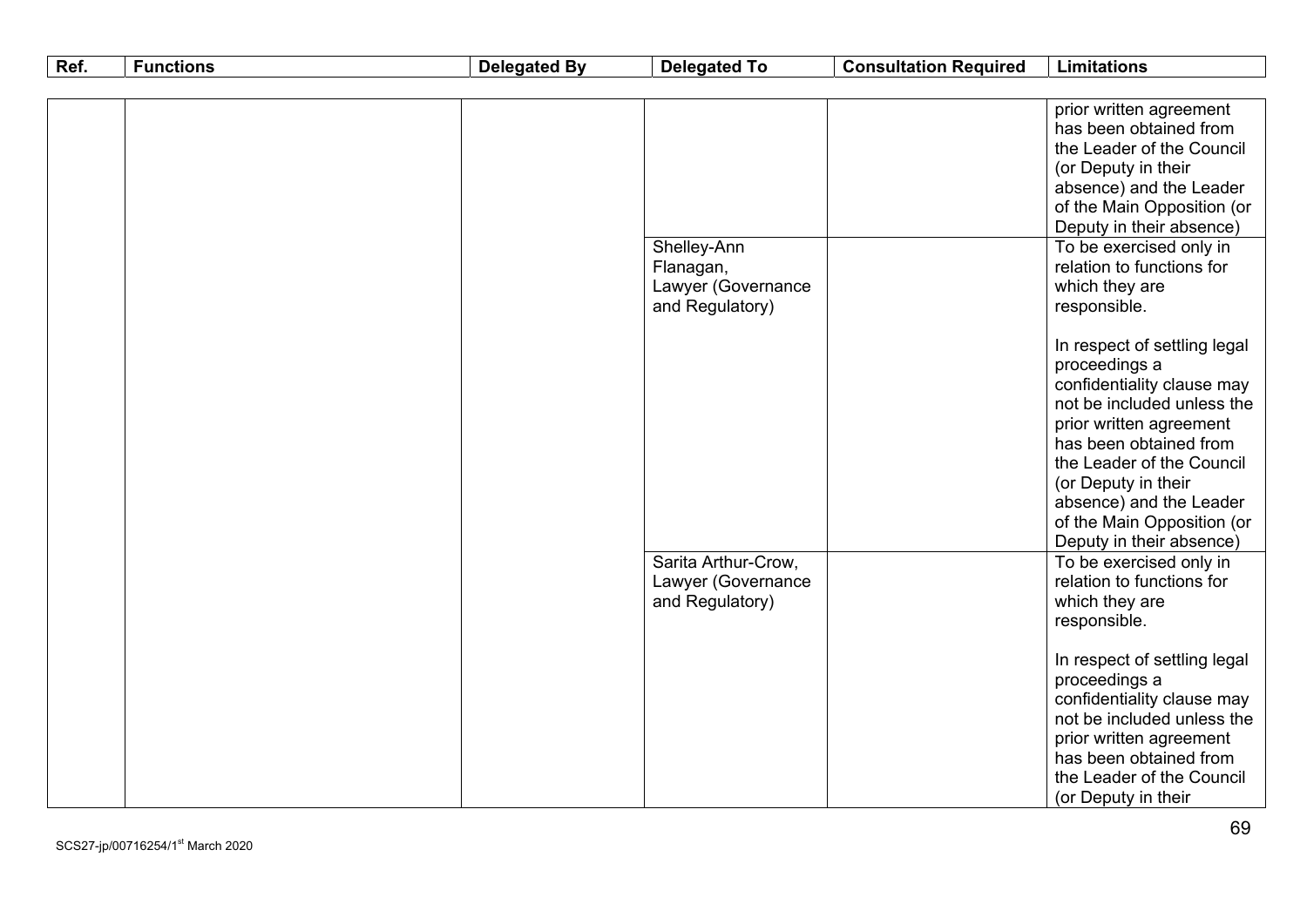| Ref. | <b>Functions</b> | <b>Delegated By</b> | <b>Delegated To</b>     | <b>Consultation Required</b> | <b>Limitations</b>           |
|------|------------------|---------------------|-------------------------|------------------------------|------------------------------|
|      |                  |                     |                         |                              |                              |
|      |                  |                     |                         |                              | absence) and the Leader      |
|      |                  |                     |                         |                              | of the Main Opposition (or   |
|      |                  |                     |                         |                              | Deputy in their absence)     |
|      |                  |                     | Mustafa Khan,           |                              | To be exercised only in      |
|      |                  |                     | Lawyer (Governance      |                              | relation to functions for    |
|      |                  |                     | and Regulatory)         |                              | which they are               |
|      |                  |                     |                         |                              | responsible.                 |
|      |                  |                     |                         |                              | In respect of settling legal |
|      |                  |                     |                         |                              | proceedings a                |
|      |                  |                     |                         |                              | confidentiality clause may   |
|      |                  |                     |                         |                              | not be included unless the   |
|      |                  |                     |                         |                              | prior written agreement      |
|      |                  |                     |                         |                              | has been obtained from       |
|      |                  |                     |                         |                              | the Leader of the Council    |
|      |                  |                     |                         |                              | (or Deputy in their          |
|      |                  |                     |                         |                              | absence) and the Leader      |
|      |                  |                     |                         |                              | of the Main Opposition (or   |
|      |                  |                     |                         |                              | Deputy in their absence)     |
|      |                  |                     | Beverley Rayner,        |                              | To be exercised only in      |
|      |                  |                     | <b>Assistant Lawyer</b> |                              | relation to functions for    |
|      |                  |                     | (Governance and         |                              | which they are               |
|      |                  |                     | Regulatory)             |                              | responsible.                 |
|      |                  |                     |                         |                              | In respect of settling legal |
|      |                  |                     |                         |                              | proceedings a                |
|      |                  |                     |                         |                              | confidentiality clause may   |
|      |                  |                     |                         |                              | not be included unless the   |
|      |                  |                     |                         |                              | prior written agreement      |
|      |                  |                     |                         |                              | has been obtained from       |
|      |                  |                     |                         |                              | the Leader of the Council    |
|      |                  |                     |                         |                              | (or Deputy in their          |
|      |                  |                     |                         |                              | absence) and the Leader      |
|      |                  |                     |                         |                              | of the Main Opposition (or   |
|      |                  |                     |                         |                              | Deputy in their absence)     |
|      |                  |                     | Michaela Wood,          |                              | To be exercised only in      |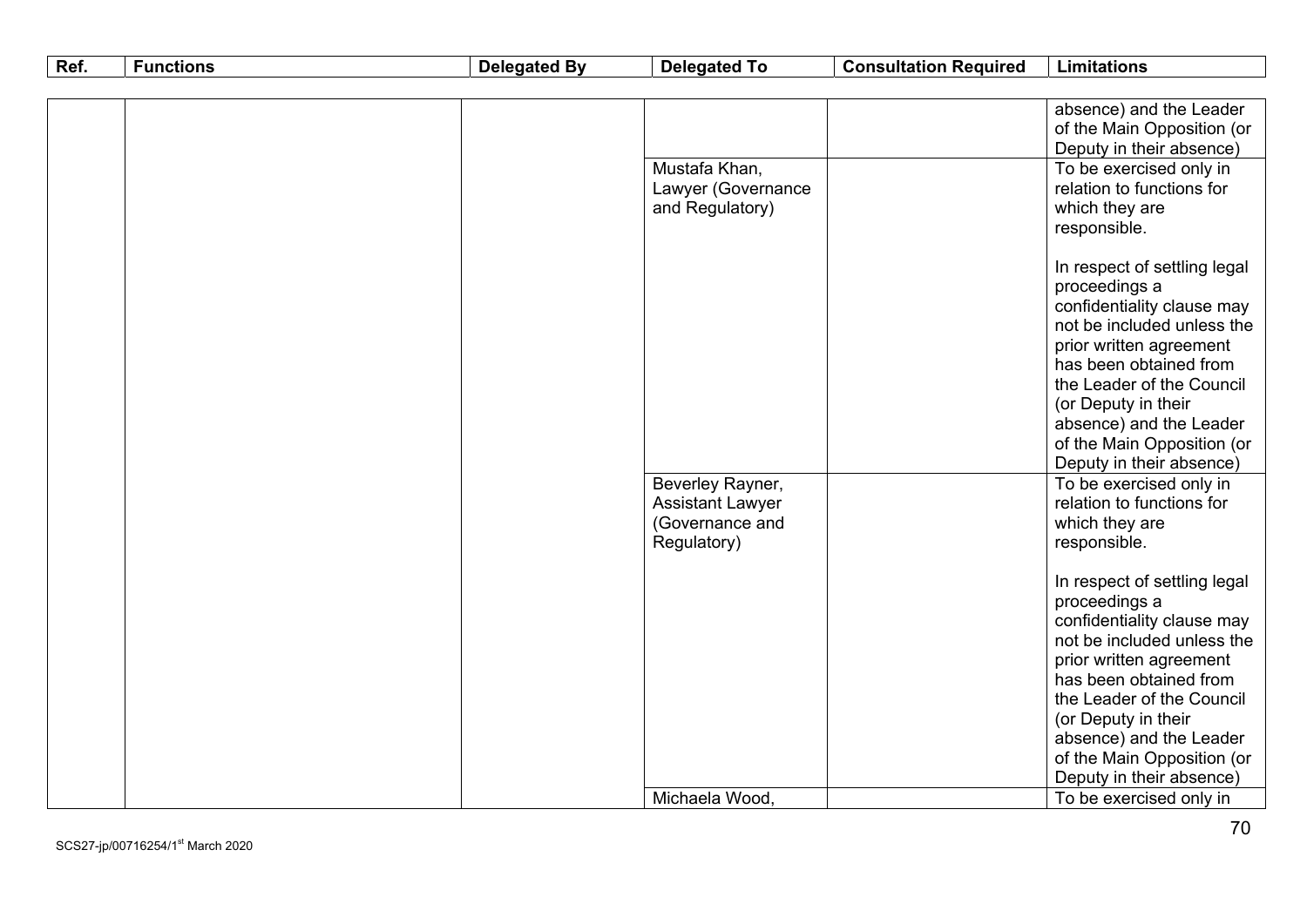| Ref. | <b>Functions</b> | <b>Delegated By</b> | <b>Delegated To</b>  | <b>Consultation Required</b> | <b>Limitations</b>                                    |
|------|------------------|---------------------|----------------------|------------------------------|-------------------------------------------------------|
|      |                  |                     |                      |                              |                                                       |
|      |                  |                     | Senior Legal Officer |                              | relation to functions for                             |
|      |                  |                     | (Governance and      |                              | which they are                                        |
|      |                  |                     | Regulatory)          |                              | responsible.                                          |
|      |                  |                     |                      |                              |                                                       |
|      |                  |                     |                      |                              | In respect of settling legal                          |
|      |                  |                     |                      |                              | proceedings a                                         |
|      |                  |                     |                      |                              | confidentiality clause may                            |
|      |                  |                     |                      |                              | not be included unless the                            |
|      |                  |                     |                      |                              | prior written agreement                               |
|      |                  |                     |                      |                              | has been obtained from                                |
|      |                  |                     |                      |                              | the Leader of the Council                             |
|      |                  |                     |                      |                              | (or Deputy in their                                   |
|      |                  |                     |                      |                              | absence) and the Leader<br>of the Main Opposition (or |
|      |                  |                     |                      |                              | Deputy in their absence)                              |
|      |                  |                     | Debbie Del Greco,    |                              | To be exercised only in                               |
|      |                  |                     | Legal Officer        |                              | relation to functions for                             |
|      |                  |                     | (Governance and      |                              | which they are                                        |
|      |                  |                     | Regulatory)          |                              | responsible.                                          |
|      |                  |                     |                      |                              |                                                       |
|      |                  |                     |                      |                              | In respect of settling legal                          |
|      |                  |                     |                      |                              | proceedings a                                         |
|      |                  |                     |                      |                              | confidentiality clause may                            |
|      |                  |                     |                      |                              | not be included unless the                            |
|      |                  |                     |                      |                              | prior written agreement                               |
|      |                  |                     |                      |                              | has been obtained from                                |
|      |                  |                     |                      |                              | the Leader of the Council                             |
|      |                  |                     |                      |                              | (or Deputy in their                                   |
|      |                  |                     |                      |                              | absence) and the Leader                               |
|      |                  |                     |                      |                              | of the Main Opposition (or                            |
|      |                  |                     |                      |                              | Deputy in their absence)                              |
|      |                  |                     | Sally Millis,        |                              | To be exercised only in                               |
|      |                  |                     | Legal Officer        |                              | relation to functions for                             |
|      |                  |                     | (Governance and      |                              | which they are                                        |
|      |                  |                     | Regulatory)          |                              | responsible.                                          |
|      |                  |                     |                      |                              |                                                       |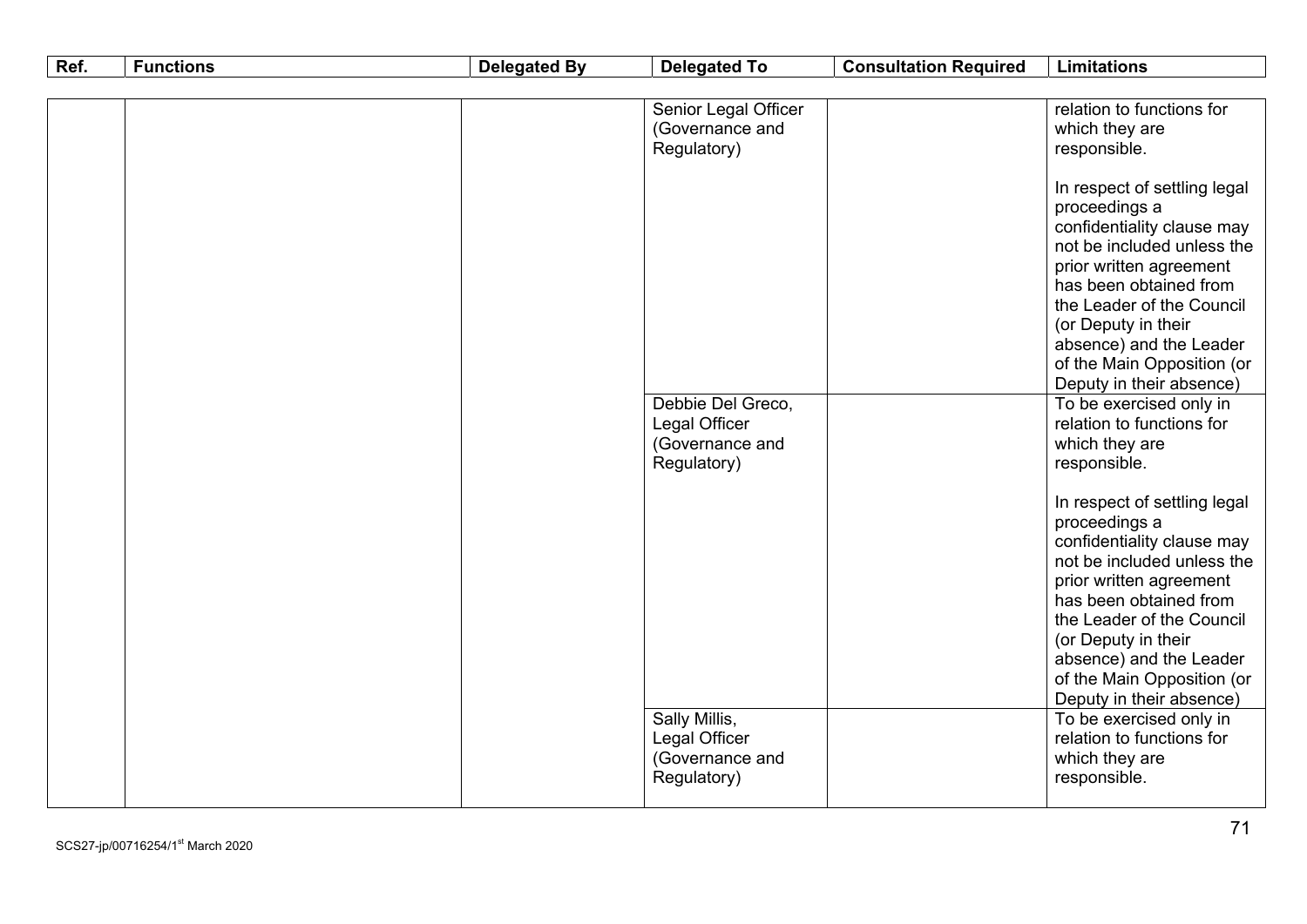| Ref.     | <b>Functions</b>                                                                                                                    | <b>Delegated By</b>                                                       | <b>Delegated To</b>                                                           | <b>Consultation Required</b> | <b>Limitations</b>                                                                                                                                                                          |
|----------|-------------------------------------------------------------------------------------------------------------------------------------|---------------------------------------------------------------------------|-------------------------------------------------------------------------------|------------------------------|---------------------------------------------------------------------------------------------------------------------------------------------------------------------------------------------|
|          |                                                                                                                                     |                                                                           |                                                                               |                              |                                                                                                                                                                                             |
|          |                                                                                                                                     |                                                                           |                                                                               |                              | In respect of settling legal<br>proceedings a<br>confidentiality clause may<br>not be included unless the<br>prior written agreement<br>has been obtained from<br>the Leader of the Council |
|          |                                                                                                                                     |                                                                           |                                                                               |                              | (or Deputy in their<br>absence) and the Leader<br>of the Main Opposition (or<br>Deputy in their absence)                                                                                    |
| 3.9.1(d) | Legal Proceedings:<br>To take any action incidental or inclusive<br>to or which would facilitate any action<br>under this paragraph | Susan Sale,<br>Head of Legal<br>Services and<br><b>Monitoring Officer</b> | Louise Mathie,<br>Senior Lawyer and<br>Deputy Monitoring<br>Officer           |                              | To be exercised only in<br>relation to functions for<br>which they are responsible                                                                                                          |
|          |                                                                                                                                     |                                                                           | Sally Drury-Smith,<br>Lawyer (Governance<br>and Regulatory)                   |                              | To be exercised only in<br>relation to functions for<br>which they are responsible                                                                                                          |
|          |                                                                                                                                     |                                                                           | Shelley-Ann<br>Flanagan,<br>Lawyer (Governance<br>and Regulatory)             |                              | To be exercised only in<br>relation to functions for<br>which they are responsible                                                                                                          |
|          |                                                                                                                                     |                                                                           | Sarita Arthur-Crow,<br>Lawyer (Governance<br>and Regulatory)                  |                              | To be exercised only in<br>relation to functions for<br>which they are responsible                                                                                                          |
|          |                                                                                                                                     |                                                                           | Mustafa Khan,<br>Lawyer (Governance<br>and Regulatory)                        |                              | To be exercised only in<br>relation to functions for<br>which they are responsible                                                                                                          |
|          |                                                                                                                                     |                                                                           | Beverley Rayner,<br><b>Assistant Lawyer</b><br>(Governance and<br>Regulatory) |                              | To be exercised only in<br>relation to functions for<br>which they are responsible                                                                                                          |
|          |                                                                                                                                     |                                                                           | Michaela Wood,<br>Senior Legal Officer<br>(Governance and<br>Regulatory)      |                              | To be exercised only in<br>relation to functions for<br>which they are responsible                                                                                                          |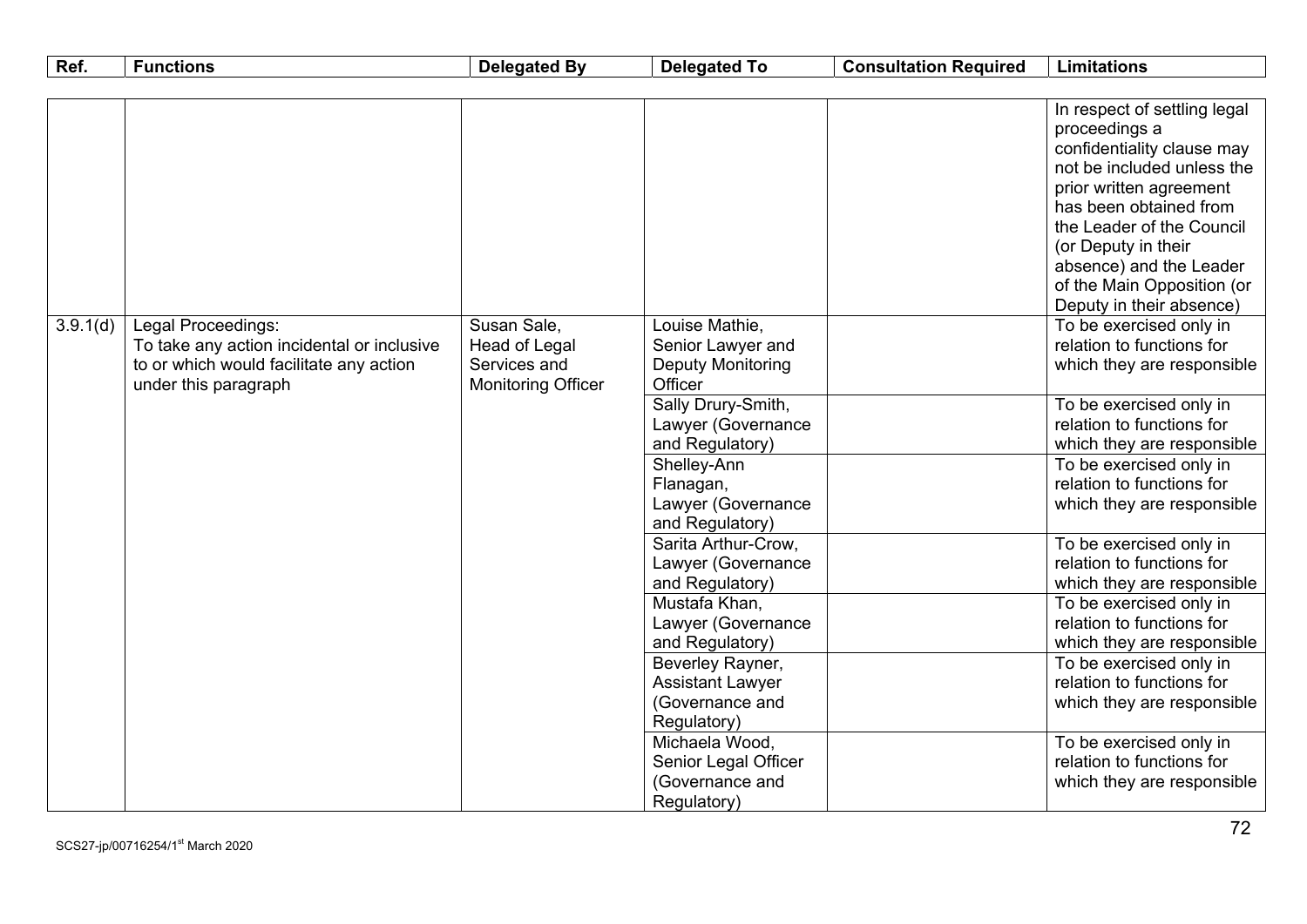| Ref.     | <b>Functions</b>                                                                                                                             | <b>Delegated By</b>                                                       | <b>Delegated To</b>                                                        | <b>Consultation Required</b> | <b>Limitations</b>                                                                 |
|----------|----------------------------------------------------------------------------------------------------------------------------------------------|---------------------------------------------------------------------------|----------------------------------------------------------------------------|------------------------------|------------------------------------------------------------------------------------|
|          |                                                                                                                                              |                                                                           |                                                                            |                              |                                                                                    |
|          |                                                                                                                                              |                                                                           | Debbie Del Greco,<br>Legal Officer<br>(Governance and<br>Regulatory)       |                              | To be exercised only in<br>relation to functions for<br>which they are responsible |
|          |                                                                                                                                              |                                                                           | Sally Millis,<br>Legal Officer<br>(Governance and<br>Regulatory)           |                              | To be exercised only in<br>relation to functions for<br>which they are responsible |
| 3.9.1(e) | Legal Proceedings:<br>To administer simple cautions                                                                                          | Susan Sale,<br>Head of Legal<br>Services and<br><b>Monitoring Officer</b> | Louise Mathie,<br>Senior Lawyer and<br><b>Deputy Monitoring</b><br>Officer |                              | To be exercised only in<br>relation to functions for<br>which they are responsible |
| 3.9.1(f) | Legal Proceedings:<br>To determine whether or not any legal<br>proceedings should be taken in any<br>particular case or set of circumstances | Susan Sale,<br>Head of Legal<br>Services and<br><b>Monitoring Officer</b> | Louise Mathie,<br>Senior Lawyer and<br><b>Deputy Monitoring</b><br>Officer |                              | To be exercised only in<br>relation to functions for<br>which they are responsible |
|          |                                                                                                                                              |                                                                           | Sally Drury-Smith,<br>Lawyer (Governance<br>and Regulatory)                |                              | To be exercised only in<br>relation to functions for<br>which they are responsible |
|          |                                                                                                                                              |                                                                           | Shelley-Ann<br>Flanagan,<br>Lawyer (Governance<br>and Regulatory)          |                              | To be exercised only in<br>relation to functions for<br>which they are responsible |
|          |                                                                                                                                              |                                                                           | Sarita Arthur-Crow,<br>Lawyer (Governance<br>and Regulatory)               |                              | To be exercised only in<br>relation to functions for<br>which they are responsible |
|          |                                                                                                                                              |                                                                           | Mustafa Khan,<br>Lawyer (Governance<br>and Regulatory)                     |                              | To be exercised only in<br>relation to functions for<br>which they are responsible |
|          |                                                                                                                                              |                                                                           | Beverley Rayner,<br><b>Assistant Lawyer</b><br>(Governance and             |                              | To be exercised only in<br>relation to functions for<br>which they are responsible |
|          |                                                                                                                                              |                                                                           | Regulatory)<br>Michaela Wood,<br>Senior Legal Officer<br>(Governance and   |                              | To be exercised only in<br>relation to functions for<br>which they are responsible |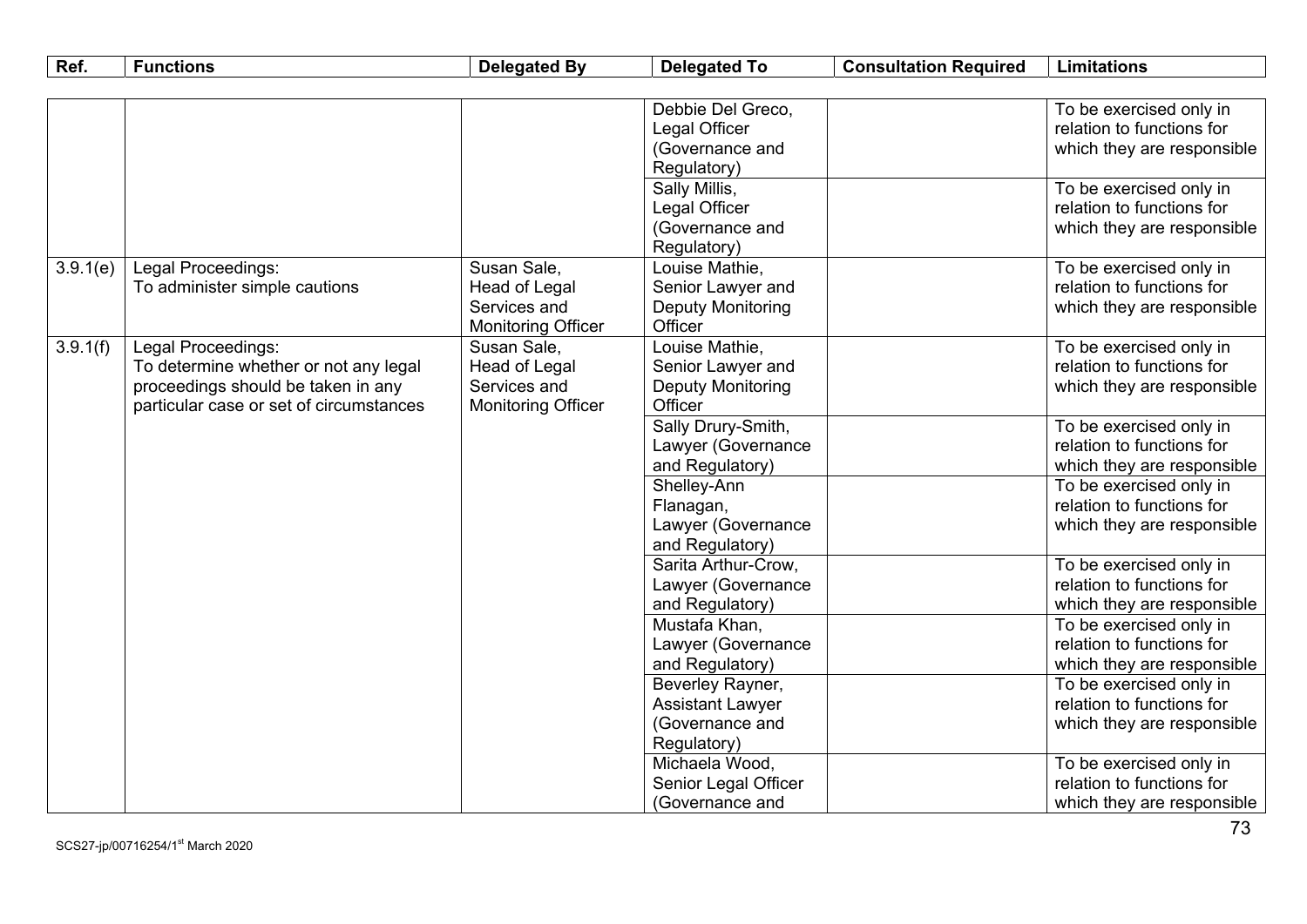| Ref.  | <b>Functions</b>                            | <b>Delegated By</b>       | <b>Delegated To</b>      | <b>Consultation Required</b>       | <b>Limitations</b>         |
|-------|---------------------------------------------|---------------------------|--------------------------|------------------------------------|----------------------------|
|       |                                             |                           |                          |                                    |                            |
|       |                                             |                           | Regulatory)              |                                    |                            |
|       |                                             |                           | Debbie Del Greco,        |                                    | To be exercised only in    |
|       |                                             |                           | Legal Officer            |                                    | relation to functions for  |
|       |                                             |                           | (Governance and          |                                    | which they are responsible |
|       |                                             |                           | Regulatory)              |                                    |                            |
|       |                                             |                           | Sally Millis,            |                                    | To be exercised only in    |
|       |                                             |                           | Legal Officer            |                                    | relation to functions for  |
|       |                                             |                           | (Governance and          |                                    | which they are responsible |
|       |                                             |                           | Regulatory)              |                                    |                            |
| 3.9.2 | To appoint and instruct legal service       | Susan Sale,               | Andrew Mathis,           | <b>Consultation with Solicitor</b> |                            |
|       | providers including external Solicitors and | Head of Legal             | Senior Lawyer and        | to the Council or Senior           |                            |
|       | <b>Barristers</b>                           | Services and              | <b>Deputy Monitoring</b> | Lawyer in her absence              |                            |
|       |                                             | <b>Monitoring Officer</b> | Officer                  |                                    |                            |
|       |                                             |                           | Louise Mathie,           | <b>Consultation with Solicitor</b> |                            |
|       |                                             |                           | Senior Lawyer and        | to the Council or Senior           |                            |
|       |                                             |                           | Deputy Monitoring        | Lawyer in her absence              |                            |
|       |                                             |                           | Officer                  |                                    |                            |
|       |                                             |                           | Joanne Lee,              | <b>Consultation with Solicitor</b> |                            |
|       |                                             |                           | Lawyer (Property and     | to the Council or Senior           |                            |
|       |                                             |                           | Contracts)               | Lawyer in her absence              |                            |
|       |                                             |                           | Sally Drury-Smith,       | <b>Consultation with Solicitor</b> |                            |
|       |                                             |                           | Lawyer (Governance       | to the Council or Senior           |                            |
|       |                                             |                           | and Regulatory)          | Lawyer in her absence              |                            |
|       |                                             |                           | Shelley-Ann              | <b>Consultation with Solicitor</b> |                            |
|       |                                             |                           | Flanagan,                | to the Council or Senior           |                            |
|       |                                             |                           | Lawyer (Governance       | Lawyer in her absence              |                            |
|       |                                             |                           | and Regulatory)          |                                    |                            |
|       |                                             |                           | Sarita Arthur-Crow,      | <b>Consultation with Solicitor</b> |                            |
|       |                                             |                           | Lawyer (Governance       | to the Council or Senior           |                            |
|       |                                             |                           | and Regulatory)          | Lawyer in her absence              |                            |
|       |                                             |                           | Mustafa Khan,            | <b>Consultation with Solicitor</b> |                            |
|       |                                             |                           | Lawyer (Governance       | to the Council or Senior           |                            |
|       |                                             |                           | and Regulatory)          | Lawyer in her absence              |                            |
|       |                                             |                           | Beverley Rayner,         | <b>Consultation with Solicitor</b> |                            |
|       |                                             |                           | <b>Assistant Lawyer</b>  | to the Council or Senior           |                            |
|       |                                             |                           | (Governance and          | Lawyer in her absence              |                            |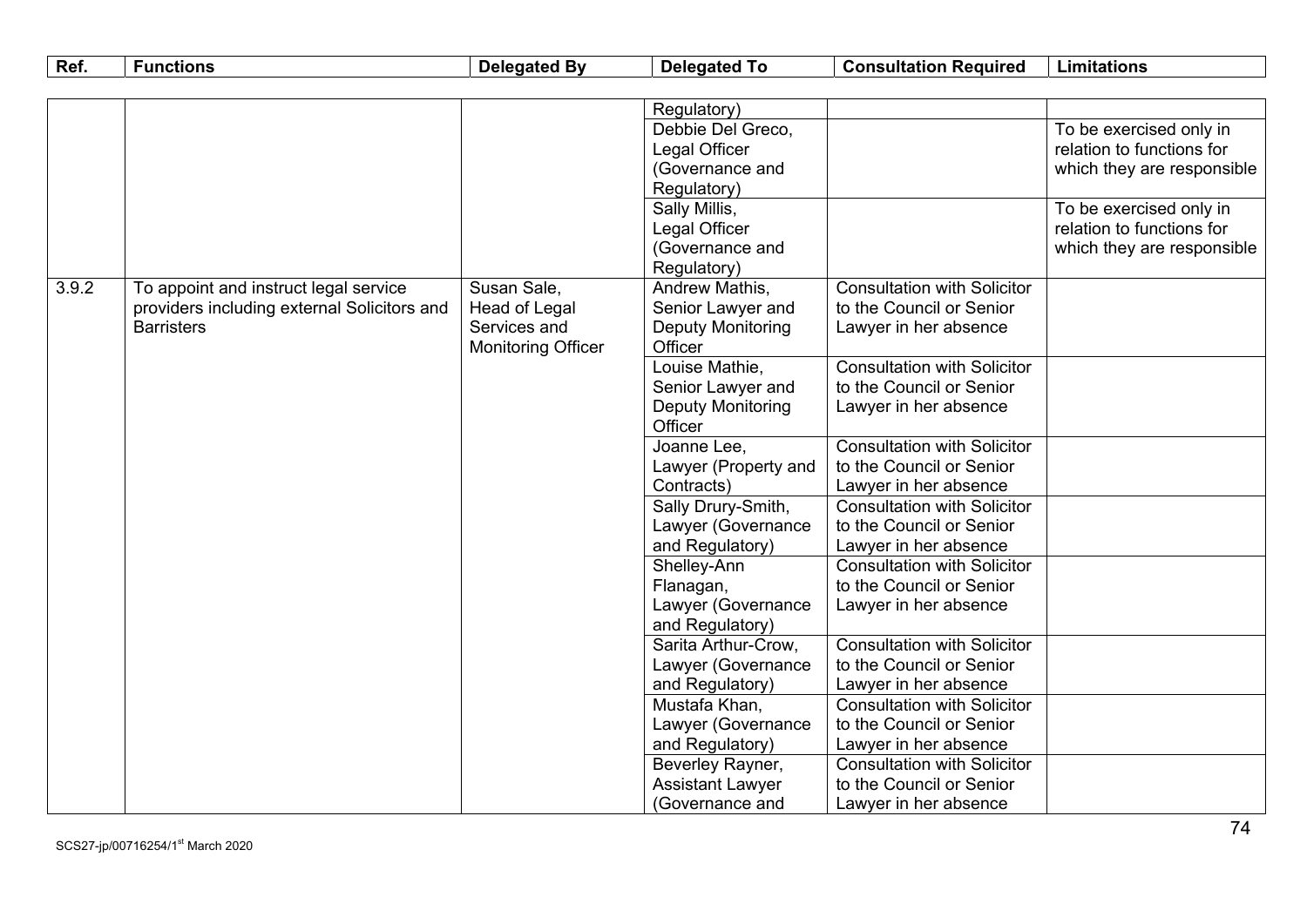| Ref.                                   | <b>Functions</b>                            | <b>Delegated By</b> | <b>Delegated To</b>      | <b>Consultation Required</b>       | <b>Limitations</b>        |
|----------------------------------------|---------------------------------------------|---------------------|--------------------------|------------------------------------|---------------------------|
|                                        |                                             |                     |                          |                                    |                           |
|                                        |                                             |                     | Regulatory)              |                                    |                           |
|                                        |                                             |                     | Helen Williams,          | <b>Consultation with Solicitor</b> |                           |
|                                        |                                             |                     | <b>Assistant Lawyer</b>  | to the Council or Senior           |                           |
|                                        |                                             |                     | (Property and            | Lawyer in her absence              |                           |
|                                        |                                             |                     | Contracts)               |                                    |                           |
|                                        |                                             |                     | Jonathan Morren,         | <b>Consultation with Solicitor</b> |                           |
|                                        |                                             |                     | Lawyer (Property and     | to the Council or Senior           |                           |
|                                        |                                             |                     | Contracts)               | Lawyer in her absence              |                           |
|                                        |                                             |                     | Maria Grispino,          | <b>Consultation with Solicitor</b> |                           |
|                                        |                                             |                     | Senior Legal Officer     | to the Council or Senior           |                           |
|                                        |                                             |                     | (Property and            | Lawyer in her absence              |                           |
|                                        |                                             |                     | Contracts)               |                                    |                           |
| 3.9.3                                  | To determine whether or not a simple        | Susan Sale,         | Louise Mathie,           |                                    |                           |
|                                        | caution or other alternative to prosecution | Head of Legal       | Senior Lawyer and        |                                    |                           |
|                                        | should be administered following an         | Services and        | <b>Deputy Monitoring</b> |                                    |                           |
| investigation into an alleged criminal | <b>Monitoring Officer</b>                   | Officer             |                          |                                    |                           |
|                                        | offence                                     |                     | Sally Drury-Smith,       |                                    |                           |
|                                        |                                             |                     | Lawyer (Governance       |                                    |                           |
|                                        |                                             |                     | and Regulatory)          |                                    |                           |
|                                        |                                             |                     | Shelley-Ann              |                                    |                           |
|                                        |                                             |                     | Flanagan,                |                                    |                           |
|                                        |                                             |                     | Lawyer (Governance       |                                    |                           |
|                                        |                                             |                     | and Regulatory)          |                                    |                           |
|                                        |                                             |                     | Sarita Arthur-Crow,      |                                    |                           |
|                                        |                                             |                     | Lawyer (Governance       |                                    |                           |
|                                        |                                             |                     | and Regulatory)          |                                    |                           |
|                                        |                                             |                     | Mustafa Khan,            |                                    |                           |
|                                        |                                             |                     | Lawyer (Governance       |                                    |                           |
|                                        |                                             |                     | and Regulatory)          |                                    |                           |
|                                        |                                             |                     | Beverley Rayner,         |                                    |                           |
|                                        |                                             |                     | <b>Assistant Lawyer</b>  |                                    |                           |
|                                        |                                             |                     | (Governance and          |                                    |                           |
|                                        |                                             |                     | Regulatory)              |                                    |                           |
| 3.9.5                                  | To negotiate and enter into planning or     | Susan Sale,         | Louise Mathie,           | Head of Planning &                 | Not to be exercised where |
|                                        | other agreements regulating or controlling  | Head of Legal       | Senior Lawyer and        | Development                        | the determining body for  |
|                                        | the use of development of land              | Services and        | <b>Deputy Monitoring</b> |                                    | any associated planning   |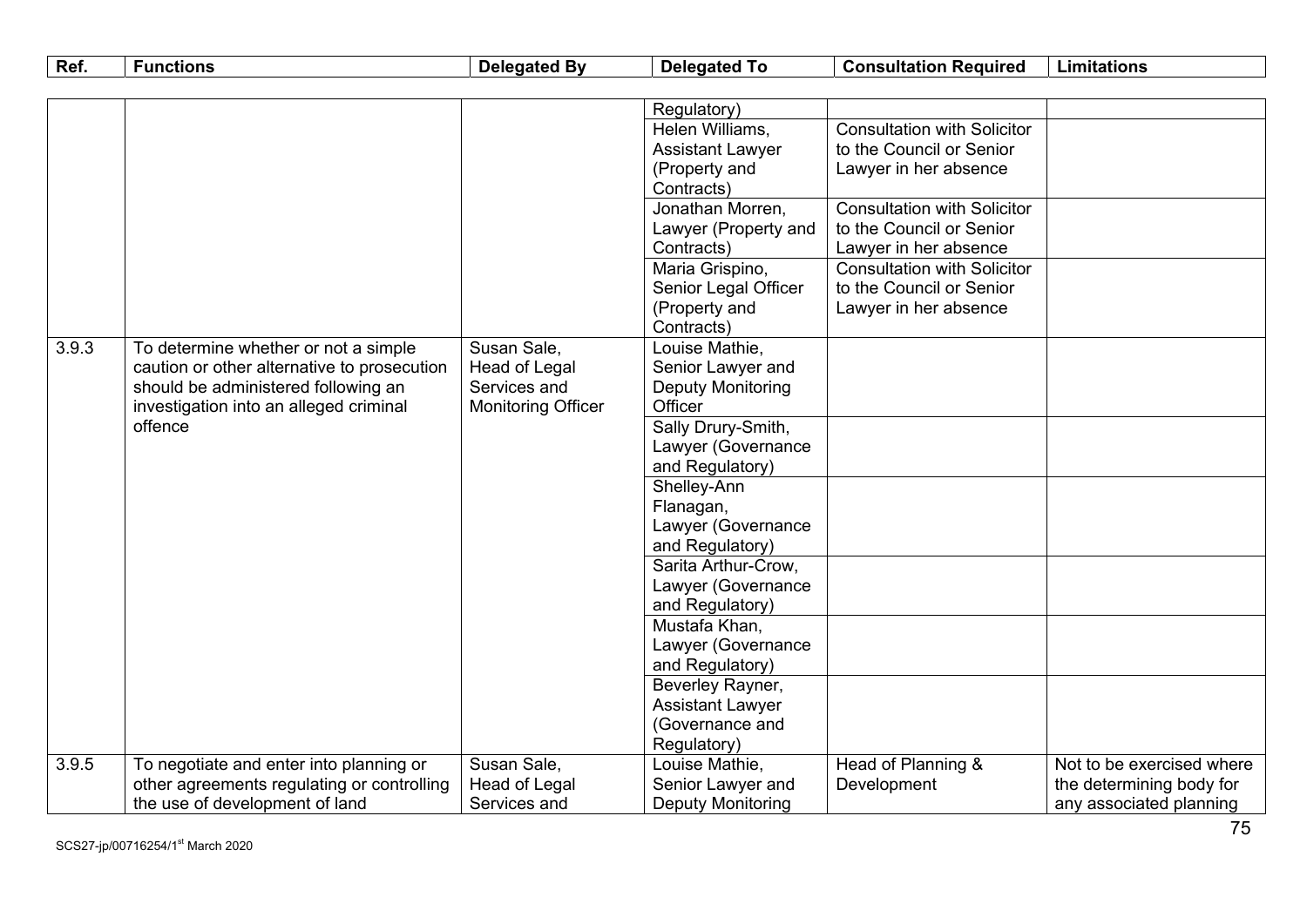| Ref.  | <b>Functions</b>                           | <b>Delegated By</b>       | <b>Delegated To</b>                   | <b>Consultation Required</b>                            | <b>Limitations</b>                                  |
|-------|--------------------------------------------|---------------------------|---------------------------------------|---------------------------------------------------------|-----------------------------------------------------|
|       |                                            |                           |                                       |                                                         |                                                     |
|       |                                            | Monitoring Officer        | Officer                               |                                                         | application is a committee                          |
|       |                                            |                           | Sally Drury-Smith,                    | Head of Planning &                                      | Not to be exercised where                           |
|       |                                            |                           | Lawyer (Governance                    | Development                                             | the determining body for                            |
|       |                                            |                           | and Regulatory)                       |                                                         | any associated planning                             |
|       |                                            |                           |                                       |                                                         | application is a committee                          |
|       |                                            |                           | Shelley-Ann                           | Head of Planning &                                      | Not to be exercised where                           |
|       |                                            |                           | Flanagan,                             | Development                                             | the determining body for                            |
|       |                                            |                           | Lawyer (Governance                    |                                                         | any associated planning                             |
|       |                                            |                           | and Regulatory)                       |                                                         | application is a committee                          |
|       |                                            |                           | Sarita Arthur-Crow.                   | Head of Planning &                                      | Not to be exercised where                           |
|       |                                            |                           | Lawyer (Governance                    | Development                                             | the determining body for                            |
|       |                                            |                           | and Regulatory)                       |                                                         | any associated planning                             |
|       |                                            |                           |                                       | application is a committee<br>Not to be exercised where |                                                     |
|       |                                            | Mustafa Khan,             | Head of Planning &                    |                                                         |                                                     |
|       |                                            |                           | Lawyer (Governance<br>and Regulatory) | Development                                             | the determining body for<br>any associated planning |
|       |                                            |                           |                                       |                                                         | application is a committee                          |
| 3.9.6 | To make minor amendments to planning       | Susan Sale,               | Louise Mathie,                        | Head of Planning &                                      |                                                     |
|       | or other agreements regulating or          | Head of Legal             | Senior Lawyer and                     | Development                                             |                                                     |
|       | controlling the use of development of land | Services and              | <b>Deputy Monitoring</b>              |                                                         |                                                     |
|       | where the determining body for any         | <b>Monitoring Officer</b> | Officer                               |                                                         |                                                     |
|       | associated planning application is a       |                           | Sally Drury-Smith,                    | Head of Planning &                                      |                                                     |
|       | committee                                  |                           | Lawyer (Governance                    | Development                                             |                                                     |
|       |                                            |                           | and Regulatory)                       |                                                         |                                                     |
|       |                                            |                           | Shelley-Ann                           | Head of Planning &                                      |                                                     |
|       |                                            |                           | Flanagan,                             | Development                                             |                                                     |
|       |                                            |                           | Lawyer (Governance                    |                                                         |                                                     |
|       |                                            |                           | and Regulatory)                       |                                                         |                                                     |
|       |                                            |                           | Mustafa Khan,                         | Head of Planning &                                      |                                                     |
|       |                                            |                           | Lawyer (Governance                    | Development                                             |                                                     |
|       |                                            |                           | and Regulatory)                       |                                                         |                                                     |
|       |                                            |                           | Sarita Arthur-Crow.                   | Head of Planning &                                      |                                                     |
|       |                                            |                           | Lawyer (Governance                    | Development                                             |                                                     |
|       |                                            |                           | and Regulatory)                       |                                                         |                                                     |
| 3.9.7 | To issue, serve, modify or withdraw any    | Susan Sale,               | Louise Mathie,                        | Head of Planning &                                      |                                                     |
|       | enforcement action or notices under the    | <b>Head of Legal</b>      | Senior Lawyer and                     | Development                                             |                                                     |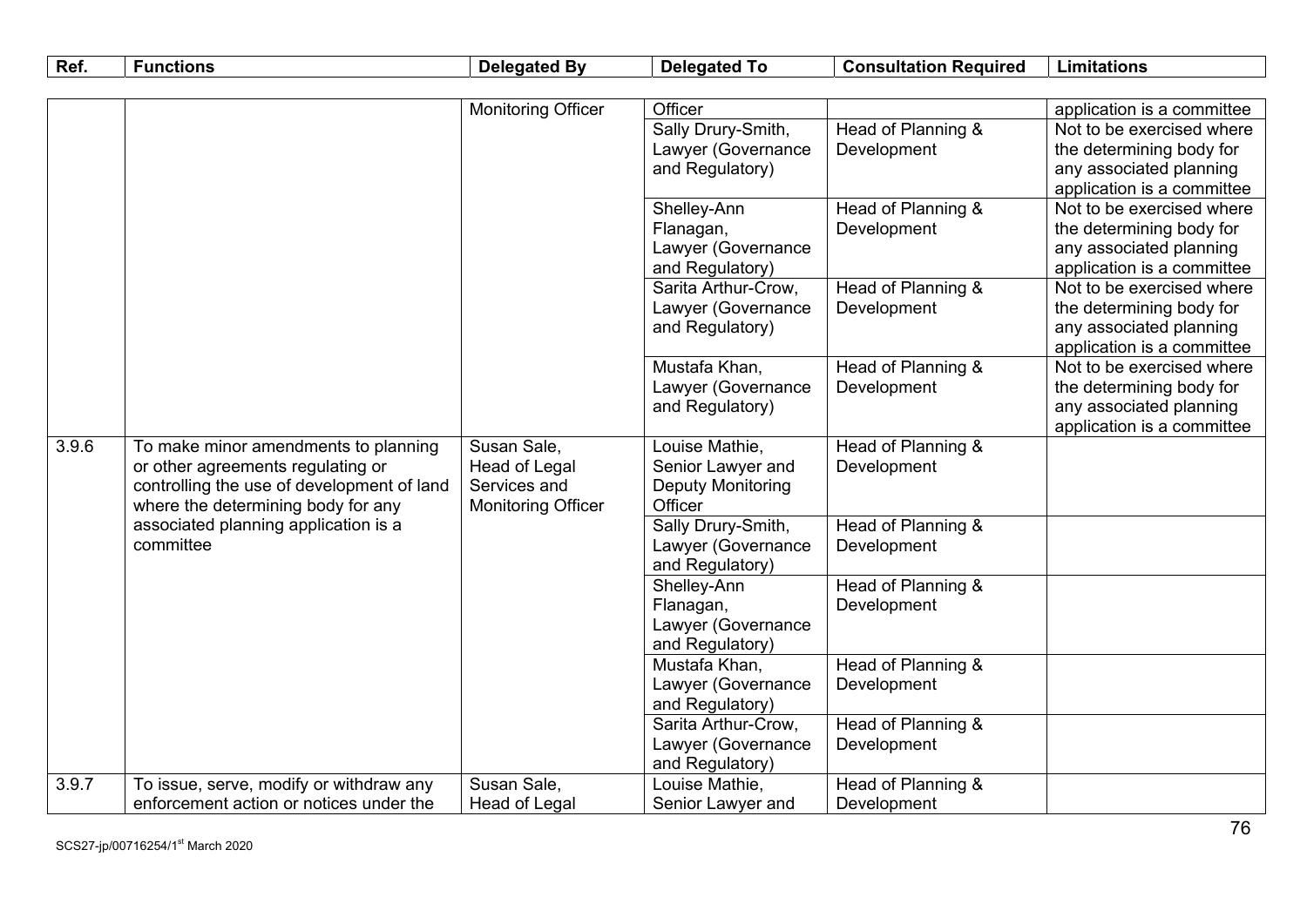| Deputy Monitoring<br>Planning Acts etc.<br>Services and                                                                                    |                                     |
|--------------------------------------------------------------------------------------------------------------------------------------------|-------------------------------------|
| Officer<br><b>Monitoring Officer</b>                                                                                                       |                                     |
| Sally Drury-Smith,<br>Head of Planning &                                                                                                   |                                     |
| Lawyer (Governance<br>Development                                                                                                          |                                     |
| and Regulatory)                                                                                                                            |                                     |
| Shelley-Ann<br>Head of Planning &                                                                                                          |                                     |
| Development<br>Flanagan,                                                                                                                   |                                     |
| Lawyer (Governance                                                                                                                         |                                     |
| and Regulatory)                                                                                                                            |                                     |
| Sarita Arthur-Crow,<br>Head of Planning &                                                                                                  |                                     |
| Development<br>Lawyer (Governance                                                                                                          |                                     |
| and Regulatory)                                                                                                                            |                                     |
| Mustafa Khan,<br>Head of Planning &                                                                                                        |                                     |
| Lawyer (Governance<br>Development                                                                                                          |                                     |
| and Regulatory)                                                                                                                            |                                     |
| Head of Planning &<br>Beverley Rayner,                                                                                                     |                                     |
| <b>Assistant Lawyer</b><br>Development                                                                                                     |                                     |
| (Governance and                                                                                                                            |                                     |
| Regulatory)                                                                                                                                |                                     |
| Michaela Wood,<br>Head of Planning &                                                                                                       |                                     |
| Development<br>Senior Legal Officer                                                                                                        |                                     |
| (Governance and                                                                                                                            |                                     |
| Regulatory)                                                                                                                                |                                     |
| Debbie Del Greco,<br>Head of Planning &                                                                                                    |                                     |
| Legal Officer<br>Development                                                                                                               |                                     |
| (Governance and                                                                                                                            |                                     |
| Regulatory)                                                                                                                                |                                     |
| Susan Sale,<br>Head of Planning &<br>3.9.10<br>To give, make and confirm any Order or<br>Louise Mathie,                                    | Limited to not confirming           |
| Senior Lawyer and<br>Direction under the Planning Acts<br>Head of Legal<br>Development<br>Services and                                     | TPOs if there are any               |
| including Tree Preservation Orders (and<br><b>Deputy Monitoring</b><br>Officer                                                             | objections                          |
| associated applications for consent for<br><b>Monitoring Officer</b><br>Head of Planning &<br>works) and notification of works to trees in |                                     |
| Sally Drury-Smith,<br>conservation areas<br>Lawyer (Governance<br>Development                                                              | Limited to not confirming           |
| and Regulatory)                                                                                                                            | TPOs if there are any<br>objections |
| Shelley-Ann<br>Head of Planning &                                                                                                          | Limited to not confirming           |
| Development<br>Flanagan,                                                                                                                   | TPOs if there are any               |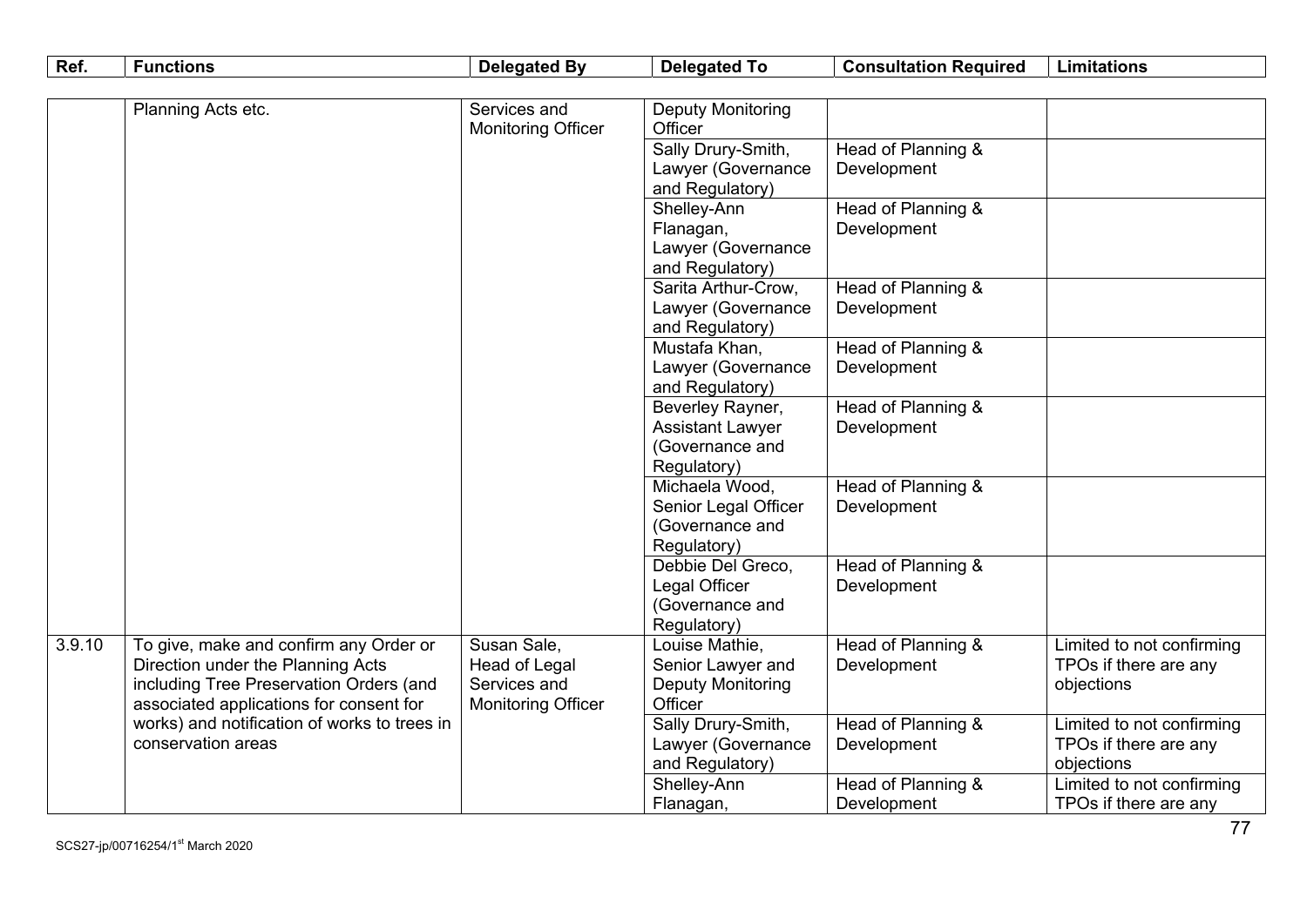| Ref.   | <b>Functions</b>                          | <b>Delegated By</b>       | <b>Delegated To</b>            | <b>Consultation Required</b> | <b>Limitations</b>        |
|--------|-------------------------------------------|---------------------------|--------------------------------|------------------------------|---------------------------|
|        |                                           |                           |                                |                              |                           |
|        |                                           |                           | Lawyer (Governance             |                              | objections                |
|        |                                           |                           | and Regulatory)                |                              |                           |
|        |                                           |                           | Sarita Arthur-Crow,            | Head of Planning &           | Limited to not confirming |
|        |                                           |                           | Lawyer (Governance             | Development                  | TPOs if there are any     |
|        |                                           |                           | and Regulatory)                |                              | objections                |
|        |                                           |                           | Mustafa Khan,                  | Head of Planning &           | Limited to not confirming |
|        |                                           |                           | Lawyer (Governance             | Development                  | TPOs if there are any     |
|        |                                           |                           | and Regulatory)                |                              | objections                |
|        |                                           |                           | Beverley Rayner,               | Head of Planning &           | Limited to not confirming |
|        |                                           |                           | <b>Assistant Lawyer</b>        | Development                  | TPOs if there are any     |
|        |                                           |                           | (Governance and                |                              | objections                |
|        |                                           |                           | Regulatory)                    |                              |                           |
|        |                                           |                           | Michaela Wood,                 | Head of Planning &           | Limited to not confirming |
|        |                                           |                           | Senior Legal Officer           | Development                  | TPOs if there are any     |
|        |                                           |                           | (Governance and<br>Regulatory) |                              | objections                |
|        |                                           |                           | Debbie Del Greco,              | Head of Planning &           | Limited to not confirming |
|        |                                           |                           | Legal Officer                  | Development                  | TPOs if there are any     |
|        |                                           |                           | (Governance and                |                              | objections                |
|        |                                           |                           | Regulatory)                    |                              |                           |
| 3.9.11 | To exercise the Council's powers relating | Susan Sale,               | Louise Mathie,                 |                              |                           |
|        | to temporary road closures                | Head of Legal             | Senior Lawyer and              |                              |                           |
|        |                                           | Services and              | Deputy Monitoring              |                              |                           |
|        |                                           | <b>Monitoring Officer</b> | Officer                        |                              |                           |
|        |                                           |                           | Sally Drury-Smith,             |                              |                           |
|        |                                           |                           | Lawyer (Governance             |                              |                           |
|        |                                           |                           | and Regulatory)                |                              |                           |
|        |                                           |                           | Shelley-Ann                    |                              |                           |
|        |                                           |                           | Flanagan,                      |                              |                           |
|        |                                           |                           | Lawyer (Governance             |                              |                           |
|        |                                           |                           | and Regulatory)                |                              |                           |
|        |                                           |                           | Sarita Arthur-Crow,            |                              |                           |
|        |                                           |                           | Lawyer (Governance             |                              |                           |
|        |                                           |                           | and Regulatory)                |                              |                           |
|        |                                           |                           | Mustafa Khan,                  |                              |                           |
|        |                                           |                           | Lawyer (Governance             |                              |                           |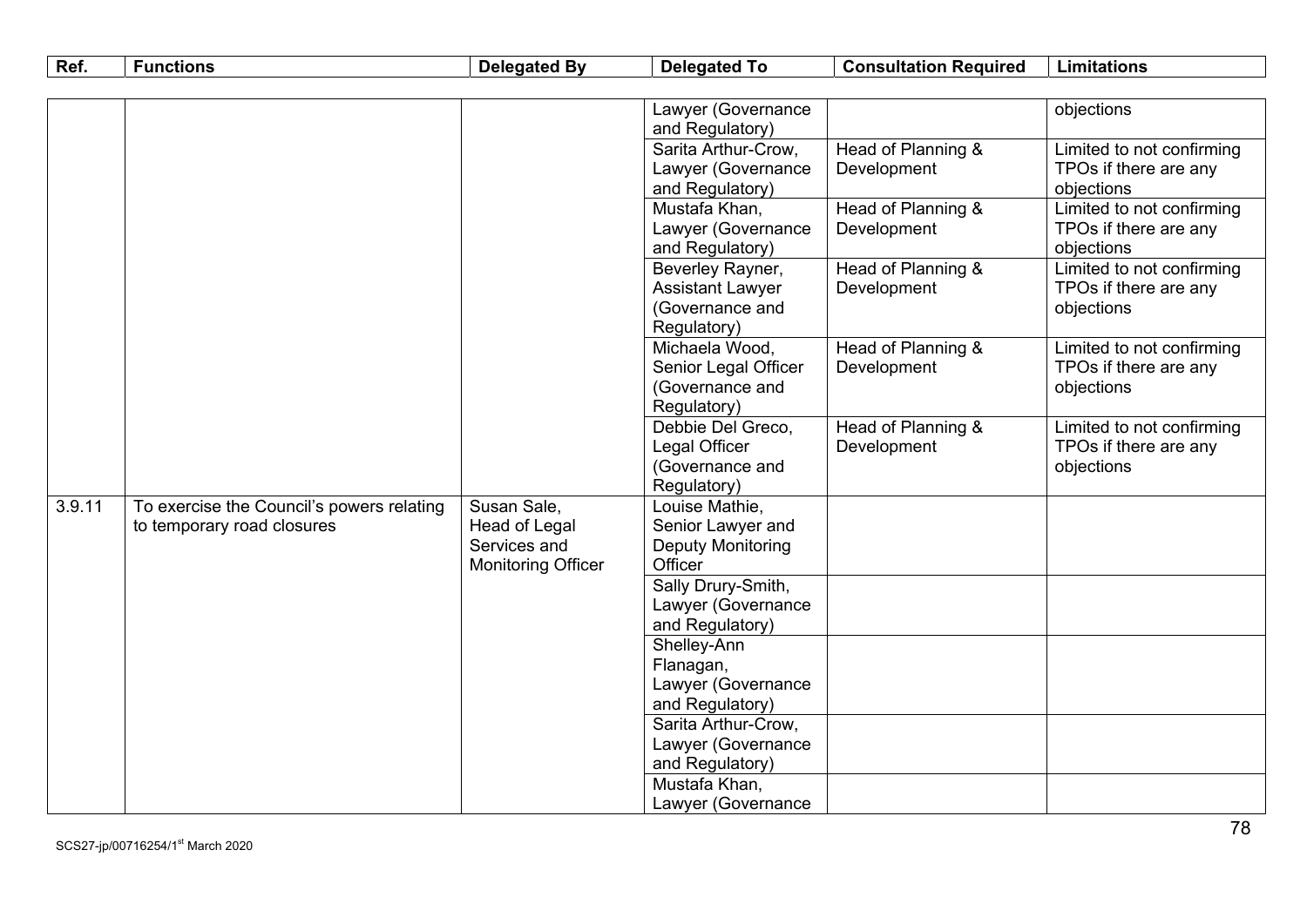| Ref.   | <b>Functions</b>                      | <b>Delegated By</b>                       | <b>Delegated To</b>      | <b>Consultation Required</b> | <b>Limitations</b> |
|--------|---------------------------------------|-------------------------------------------|--------------------------|------------------------------|--------------------|
|        |                                       |                                           |                          |                              |                    |
|        |                                       |                                           | and Regulatory)          |                              |                    |
|        |                                       |                                           | Beverley Rayner,         |                              |                    |
|        |                                       |                                           | <b>Assistant Lawyer</b>  |                              |                    |
|        |                                       |                                           | (Governance and          |                              |                    |
|        |                                       |                                           | Regulatory)              |                              |                    |
|        |                                       |                                           | Michaela Wood,           |                              |                    |
|        |                                       |                                           | Senior Legal Officer     |                              |                    |
|        |                                       |                                           | (Governance and          |                              |                    |
|        |                                       |                                           | Regulatory)              |                              |                    |
|        |                                       |                                           | Debbie Del Greco,        |                              |                    |
|        |                                       |                                           | Legal Officer            |                              |                    |
|        |                                       |                                           | (Governance and          |                              |                    |
|        |                                       |                                           | Regulatory)              |                              |                    |
| 3.9.12 | To seal any document on behalf of the | Susan Sale,                               | Andrew Mathis,           |                              |                    |
|        | Council                               | <b>Head of Legal</b>                      | Senior Lawyer and        |                              |                    |
|        |                                       | Services and<br><b>Monitoring Officer</b> | <b>Deputy Monitoring</b> |                              |                    |
|        |                                       |                                           | Officer                  |                              |                    |
|        |                                       |                                           | Louise Mathie,           |                              |                    |
|        |                                       |                                           | Senior Lawyer and        |                              |                    |
|        |                                       |                                           | <b>Deputy Monitoring</b> |                              |                    |
|        |                                       |                                           | Officer                  |                              |                    |
|        |                                       |                                           | Jo Lee,                  |                              |                    |
|        |                                       |                                           | Lawyer (Property and     |                              |                    |
|        |                                       |                                           | Contracts)               |                              |                    |
|        |                                       |                                           | Sally Drury-Smith,       |                              |                    |
|        |                                       |                                           | Lawyer (Governance       |                              |                    |
|        |                                       |                                           | and Regulatory)          |                              |                    |
|        |                                       |                                           | Shelley-Ann              |                              |                    |
|        |                                       |                                           | Flanagan,                |                              |                    |
|        |                                       |                                           | Lawyer (Governance       |                              |                    |
|        |                                       |                                           | and Regulatory)          |                              |                    |
|        |                                       |                                           | Mustafa Khan,            |                              |                    |
|        |                                       |                                           | Lawyer (Governance       |                              |                    |
|        |                                       |                                           | and Regulatory)          |                              |                    |
|        |                                       |                                           | Sarita Arthur-Crow,      |                              |                    |
|        |                                       |                                           | Lawyer (Governance       |                              |                    |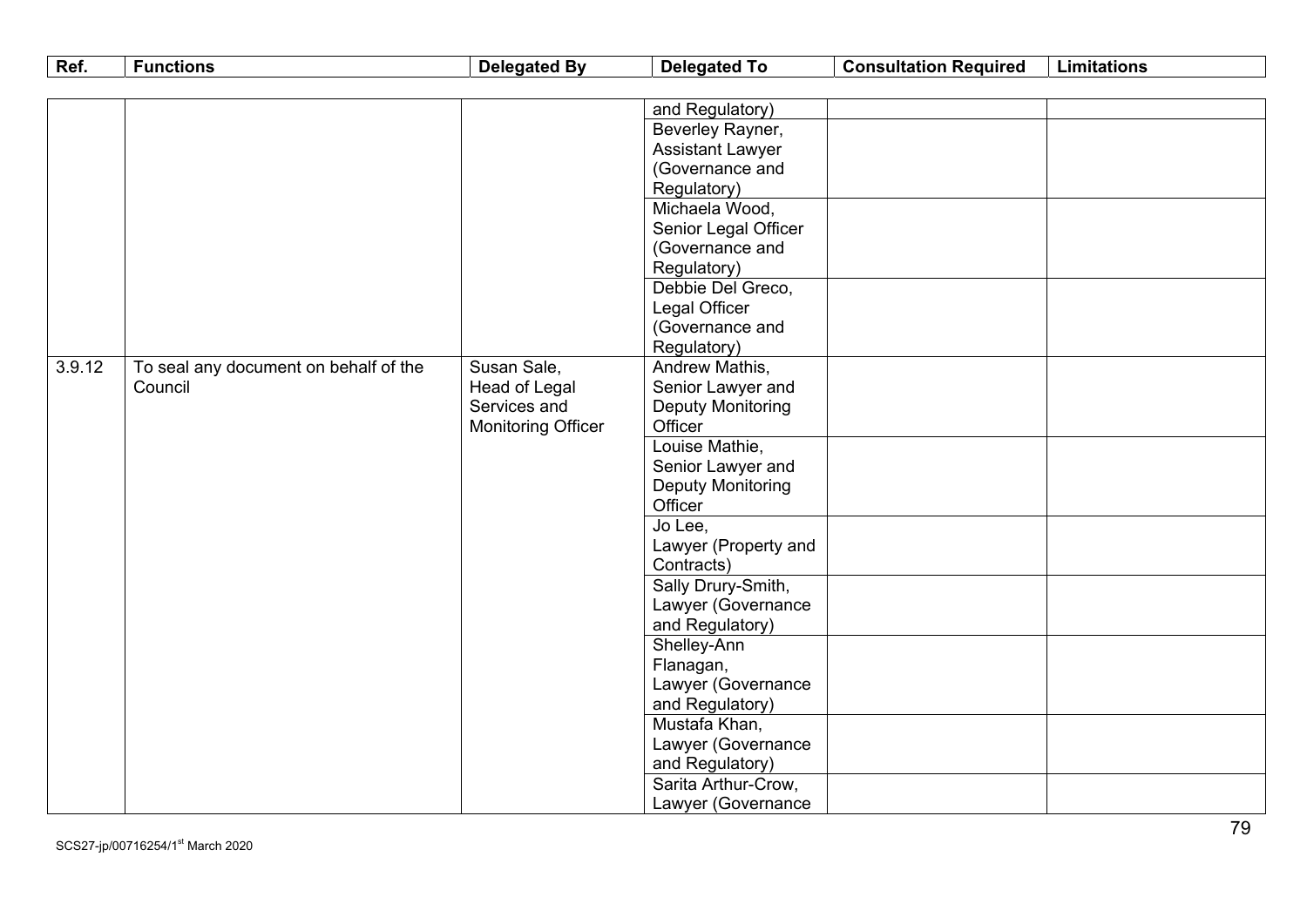| Ref.   | <b>Functions</b>                        | <b>Delegated By</b>       | <b>Delegated To</b>            | <b>Consultation Required</b> | <b>Limitations</b>              |
|--------|-----------------------------------------|---------------------------|--------------------------------|------------------------------|---------------------------------|
|        |                                         |                           |                                |                              |                                 |
|        |                                         |                           | and Regulatory)                |                              |                                 |
| 3.9.13 | To negotiate and agree the terms of any | Susan Sale,               | Andrew Mathis,                 |                              | In accordance with              |
|        | contract                                | Head of Legal             | Senior Lawyer and              |                              | <b>Contract Procedure Rules</b> |
|        |                                         | Services and              | Deputy Monitoring              |                              |                                 |
|        |                                         | <b>Monitoring Officer</b> | Officer                        |                              |                                 |
|        |                                         |                           | Jo Lee,                        |                              | In accordance with              |
|        |                                         |                           | Lawyer (Property and           |                              | <b>Contract Procedure Rules</b> |
|        |                                         |                           | Contracts)                     |                              |                                 |
|        |                                         |                           | Helen Williams,                |                              | In accordance with              |
|        |                                         |                           | <b>Assistant Lawyer</b>        |                              | <b>Contract Procedure Rules</b> |
|        |                                         |                           | (Property and                  |                              |                                 |
|        |                                         |                           | Contracts)                     |                              |                                 |
|        |                                         |                           | Jonathan Morren,               |                              | In accordance with              |
|        |                                         |                           | Lawyer (Property and           |                              | <b>Contract Procedure Rules</b> |
|        |                                         |                           | Contracts)                     |                              |                                 |
| 3.9.14 | To sign any contract on behalf of the   | Susan Sale,               | Andrew Mathis,                 |                              | In accordance with              |
|        | Council                                 | Head of Legal             | Senior Lawyer and              |                              | <b>Contract Procedure Rules</b> |
|        |                                         | Services and              | <b>Deputy Monitoring</b>       |                              |                                 |
|        |                                         | <b>Monitoring Officer</b> | Officer                        |                              |                                 |
|        |                                         |                           | Louise Mathie,                 |                              | In accordance with              |
|        |                                         |                           | Senior Lawyer and              |                              | <b>Contract Procedure Rules</b> |
|        |                                         |                           | <b>Deputy Monitoring</b>       |                              |                                 |
|        |                                         |                           | Officer                        |                              |                                 |
|        |                                         |                           | Jo Lee,                        |                              | In accordance with              |
|        |                                         |                           | Lawyer (Property and           |                              | <b>Contract Procedure Rules</b> |
|        |                                         |                           | Contracts)                     |                              |                                 |
|        |                                         |                           | Sally Drury-Smith,             |                              | In accordance with              |
|        |                                         |                           | Lawyer (Governance             |                              | <b>Contract Procedure Rules</b> |
|        |                                         |                           | and Regulatory)<br>Shelley-Ann |                              | In accordance with              |
|        |                                         |                           | Flanagan,                      |                              | <b>Contract Procedure Rules</b> |
|        |                                         |                           | Lawyer (Governance             |                              |                                 |
|        |                                         |                           | and Regulatory)                |                              |                                 |
|        |                                         |                           | Mustafa Khan,                  |                              |                                 |
|        |                                         |                           | Lawyer (Governance             |                              |                                 |
|        |                                         |                           | and Regulatory)                |                              |                                 |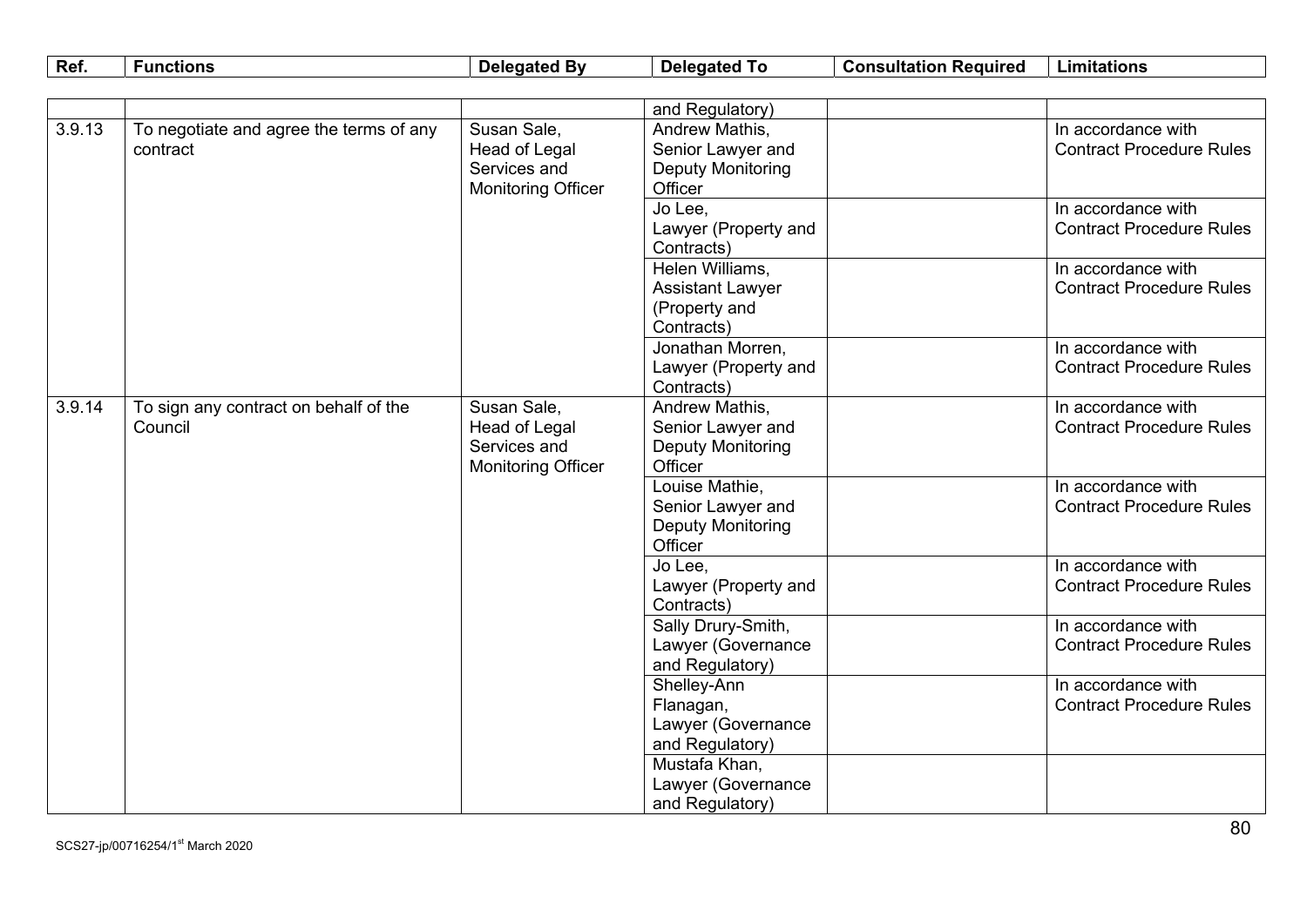| Ref.   | <b>Functions</b>                           | <b>Delegated By</b>       | <b>Delegated To</b>      | <b>Consultation Required</b> | <b>Limitations</b>                                    |
|--------|--------------------------------------------|---------------------------|--------------------------|------------------------------|-------------------------------------------------------|
|        |                                            |                           |                          |                              |                                                       |
|        |                                            |                           | Sarita Arthur-Crow,      |                              | In accordance with                                    |
|        |                                            |                           | Lawyer (Governance       |                              | <b>Contract Procedure Rules</b>                       |
|        |                                            |                           | and Regulatory)          |                              |                                                       |
| 3.9.17 | To execute any legal document on behalf    | Susan Sale,               | Andrew Mathis,           |                              |                                                       |
|        | of the Council                             | Head of Legal             | Senior Lawyer and        |                              |                                                       |
|        |                                            | Services and              | Deputy Monitoring        |                              |                                                       |
|        |                                            | <b>Monitoring Officer</b> | Officer                  |                              |                                                       |
|        |                                            |                           | Louise Mathie,           |                              |                                                       |
|        |                                            |                           | Senior Lawyer and        |                              |                                                       |
|        |                                            |                           | <b>Deputy Monitoring</b> |                              |                                                       |
|        |                                            |                           | Officer                  |                              |                                                       |
| 3.9.20 | To issue, serve, suspend or withdraw any   | Susan Sale,               | Andrew Mathis,           |                              | To be exercised only in                               |
|        | notices in respect of any matter for which | Head of Legal             | Senior Lawyer and        |                              | relation to functions for                             |
|        | the Council has power to act               | Services and              | <b>Deputy Monitoring</b> |                              | which they are responsible                            |
|        |                                            | <b>Monitoring Officer</b> | Officer                  |                              |                                                       |
|        |                                            |                           | Louise Mathie,           |                              | To be exercised only in                               |
|        |                                            |                           | Senior Lawyer and        |                              | relation to functions for                             |
|        |                                            |                           | Deputy Monitoring        |                              | which they are responsible                            |
|        |                                            |                           | Officer                  |                              |                                                       |
|        |                                            |                           | Jo Lee,                  |                              | To be exercised only in<br>relation to functions for  |
|        |                                            |                           | Lawyer (Property and     |                              |                                                       |
|        |                                            |                           | Contracts)               |                              | which they are responsible                            |
|        |                                            |                           | Sally Drury-Smith,       |                              | To be exercised only in<br>relation to functions for  |
|        |                                            |                           | Lawyer (Governance       |                              |                                                       |
|        |                                            |                           | and Regulatory)          |                              | which they are responsible<br>To be exercised only in |
|        |                                            |                           | Shelley-Ann<br>Flanagan, |                              | relation to functions for                             |
|        |                                            |                           | Lawyer (Governance       |                              | which they are responsible                            |
|        |                                            |                           | and Regulatory)          |                              |                                                       |
|        |                                            |                           | Sarita Arthur-Crow,      |                              | To be exercised only in                               |
|        |                                            |                           | Lawyer (Governance       |                              | relation to functions for                             |
|        |                                            |                           | and Regulatory)          |                              | which they are responsible                            |
|        |                                            |                           | Mustafa Khan,            |                              | To be exercised only in                               |
|        |                                            |                           | Lawyer (Governance       |                              | relation to functions for                             |
|        |                                            |                           | and Regulatory)          |                              | which they are responsible                            |
|        |                                            |                           | Beverley Rayner,         |                              | To be exercised only in                               |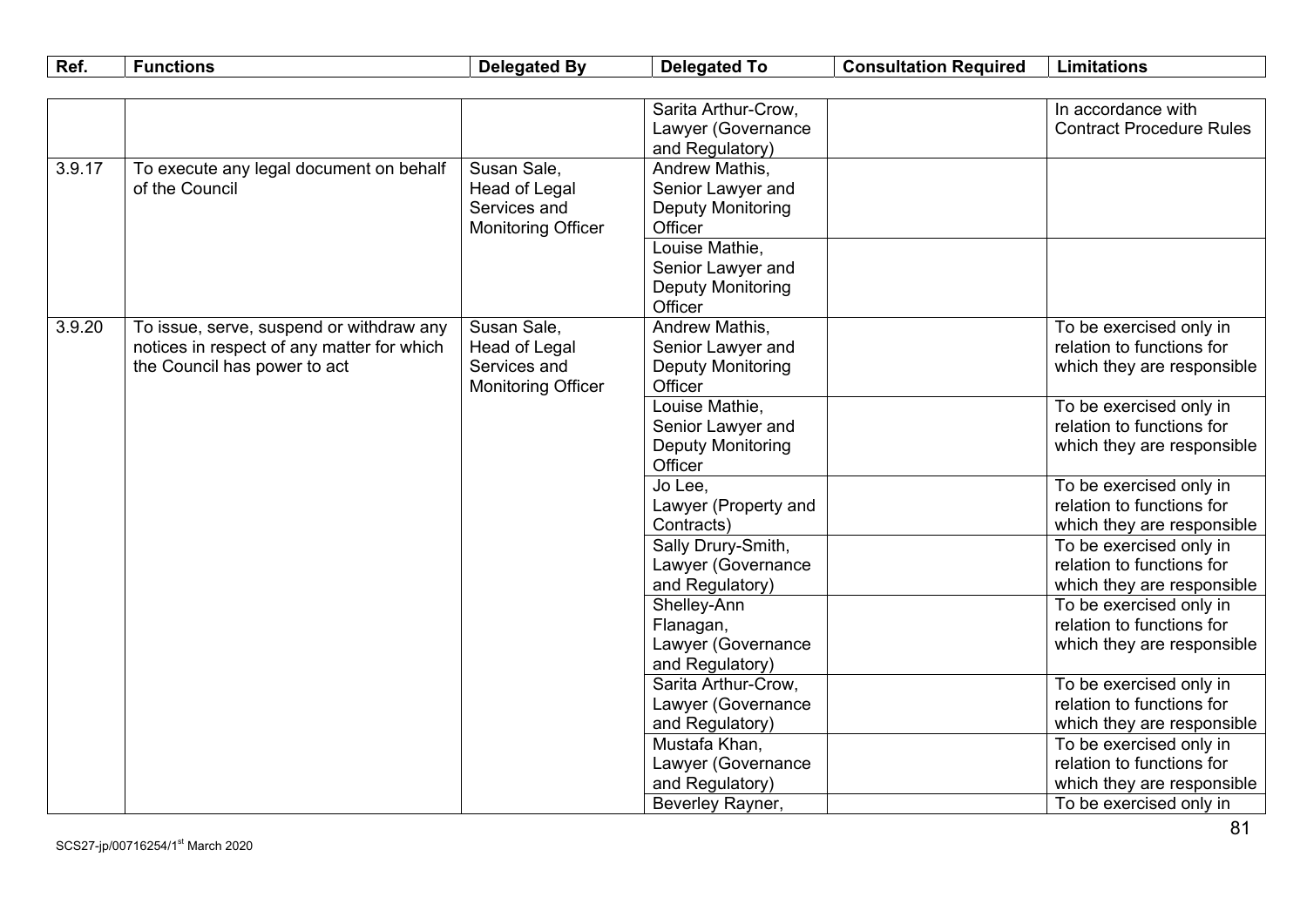| Ref.   | <b>Functions</b>                        | <b>Delegated By</b>       | <b>Delegated To</b>      | <b>Consultation Required</b> | <b>Limitations</b>         |
|--------|-----------------------------------------|---------------------------|--------------------------|------------------------------|----------------------------|
|        |                                         |                           |                          |                              |                            |
|        |                                         |                           | <b>Assistant Lawyer</b>  |                              | relation to functions for  |
|        |                                         |                           | (Governance and          |                              | which they are responsible |
|        |                                         |                           | Regulatory)              |                              |                            |
|        |                                         |                           | Helen Williams,          |                              | To be exercised only in    |
|        |                                         |                           | <b>Assistant Lawyer</b>  |                              | relation to functions for  |
|        |                                         |                           | (Property and            |                              | which they are responsible |
|        |                                         |                           | Contracts)               |                              |                            |
|        |                                         |                           | Jonathan Morren,         |                              | To be exercised only in    |
|        |                                         |                           | Lawyer (Property and     |                              | relation to functions for  |
|        |                                         |                           | Contracts)               |                              | which they are responsible |
|        |                                         |                           | Maria Grispino,          |                              | To be exercised only in    |
|        |                                         |                           | Senior Legal Officer     |                              | relation to functions for  |
|        |                                         |                           | (Property and            |                              | which they are responsible |
|        |                                         |                           | Contracts)               |                              |                            |
|        |                                         |                           | Michaela Wood,           |                              | To be exercised only in    |
|        |                                         |                           | Senior Legal Officer     |                              | relation to functions for  |
|        |                                         |                           | (Governance and          |                              | which they are responsible |
|        |                                         |                           | Regulatory)              |                              |                            |
|        |                                         |                           | Debbie Del Greco,        |                              | To be exercised only in    |
|        |                                         |                           | Legal Officer            |                              | relation to functions for  |
|        |                                         |                           | (Governance and          |                              | which they are responsible |
|        |                                         |                           | Regulatory)              |                              |                            |
| 3.9.21 | To respond to requests for review under | Susan Sale,               | Louise Mathie,           |                              |                            |
|        | Data Protection and Freedom of          | Head of Legal             | Senior Lawyer and        |                              |                            |
|        | Information legislation                 | Services and              | <b>Deputy Monitoring</b> |                              |                            |
|        |                                         | <b>Monitoring Officer</b> | Officer                  |                              |                            |
|        |                                         |                           | Sally Drury-Smith,       |                              |                            |
|        |                                         |                           | Lawyer (Governance       |                              |                            |
|        |                                         |                           | and Regulatory)          |                              |                            |
|        |                                         |                           | Shelley-Ann              |                              |                            |
|        |                                         |                           | Flanagan,                |                              |                            |
|        |                                         |                           | Lawyer (Governance       |                              |                            |
|        |                                         |                           | and Regulatory)          |                              |                            |
|        |                                         |                           | Sarita Arthur-Crow,      |                              |                            |
|        |                                         |                           | Lawyer (Governance       |                              |                            |
|        |                                         |                           | and Regulatory)          |                              |                            |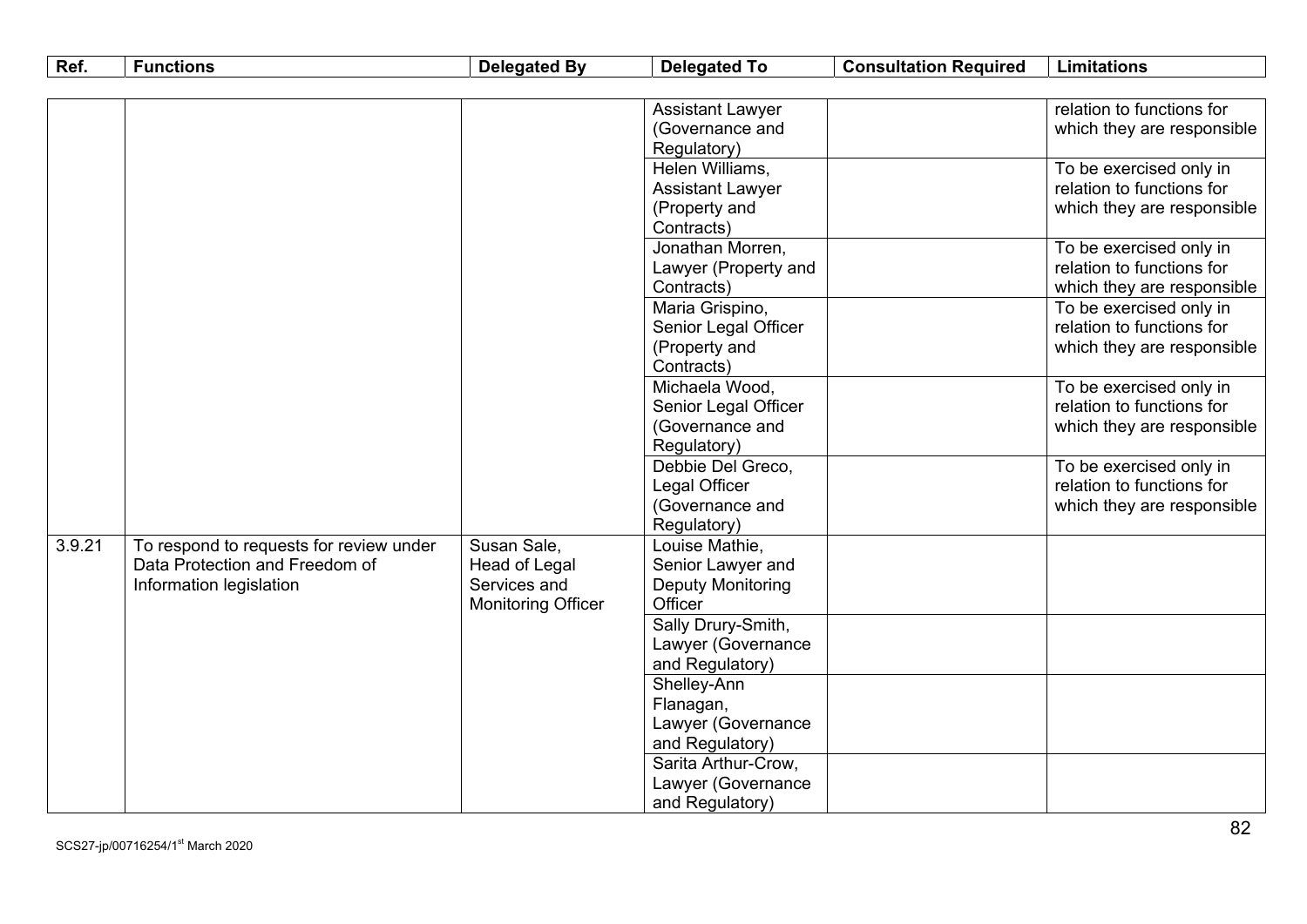| Ref.   | <b>Functions</b>                             | <b>Delegated By</b>       | <b>Delegated To</b>         | <b>Consultation Required</b> | <b>Limitations</b> |
|--------|----------------------------------------------|---------------------------|-----------------------------|------------------------------|--------------------|
|        |                                              |                           |                             |                              |                    |
|        |                                              |                           | Mustafa Khan,               |                              |                    |
|        |                                              |                           | Lawyer (Governance          |                              |                    |
|        |                                              |                           | and Regulatory)             |                              |                    |
|        |                                              |                           | Beverley Rayner,            |                              |                    |
|        |                                              |                           | <b>Assistant Lawyer</b>     |                              |                    |
|        |                                              |                           | (Governance and             |                              |                    |
|        |                                              |                           | Regulatory)                 |                              |                    |
| 3.9.22 | All matters relating to the investigation of | Susan Sale,               | Louise Mathie,              |                              |                    |
|        | matters under the Health & Safety at         | Head of Legal             | Senior Lawyer and           |                              |                    |
|        | Work legislation                             | Services and              | <b>Deputy Monitoring</b>    |                              |                    |
|        |                                              | <b>Monitoring Officer</b> | Officer                     |                              |                    |
|        |                                              |                           | Sally Drury-Smith,          |                              |                    |
|        |                                              |                           | Lawyer (Governance          |                              |                    |
|        |                                              |                           | and Regulatory)             |                              |                    |
|        |                                              |                           | Shelley-Ann                 |                              |                    |
|        |                                              |                           | Flanagan,                   |                              |                    |
|        |                                              |                           | Lawyer (Governance          |                              |                    |
|        |                                              |                           | and Regulatory)             |                              |                    |
|        |                                              |                           | Sarita Arthur-Crow,         |                              |                    |
|        |                                              |                           | Lawyer (Governance          |                              |                    |
|        |                                              |                           | and Regulatory)             |                              |                    |
|        |                                              |                           | Mustafa Khan,               |                              |                    |
|        |                                              |                           | Lawyer (Governance          |                              |                    |
|        |                                              |                           | and Regulatory)             |                              |                    |
|        |                                              |                           |                             |                              |                    |
|        |                                              |                           |                             |                              |                    |
| 3.12   | <b>HEAD OF PLACE AND ECONOMY</b>             |                           |                             |                              |                    |
|        |                                              |                           |                             |                              |                    |
|        |                                              |                           |                             |                              |                    |
| 3.12.1 | To approve and grant Seasonal                | Andy Willems,             | Joanna Malandain,           | In consultation with the     |                    |
|        | Concession Licence Agreements on             | Head of Place &           | <b>Regeneration Officer</b> | relevant Executive           |                    |
|        | behalf of the Councils                       | Economy                   |                             | Member, the Solicitor to     |                    |
|        |                                              |                           |                             | the Council and the Head     |                    |
|        |                                              |                           |                             | of Planning &                |                    |
|        |                                              |                           |                             | Development                  |                    |
|        |                                              |                           |                             |                              |                    |